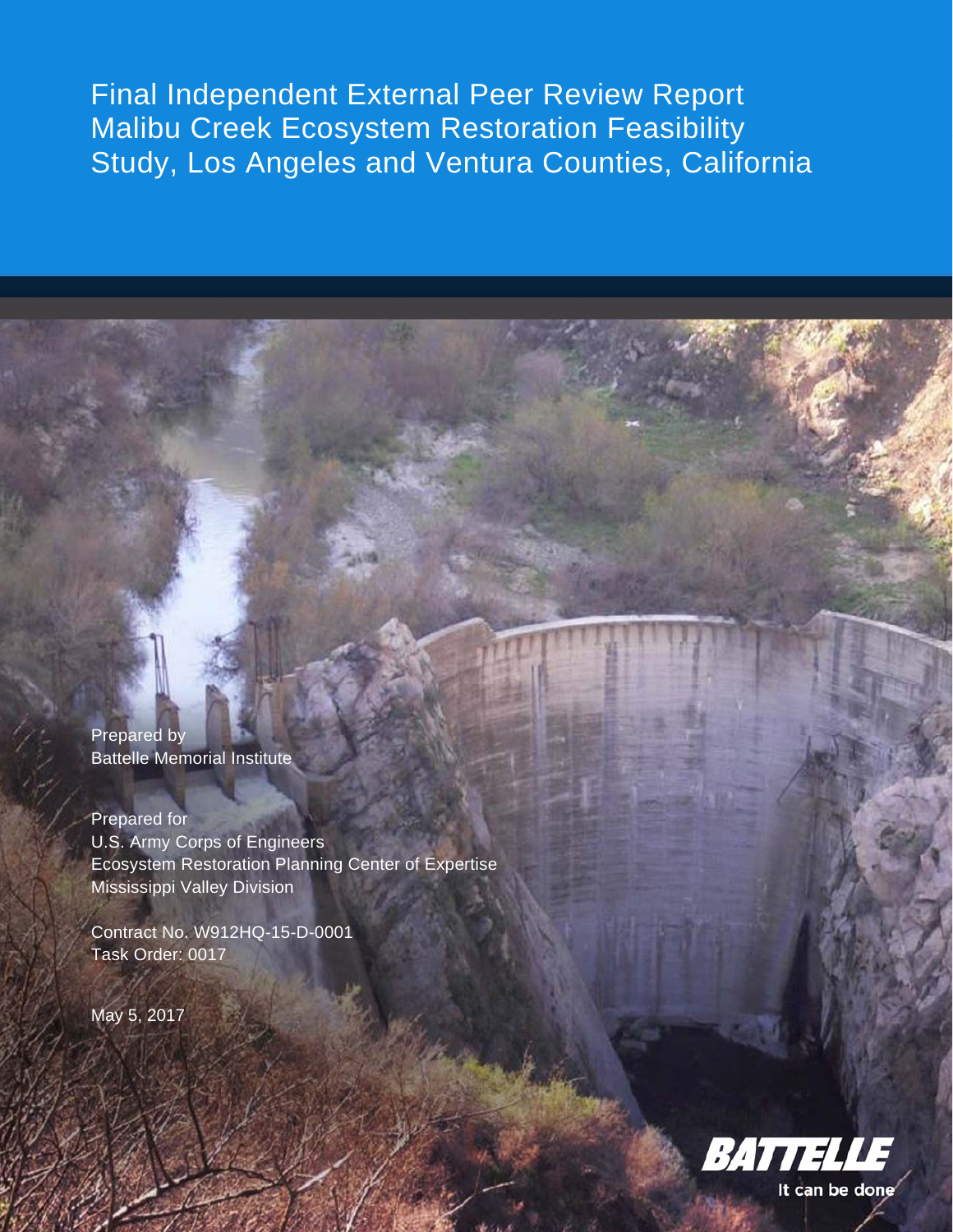This page is intentionally left blank.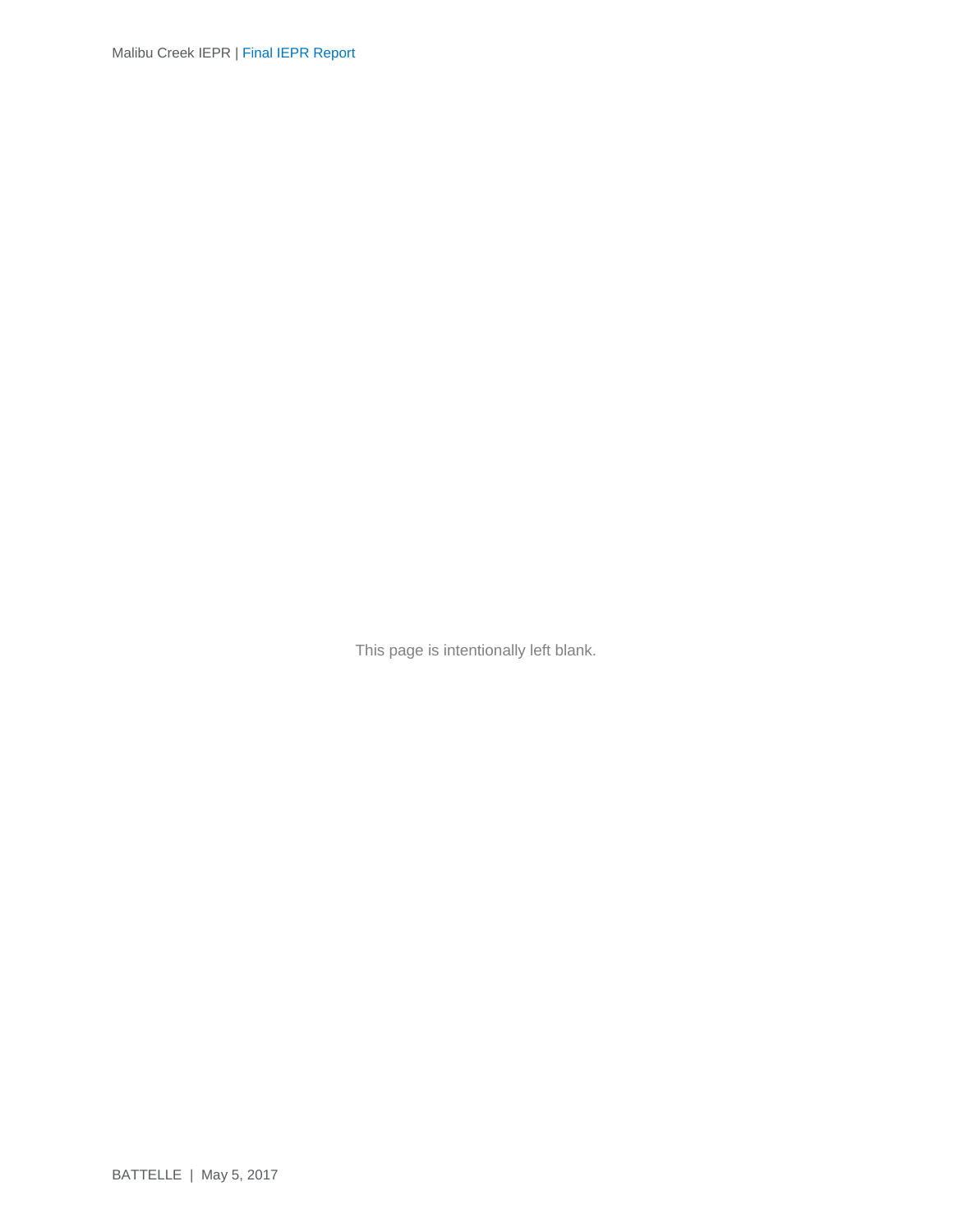CONTRACT NO. W912HQ-15-D-0001 Task Order: 0017

Final Independent External Peer Review Report Malibu Creek Ecosystem Restoration Feasibility Study, Los Angeles and Ventura Counties, **California** 

Prepared by

**Battelle** 505 King Avenue Columbus, Ohio 43201

for

Department of the Army U.S. Army Corps of Engineers Ecosystem Restoration Planning Center of Expertise Mississippi Valley Division

May 5, 2017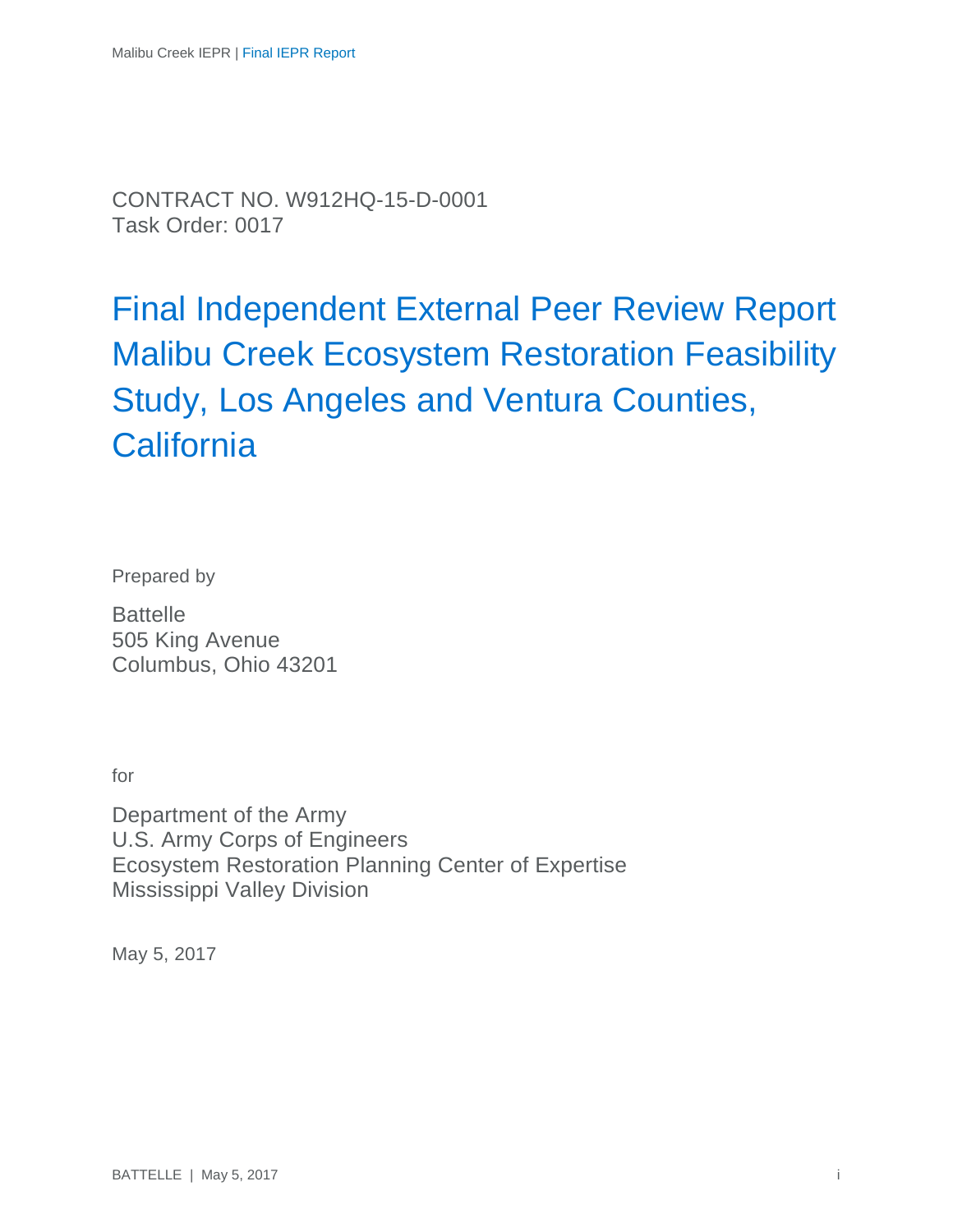This page is intentionally left blank.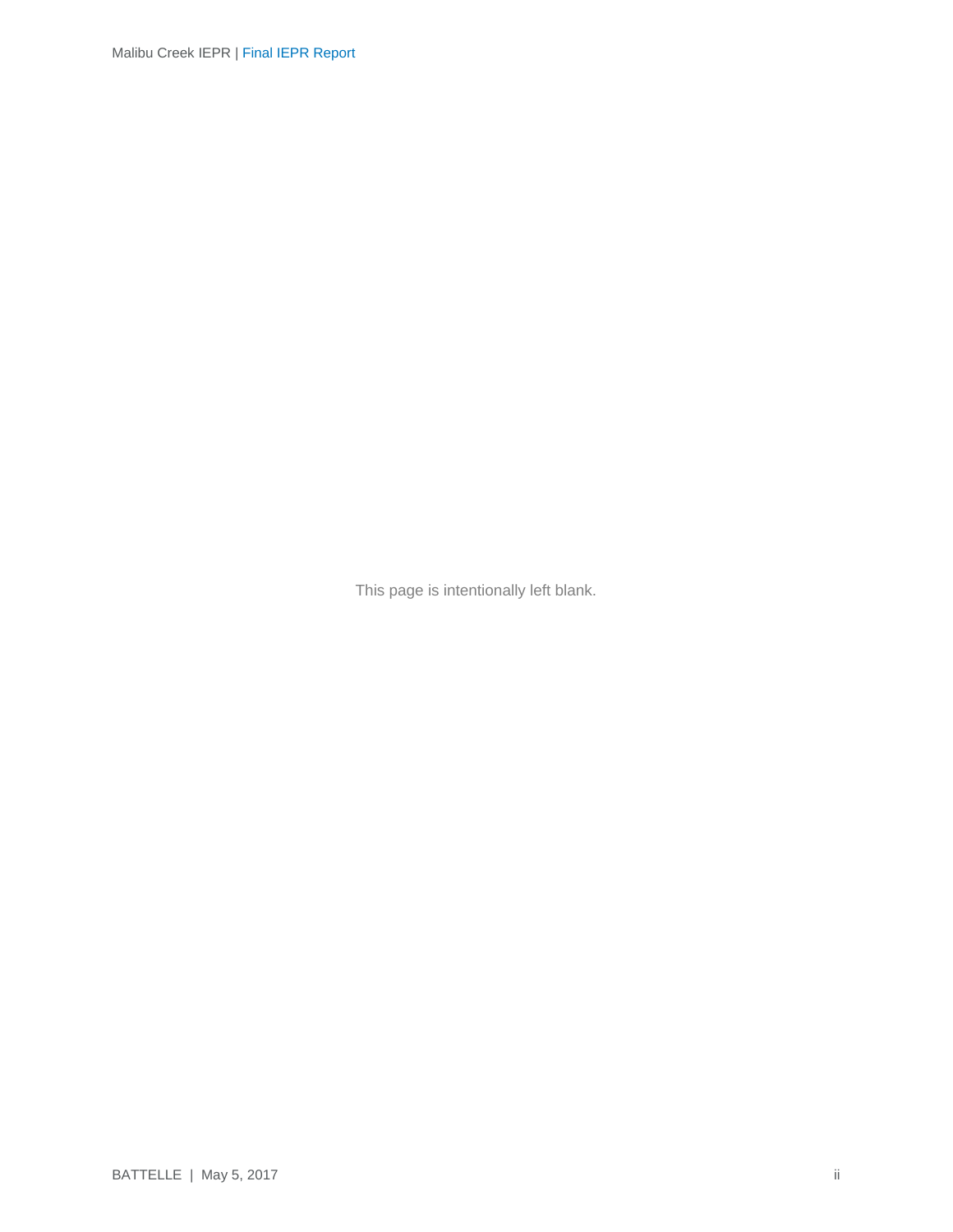# **Final Independent External Peer Review Report Malibu Creek Ecosystem Restoration Feasibility Study, Los Angeles and Ventura Counties, California**

# Executive Summary

# **PROJECT BACKGROUND AND PURPOSE**

The Malibu Creek is located approximately 30 miles west of downtown Los Angeles, California. Approximately two-thirds of the watershed is located in northwestern Los Angeles County and the remaining one-third is in southeastern Ventura County. The drainage area covers approximately 110 square miles of the Santa Monica Mountains and Simi Hills. Elevations in the watershed range from over 3,100 feet at Sandstone Peak in Ventura County to sea level at Santa Monica Bay.

Malibu Creek is an important regional corridor that links Santa Monica Bay, a National Estuary, Malibu Lagoon, one of the last two remaining estuaries in Los Angeles County, and riparian systems from the immediate coastal plain with interior plains and valleys of both the Department of Parks and Recreation (DPR) and the Santa Monica Mountains National Recreation Area (SMMNRA), administered by the National Park Service (NPS). As such, the watershed represents a unique opportunity for systemic and sustainable ecosystem restoration in highly urbanized southern California. The Malibu Creek watershed drains the Santa Monica Mountains in northern Los Angeles and southern Ventura Counties. A coastal watershed, it is the largest watershed in the Santa Monica Mountains, and encompasses some of the largest areas of protected open space left in southern California.

The watershed provides for a wealth of biological resources. The Santa Monica Mountains support a remarkably abundant wildlife community: over 450 vertebrate species, including 50 mammals, 384 species of birds, and 36 reptiles and amphibians. Additionally, Malibu Creek is critical habitat for the endangered steelhead trout (steelhead).

Malibu Creek is currently interrupted by Rindge Dam. This concrete dam has been filled with sediment since the 1950s, and effectively prevents the free movement of steelhead and other aquatic species from travelling up and down the stream. The dam has interrupted the natural sediment transport of Malibu Creek, and has altered the natural geomorphic, riparian, and aesthetic character of Malibu Creek. Approximately 780,000 cubic yards of sediment have accumulated behind the dam. Pools, riffles, and runs that historically supported steelhead and other fish still exist above the dam. Downstream reaches to the ocean have been starved of sediment and sands as a result of the dam. Thus, there is a need to reconnect the segmented aquatic and riparian corridor and to restore the natural hydrology and geomorphology of Malibu Creek.

The purpose of the project is removal of Rindge Dam and other upstream barriers as well as the accumulated sediment, beneficial reuse of suitable substrate for beach replenishment, and upland disposal of remaining debris.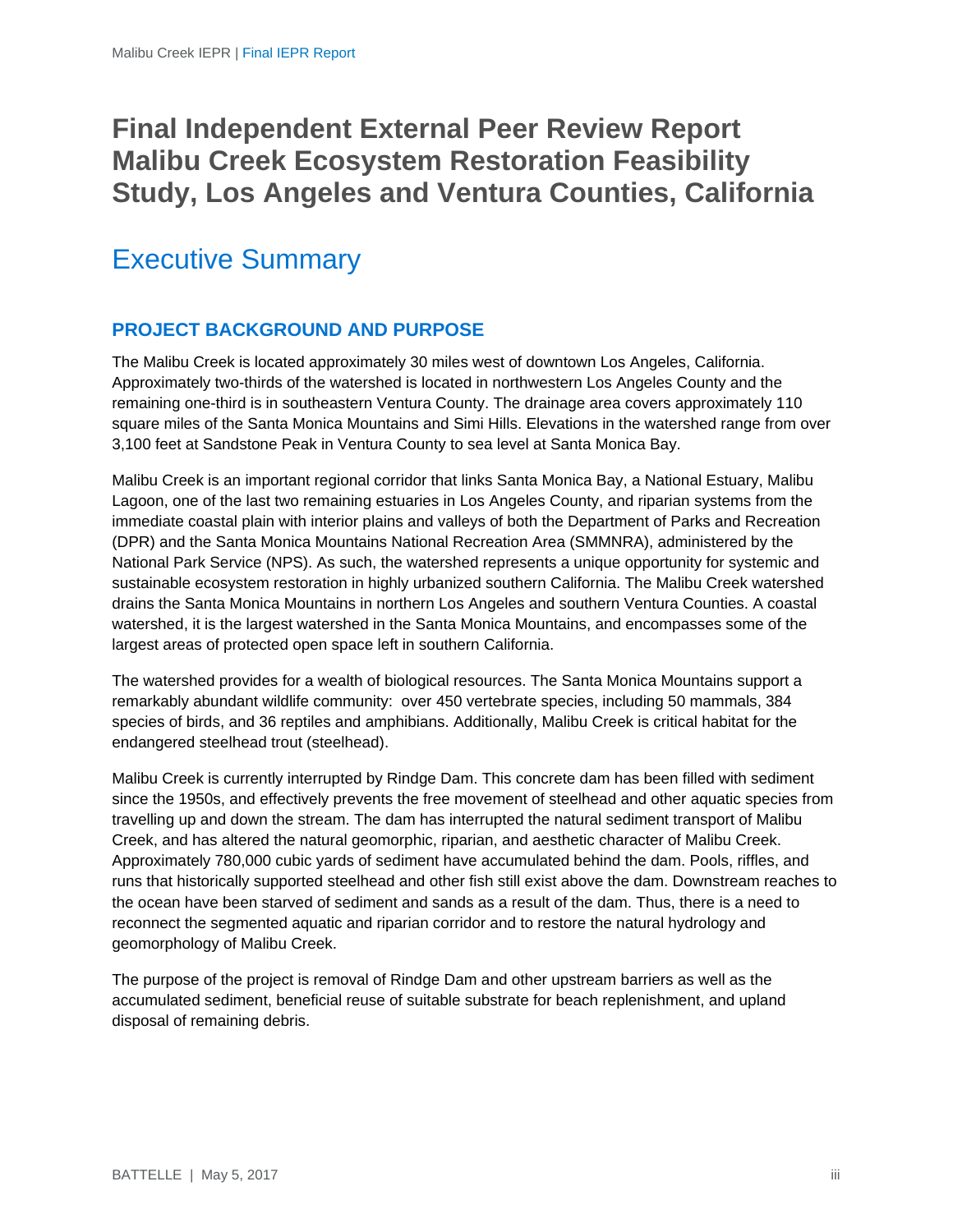## **Independent External Peer Review Process**

Independent, objective peer review is regarded as a critical element in ensuring the reliability of scientific analysis. U.S. Army Corps of Engineers (USACE) is conducting an Independent External Peer Review (IEPR) of the Malibu Creek Ecosystem Restoration Feasibility Study, Los Angeles and Ventura Counties, California (hereinafter: Malibu Creek IEPR). As a 501(c)(3) non-profit science and technology organization, Battelle is independent, free from conflicts of interest (COIs), and meets the requirements for an Outside Eligible Organization (OEO) per guidance described in USACE (2012). Battelle has experience in establishing and administering peer review panels for USACE and was engaged to coordinate this IEPR. The IEPR was external to the agency and conducted following USACE and Office of Management and Budget (OMB) guidance described in USACE (2012) and OMB (2004). This final report presents the Final Panel Comments of the IEPR Panel (the Panel). Details regarding the IEPR (including the process for selecting panel members, the panel members' biographical information and expertise, and the charge submitted to the Panel to guide its review) are presented in appendices.

Based on the technical content of the Malibu Creek Ecosystem Restoration Study Draft Integrated Feasibility Report (IFR) with Environmental Impact Statement/Environmental Impact Report (EIS/EIR) Los Angeles and Ventura Counties, California and the overall scope of the project, Battelle identified potential candidates for the Panel in the following key technical areas: Civil Works planning/economics, environmental biology, civil/structural engineering, geology/geotechnical engineering, hydrology and hydraulic engineering, and coastal engineering. Battelle screened the candidates to identify those most closely meeting the selection criteria and evaluated them for COIs and availability. USACE was given the list of final candidates to confirm that they had no COIs, but Battelle made the final selection of the sixperson Panel.

The Panel received electronic versions of the Malibu Creek decision documents (2,106 pages in total), along with a charge that solicited comments on specific sections of the documents to be reviewed. Following guidance provided in USACE (2012) and OMB (2004), USACE prepared the charge questions, which were included in the draft and final Work Plans.

The USACE Project Delivery Team (PDT) briefed the Panel and Battelle during a kick-off meeting held via teleconference at the start of the review to provide the Panel an opportunity to ask questions of USACE and clarify uncertainties. Other than Battelle-facilitated teleconferences, there was no direct communication between the Panel and USACE during the peer review process. The Panel produced individual comments in response to the charge questions.

IEPR panel members reviewed the decision documents individually. The panel members then met via teleconference with Battelle to review key technical comments and reach agreement on the Final Panel Comments to be provided to USACE. Each Final Panel Comment was documented using a four-part format consisting of (1) a comment statement; (2) the basis for the comment; (3) the significance of the comment (high, medium/high, medium, medium/low, or low); and (4) recommendations on how to resolve the comment. Overall, nine Final Panel Comments were identified and documented. Of these, one was identified as having high significance, three were identified as having medium/high significance, three had medium significance, one had medium/low significance, and one had low significance.

Battelle received public comments from USACE on the Malibu Creek IFR (approximately 139 letters from the public, and 16 Agency letters, totaling more than 175 pages of comments) and provided them to the IEPR panel members. The panel members were charged with determining if any information or concerns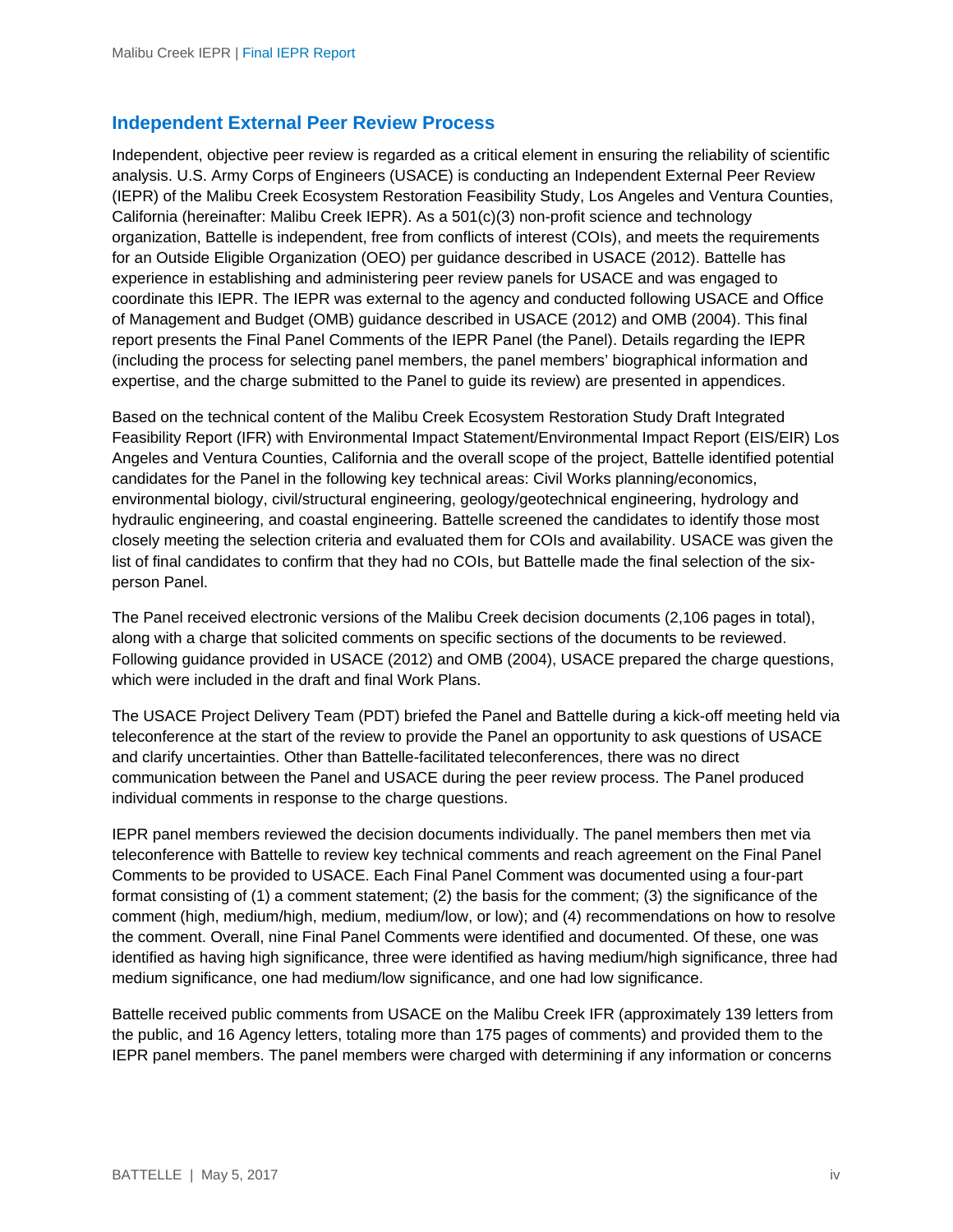presented in the public comments raised any additional discipline-specific technical concerns with regard to Malibu Creek review documents. After completing its review, the Panel confirmed that no new issues or concerns were necessary to address in the Final Panel Comments.

# **Results of the Independent External Peer Review**

The panel members agreed on their "assessment of the adequacy and acceptability of the economic, engineering, and environmental methods, models, and analyses used" (USACE, 2012; p. D-4) in the Malibu Creek review documents. Table ES-1 lists the Final Panel Comment statements by level of significance. The full text of the Final Panel Comments is presented in Section 4.2 of this report. The following summarizes the Panel's findings.

Based on the Panel's review, the IFR is thorough and well-organized in presenting the engineering, environmental, economic, and plan formulation issues. The IFR provides a balanced assessment of the economic, engineering, and environmental issues of the overall project; however, the Panel identified several elements of the project where additional analysis are warranted and sections of the IFR where clarification of project findings, assumptions, and objectives need to be documented or revised.

**Civil Works Planning and Economics:** From the Civil Works planning and economics perspective, the IFR is well-assembled and informative. The economic analysis is consistent with accepted USACE methodologies and the plan formulation process is presented well and follows prescribed USACE ecosystem restoration procedures, including a complete and thorough analysis of all reasonable alternatives. One particular concern, however, is that not all the land required for disposal of excavated material from the project site has been considered land, easements, rights-of-way, relocation, and disposal areas (LERRD) and assigned the responsibility of the Non-Federal Sponsor. Although it will not affect the total cost of the project, classifying Calabasas landfill as LERRD will significantly increase the non-Federal LERRD requirement and cost share credit. Of lesser concern, the Panel believes the project cost estimate does not clearly outline the infrastructure impacts on public roads from project truck traffic. The Panel suggests that a more comprehensive accounting of road repair be included in the final IFR.

**Engineering:** The engineering panel members commented that the IFR is very thorough and wellresearched. The Panel was impressed with the effort that was made to determine the classification and quantity of sediment to be removed. Of primary concern from a civil and structural engineering standpoint is that the project assumptions have not factored constraints imposed by noise mitigation into the project cost estimate and schedule. Sediment removal is the likely project schedule critical path that leads to a project duration of 6 to 7 years. To meet noise mitigation requirements, the on-site restriction from using up to 16 trucks at one time to no more than two trucks at one time represents an approximately 80% decrease in truck availability allowed on site with an associated loss in productivity. Additionally, the Panel found three cases of cost estimate uncertainty in the IFR that may lead to uncertainty in project decisions: treatment of contingency, quantity take-off, and cost estimate precision. These undefined variations in project contingencies create uncertainty in the project cost estimates and project decisions. It is unclear whether the existing Appendix F allowance and contingencies include costs to meet these requirements. The Panel suggests that further analysis and rationale be added to the IFR to clarify these driving risk factors.

From a coastal engineering standpoint, the Panel does not understand whether sea level rise has been incorporated into the modeling used to create the 50-year forecasts of flood inundation. Without including the potential sea level rise, the flood inundation maps may under-predict the effects of a low annual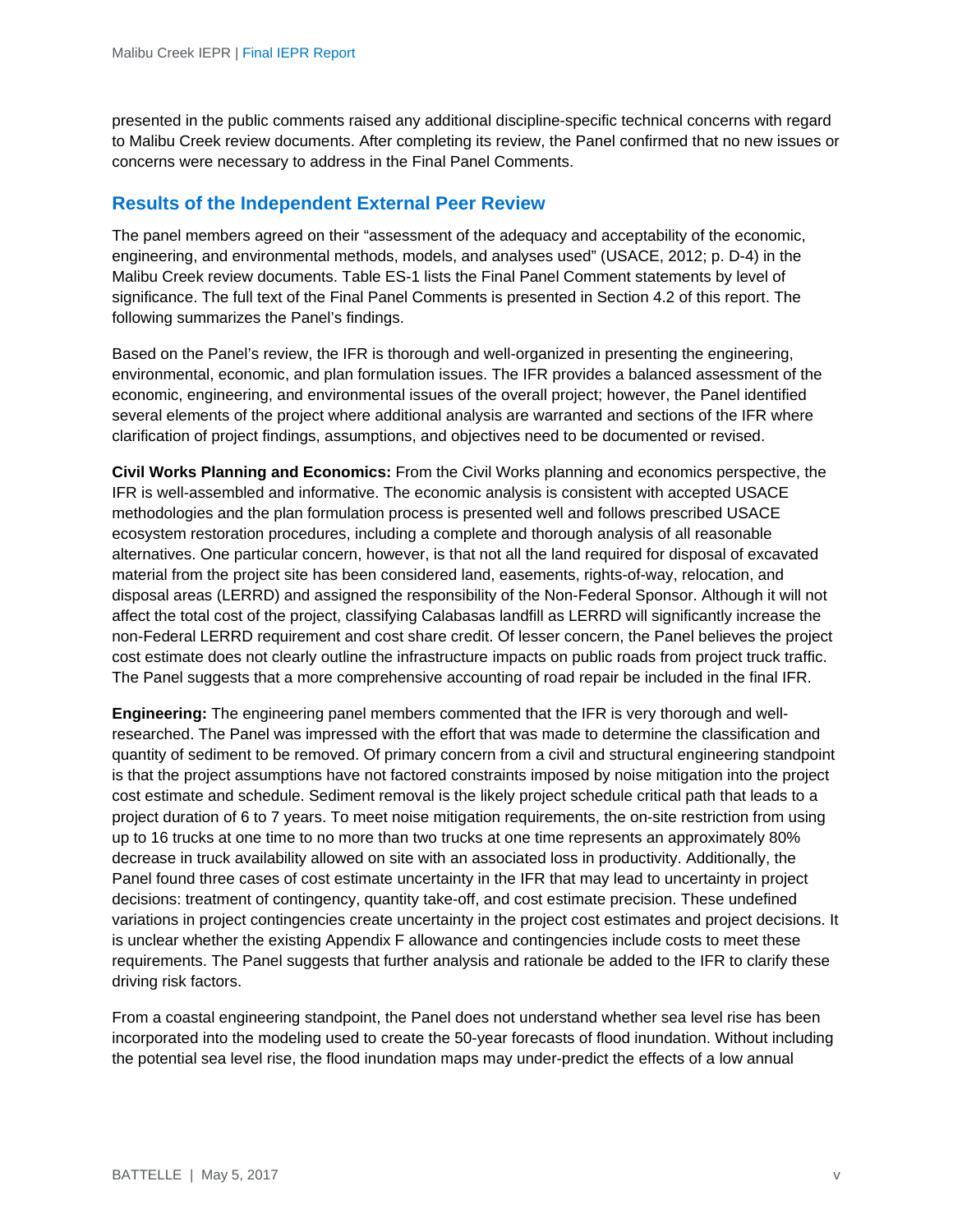chance exceedance (ACE) event (0.5%, 0.2% ACE) under future conditions. The project would benefit from a rerun of the models used to create the 50-year flood inundation forecasting, applying USACE guidance of High, Intermediate, and Low Sea Level Rise Values.

Of lesser concern, the Panel noted that the decision to use a diamond wire saw for the majority of the dam demolition may prematurely restrict the consideration of other demolition methodologies. The assumptions cited in the IFR, Appendices C and F, indicate that a demolition methodology has been chosen and documented in the decision document. The Panel notes that the use of alternate demolition methodologies should not be limited during the feasibility phase of evaluation and could create a constraint on future design and construction phases of the project.

**Environmental:** Overall, the environmental analysis provides good background information, which is very useful in understanding the project area associated with Malibu Creek. However, the Monitoring and Adaptive Management program provides only minimal monitoring of the complex range of ecological changes that can be expected as the project progresses. The project would benefit from monitoring at a level detailed enough to assess progress in changing habitat conditions as outlined in the habitat evaluation section. The monitoring results could then be fed back into the habitat model for use in adaptive management. Additionally, the current monitoring plan may be insufficient and may not have enough funding to assess project performance in meeting objectives.

A second environmental concern noted by the Panel is the IFR does not describe in detail the limiting factors of the steelhead trout population. Passage is a major factor in the distribution of steelhead. However, it is unclear how viable the habitat in Malibu Creek is for steelhead in the longer term under the alternatives with current conditions and under climate change scenarios. If temperature, water quality, non-native species, or a combination of these factors limit steelhead abundance and distribution, the removal of the dam and measured habitat improvements may not necessarily result in major benefits for this sensitive population. The Panel suggests that a more detailed analysis of water quality and water temperature data in relation to steelhead, under existing conditions and under climate change scenarios, be conducted. Similarly, the Panel was concerned that the risks imposed by required mitigation for nesting birds have not been sufficiently addressed. Project delays due to bird nesting do not appear to have been factored into the project cost and schedule. The Panel suggests that further review and evaluation of the restrictions and mitigation requirements associated with bird nesting be conducted to determine if any deviation from current requirements might be allowable.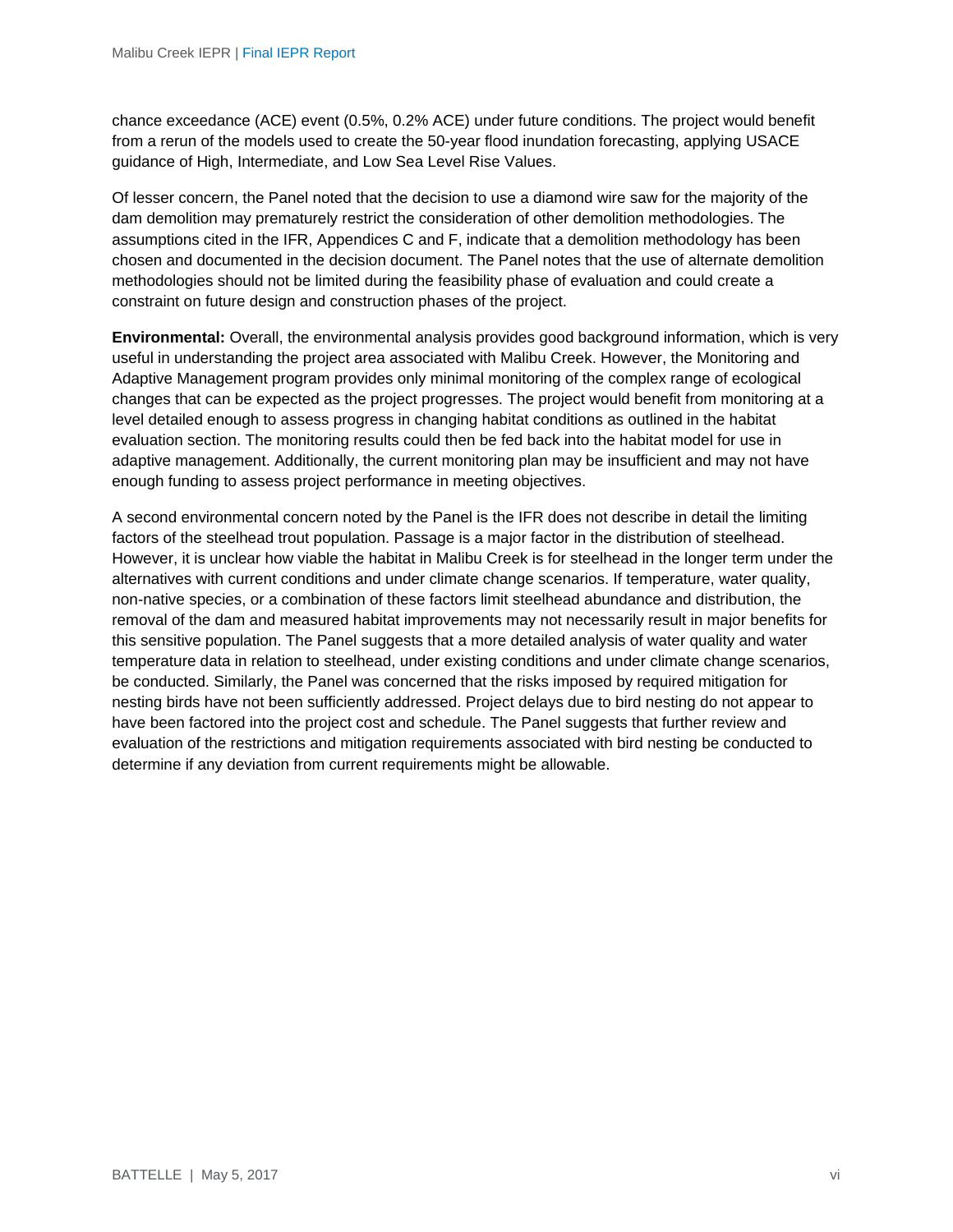# **Table ES-1. Overview of Nine Final Panel Comments Identified by the Malibu Creek IEPR Panel**

| No.                        | <b>Final Panel Comment</b>                                                                                                                                                                            |  |  |  |
|----------------------------|-------------------------------------------------------------------------------------------------------------------------------------------------------------------------------------------------------|--|--|--|
| <b>Significance - High</b> |                                                                                                                                                                                                       |  |  |  |
| 1                          | The project assumptions in the IFR have not factored constraints imposed by noise mitigation<br>into the project cost estimate and schedule.                                                          |  |  |  |
| Significance - Medium/High |                                                                                                                                                                                                       |  |  |  |
| 2                          | Without details associated with different ecological functional responses, it is unclear how the<br>Monitoring and Adaptive Management Program will be able to function as the project<br>progresses. |  |  |  |
| 3                          | The project cost estimate and schedule do not sufficiently address the risks imposed by<br>required mitigation for nesting birds.                                                                     |  |  |  |
| 4                          | The limiting factors of the steelhead trout population are not clearly outlined in the IFR to<br>support the benefits of dam removal and habitat improvements.                                        |  |  |  |
|                            | <b>Significance - Medium</b>                                                                                                                                                                          |  |  |  |
| 5                          | The treatment of contingency, quantity take-off, and cost estimate precision in the project cost<br>estimates may lead to uncertainty in project decisions.                                           |  |  |  |
| 6                          | The land required for disposal of excavated material from the project site is considered LERRD<br>and the responsibility of the Non-Federal Sponsor.                                                  |  |  |  |
| 7                          | It is not clear whether sea level rise has been incorporated into the modeling used to create the<br>50-year forecasts of flood inundation.                                                           |  |  |  |
|                            | <b>Significance - Medium/Low</b>                                                                                                                                                                      |  |  |  |
| 8                          | The infrastructure impacts on public roads from project truck traffic are not clearly outlined in<br>the IFR and project cost estimate.                                                               |  |  |  |
| <b>Significance - Low</b>  |                                                                                                                                                                                                       |  |  |  |
| 9                          | The decision to use a diamond wire saw for the majority of the dam demolition may prematurely<br>restrict the consideration of other demolition methodologies.                                        |  |  |  |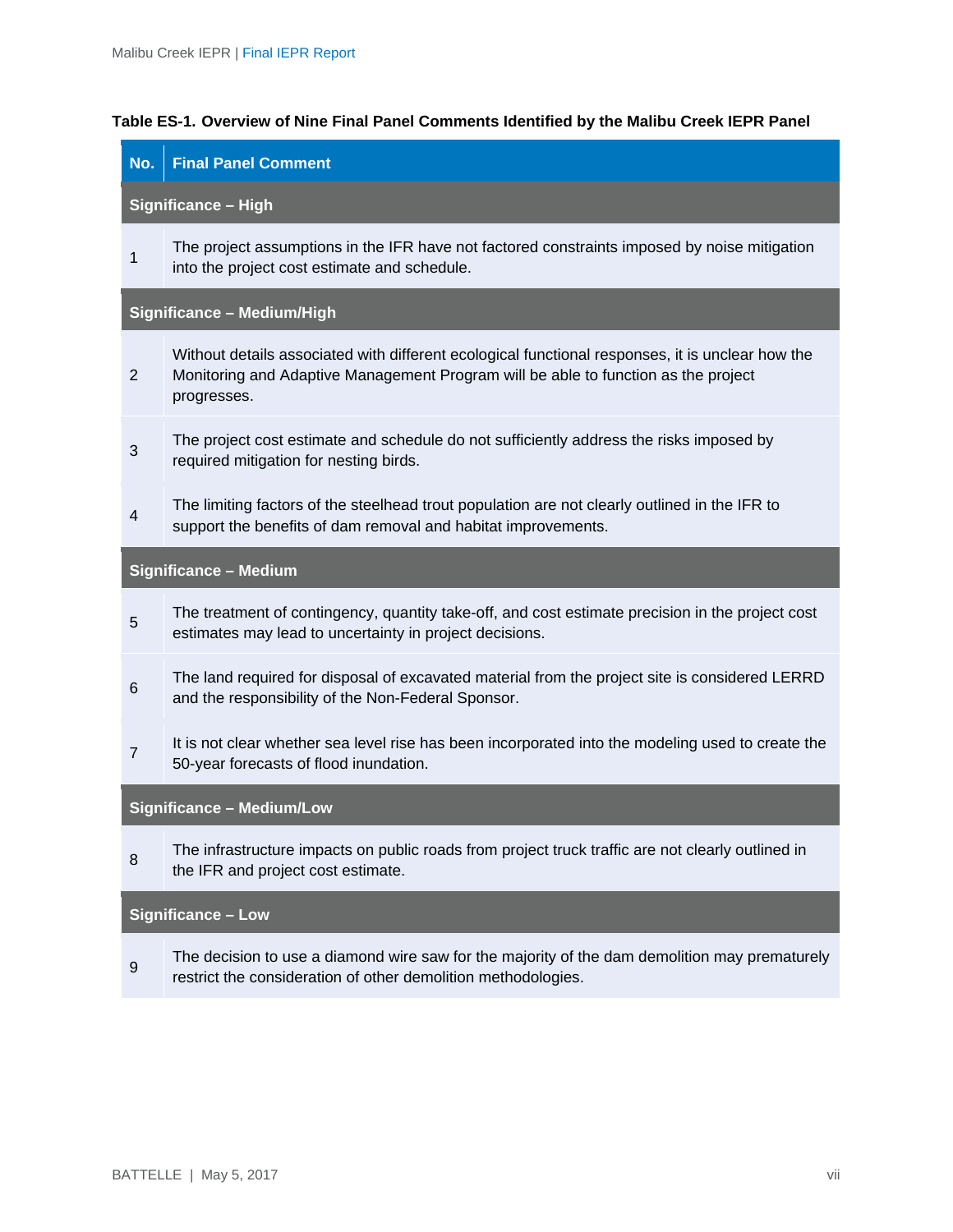This page is intentionally left blank.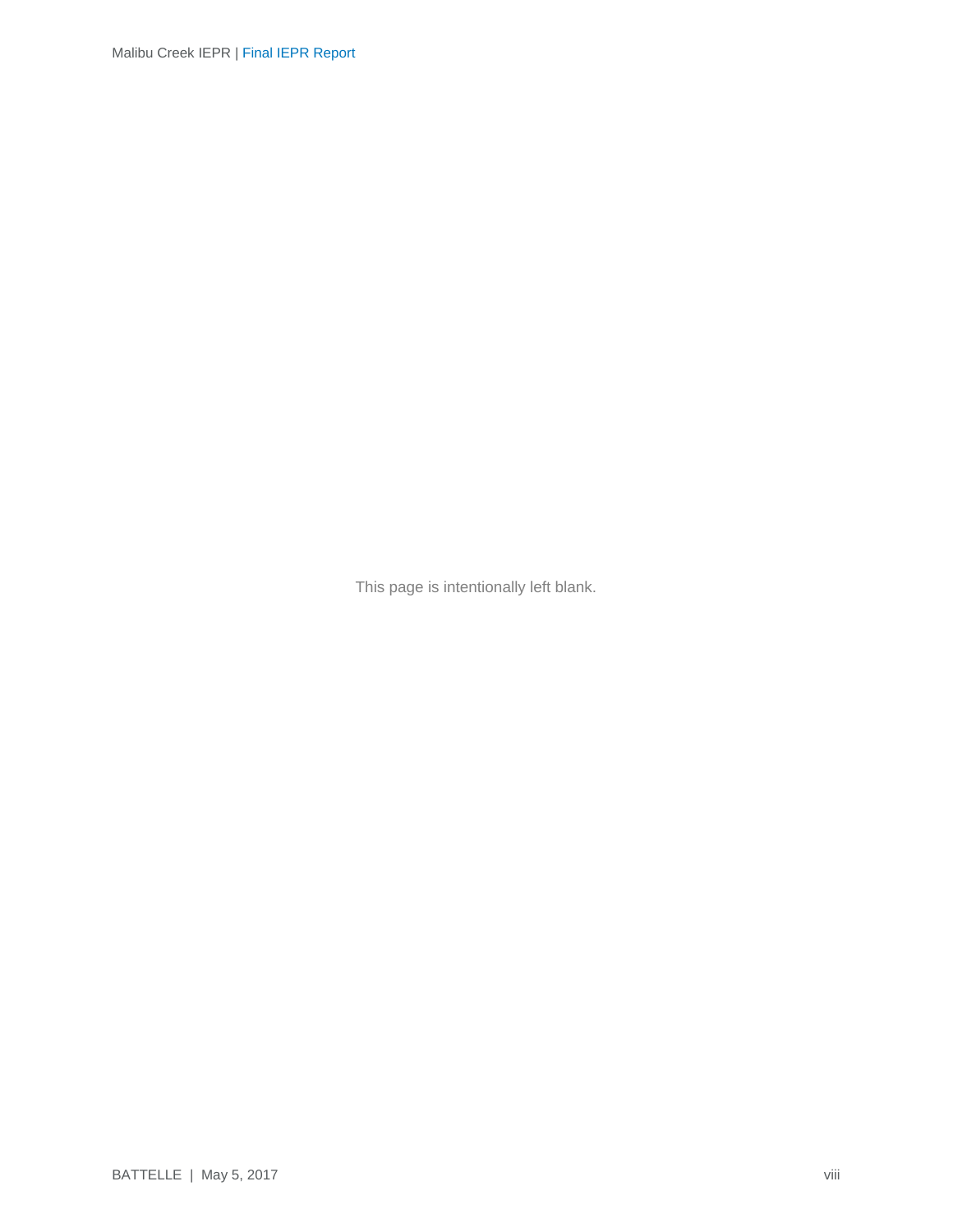# Table of Contents

#### Page

- Appendix A. IEPR Process for the Malibu Creek Project Appendix B. Identification and Selection of IEPR Panel Members for the Malibu Creek Project
- Appendix C. Final Charge for the Malibu Creek IEPR
- Appendix D. Conflict of Interest Form

# List of Tables

|          |                                                                     | Page |
|----------|---------------------------------------------------------------------|------|
|          | Table ES-1. Overview of Nine Final Panel Comments Identified by the |      |
|          |                                                                     |      |
| Table 1. |                                                                     |      |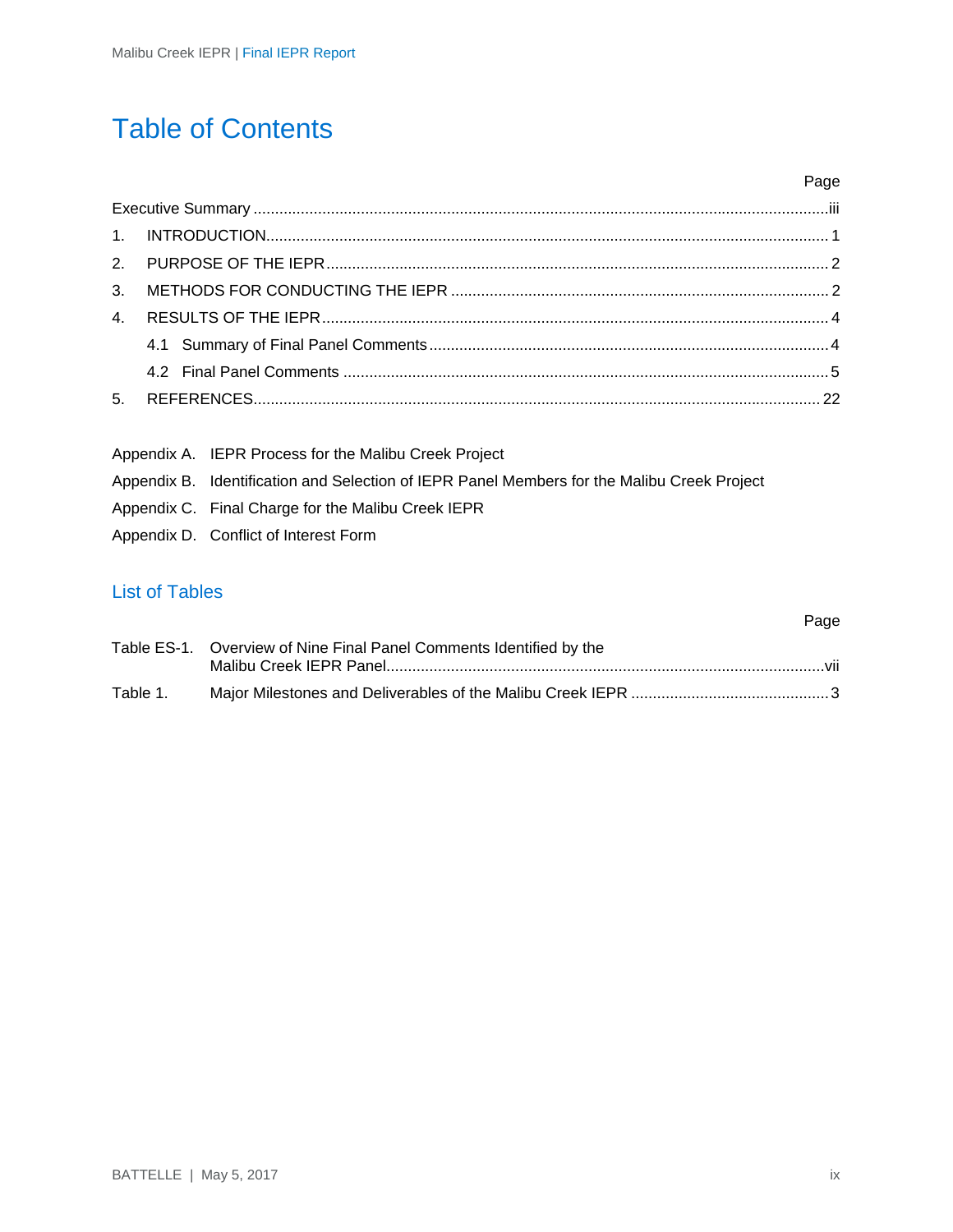This page is intentionally left blank.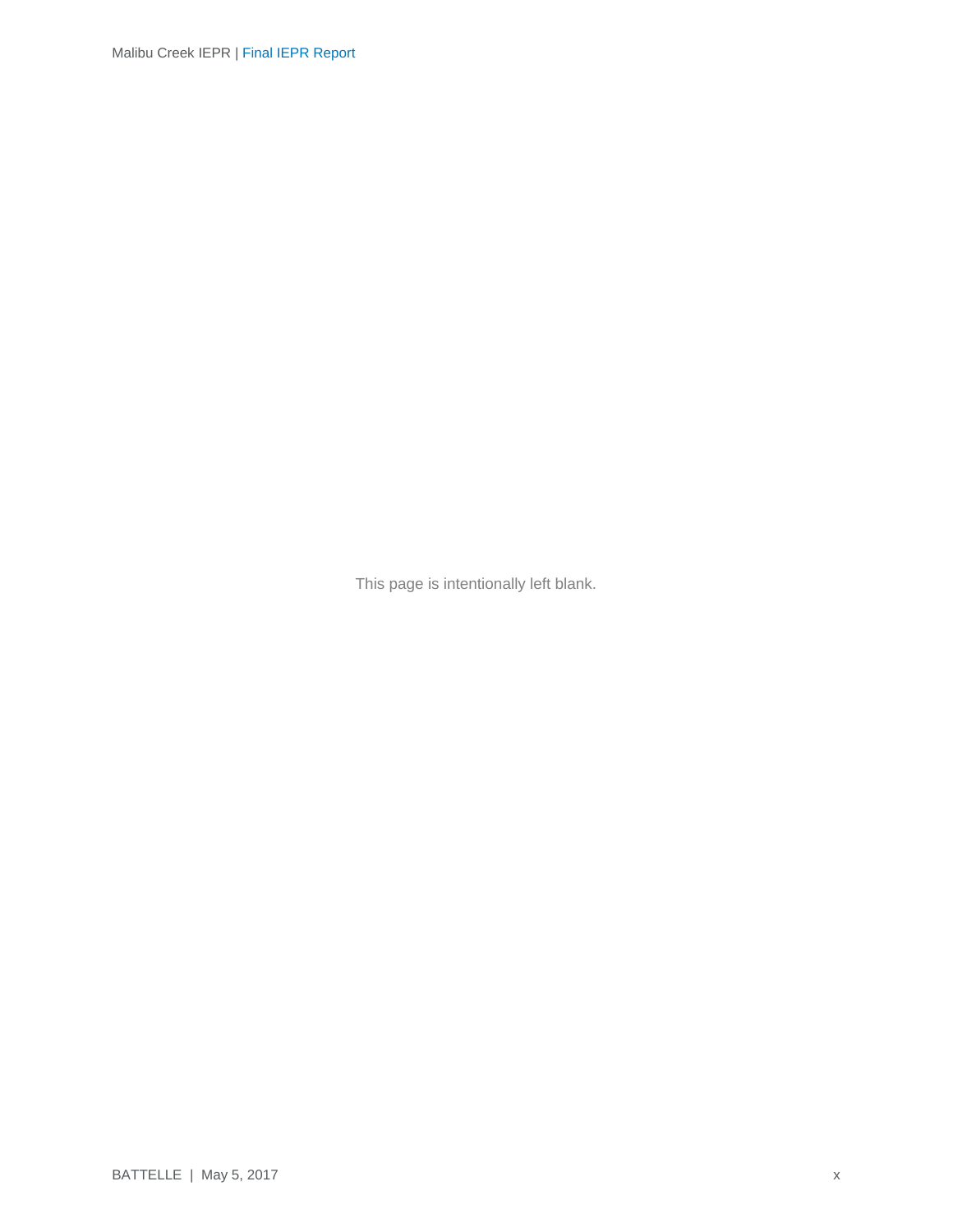# LIST OF ACRONYMS

| <b>ACE</b>      | Annual Chance Exceedance                                       |
|-----------------|----------------------------------------------------------------|
| <b>ADM</b>      | <b>Agency Decision Milestone</b>                               |
| <b>ATR</b>      | <b>Agency Technical Review</b>                                 |
| <b>CE/ICA</b>   | Cost Effectiveness/Incremental Cost Analysis                   |
| <b>COI</b>      | <b>Conflict of Interest</b>                                    |
| <b>CWRB</b>     | Civil Works Review Board                                       |
| <b>DPR</b>      | Department of Parks and Recreation                             |
| <b>DrChecks</b> | Design Review and Checking System                              |
| EC              | <b>Engineer Circular</b>                                       |
| <b>ER</b>       | <b>Engineer Regulation</b>                                     |
| <b>ERDC</b>     | <b>Engineer Research and Development Center</b>                |
| <b>HEC-HMS</b>  | Hydraulic Engineering Center's Hydraulic Modeling System       |
| <b>HEC-RAS</b>  | Hydraulic Engineering Center's River Analysis System           |
| <b>HSDRRS</b>   | Hurricane and Storm Damage Risk Reduction System               |
| <b>IEPR</b>     | Independent External Peer Review                               |
| <b>IFR</b>      | <b>Integrated Feasibility Report</b>                           |
| <b>IWR</b>      | Institute for Water Resources                                  |
| <b>LERRD</b>    | Land, easements, rights-of-way, relocation, and disposal areas |
| <b>LPP</b>      | Locally Preferred Plan                                         |
| <b>NEPA</b>     | National Environmental Policy Act                              |
| <b>NER</b>      | National Ecosystem Restoration                                 |
| <b>NPS</b>      | <b>National Park Service</b>                                   |
| <b>OEO</b>      | <b>Outside Eligible Organization</b>                           |
| <b>O&amp;M</b>  | <b>Operations and Maintenance</b>                              |
| <b>OMB</b>      | Office of Management and Budget                                |
| <b>PCX</b>      | Planning Center of Expertise                                   |
| <b>PDT</b>      | Project Delivery Team                                          |
| <b>PED</b>      | Preconstruction, Engineering, and Design                       |
| <b>SAR</b>      | <b>Safety Assurance Review</b>                                 |
| <b>SLC</b>      | Sea Level Change                                               |
| <b>SMMNRA</b>   | Santa Monica Mountains National Recreation Area                |
| <b>SWPPP</b>    | <b>Storm Water Pollution Prevention Plans</b>                  |
| <b>TAC</b>      | <b>Technical Advisory Committee</b>                            |
| <b>TSP</b>      | <b>Tentatively Selected Plan</b>                               |
| <b>USACE</b>    | United States Army Corps of Engineers                          |
| <b>USFWS</b>    | United States Fish and Wildlife Services                       |
| <b>wPHQ</b>     | <b>Weighted Pool Habitat Quality</b>                           |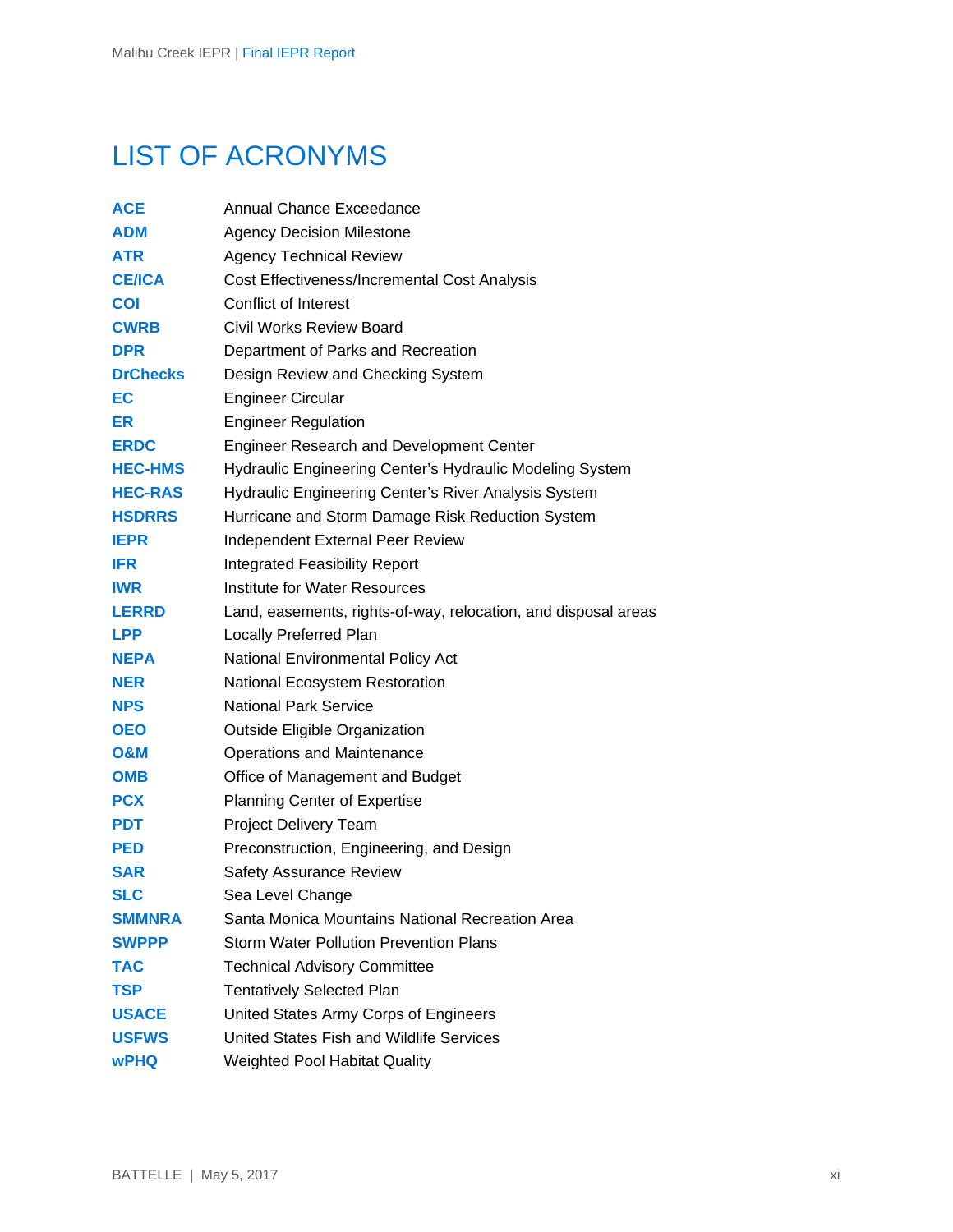This page is intentionally left blank.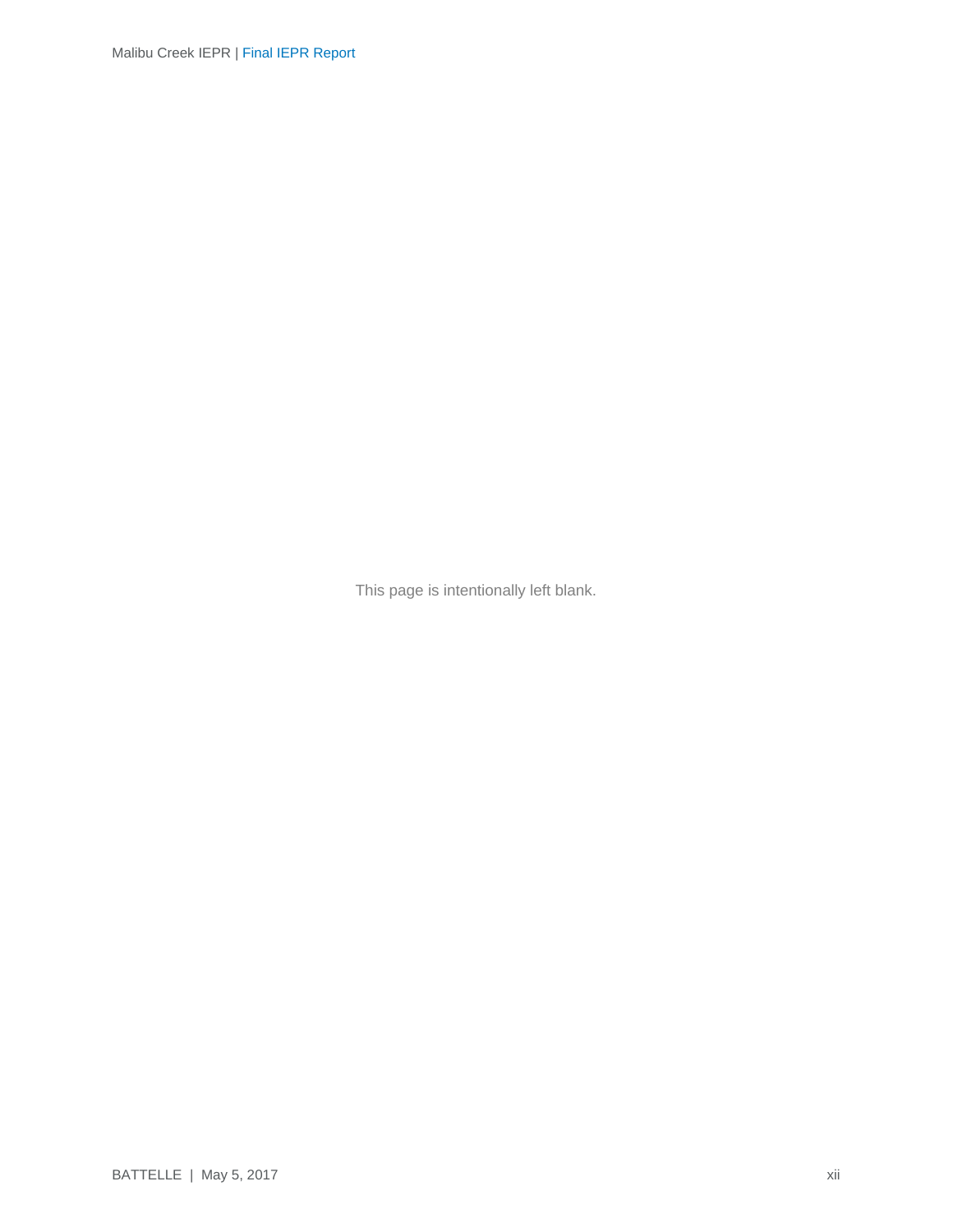# **1. INTRODUCTION**

The Malibu Creek is located approximately 30 miles west of downtown Los Angeles, California. Approximately two-thirds of the watershed is located in northwestern Los Angeles County and the remaining one-third is in southeastern Ventura County. The drainage area covers approximately 110 square miles of the Santa Monica Mountains and Simi Hills. Elevations in the watershed range from over 3,100 feet at Sandstone Peak in Ventura County to sea level at Santa Monica Bay.

Malibu Creek is an important regional corridor that links Santa Monica Bay, a National Estuary, Malibu Lagoon, one of the last two remaining estuaries in Los Angeles County, and riparian systems from the immediate coastal plain with interior plains and valleys of both the Department of Parks and Recreation(DPR) and the Santa Monica Mountains National Recreation Area (SMMNRA), administered by the National Park Service (NPS). As such, the watershed represents a unique opportunity for systemic and sustainable ecosystem restoration in highly urbanized southern California.

The Malibu Creek watershed drains the Santa Monica Mountains in northern Los Angeles and southern Ventura Counties. A coastal watershed, it is the largest watershed in the Santa Monica Mountains, and encompasses some of the largest areas of protected open space left in southern California.

Over two-thirds of the watershed is currently undeveloped and the remaining one third, over 30 square miles, is protected as open space by state, Federal, and other agencies. It is projected to remain undeveloped through the life of the project. Another 40 square miles is projected to be developed with no more than one dwelling per 20 acres, with other areas unlikely to change, based on a combination of steep slopes, ridgelines, and coastal restrictions on development.

The watershed provides for a wealth of biological resources. The Santa Monica Mountains support a remarkably abundant wildlife community: over 450 vertebrate species, including 50 mammals, 384 species of birds, and 36 reptiles and amphibians. Additionally, Malibu Creek is critical habitat for the endangered steelhead trout (steelhead).

Malibu Creek is currently interrupted by Rindge Dam. This concrete dam has been filled with sediment since the 1950s, and effectively prevents the free movement of steelhead and other aquatic species from travelling up and down the stream. The dam has interrupted the natural sediment transport of Malibu Creek, and has altered the natural geomorphic, riparian, and aesthetic character of Malibu Creek. Approximately 780,000 cubic yards of sediment have accumulated behind the dam. Pools, riffles, and runs that historically supported steelhead and other fish still exist above the dam. Downstream reaches to the ocean have be starved of sediment and sands as a result of the dam. Thus, there is a need to reconnect the segmented aquatic and riparian corridor and to restore the natural hydrology and geomorphology of Malibu Creek.

The purpose of the project is removal of Rindge Dam and other upstream barriers as well as the accumulated sediment, beneficial reuse of suitable substrate for beach replenishment, and upland disposal of remaining debris.

Independent, objective peer review is regarded as a critical element in ensuring the reliability of scientific analysis. The objective of the work described here was to conduct an Independent External Peer Review (IEPR) of the Malibu Creek Ecosystem Restoration Feasibility Study, Los Angeles and Ventura Counties, California (hereinafter: Malibu Creek IEPR) in accordance with procedures described in the Department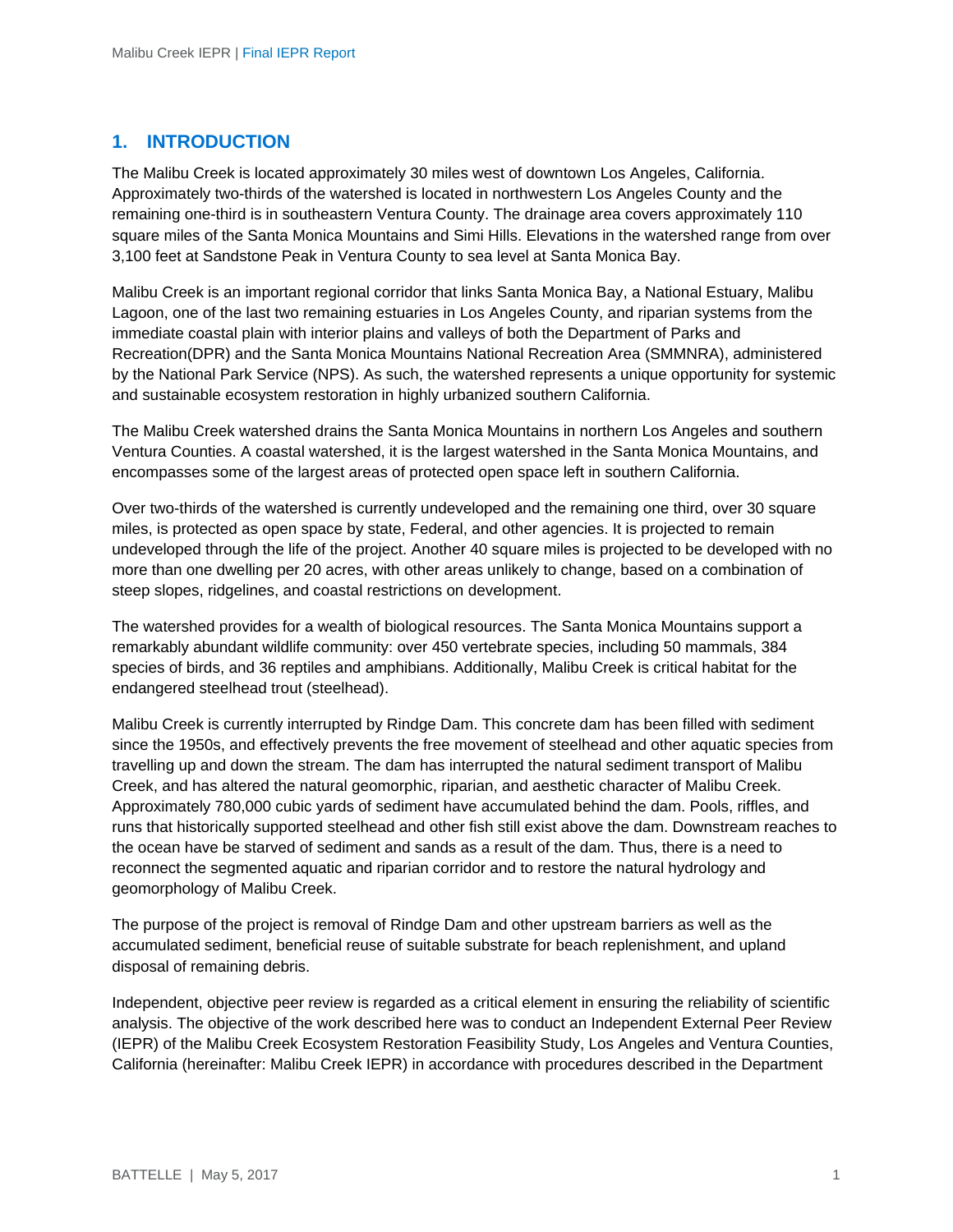of the Army, U.S. Army Corps of Engineers (USACE), Engineer Circular (EC) *Civil Works Review* (EC 1165-2-214) (USACE, 2012) and the Office of Management and Budget (OMB), *Final Information Quality Bulletin for Peer Review* (OMB, 2004). Supplemental guidance on evaluation for conflicts of interest (COIs) was obtained from the *Policy on Committee Composition and Balance and Conflicts of Interest for Committees Used in the Development of Reports* (The National Academies, 2003).

This final report presents the Final Panel Comments of the IEPR Panel (the Panel) on the existing engineering, economic, environmental, and plan formulation analyses contained in the Malibu Creek Ecosystem Restoration Study Draft Integrated Feasibility Report (IFR) with Environmental Impact Statement/Environmental Impact Report (EIS/EIR) Los Angeles and Ventura Counties, California (Section 4). Appendix A describes in detail how the IEPR was planned and conducted, including the complete schedule followed in executing the IEPR. Appendix B provides biographical information on the IEPR panel members and describes the method Battelle followed to select them. Appendix C presents the final charge to the IEPR panel members for their use during the review; the final charge was submitted to USACE in the final Work Plan according to the schedule listed in Table 1. Appendix D presents the organizational conflict of interest form that Battelle completed and submitted to the Institute for Water Resources (IWR) prior to the award of the Malibu Creek IEPR.

# **2. PURPOSE OF THE IEPR**

To ensure that USACE documents are supported by the best scientific and technical information, USACE has implemented a peer review process that uses IEPR to complement the Agency Technical Review (ATR), as described in USACE (2012).

In general, the purpose of peer review is to strengthen the quality and credibility of the USACE decision documents in support of its Civil Works program. IEPR provides an independent assessment of the engineering, economic, environmental, and plan formulation analyses of the project study. In particular, the IEPR addresses the technical soundness of the project study's assumptions, methods, analyses, and calculations and identifies the need for additional data or analyses to make a good decision regarding implementation of alternatives and recommendations.

In this case, the IEPR of the Malibu Creek was conducted and managed using contract support from Battelle, which is an Outside Eligible Organization (OEO) (as defined by EC 1165-2-214). Battelle, a 501(c)(3) organization under the U.S. Internal Revenue Code, has experience conducting IEPRs for USACE.

# **3. METHODS FOR CONDUCTING THE IEPR**

The methods used to conduct the IEPR are briefly described in this section; a detailed description can be found in Appendix A. Table 1 presents the major milestones and deliverables of the Malibu Creek IEPR. Due dates for milestones and deliverables are based on the award/effective date listed in Table 1. Note that the actions listed under Task 6 occur after the submission of this report. Battelle anticipates submitting the pdf printout of the USACE's Design Review and Checking System (DrChecks) project file (the final deliverable) on July 7, 2017. The actual date for contract end will depend on the date that all activities for this IEPR, including Civil Works Review Board (CWRB) preparation and participation, are conducted and subsequently completed.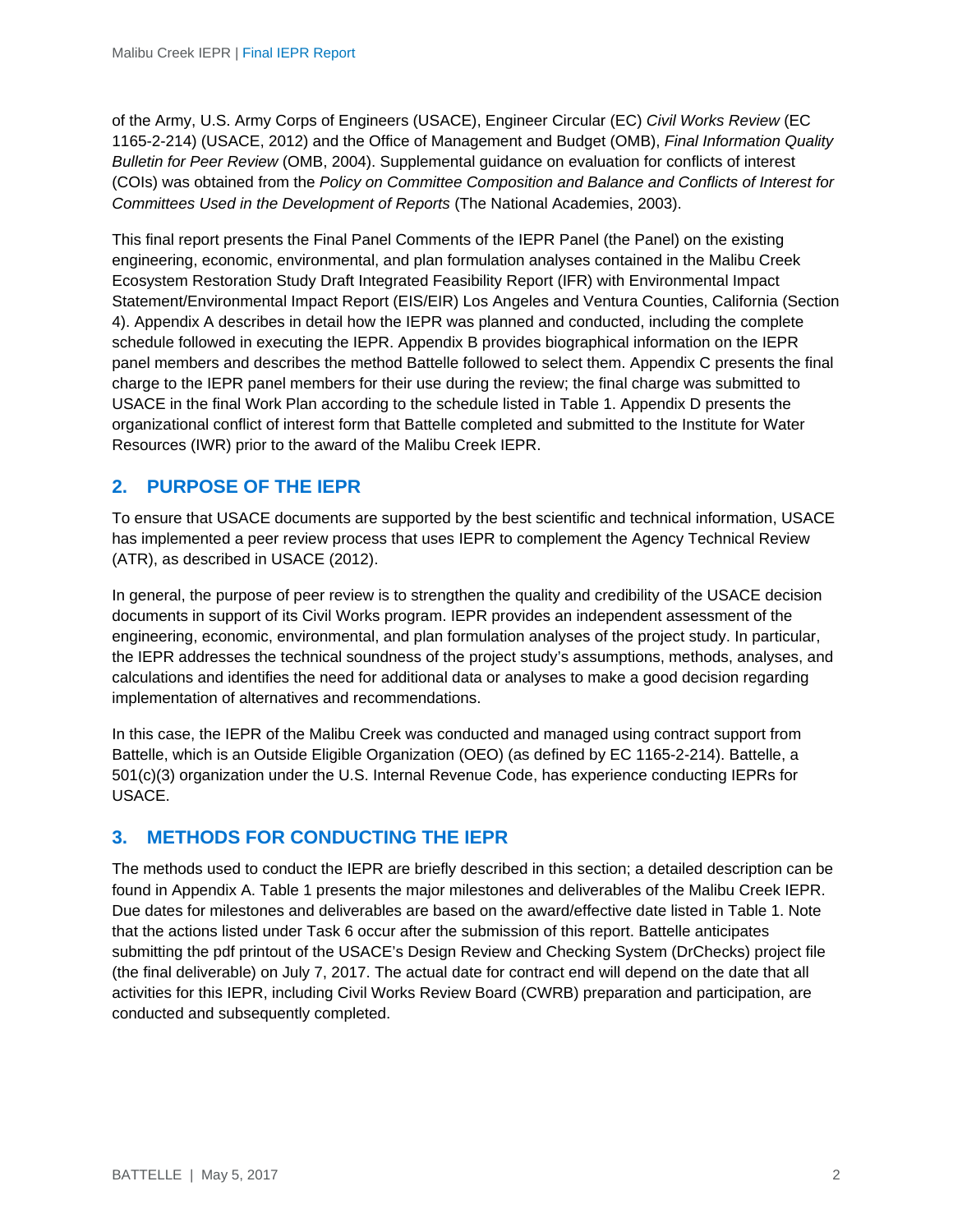| <b>Task</b>    | <b>Action</b>                                                                                       | <b>Due Date</b> |
|----------------|-----------------------------------------------------------------------------------------------------|-----------------|
|                | <b>Award/Effective Date</b>                                                                         | 3/3/2017        |
| 1              | Review documents available                                                                          | 3/6/2017        |
|                | Public comments available                                                                           | 4/19/2017       |
| $\overline{2}$ | Battelle submits list of selected panel members                                                     | 3/14/2017       |
|                | USACE confirms the panel members have no COI                                                        | 3/16/2017       |
|                | Battelle convenes kick-off meeting with USACE                                                       | 3/9/2017        |
| $\mathbf{3}$   | Battelle convenes kick-off meeting with USACE and panel members                                     | 3/27/2017       |
|                | Panel members complete their individual reviews                                                     | 4/17/2017       |
|                | Battelle sends public comments to panel members for review                                          | 4/20/2017       |
| 4              | Panel confirms no additional Final Panel Comment is necessary with regard<br>to the public comments | 4/25/2017       |
|                | Panel members provide draft Final Panel Comments to Battelle                                        | 4/26/2017       |
| 5              | Battelle submits Final IEPR Report to USACE                                                         | 5/5/2017        |
| 6 <sup>a</sup> | Battelle convenes Comment Response Teleconference with panel<br>members and USACE                   | 6/21/2017       |
|                | Battelle submits pdf printout of DrChecks project file to USACE                                     | 7/7/2017        |
|                | Agency Decision Milestone (ADM) meeting <sup>b</sup>                                                | <b>TBD</b>      |
|                | CWRB Meeting (estimated date) <sup>b</sup>                                                          | <b>TBD</b>      |
|                | <b>Contract End/Delivery Date</b>                                                                   | 6/30/2018       |
| $a$ Table C    | conus often the outposition of this report                                                          |                 |

#### **Table 1. Major Milestones and Deliverables of the Malibu Creek IEPR**

*a Task 6 occurs after the submission of this report.* 

*b The ADM and CWRB meetings were listed in the Performance Work Statement under Task 3 but were relocated in this schedule to reflect the chronological order of activities.* 

Battelle identified, screened, and selected six panel members to participate in the IEPR based on their expertise in the following disciplines: Civil Works planning/economics, environmental biology, civil/structural engineering, geology/geotechnical engineering, hydrology and hydraulic engineering, coastal engineering. The Panel reviewed the Malibu Creek documents and produced nine Final Panel Comments in response to 38 charge questions provided by USACE for the review. This charge included two overview questions and one public comment question added by Battelle. Battelle instructed the Panel to develop the Final Panel Comments using a standardized four-part structure:

- 1. Comment Statement (succinct summary statement of concern)
- 2. Basis for Comment (details regarding the concern)
- 3. Significance (high, medium/high, medium, medium/low, or low; in accordance with specific criteria for determining level of significance)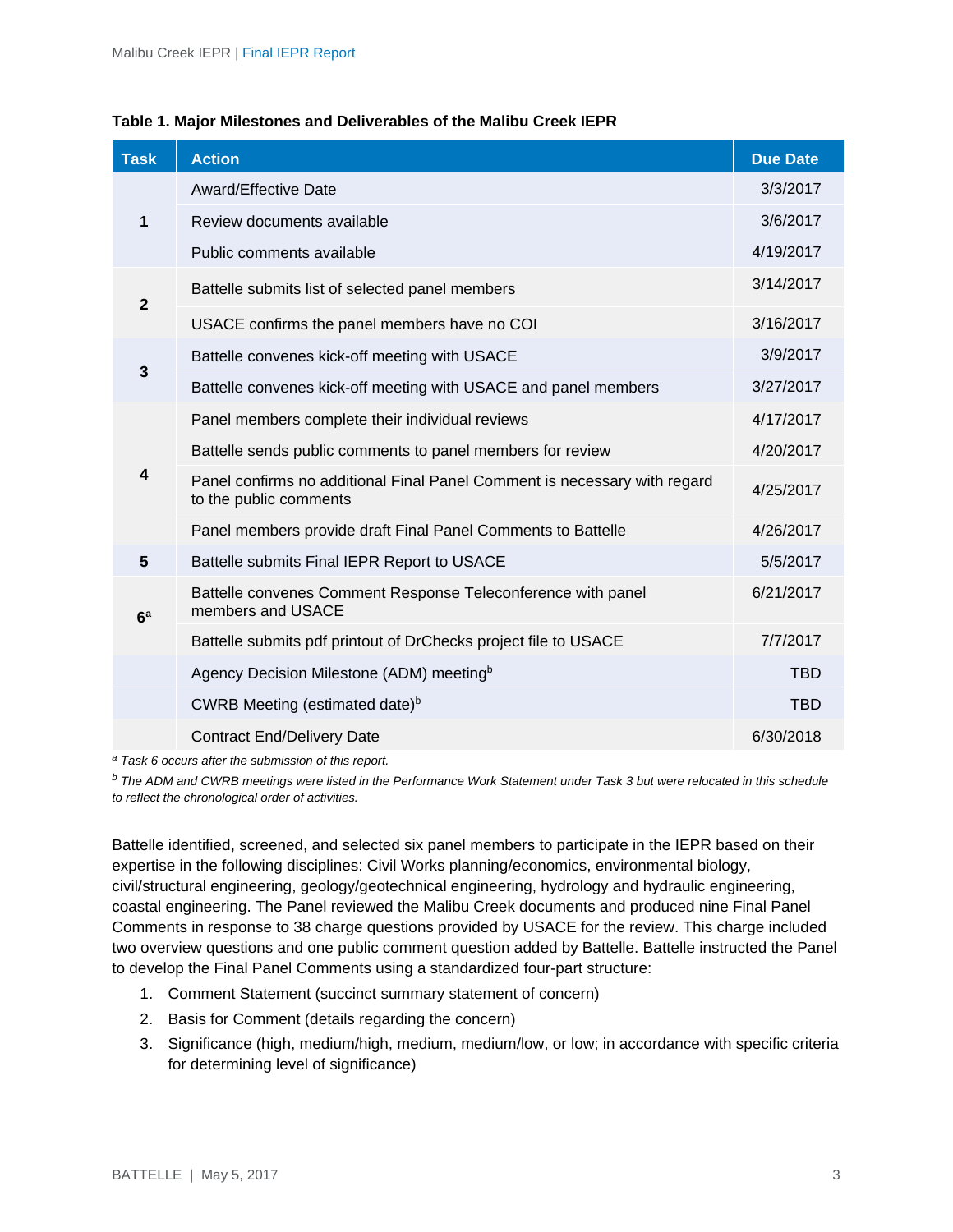4. Recommendation(s) for Resolution (at least one implementable action that could be taken to address the Final Panel Comment).

Battelle reviewed all Final Panel Comments for accuracy, adherence to USACE guidance (EC 1165-2- 214, Appendix D), and completeness prior to determining that they were final and suitable for inclusion in the Final IEPR Report. There was no direct communication between the Panel and USACE during the preparation of the Final Panel Comments. The Panel's findings are summarized in Section 4.1; the Final Panel Comments are presented in full in Section 4.2.

# **4. RESULTS OF THE IEPR**

This section presents the results of the IEPR. A summary of the Panel's findings and the full text of the Final Panel Comments are provided.

# 4.1 Summary of Final Panel Comments

The panel members agreed on their "assessment of the adequacy and acceptability of the economic, engineering, and environmental methods, models, and analyses used" (USACE, 2012; p. D-4) in the Malibu Creek review documents. The following summarizes the Panel's findings.

Based on the Panel's review, the Integrated Feasibility Report (IFR) is thorough and well-organized in presenting the engineering, environmental, economic, and plan formulation issues. The IFR provides a balanced assessment of the economic, engineering, and environmental issues of the overall project; however, the Panel identified several elements of the project where additional analysis are warranted and sections of the IFR where clarification of project findings, assumptions, and objectives need to be documented or revised.

**Civil Works Planning and Economics:** From the Civil Works planning and economics perspective, the IFR is well-assembled and informative. The economic analysis is consistent with accepted USACE methodologies and the plan formulation process is presented well and follows prescribed USACE ecosystem restoration procedures, including a complete and thorough analysis of all reasonable alternatives. One particular concern, however, is that not all the land required for disposal of excavated material from the project site has been considered land, easements, rights-of-way, relocation, and disposal areas (LERRD) and assigned the responsibility of the Non-Federal Sponsor. Although it will not affect the total cost of the project, classifying Calabasas landfill as LERRD will significantly increase the non-Federal LERRD requirement and cost share credit. Of lesser concern, the Panel believes the project cost estimate does not clearly outline the infrastructure impacts on public roads from project truck traffic. The Panel suggests that a more comprehensive road repair program be included in the final IFR.

**Engineering:** The engineering panel members commented that the IFR is very thorough and wellresearched. The Panel was impressed with the effort that was made to determine the classification and quantity of sediment to be removed. Of primary concern from a civil and structural engineering standpoint is that the project assumptions have not factored constraints imposed by noise mitigation into the project cost estimate and schedule. Sediment removal is the likely project schedule critical path that leads to a project duration of 6 to 7 years. To meet noise mitigation requirements, the on-site restriction from using up to 16 trucks at one time to no more than two trucks at one time represents an approximately 80% decrease in truck availability allowed on site with an associated loss in productivity. Additionally, the Panel found three cases of cost estimate uncertainty in the IFR that may lead to uncertainty in project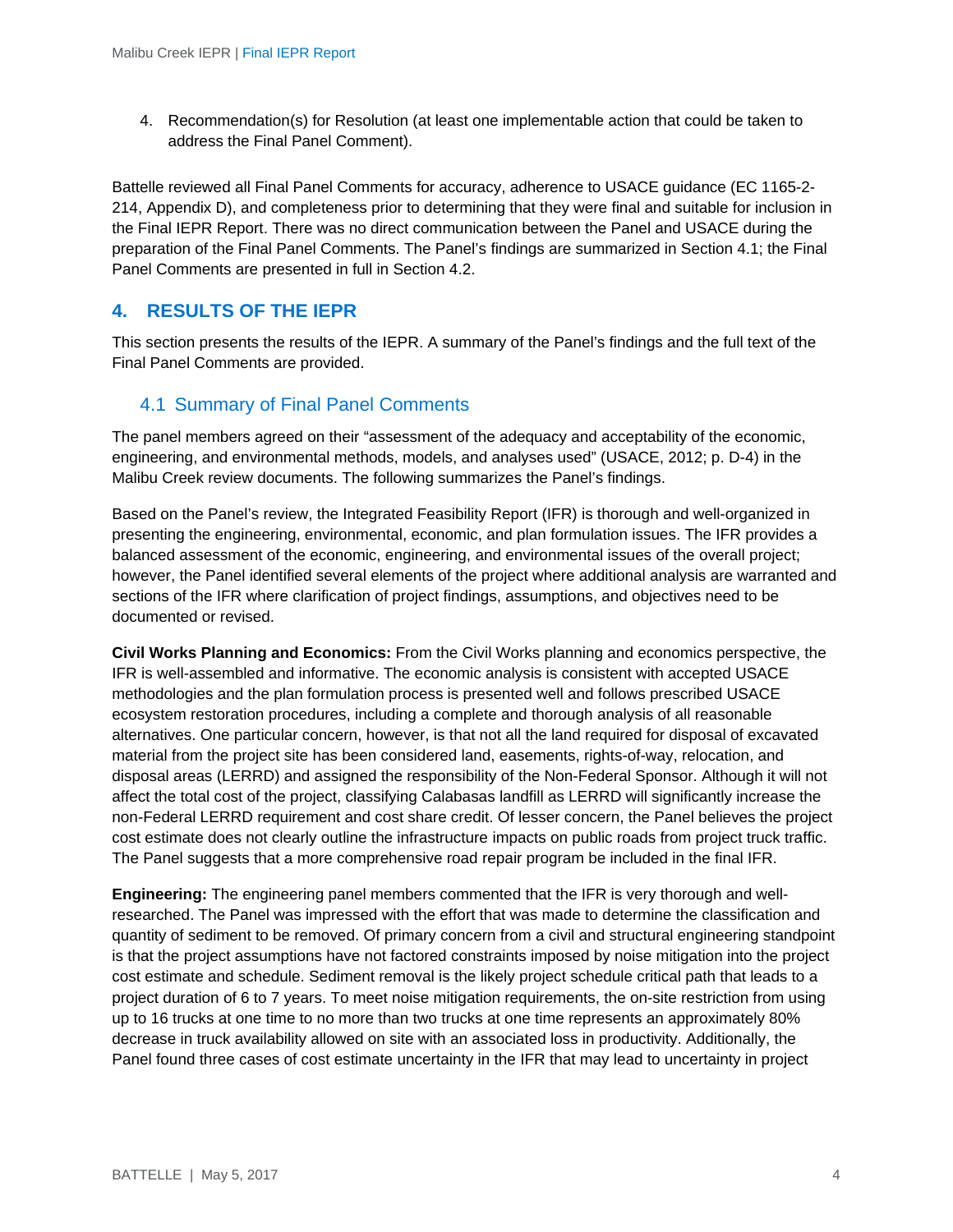decisions: treatment of contingency, quantity take-off, and cost estimate precision. These undefined variations in project contingencies create uncertainty in the project cost estimates and project decisions. It is unclear whether the existing Appendix F allowance and contingencies include costs to meet these requirements. The Panel suggests that further analysis and rationale be added to the IFR to clarify these driving risk factors.

From a coastal engineering standpoint, the Panel does not understand whether sea level rise has been incorporated into the modeling used to create the 50-year forecasts of flood inundation. Without including the potential sea level rise, the flood inundation maps may under-predict the effects of a low annual chance exceedance (ACE) event (0.5%, 0.2% ACE) under future conditions. The project would benefit from a rerun of the models used to create the 50-year flood inundation forecasting, applying USACE guidance of High, Intermediate, and Low Sea Level Rise Values.

Of lesser concern, the Panel noted that the decision to use a diamond wire saw for the majority of the dam demolition may prematurely restrict the consideration of other demolition methodologies. The assumptions cited in the IFR, Appendices C and F, indicate that a demolition methodology has been chosen and documented in the decision document. The Panel notes that the use of alternate demolition methodologies should not be limited during the feasibility phase of evaluation and could create a constraint on future design and construction phases of the project.

**Environmental:** Overall, the environmental analysis provides good background information, which is very useful in understanding the project area associated with Malibu Creek. However, the Monitoring and Adaptive Management program provides only minimal monitoring of the complex range of ecological changes that can be expected as the project progresses. The project would benefit from monitoring at a level detailed enough to assess progress in changing habitat conditions as outlined in the habitat evaluation section. The monitoring results could then be fed back into the habitat model for use in adaptive management. Additionally, the current monitoring plan may be insufficient and may not have enough funding to assess project performance in meeting objectives.

A second environmental concern noted by the Panel is the IFR does not describe in detail the limiting factors of the steelhead trout population. Passage is a major factor in the distribution of steelhead. However, it is unclear how viable the habitat in Malibu Creek is for steelhead in the longer term under the alternatives with current conditions and under climate change scenarios. If temperature, water quality, non-native species, or a combination of these factors limit steelhead abundance and distribution, the removal of the dam and measured habitat improvements may not necessarily result in major benefits for this sensitive population. The Panel suggests that a more detailed analysis of water quality and water temperature data in relation to steelhead, under existing conditions and under climate change scenarios, be conducted. Similarly, the Panel was concerned that the risks imposed by required mitigation for nesting birds have not been sufficiently addressed. Project delays due to bird nesting do not appear to have been factored into the project cost and schedule. The Panel suggests that further review and evaluation of the restrictions and mitigation requirements associated with bird nesting be conducted to determine if any deviation from current requirements might be allowable.

# 4.2 Final Panel Comments

This section presents the full text of the Final Panel Comments prepared by the IEPR panel members.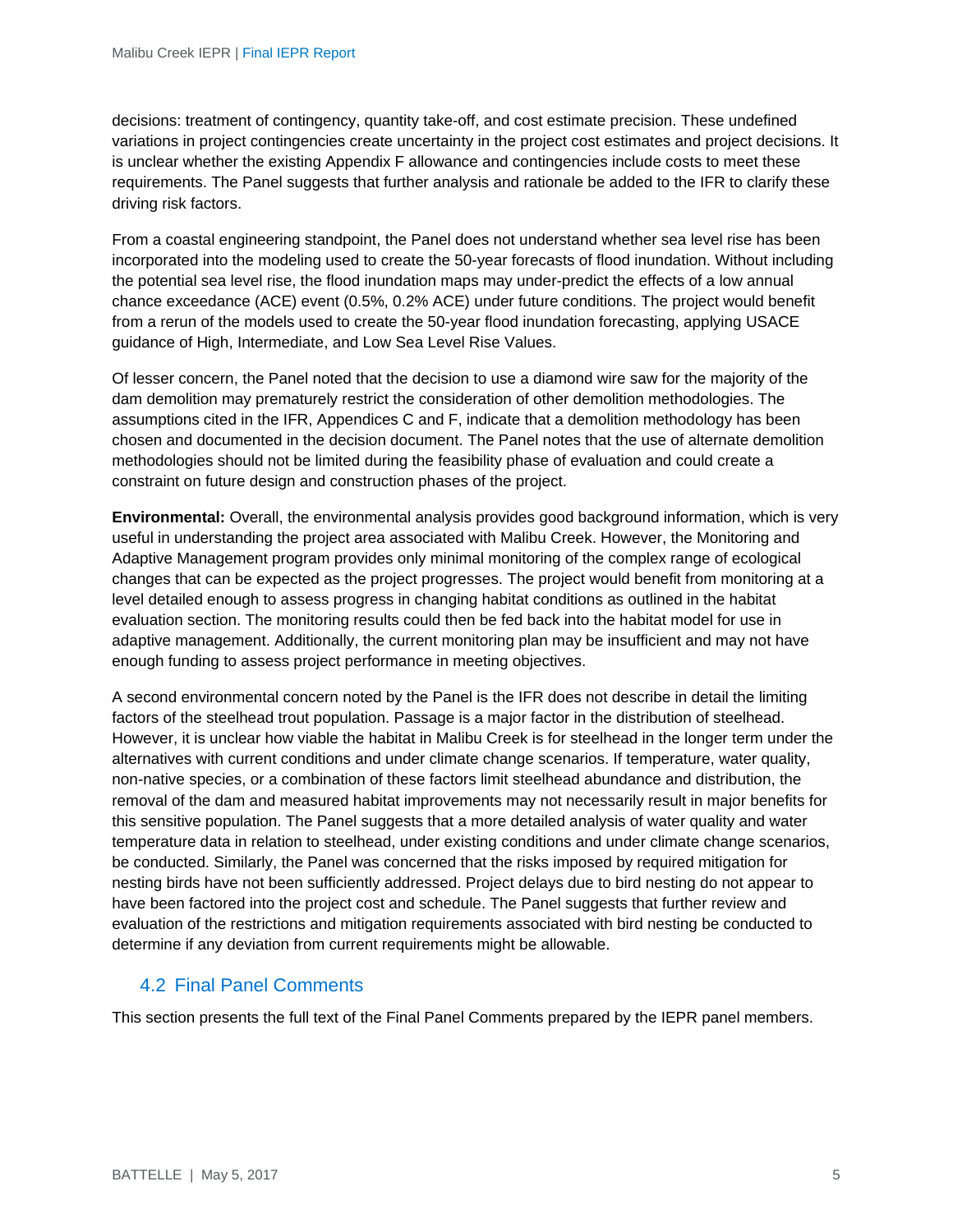**The project assumptions in the IFR have not factored constraints imposed by noise mitigation into the project cost estimate and schedule.** 

#### **Basis for Comment**

It is not apparent from the IFR or Appendix F that a constraint on productivity due to noise mitigation or the risk to productivity has been factored into the project cost and schedule. IFR, Section 4.4.2 (p. 224) and Appendix C, Section 4.1, Figure 4.1.3 (p. c-20) cite truck traffic of up to 16 trucks/hour leaving the project site.

Sediment removal is the likely project schedule critical path that leads to a project duration of 6 to 7 years. This critical path assumption is based on local ordinances limiting truck haul hours, steep haul roads, and a truck loading cycle time of 15 minutes, as noted in IFR, Section 4.4.2, and appendices.

IFR, Section 5.11.3 (p. 423), notes that mitigation measure titled 'Noise-2:-Heavy Equipment Operation' places a limit …"that no more than two haul trucks are at the site at one time and for the sediment hauling option, trucks would be scheduled so that one truck is entering the site immediately after another truck has just left. Bulldozer work would be scheduled so that no more than two bull dozers are operating at a time."

To meet noise mitigation requirements, the on-site restriction from using up to 16 trucks at one time to no more than two trucks at one time represents an approximately 80% decrease in truck availability allowed on site with an associated loss in productivity. Non-truck construction equipment such as cranes, loaders, breakers, and excavators is apparently considered 'bull dozers' in the citation above. Therefore the aggregate of all non-truck equipment would be limited to two pieces of equipment in operation at one time. Since hauling material will be concurrent with dam demolition, and since only four pieces of equipment (two trucks plus two bull dozers) are able to run at one time due to noise mitigation, the total reduction in overall single shift productivity will be larger than that for truck traffic alone.

Finally, the IFR does not address noise from diesel-powered project trucks using 'engine brakes,' also commonly referred to as 'jake brakes.' Unmuffled engine brake noise, especially on the 15% downgrade into the project, will likely have very serious noise impacts.

#### **Significance – High**

The project cost estimate and schedule may be understated because noise mitigation constraints have not been included.

#### **Recommendation for Resolution**

- 1. Review and evaluate noise mitigation requirements to determine if any deviation might be allowable from current requirements.
	- a. If deviation is allowable, modify text in the IFR regarding noise mitigation and modify cost estimates in accordance with revised noise mitigation requirements.
	- b. If no deviation is allowable, leave text in the IFR regarding noise mitigation unmodified and modify cost estimates in accordance with original noise mitigation requirements.
- 2. Review and evaluate the project alternative decision process to determine if the revised cost and schedule information affects the selection of the tentatively selected plan (TSP) and the locally preferred plan (LPP).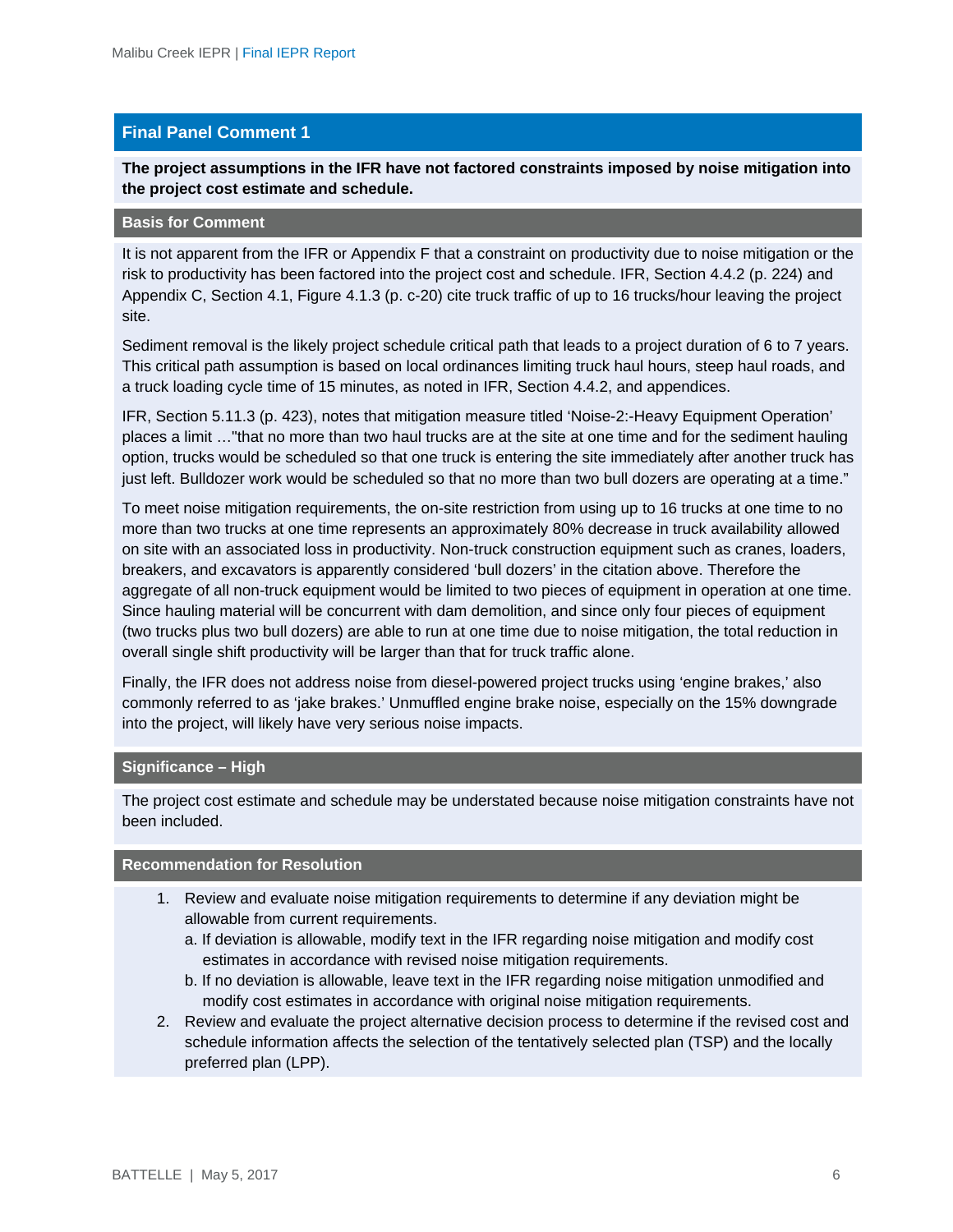- 3. Review and revise as necessary the cost and study Risk Registers to reflect the risk introduced by noise mitigation requirements.
- 4. Update the IFR to include a prohibition on the use of unmuffled engine brakes both on and off road.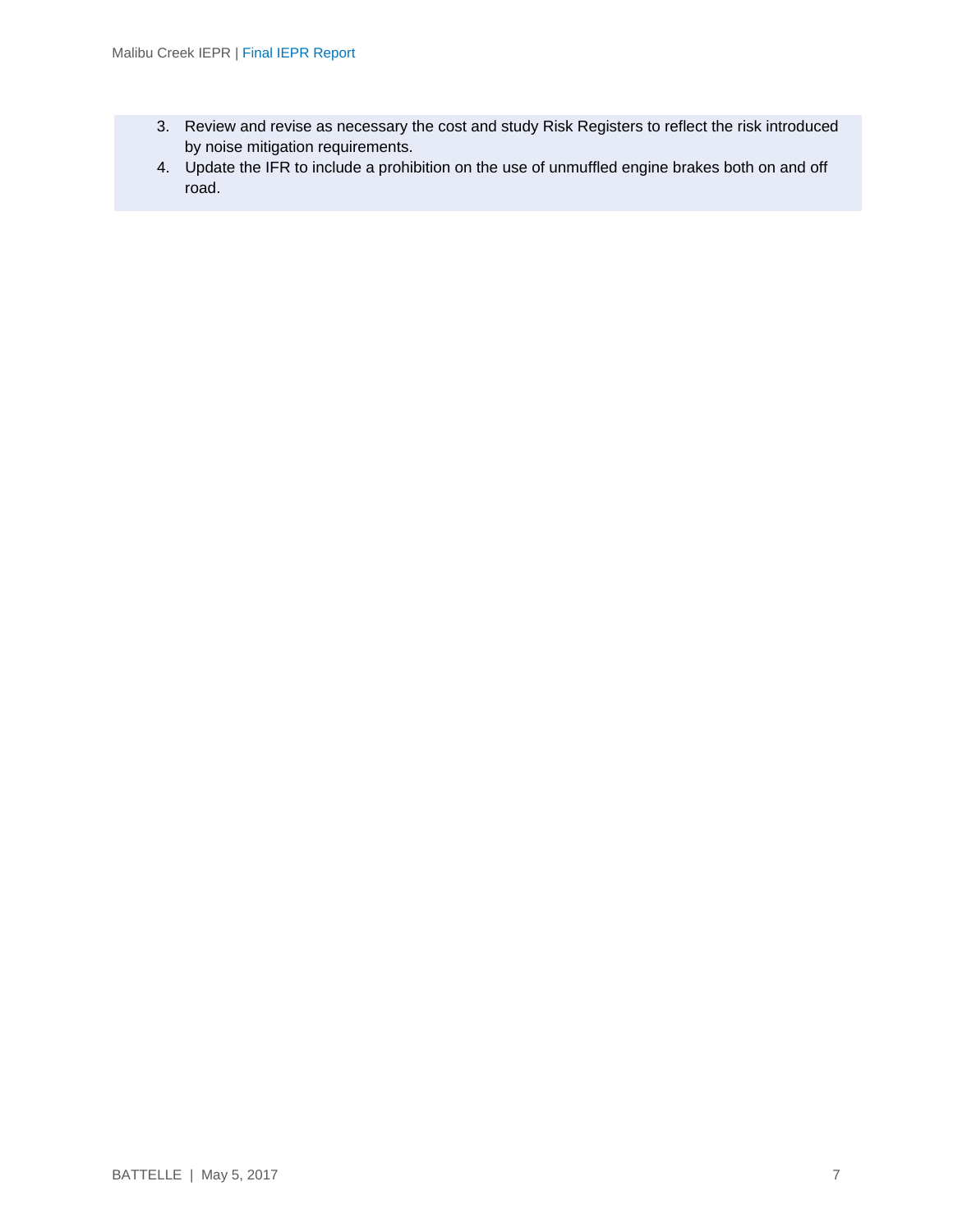**Without details associated with different ecological functional responses, it is unclear how the Monitoring and Adaptive Management Program will be able to function as the project progresses.** 

#### **Basis for Comment**

The Monitoring and Adaptive Management program provides only minimal monitoring of the complex range of ecological changes that can be expected as the project progresses. A wide range of responses can be expected for native fish (including steelhead), non-native fish, aquatic invertebrates, riparian species composition, and nearshore species such as benthic fauna and surfgrass. However, the monitoring described in the Integrated Feasibility Report (IFR) will not be able to detect anticipated changes in the diverse biota. IFR, Section 3.4.3 (p. I-9), for example, does not include anything on sampling fish and invertebrate biota, and provides no details of sampling or interpreting changes in benthic fauna or surfgrass associated with sedimentation, or any indication if they are to be monitored.

The proposed habitat sampling is not likely to be a clear indicator of change in the aquatic community compared to direct sampling of fish and other aquatic life. For example, the assumption is that monitoring changes in Malibu Creek habitat of steelhead, a listed species, will directly result in more steelhead and an expansion of their range. Such an anticipated direct benefit to steelhead may occur if other potential factors, such as temperature, water quality, or non-native species, do not impede it.

Steelhead population expansion and ecological changes, including shifts in species composition, would be more effectively monitored with actual fish sampling via electrofishing or trapping of resident and migratory species, and through sampling of stream invertebrate biota. Nothing is known of how steelhead use estuary and nearshore habitats beyond Malibu Creek, or how those habitats may limit recovery. The coarse-grained monitoring method proposed indirectly captures the ecological/habitat requirements of steelhead, and will not be adequate in detail or approach for assessing benefits to and response of steelhead. The cost estimate for monitoring this complex, and in some ways, unique, project does not seem adequate for effective monitoring of the listed species.

The ability to use adaptive management productively would also be greatly enhanced with a more rigorous monitoring program. If the seasonal monitoring of temperature includes daily thermographs before and after, as the project proceeds, it may provide some indications of changes in thermal suitability for steelhead. A more rigorous and focused aquatic monitoring program would be much more useful for adaptive management in future years under projected climate change scenarios.

At a minimum, the project would benefit from monitoring at a level detailed enough to assess progress in changing habitat conditions as outlined in the habitat evaluation section Appendix I, Section 3.3, (p. j-19). The monitoring results could then be fed back into the habitat model for use in adaptive management. For example, the aquatic portion:

Aquatic Habitat Value Score = (A+B+C+D)/4

where:  $A = H$ abitat value

 $B =$  Steelhead use

 $C = Steelhead connectivity$ 

 $D =$  Aquatic connectivity

considers not only habitat, but also actual steelhead use and connectivity. This approach implies that in assessing progress, actual use, as well as documented connectivity by season and year, should be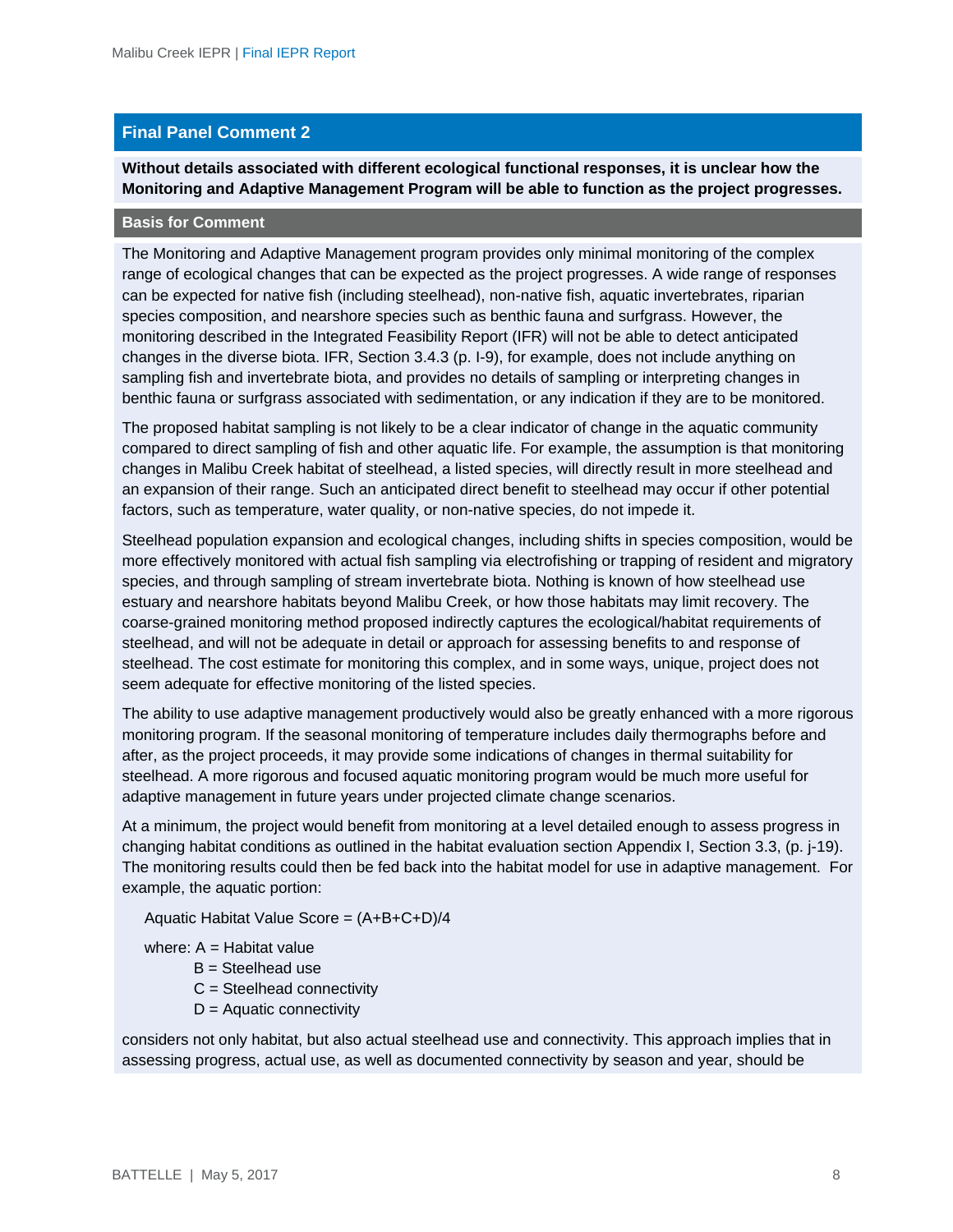evaluated explicitly. Based on the available monitoring and adaptive management document (Appendix I), it does not appear that this sort of sampling is proposed. These two sections of the plan (Appendices I and J) need to be more directly and explicitly linked as part of the adaptive management approach.

The proposed monitoring plans lack critical study design and timeframe details associated with different ecological functional responses. Table 3.6-1 (p. I-11) outlines the general types of monitoring activities to be undertaken over a five-year period. Some indicators of ecological function may be useful and detectable in one year, some after 3 or 5 years, and some others, not to be included in this monitoring program, probably not for 10 to 20 years or longer. A five-year plan, however, should be adequate to assess progress. The monitoring outlined, however, is not adequate to capture the variable timeframes associated with different ecological functional responses. It would be useful for the proposed monitoring activities and the methods to accomplish them (beyond just "qualitative" and "quantitative") to be more thoroughly broken out into reasonable timeframes for expected responses.

## **Significance – Medium/High**

The Monitoring and Adaptive Management Program in the IFR lacks a robust monitoring plan and may not be funded sufficiently to assess project performance in meeting objectives and addressing important uncertainties.

#### **Recommendation for Resolution**

- 1. Develop a monitoring program at a level sufficient to assess progress in detecting changing habitat conditions over a five-year period as they relate to key species occupying riverine, riparian, and estuarine habitats. Quantitative metrics are preferred.
- 2. For steelhead, a listed species, develop a monitoring program that considers ecological requirements of steelhead and quantitatively monitors the species and habitat conditions before and after dam removal.
- 3. Develop a monitoring program for surf grass and nearshore benthic fauna to assess impacts of sediment; use adaptive management as the program proceeds.
- 4. Use changing habitat metrics to assess progress in an adaptive management approach.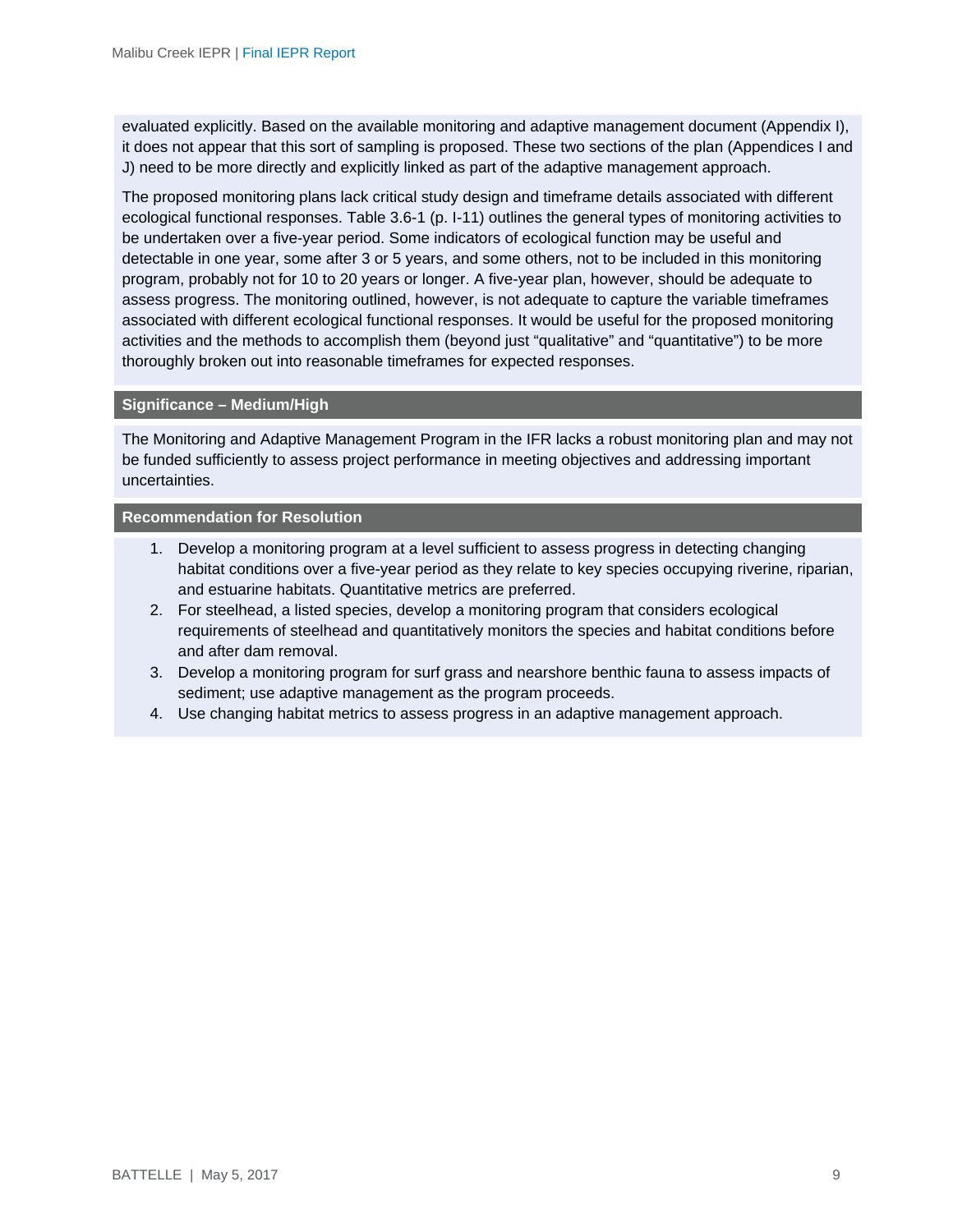**The project cost estimate and schedule do not sufficiently address the risks imposed by required mitigation for nesting birds.** 

#### **Basis for Comment**

The construction season is April to October, as identified in IFR Section 4.4.2, Appendix F Section 2.7, and other locations in the review documents. The bird nesting season is February 1 to August 15. IFR Section 5.4.4, Mitigation labeled BIO-5, limits vegetation removal to outside the nesting season or to August 15 to October 31.

Alternatively, BIO-5 provides for clearing vegetation during the nesting season, but only if an appropriate buffer is provided to avoid impacts on nesting birds. Appendix P, Coordination Act Report (p. 39) defines this appropriate buffer as a 300-foot zone to protect any identified nest. The species of bird to be protected is not specified. As written, the 300-foot diameter buffer applies to any bird nest.

The review documents do not address whether the buffer requirement also applies to bird nests outside of, but within 300 feet of, the vegetation clearance zone. For example, a bird nest 50 feet from the edge of the cleared zone might require a 250-foot enclave into the proposed cleared zone to protect the nest.

With a construction zone/clearing zone of 250 feet by 2500 feet (nominal dimensions taken from Appendix C, Table 3.5-1, p. C-13), a single nest could require dedicating more than 45% of the construction zone to an uncleared buffer until August 15. Depending on the amount of overwinter re-vegetation and habitat of ground nesting birds, this restriction could exist each season.

Appendix F, Risk Register item PS-12, acknowledges the possibility of contractor delay due to bird nesting, but describes the risk as marginal. However, it is not clear whether this constraint on productivity, or risk to productivity, has been factored into the project cost and schedule in either the IFR or Appendix F.

#### **Significance – Medium/High**

Project delays due to bird nesting do not appear to have been factored into the project cost and schedule.

#### **Recommendation for Resolution**

- 1. Clarify the requirement in Appendix P, Coordination Act Report, which bird species must have a 300-foot buffer.
- 2. Review and evaluate restrictions and mitigation requirements associated with bird nesting to determine if any deviation from current requirements might be allowable.
	- a. If deviation is allowable, modify text regarding bird nesting mitigation in the IFR Appendix P and modify cost estimate risk evaluations in accordance with revised impact mitigation requirements.
	- b. If no deviation is allowable; leave text regarding bird nesting mitigation unmodified in the IFR Appendix P and modify cost estimate risk evaluations in accordance with the original bird nest buffer mitigation requirements.
- 3. Review and evaluate the project alternative decision process to determine if the revised cost and schedule information affects the TSP and LPP decisions.
- 4. Review and update Risk Registers for the risk introduced by bird nesting mitigation requirements.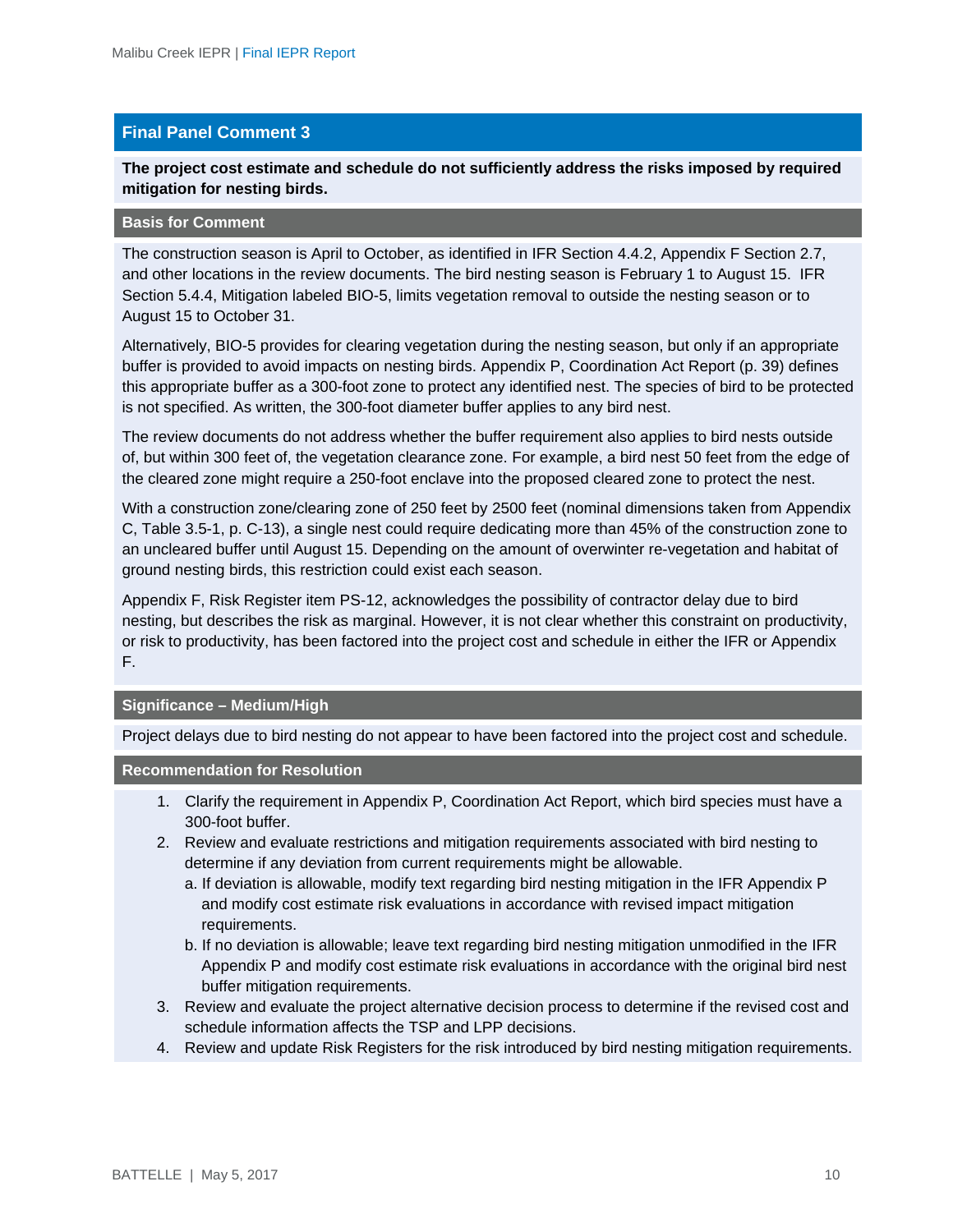- 5. Clarify construction impacts and buffer regarding bird nests near the cleared zone but not in the cleared zone.
- 6. Clarify the definition of impacts, including if equipment proximity, vibration, lighting, and noise are considered impacts to nesting birds.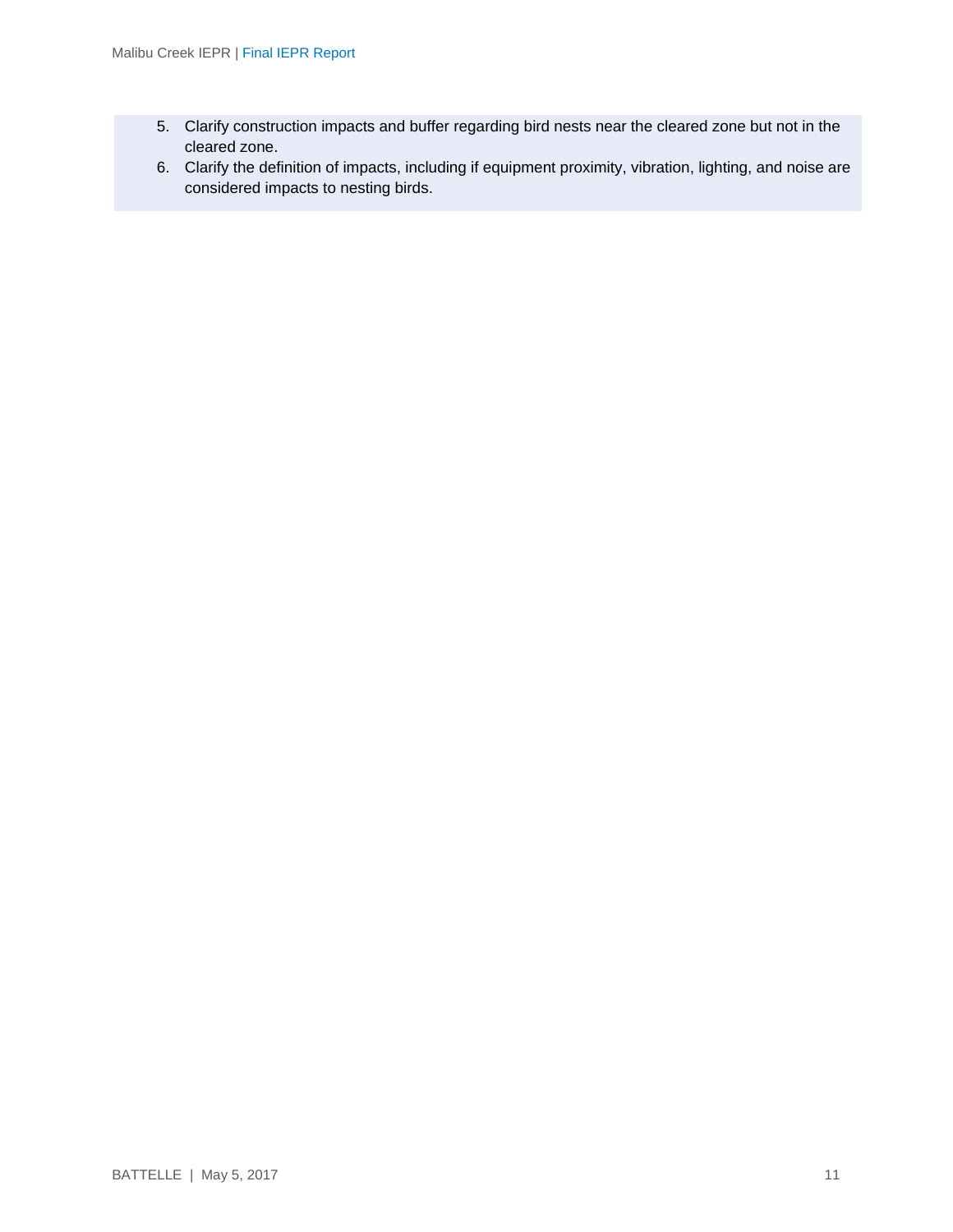**The limiting factors of the steelhead trout population are not clearly outlined in the IFR to support the benefits of dam removal and habitat improvements.** 

#### **Basis for Comment**

Passage is a major factor in the distribution of steelhead. However, it is unclear how viable the habitat in Malibu Creek is for steelhead in the longer term under the alternatives with current conditions and under climate change scenarios. It is also unclear from the data presented in the IFR whether this southerly steelhead stock is strongly temperature-limited in some or all years, or not limited in that way.

The aquatic habitat model quasi-quantifies changes in habitat quality, and thereby ecological benefits, primarily to steelhead, by reach, under the alternatives. Although the model is used appropriately, capturing possible or probable ecological changes, it is unclear whether it captures the expected benefits to steelhead.

For example, the aquatic habitat was evaluated based on the best professional judgment of project staff and Technical Advisory Committee (TAC) members and considerable data points previously collected, i.e., weighted Pool Habitat Quality (wPHQ) ratings from Abramson and Grimmer (2005) as provided in Appendix J4. There do not seem to be any recent detailed field evaluations of steelhead in Malibu Creek, especially on the primary factors limiting the species annually. A wide array of factors could be implicated: inadequate passage, competition from other native and non-native species, physical habitat conditions such as water quality, water quantity, water temperature, and survival in the estuary and nearshore areas. This lack of detail on the limiting factors is compounded by the even weighting of the Habitat Value.

In the Habitat Value A, the list of factors leading to a quasi-quantified metric does not explicitly give temperature as a factor. The steelhead may benefit from the proximity of the stream to cooler coastal waters and from the steep topography through which it flows. Shapovalov and Taft (1954), for example, provided temperature data which showed that temperature was not a serious limiting issue for steelhead in Waddell Creek, California at the time of their study. However, many salmonid models use thermal variables as potential limiting factors, so more detailed data and interpretation would be beneficial. Barnhart (1986) profiled steelhead life history and concluded that "a productive steelhead stream should have summer temperatures in the range of 10 to 15° and an upper limit of 20° C." Bell (1973) estimated the upper lethal limit as 23.9°C. Warmer conditions can lead to stress and exacerbate negative interactions with other native and non-native species better adapted to warmer waters. IFR Table 3.3-3 (p. 89), Average Monthly Water Temperature for Project Vicinity (°F), provides means, but not a clear indication of how warm the systems become each year, or how many days above 20°C occur by site and year. These factors can greatly influence suitability of habitat for steelhead. Current conditions, those after a few years, and those projected under future climate change and riparian changes should all be considered. It is possible that even if other aspects of habitat are adequate as estimated by the model, thermal issues may limit habitat suitability by season and area. The TAC members may have a clear understanding of whether temperature is a factor; however, it was not clear to the Panel.

Similarly, water quality concerns identified in the IFR may preclude meeting objectives for steelhead in Malibu Creek. Water quality information is not linked to requirements for steelhead, and it is unclear if water quality is a limiting factor for steelhead anywhere in the system.

## **Significance – Medium/High**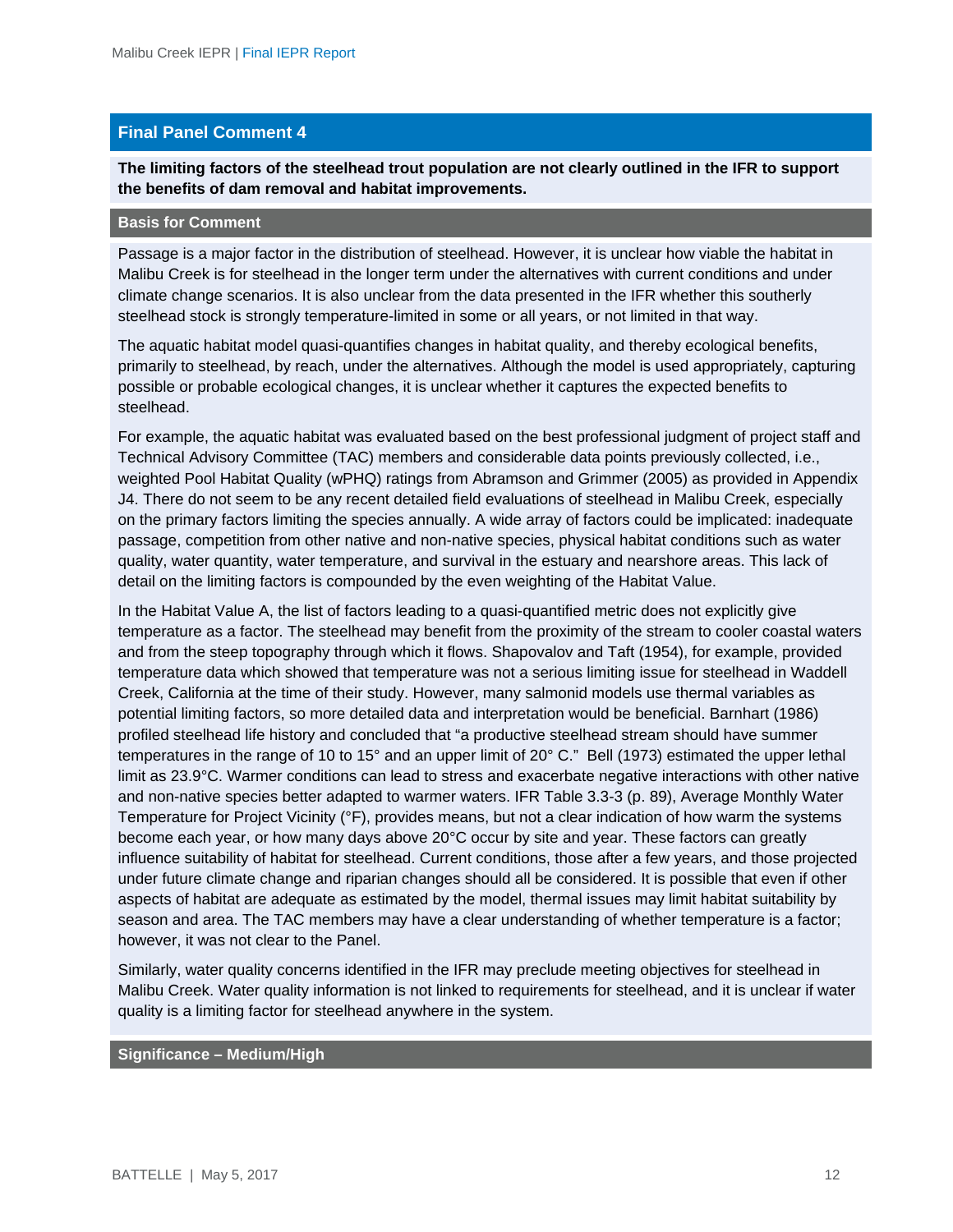If temperature, water quality, non-native species, or a combination of these factors limit steelhead abundance and distribution, the removal of the dam and measured habitat improvements may not necessarily result in major benefits for this sensitive population.

#### **Recommendation for Resolution**

- 1. Collect water quality and water temperature data in relation to steelhead, under existing conditions and under climate change scenarios, and summarize findings in either a table or short narrative in the IFR.
- 2. Conduct further field analysis of non-native species and their role in limiting steelhead recovery.

### **Literature Cited:**

Barnhart, R.A. (1986). Steelhead. Species Profiles: life histories and environmental requirements of coastal fishes and invertebrates (Pacific Southwest). U. S. Fish and Wildlife Service, Biological Report 82(11.60). Washington, D. C.

Bell, M.C. (1973). Fisheries Handbook of Engineering Requirements and Biological Criteria. U. S. Army Corps of Engineers, Contract DACW 57-68-C-0086. Portland, Oregon

Shapovalov, L., and Taft, A.C. (1954). The Life Histories of the Steelhead Rainbow Trout (*Salmo gairdneri gairdneri*) and Silver Salmon (*Oncorhynchus kisutch*) with Special Reference to Waddell Creek, California and Recommendations Regarding Their Management. California Department of Fish and Game. Fish Bulletin 98. Sacramento. May 1. Available online at: http://escholarship.org/uc/item/2v45f61k.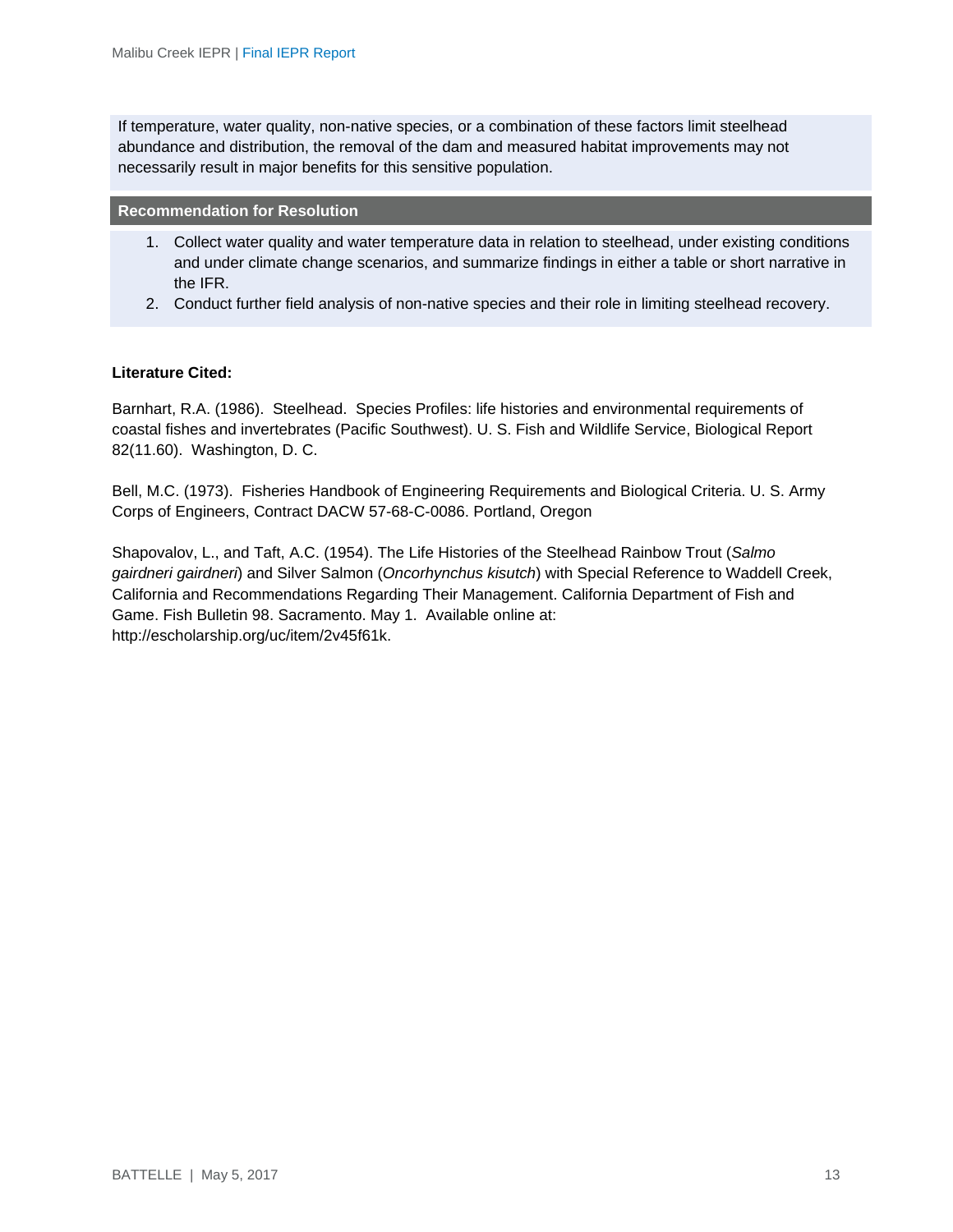**The treatment of contingency, quantity take-off, and cost estimate precision in the project cost estimates may lead to uncertainty in project decisions.** 

### **Basis for Comment**

The Panel found three cases of cost estimate uncertainty in the review documents that may lead to uncertainty in project decisions:

- Appendix F Cost Engineering uses a different contingency percentage for the same item of work in the different project alternatives. It is not apparent which risk factors distinguish the different levels of contingency for the same work line items among the alternatives. This treatment of contingency leads to increased uncertainty in the project decision. For example:
	- Rindge Dam Arc Demolition
		- o Variations on alternative #2 lists a contingency of 24%.
		- o Variations on alternative #3 with same approximate cost lists a contingency of 45%
		- o Variations on alternative #4 with same approximate cost lists a contingency of 41%
	- Malibu Canyon Road Repair
		- o Variations on alternative #2 lists a contingency of 24%.
		- $\circ$  Variations on alternative #3 with same approximate cost lists a contingency of 45%
		- o Variations on alternative #4 with same approximate cost lists a contingency of 41%
- Several locations in Appendix F Risk Registers including Risk Elements numbered PS-5, PS-6, PS-7, AS-5, CE-5, T-1, T-2, T-3, T-4, EST-1, EST-2, EST-3, EST-4 and others (no page numbers on these appendix sheets) state that the quantities estimated were 'conservative' without defining in what manner they were conservative. Normal and ordinary quantity take off's during the project feasibility phase can be captured in either a conservative quantity estimate or in contingency. If the quantity take off is captured as both a conservative quantity estimate and in the line-item contingency, there is concern that the quantity estimate could have been unwittingly double counted. This treatment of contingency may lead to increased uncertainty in the project decision.
- The numeric values in Appendix F do not appear to follow convention for calculation using significant figures associated with underlying estimated values. As a result, the project cost estimates imply a greater precision than can demonstrated. When adjusted for a consistent level of precision and significant figures, the difference among alternatives may have to be reconsidered.

Based on the Panel's review of the Public Comments, several public agencies are requesting additional analyses and field investigations. It is unclear whether the existing Appendix F allowance and contingencies include costs to meet these requirements.

#### **Significance – Medium**

Undefined variations in project contingencies create uncertainty in the project cost estimates and project decisions.

**Recommendation for Resolution**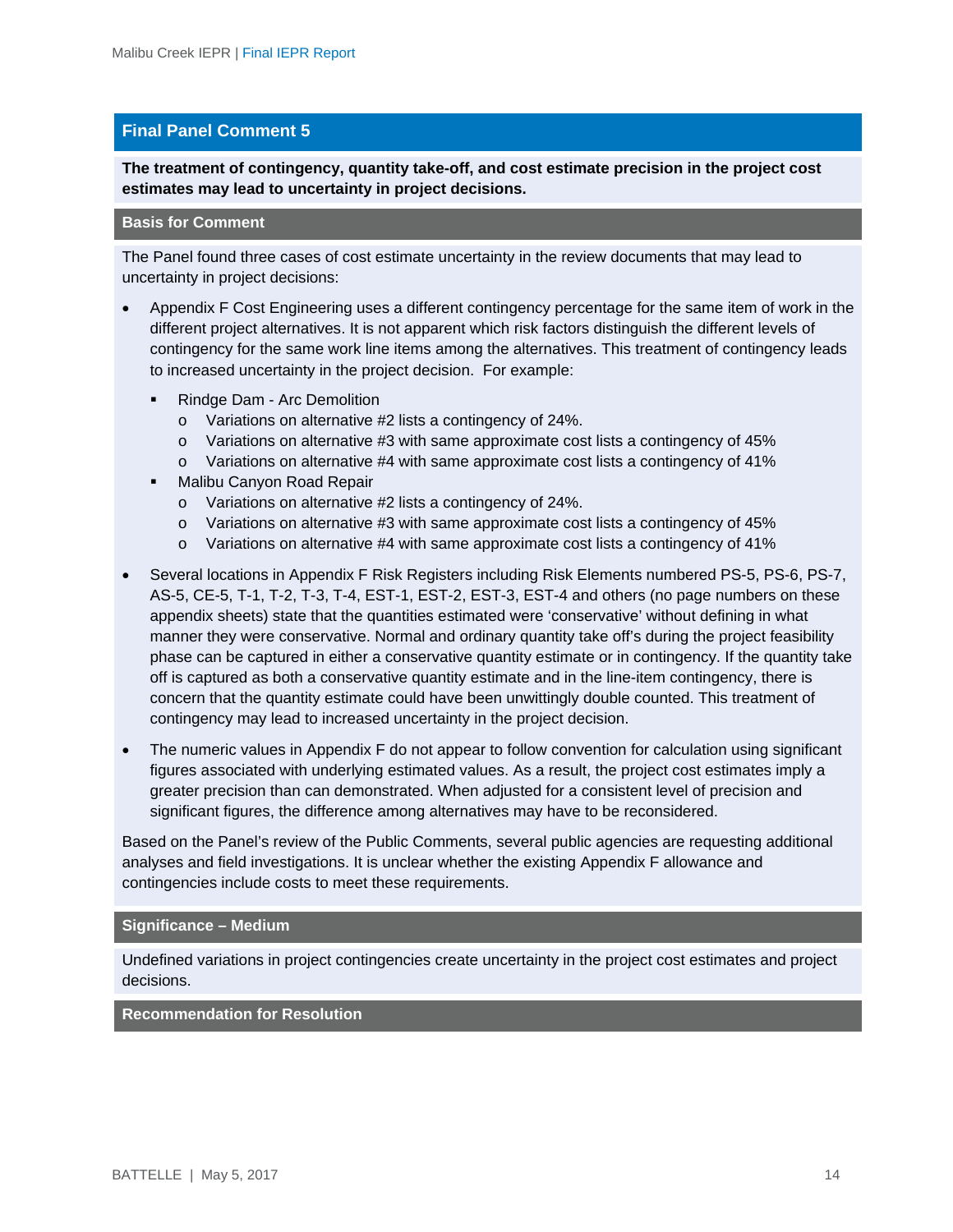- 1. Appendix F should distinguish the driving risk factors and provide a brief rationale in the establishment of contingency percentages when line item contingencies are different among different project alternatives for line items where the line item work is essentially the same. Upon clarification, adjust line item contingency and overall contingency for each project alternative as appropriate.
- 2. Clarify the simultaneous use of conservative quantity take-off and contingency in cost estimates.
	- a. Indicate the qualitative and quantitative impact of including a conservative estimate vs. an unbiased estimate.
	- b. Indicate how conservative estimates were treated in the calculation of contingency as compared to normal or unconservative estimates.
	- c. Indicate if and how conservative estimates might have impacted the decision process.
	- d. Indicate if and how conservative estimates might have impacted the cost estimate.
	- e. Upon clarification, adjust the report text or line item contingency to clarify the manner in which uncertainty was included in the project.
- 3. Add discussion to the IFR and Appendix F to explain how calculations reflect the underlying detailed estimate (or lack of detailed estimate). Indicate where professional judgment was used to adjust calculated values to better approximate results had significant figures been used in the calculations. Upon clarification, adjust the IFR as appropriate.
- 4. Clarify the status of the analyses and field investigations being requested/required by public agencies (through public comments), and, as appropriate, adjust the allowance and contingencies provided in Appendix F.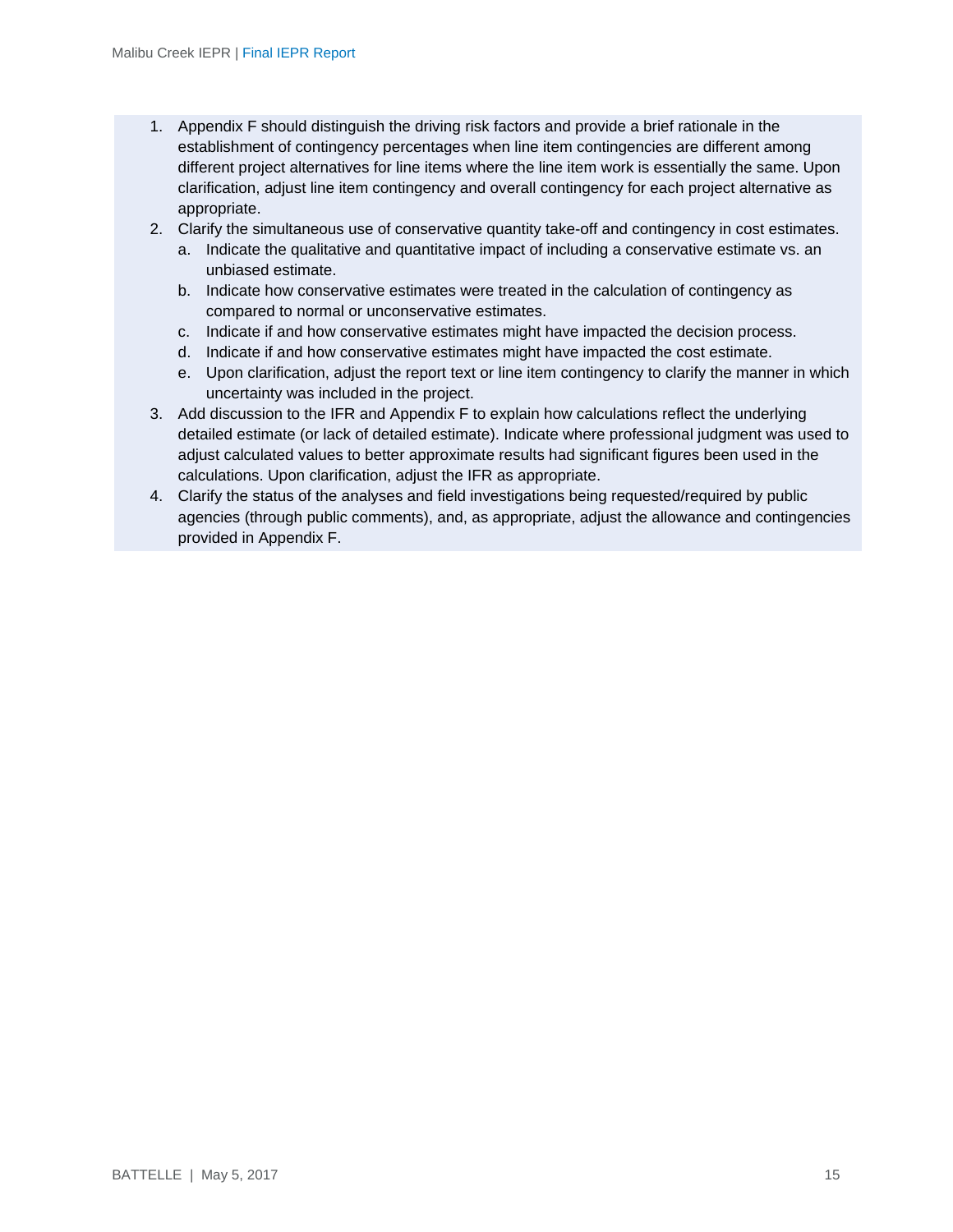**The land required for disposal of excavated material from the project site is considered LERRD and the responsibility of the Non-Federal Sponsor.** 

#### **Basis for Comment**

The IFR Appendix G (p. G-12) designates all disposal areas except Calabasas landfill as land, easements, rights-of-way, relocation, and disposal areas (LERRD). From its description in the IFR, the Calabasas landfill is being used as LERRD. As a result, this will make Calabasas the responsibility of the Non-Federal Sponsor.

According to Engineer Regulation 1105-2-100 (USACE 2000, p. E-150), the Non-Federal Sponsor shall provide 100 percent of LERRD. The value of LERRD shall be included in the Non-Federal Sponsor's 35 percent share. Where the LERRD exceeds the Non-Federal Sponsor's 35 percent share, the sponsor will be reimbursed for the value of LERRD that exceeds their 35 percent share.

Based on the costs presented in Appendix F, Section 2.5, disposal fees account for 70% of the total cost of sediment removal. With the suggested designation of Calabasas as LERRD, some of these costs will shift to the Non-Federal Sponsor.

#### **Significance – Medium**

Although it will not affect the cost of the project, classifying Calabasas landfill as LERRD will significantly increase the non-Federal LERRD requirement and cost share credit.

### **Recommendation for Resolution**

- 1. Modify the IFR and appendices to identity all disposal sites, including Calabasas, as LERRD.
- 2. Modify cost sharing portions of the IFR to reflect any changes to the cost share accounting.

#### **Literature Cited:**

USACE (2000). Planning: Planning Guidance Notebook. Engineer Regulation (ER) 1105-2-100). Department of the Army, U.S. Army Corps of Engineers, Washington, D.C. April 22, 2000.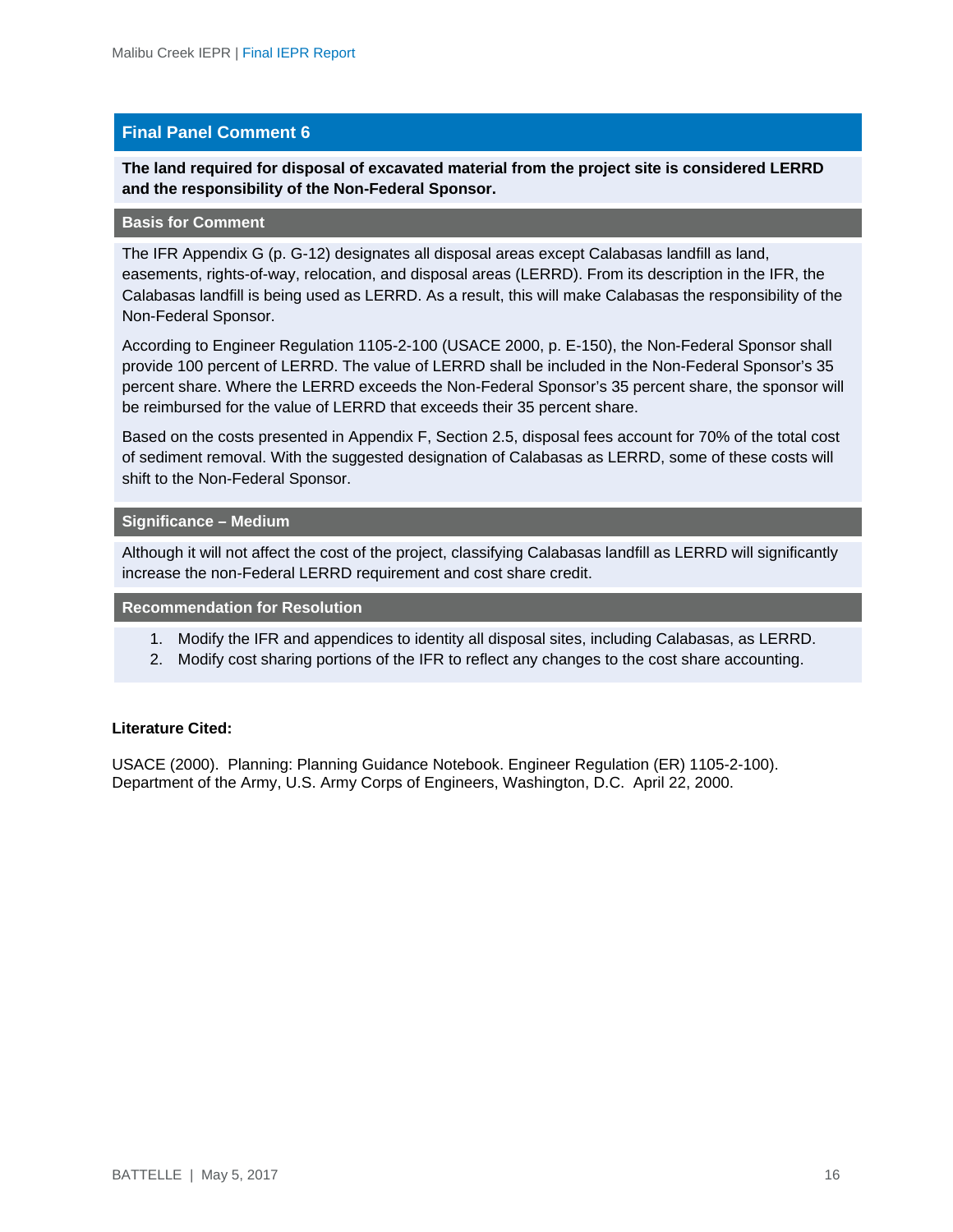**It is not clear whether sea level rise has been incorporated into the modeling used to create the 50 year forecasts of flood inundation.** 

#### **Basis for Comment**

IFR Appendix B presents flood inundation maps for 50 years into the future for with- and without-project conditions (see Plates 16.2-5, 16.3-2, etc.). It is unclear whether the effects of sea level rise have been included in the models used to produce these maps. Engineer Regulation 1100-2-8162 (USACE 2013) provides guidance for incorporating sea level change in USACE coastal projects, noting on page 1 that "Potential relative sea level change must be considered in every USACE coastal activity as far inland as the extent of estimated tidal influence." Section 6c of ER 1100-2-8162 (p. 2) states that "Alternatives should be evaluated using "low," "intermediate," and "high" rates of future SLC [sea level change] for both "with" and "without" project conditions."

Without including the potential sea level rise, the flood inundation maps may under-predict the effects of a low annual chance exceedance (ACE) event (0.5%, 0.2% ACE) under future conditions. As these models are used to evaluate the increased flooding risk and were the basis for the inclusion of floodwalls into Alternative 3, the models should also include sea level rise effects when doing 50-year forecasts.

#### **Significance – Medium**

Without including the effects of sea level rise, flood extents may be under-predicted and flood risks understated in the 50-year forecasts.

#### **Recommendation for Resolution**

1. Rerun the models used to create the 50-year flood inundation forecasting with the USACE High, Intermediate, and Low Sea Level Rise Values included and discuss the results.

#### **Literature Cited:**

USACE (2013). Incorporating Sea Level Change in Civil Works Programs. Engineer Regulation (ER) 1100-2-8162. Department of the Army. U.S. Army Corps of Engineers, Washington, DC. December 31.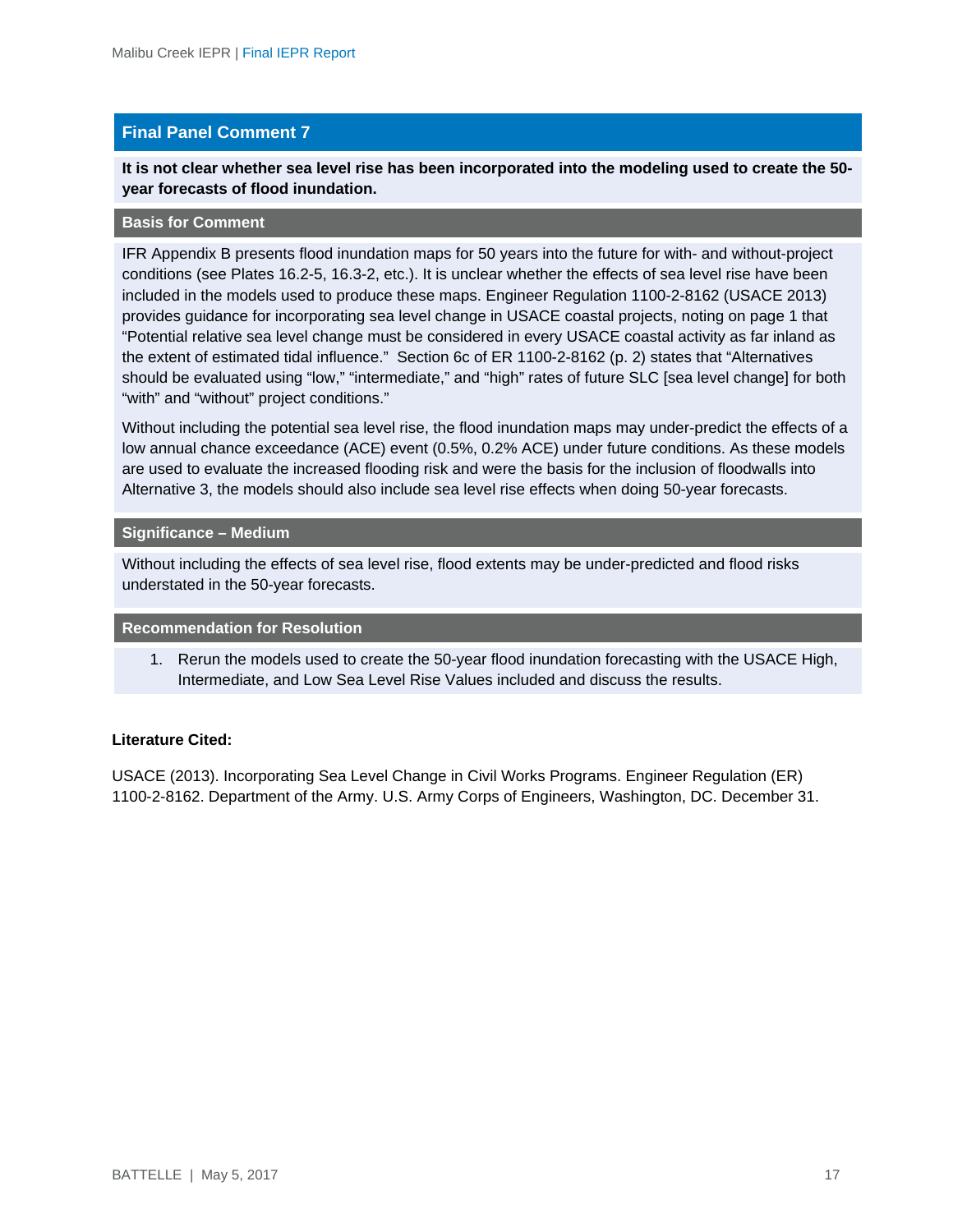**The infrastructure impacts on public roads from project truck traffic are not clearly outlined in the IFR and project cost estimate.** 

### **Basis for Comment**

IFR Appendix F, Section 2.4.10 (p. F-14), addresses repair to public roads from wear and tear caused by project truck traffic, indicating full road replacement for 0.5 miles at the intersection of the public roads with project haul roads at the end of construction. The project cost estimate appears to be based on this 0.5 mile road replacement.

However, other locations in the report make qualitative statements regarding a post-construction repair of greater extent:

- Appendix C, Section 6.4 (p. C-49), states that "even though the proposed routes are over roads designed for regular truck traffic, some road repair would be necessary when the project is complete due to the large amount of truck traffic wear generated by the project."
- Appendix F, Section 2.4.6 (p. F-13) states "The contractor will be required to make appropriate repairs to the Malibu Canyon Road to allow for normal use after construction."
- Appendix F, Risk Register item PS-12 (no page number in document), acknowledges the possibility of requiring additional road repair throughout the project duration including possible interim repairs of pot holes and damages, but describes the risk as 'marginal.'

The IFR and appendices seem to recognize a greater project impact than is shown in the project cost estimate. In addition, the project cost estimate assumptions do not include:

- Repair of the portion of Malibu Canyon Road the rest of the way to the landfill beyond the 0.5 miles included in the estimate
- Repairs to the haul route to Ventura Harbor under the locally preferred plan (LPP)
- Repair of the Malibu Harbor parking lot
- Both the National Ecosystem Restoration (NER) and LPP roads will endure 7 to 8 construction seasons of project use with a winter wet season between each construction season. The wet season will very likely exacerbate road potholes and other road failure conditions. Actual road repair might require 6 to 7 intermediate repairs (after each season) with one final repair.

The Panel notes that local governments often seek to have the project pay to restore public roads to their pre-project condition when the project subjects the road to frequent heavy loads. Even when the road does not appear to be damaged, local governments very often claim reduced life cycle for the roads. The Los Angeles Department of Public Works submitted a public comment on the IFR requesting a road repair mitigation plan. This supports the Panel's observation that a road repair program more comprehensive than presented in the review document may be required.

#### **Significance – Medium/Low**

The impact on and repair of public roads is understated in the IFR and project cost estimate.

#### **Recommendation for Resolution**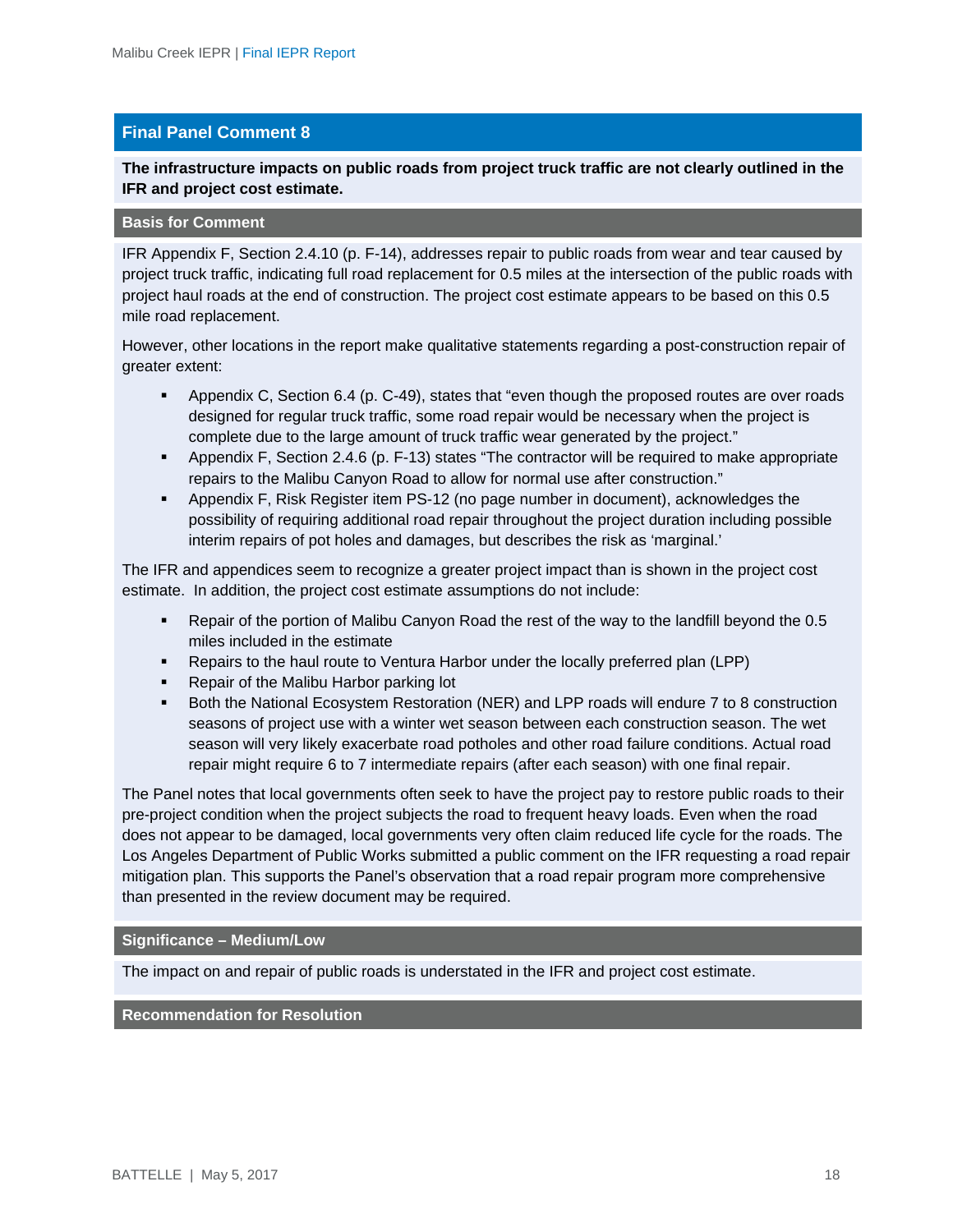- 1. Add a more comprehensive and coordinated description in the IFR and Appendix F of projected damages to public roads and anticipated seasonal end-of-project repairs.
- 2. Review post-construction reports or lessons learned on road repair from completed USACE projects where public roads received significant project traffic.
- 3. Review and revise as necessary the Appendix F Risk Register to reflect the risk (currently rated as marginal) associated with the outcome of the comprehensive description of projected damages above.
- 4. Review and revise as necessary the Appendix F cost estimates to reflect the cost associated with Recommendation 1.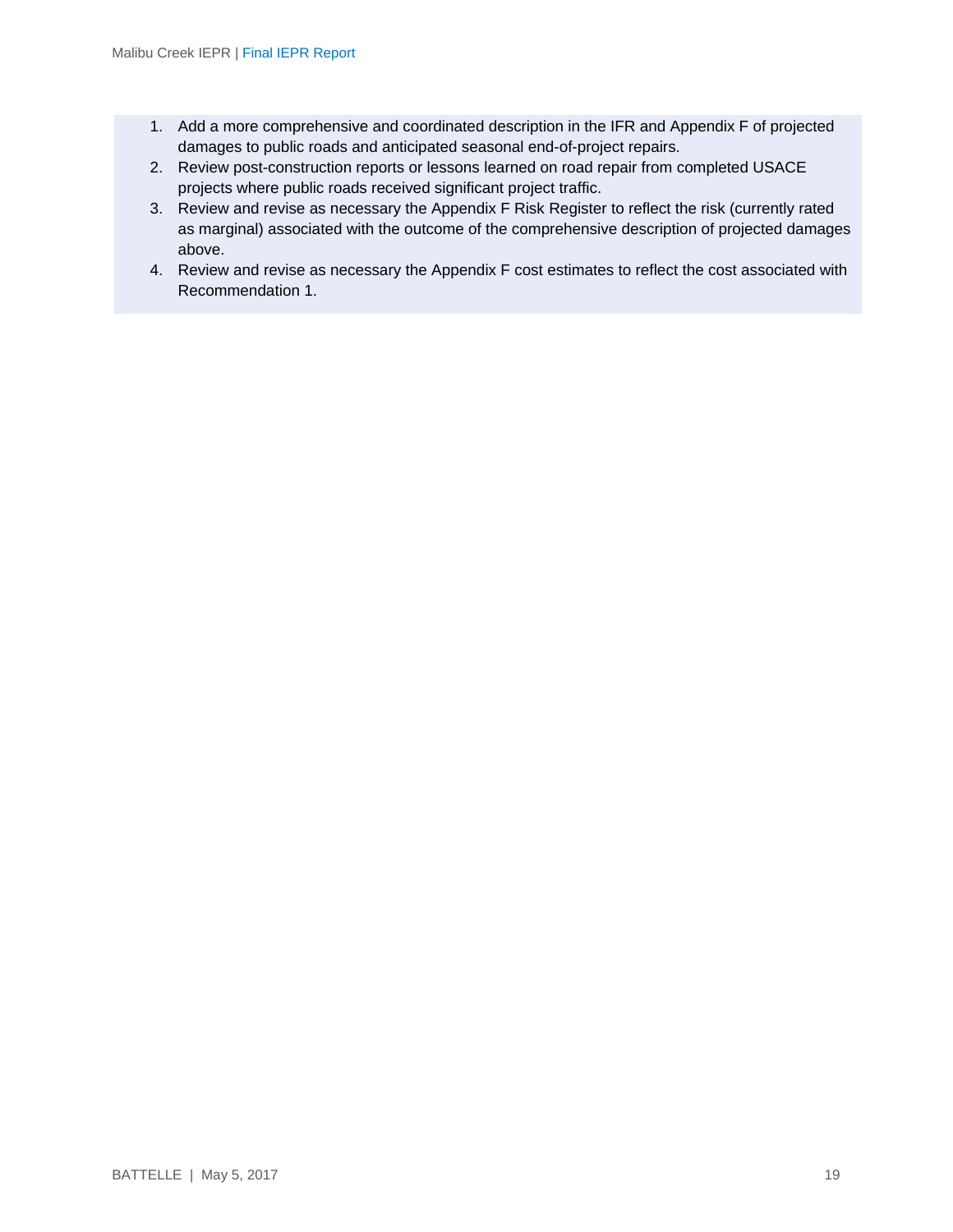**The decision to use a diamond wire saw for the majority of the dam demolition may prematurely restrict the consideration of other demolition methodologies.** 

#### **Basis for Comment**

The use of a diamond wire saw for demolition of the dam arch is widely described in IFR Appendices C and F. While this analysis considers in some detail the use of diamond wire saw methodology, other key constraints do not appear to have been considered:

- Each arc demolition season calls for the mobilization of a crane with a 20-ton capacity at the radius of the required lift to the site. Each mobilization would include transport down 15% grades and transportation of weights for use in a test lift. This mobilization cost may not be captured in typical mobilization cost profiles and is not mentioned in the review documents.
- Each block will require lifting points for the crane to lift the block off the structure and onto the truck. Slings would be an easy solution, except to safely get a sling under the block would be a significant problem. The contractor will likely have to provide calculated lifting points anchored into the block to both lift and balance the load. This cost and schedule risk is not identified in the review documents.
- Unloading the block at the landfill is left unresolved in the IFR. Depending on the type of truck, unloading the block might require another crane or large forklift. This cost and schedule risk is not mentioned in the review documents. (Note that the review documents do include the cost for the block to be broken up and separating out the steel.)
- Saw cutting may include more, not less, water quality issues than currently noted. For example, the cutting slurry must be contained, controlled, and treated through Storm Water Pollution Prevention Plans (SWPPP). The capture of this slurry down the face of the dam to the stream bed below and transport back to the contractor's SWPPP facility may prove especially challenging. This cost and the schedule risk is not addressed in the review documents.

The assumptions cited in the IFR, Appendices C and F, indicate that a demolition methodology has been chosen and documented in the decision document. While the review documents do propose the use of other demolition methodologies along with the diamond wire saw, the decision to predominately use the wire saw limits further evaluation during the design phase that should consider the most efficient and effective demolition methodologies and their respective constraints. The use of alternate demolition methodologies should not be limited during the feasibility phase of evaluation.

The project cost and schedule will best benefit when, to the extent practicable, the means and methods of construction are left to the contractor and the competitive bidding process.

#### **Significance – Low**

This issue may be a pre-decisional constraint on future design and construction phases of the project.

#### **Recommendation for Resolution**

1. Add a short narrative in the IFR, Appendices C and F, that indicates the use of diamond wire saw for demolition of the dam arch is provided to demonstrate technical feasibility and for costing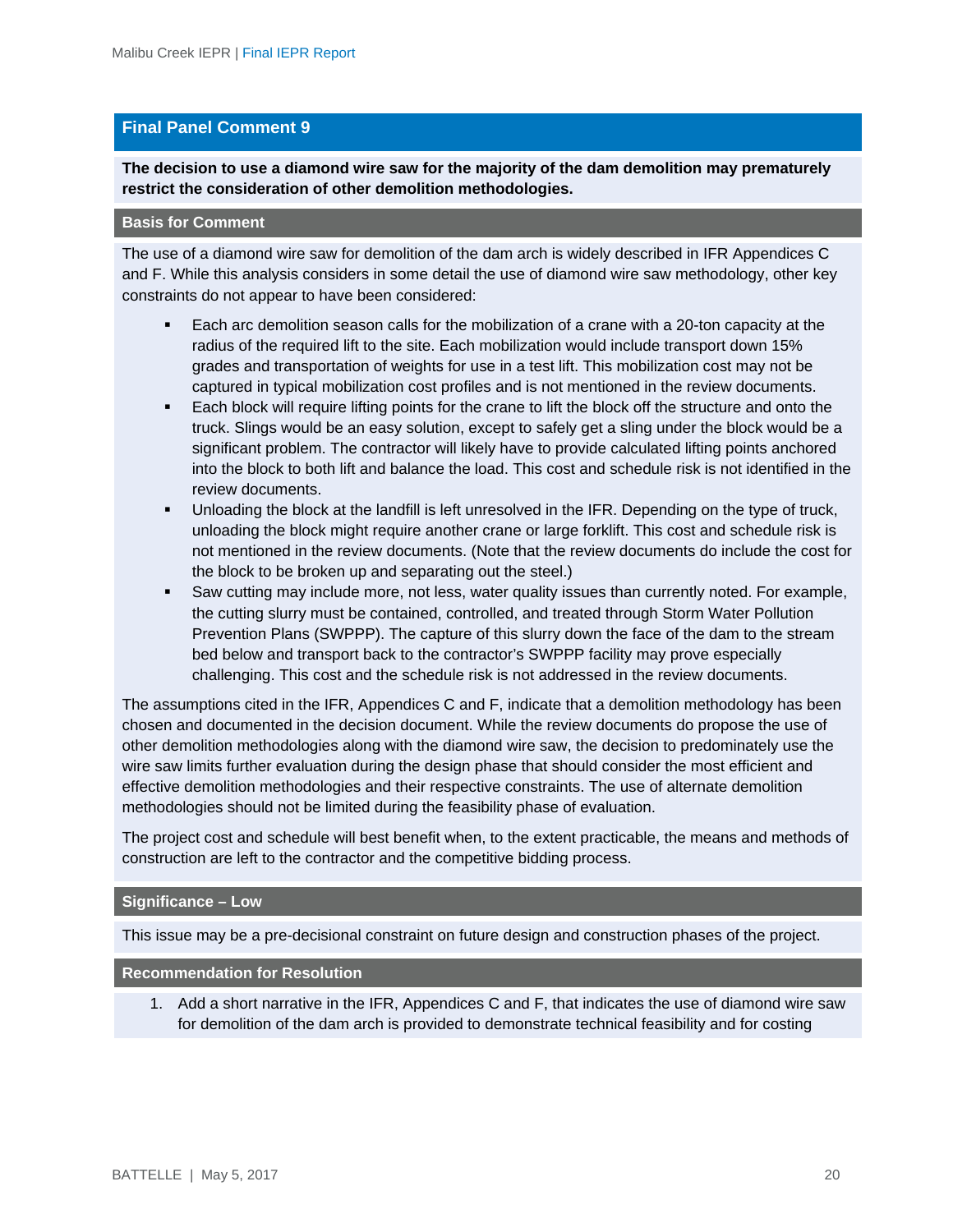purposes, but whose use will be further refined during Preconstruction Engineering and Design (PED).

2. Verify that the diamond wire saw cost analysis includes allowances for crane mobilization, calculation of lifting points, and water quality control measures.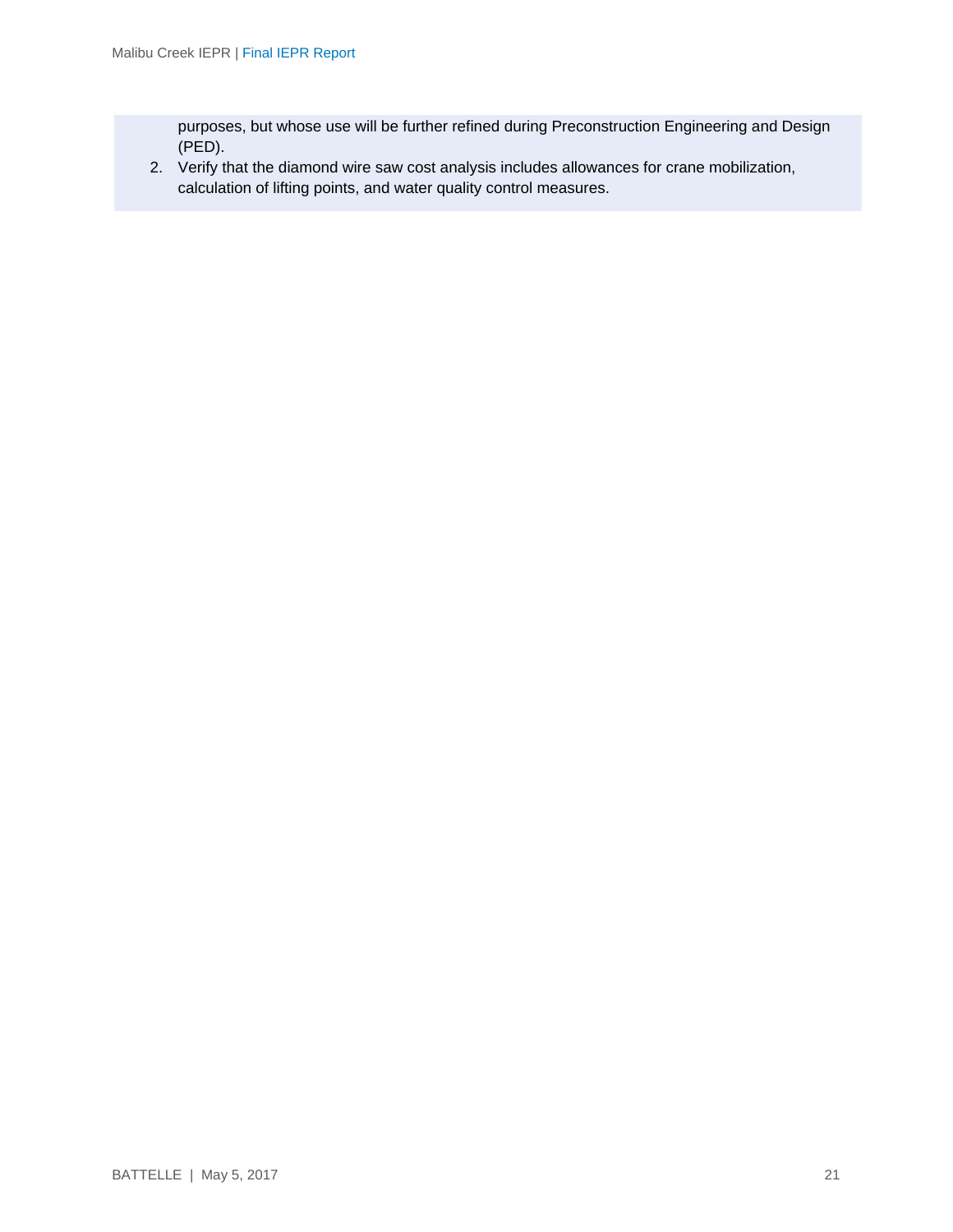# **5. REFERENCES**

Barnhart, R. A. (1986). Steelhead. Species Profiles: life histories and environmental requirements of coastal fishes and invertebrates (Pacific Southwest). U. S. Fish and Wildlife Service, Biological Report 82(11.60). Washington, D. C.

Bell, M. C. 1973. Fisheries handbook of engineering requirements and biological criteria. U. S. Army Corps of Engineers, Contract DACW 57-68-C-0086. Portland, Oregon

The National Academies (2003). Policy on Committee Composition and Balance and Conflicts of Interest for Committees Used in the Development of Reports. The National Academies (National Academy of Science, National Academy of Engineering, Institute of Medicine, National Research Council). May 12.

Shapovalov, L. and A. C. Taft (1954). The life histories of the steelhead rainbow trout (Salmo gairdneri gairdneri) and silver salmon (Oncorhynchus kisutch) with special reference to Waddell Creek, California and recommendations regarding their management, California Department of Fish and Game fish Bulletin 98. SacramentoOMB (2004). Final Information Quality Bulletin for Peer Review. Executive Office of the President, Office of Management and Budget, Washington, D.C. Memorandum M-05-03. December 16.

USACE (2013). Incorporating Sea Level Change in Civil Works Programs. Engineer Regulation (ER) 1100-2-8162. Department of the Army. U.S. Army Corps of Engineers, Washington, DC. December 31.

USACE (2012). Water Resources Policies and Authorities: Civil Works Review. Engineer Circular (EC) 1165-2-214. Department of the Army, U.S. Army Corps of Engineers, Washington, D.C. December 15.

USACE (2000). Planning – Planning Guidance Notebook. Engineer Regulation (ER) 1105-2-100. Department of the Army, U.S. Army Corps of Engineers, Washington, D.C. April 22, 2000.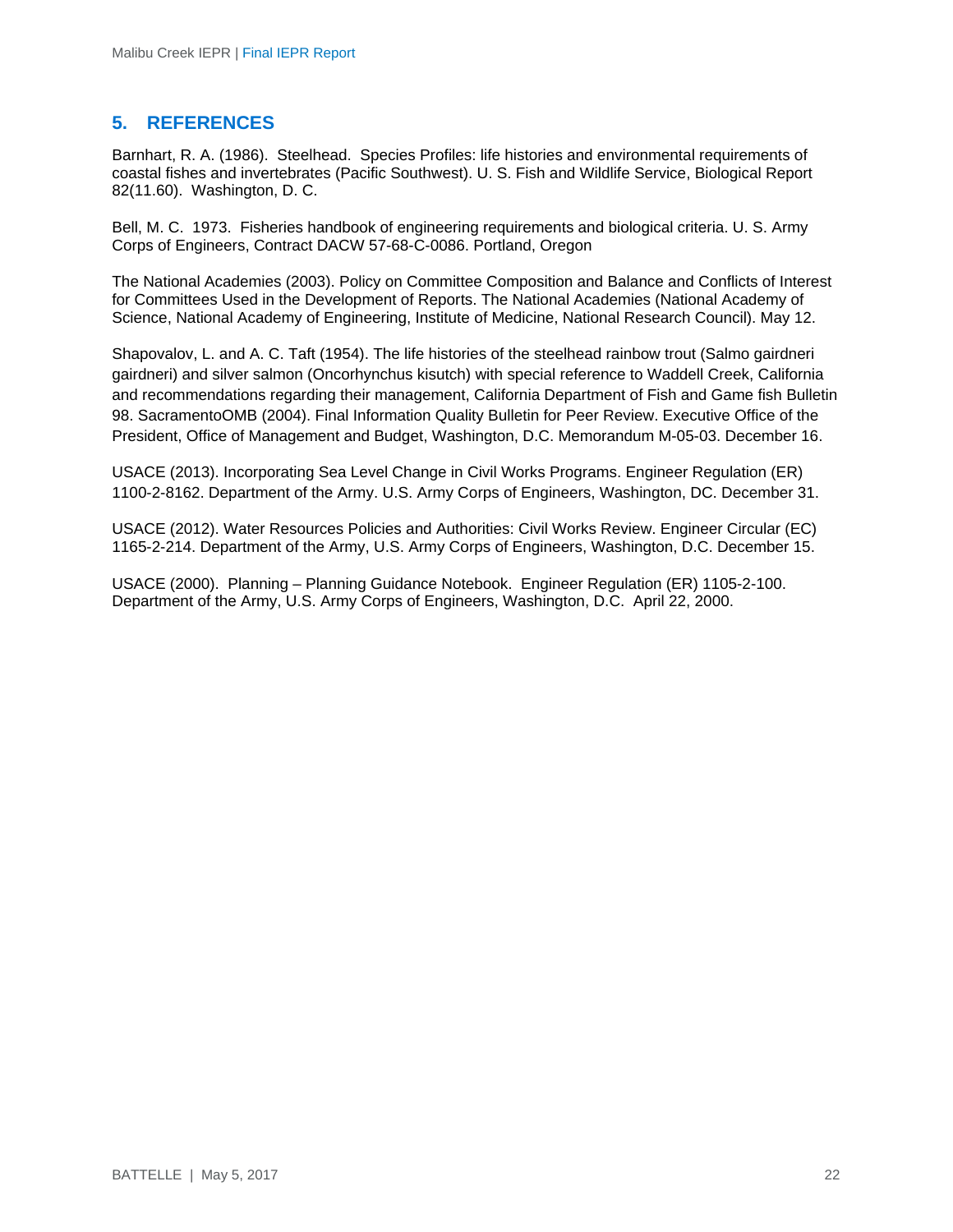# APPENDIX A

IEPR Process for the Malibu Creek Project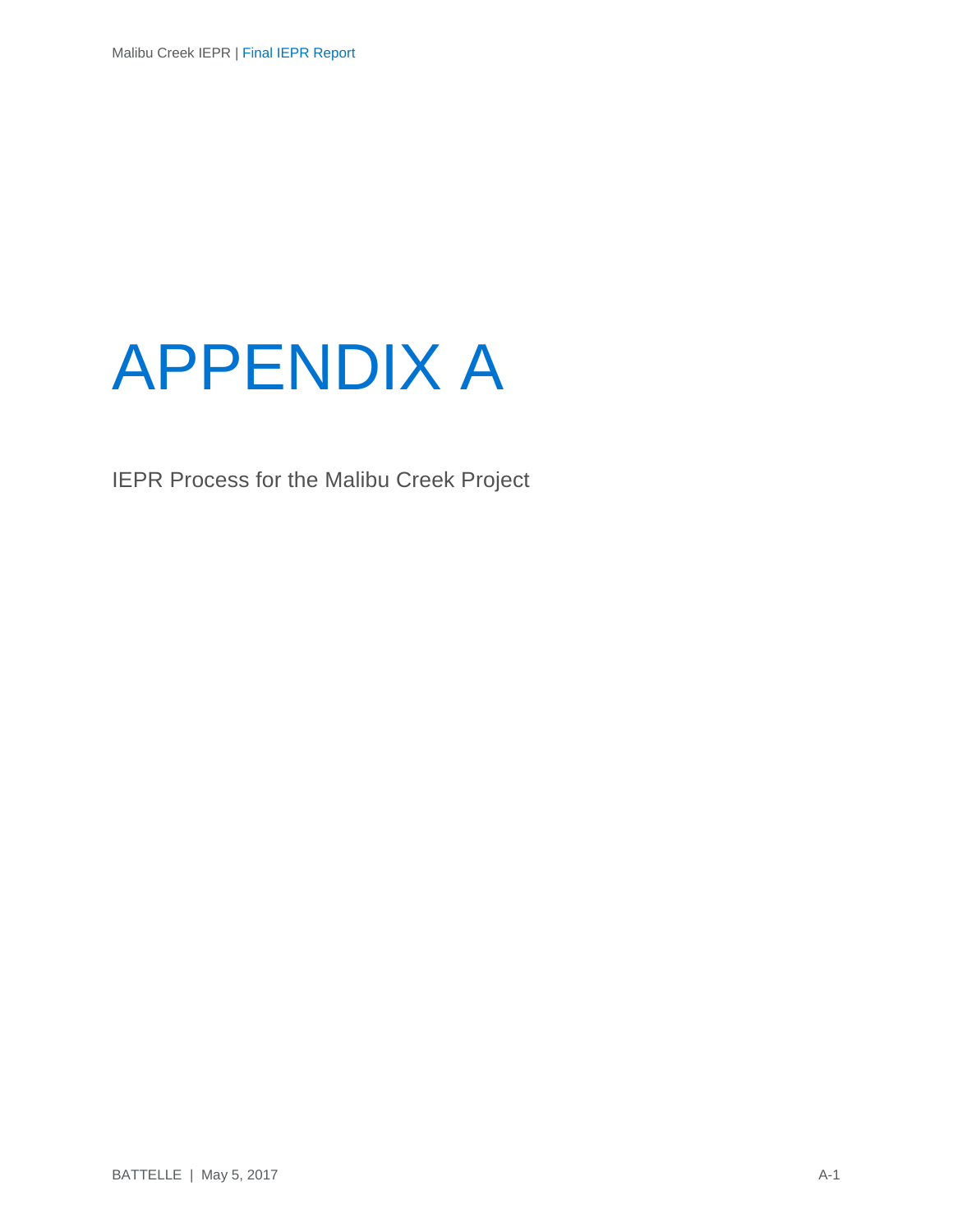This page is intentionally left blank.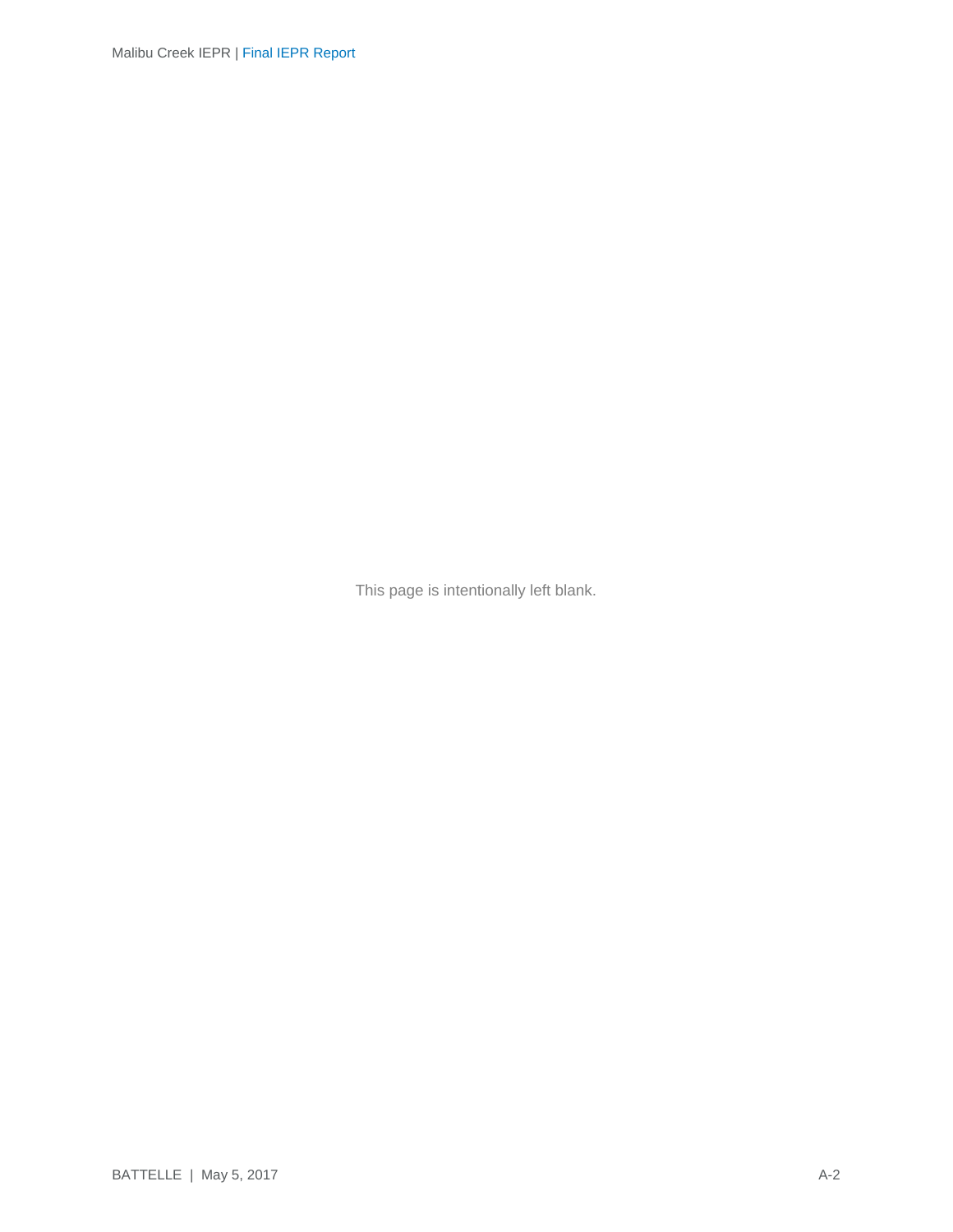## **A.1 Planning and Conduct of the Independent External Peer Review (IEPR)**

Table A-1 presents the schedule followed in executing the Malibu Creek Ecosystem Restoration Feasibility Study, Los Angeles and Ventura Counties, California (hereinafter: Malibu Creek IEPR). Due dates for milestones and deliverables are based on the award/effective date listed in Table A-1. The review documents were provided by U.S. Army Corps of Engineers (USACE) on March 6, 2017. Note that the actions listed under Task 6 occur after the submission of this report and are described in more detail at the end of this Appendix.

| <b>Task</b> | <b>Action</b>                                                                                                                                    | <b>Due Date</b> |
|-------------|--------------------------------------------------------------------------------------------------------------------------------------------------|-----------------|
|             | Award/Effective Date                                                                                                                             | 3/3/2017        |
|             | Review documents available                                                                                                                       | 3/6/2017        |
|             | Public comments available                                                                                                                        | 4/19/2017       |
| 1           | Battelle submits draft Work Plan <sup>a</sup>                                                                                                    | 3/10/2017       |
|             | USACE provides comments on draft Work Plan                                                                                                       | 3/28/2017       |
|             | Battelle submits final Work Plan <sup>a</sup>                                                                                                    | 3/31/2017       |
|             | Battelle requests input from USACE on the conflict of interest (COI)<br>questionnaire                                                            | 3/8/2017        |
|             | USACE provides comments on COI questionnaire                                                                                                     | 3/9/2017        |
| 2           | Battelle submits list of selected panel members <sup>a</sup>                                                                                     | 3/14/2017       |
|             | USACE confirms the panel members have no COI                                                                                                     | 3/16/2017       |
|             | Battelle completes subcontracts for panel members                                                                                                | 3/20/2017       |
|             | Battelle convenes kick-off meeting with USACE                                                                                                    | 3/9/2017        |
|             | Battelle sends review documents to panel members                                                                                                 | 3/21/2017       |
| 3           | Battelle convenes kick-off meeting with panel members                                                                                            | 3/22/2017       |
|             | Battelle convenes kick-off meeting with USACE and panel members                                                                                  | 3/27/2017       |
|             | Battelle convenes mid-review teleconference for panel members to ask<br>clarifying questions of USACE                                            | 4/10/2017       |
|             | Panel members complete their individual reviews                                                                                                  | 4/17/2017       |
| 4           | Battelle provides talking points for Panel Review Teleconference to panel<br>members                                                             | 4/18/2017       |
|             | Battelle convenes Panel Review Teleconference                                                                                                    | 4/19/2017       |
|             | Battelle provides Final Panel Comment templates and instructions to panel<br>members; Battelle sends public comments to panel members for review | 4/20/2017       |
|             | Panel confirms no additional Final Panel Comment is necessary with<br>regard to the public comments                                              | 4/25/2017       |

#### **Table A-1. Malibu Creek Complete IEPR Schedule**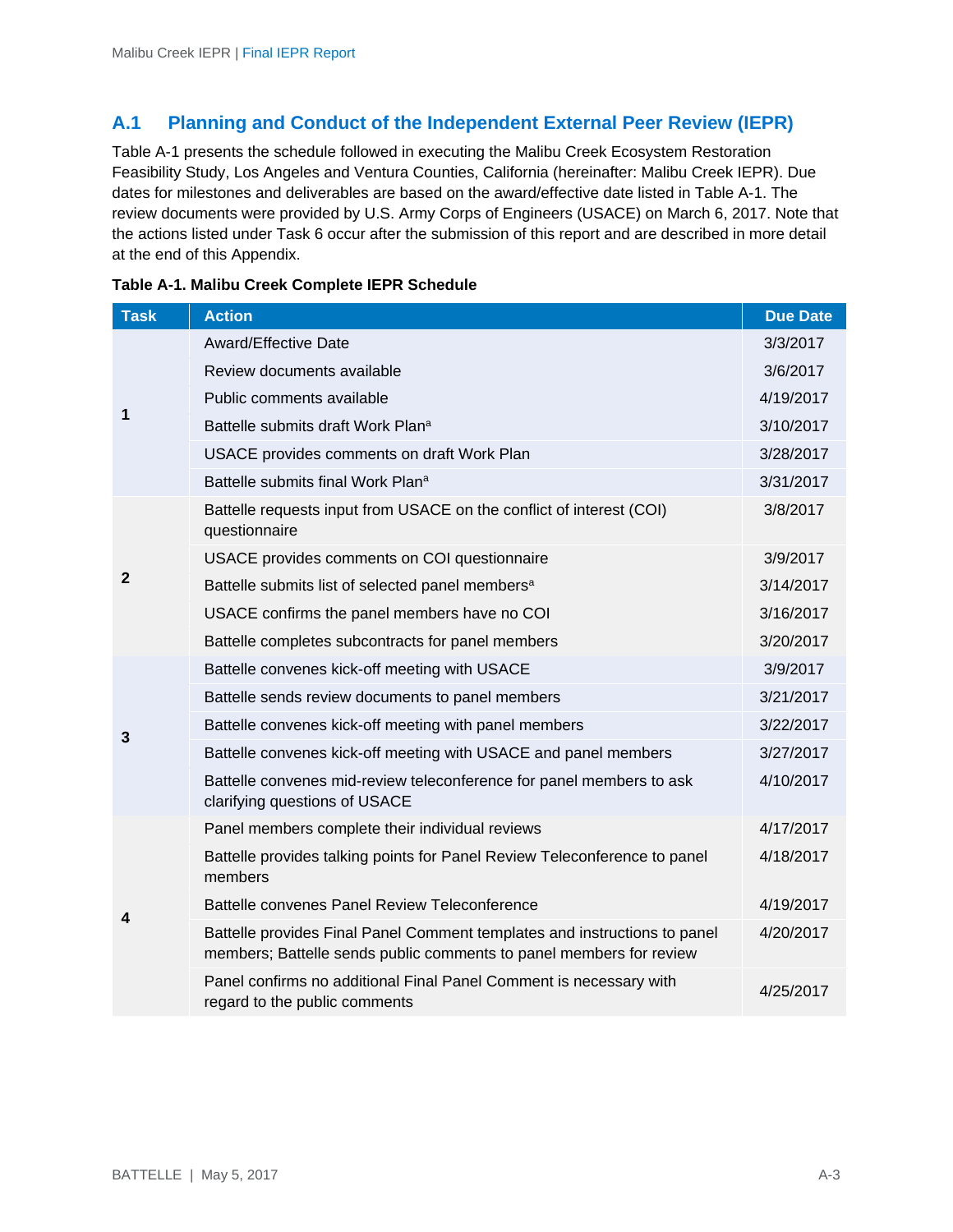#### **Table A-1. Malibu Creek Complete IEPR Schedule (continued)**

|                | Panel members provide draft Final Panel Comments to Battelle                                                             | 4/26/2017               |
|----------------|--------------------------------------------------------------------------------------------------------------------------|-------------------------|
| 4              | Battelle provides feedback to panel members on draft Final Panel<br>Comments; panel members revise Final Panel Comments  | 4/27/2017 -<br>5/2/2017 |
|                | <b>Panel finalizes Final Panel Comments</b>                                                                              | 5/3/2017                |
|                | Battelle provides Final IEPR Report to panel members for review                                                          | 5/4/2017                |
| 5              | Panel members provide comments on Final IEPR Report                                                                      | 5/5/2017                |
|                | Battelle submits Final IEPR Report to USACE <sup>a</sup>                                                                 | 5/8/2017                |
|                | USACE Planning Center of Expertise (PCX) provides decision on Final<br><b>IEPR Report acceptance</b>                     | 5/15/2017               |
|                | Battelle inputs Final Panel Comments to DrChecks and provides Final<br>Panel Comment response template to USACE          | 5/17/2017               |
|                | Battelle convenes teleconference with USACE to review the Comment<br>Response process                                    | 5/17/2017               |
|                | Battelle convenes teleconference with Panel to review the Comment<br>Response process                                    | 5/17/2017               |
|                | USACE Project Delivery Team (PDT) provides draft Evaluator Responses<br>to USACE PCX for review                          | 6/5/2017                |
|                | USACE PCX reviews draft Evaluator Responses and works with USACE<br>PDT regarding clarifications to responses, if needed | 6/9/2017                |
| 6 <sup>b</sup> | USACE PCX provides draft PDT Evaluator Responses to Battelle                                                             | 6/12/2017               |
|                | Panel members provide draft BackCheck Responses to Battelle                                                              | 6/14/2017               |
|                | Battelle convenes teleconference with panel members to discuss draft<br><b>BackCheck Responses</b>                       | 6/19/2017               |
|                | Battelle convenes Comment Response Teleconference with panel<br>members and USACE                                        | 6/20/2017               |
|                | USACE inputs final PDT Evaluator Responses to DrChecks                                                                   | 6/21/2017               |
|                | Battelle provides final PDT Evaluator Responses to panel members                                                         | 6/28/2017               |
|                | Panel members provide final BackCheck Responses to Battelle                                                              | 6/30/2017               |
|                | Battelle inputs the Panel's final BackCheck Responses in DrChecks                                                        | 7/6/2017                |
|                | Battelle submits pdf printout of DrChecks project file <sup>a</sup>                                                      | 7/7/2017                |
|                | Agency Decision Milestone (ADM) meeting <sup>c</sup>                                                                     | <b>TBD</b>              |
|                | CWRB meeting (estimated date) <sup>c</sup>                                                                               | <b>TBD</b>              |
|                | <b>Contract End/Delivery Date</b>                                                                                        | 6/30/2018               |
|                |                                                                                                                          |                         |

*<sup>a</sup> Deliverable. b Task 6 occurs after the submission of this report.*

*c The ADM and CWRB meetings were listed in the Performance Work Statement under Task 3 but were relocated in this schedule to reflect the chronological order of activities.*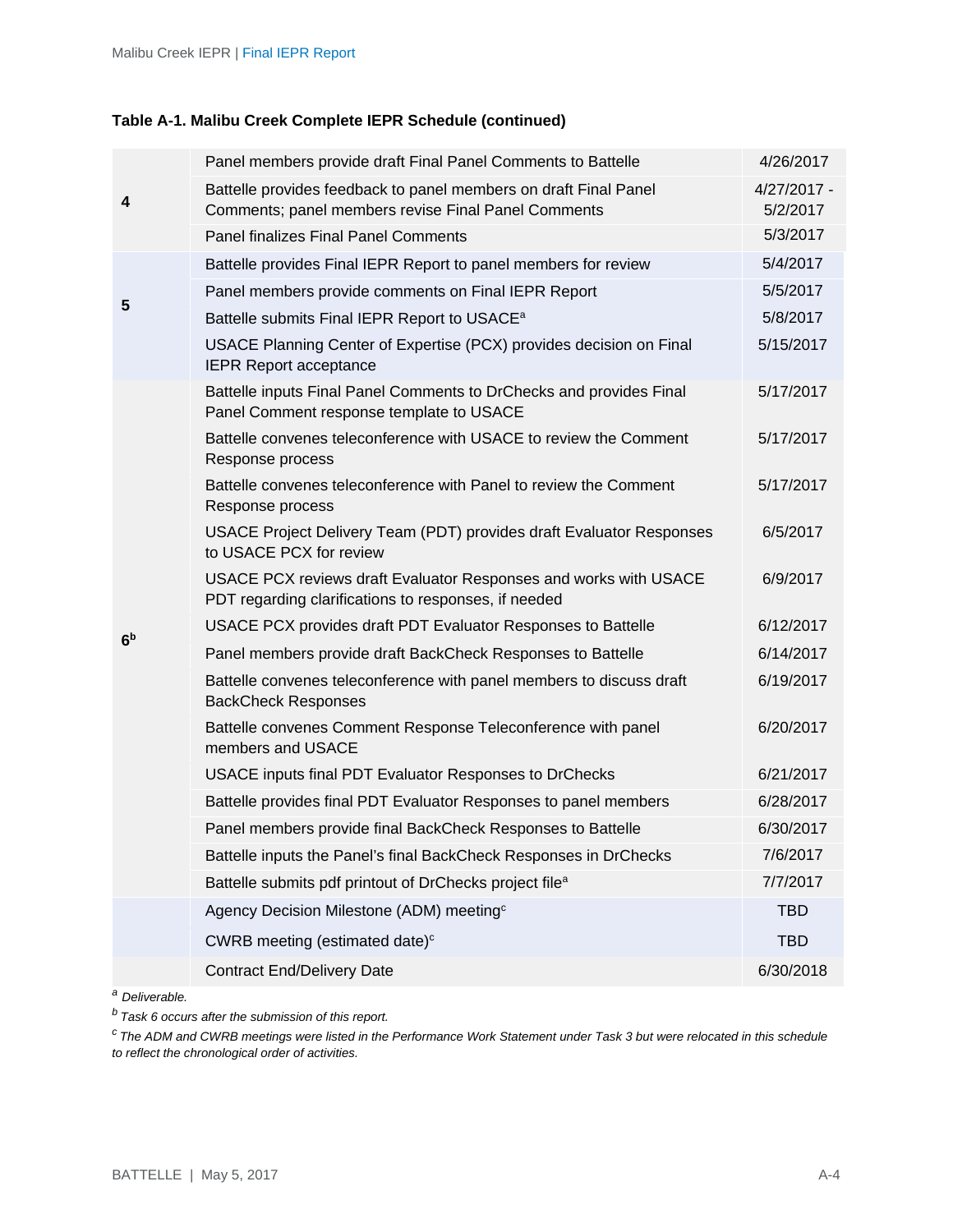At the beginning of the Period of Performance for the Malibu Creek IEPR, Battelle held a kick-off meeting with USACE to review the preliminary/suggested schedule, discuss the IEPR process, and address any questions regarding the scope (e.g., terminology to use, access to DrChecks, etc.). Any revisions to the schedule were submitted as part of the final Work Plan. The final charge consisted of 38 charge questions provided by USACE, two overview questions and one public comment question added by Battelle (all questions were included in the draft and final Work Plans), and general guidance for the Panel on the conduct of the peer review (provided in Appendix C of this final report).

Prior to beginning their review and after their subcontracts were finalized, all the members of the Panel attended a kick-off meeting via teleconference planned and facilitated by Battelle in order to review the IEPR process, the schedule, communication procedures, and other pertinent information for the Panel. Battelle planned and facilitated a second kick-off meeting via teleconference during which USACE presented project details to the Panel. Before the meetings, the IEPR Panel received an electronic version of the final charge, as well as the review documents and reference/supplemental materials listed in Table A-2 below.

| <b>Review Documents</b>                                               | <b>No. of Pages</b> |
|-----------------------------------------------------------------------|---------------------|
| Malibu Creek Ecosystem Restoration Draft Feasibility Study and EIS    | 570                 |
| Appendix A: Agency Coordination and Public Involvement                | 122                 |
| Appendix B: Hydrology and Hydraulics                                  | 166                 |
| Appendix C: Civil and Structural                                      | 128                 |
| Appendix D: Geotechnical Engineering                                  | 146                 |
| Appendix E: Economic                                                  | 34                  |
| Appendix F: Cost Engineering                                          | 76                  |
| Appendix G: Real Estate                                               | 52                  |
| Appendix H: 404(b)(1) Evaluation                                      | 36                  |
| Appendix I: Monitoring and Adaptive Management                        | 20                  |
| Appendix J: Habitat Evaluation                                        | 160                 |
| Appendix K: Cultural Resources (Confidential, available upon request) | $\overline{4}$      |
| Appendix L: Air Quality Analysis                                      | 278                 |
| Appendix M: Noise Analysis                                            | 18                  |
| Appendix N: Traffic Analysis                                          | 206                 |
| Appendix O: Coastal Engineering                                       | 34                  |
| Appendix P: Coordination Act Report                                   | 50                  |
| Appendix Q: Distribution List                                         | 6                   |
| Report total number of pages to be reviewed                           | 2,106               |

#### **Table A-2. Documents to Be Reviewed and Provided as Reference/Supplemental Information**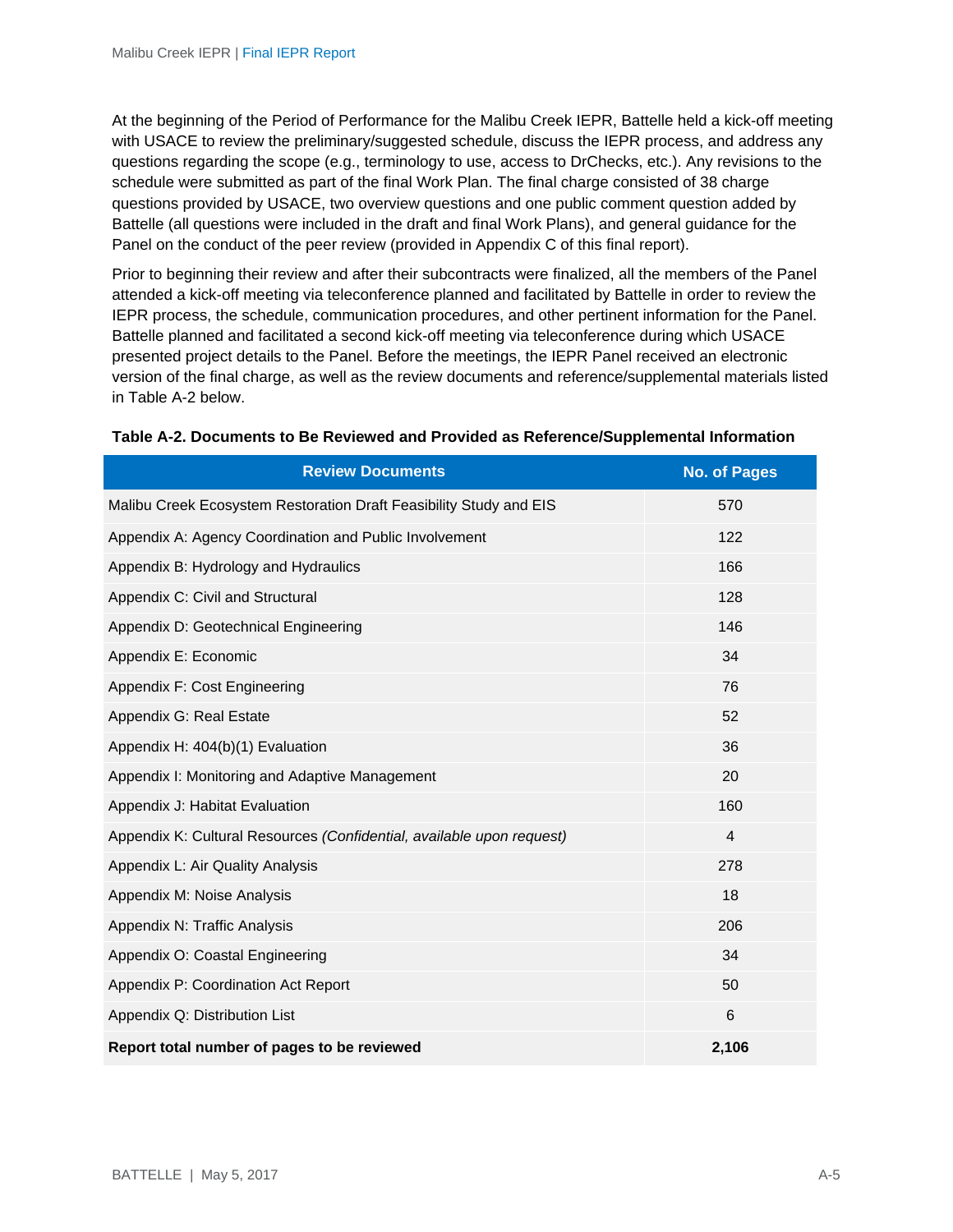| <b>Review Documents</b>            | No. of Pages |
|------------------------------------|--------------|
| <b>Public Comments<sup>a</sup></b> | 50           |
| Risk Register <sup>b</sup>         | Э            |

<sup>a</sup> USACE will submit public comments to Battelle upon their availability according to the schedule in Table A-1, who will in turn submit *the comments to the IEPR Panel for review. A separate Addendum to the Final Report will be submitted if additional Final Panel Comments are necessary.*

<sup>b</sup> *Supporting documentation only.*

In addition to the materials provided in Table A-2, the panel members were provided the following USACE guidance documents.

- USACE guidance, *Civil Works Review* (EC 1165-2-214), December 15, 2012
- Office of Management and Budget, *Final Information Quality Bulletin for Peer Review,* December 16, 2004.

Near the end of the review, a teleconference was held with USACE, Battelle, and the Panel so that USACE could answer any questions the Panel had concerning either the review documents or the project. Prior to this teleconference, Battelle submitted 11 panel member questions to USACE. USACE was able to provide responses to most of the questions during the teleconference, and followed up with an email providing a written responses to the remaining questions prior to the end of the review.

In addition, USACE provided the following documents in response to the mid-review teleconference questions and discussion. These documents were provided to Battelle and then sent to the Panel as additional information only and were not part of the official review:

- Figure 2 Barrier Locations in the Malibu Creek Watershed
- Figure 1.10-2 Malibu Shoreline Habitat Characterization
- Malibu-Los Angeles County Coastline Reconnaissance Report
- Relative Sea Level Change Projections: Santa Monica, CA graph.

## **A.2 Review of Individual Comments**

The Panel was instructed to address the charge questions/discussion points within a charge question response form provided by Battelle. At the end of the review period, the Panel produced individual comments in response to the charge questions/discussion points. Battelle reviewed the comments to identify overall recurring themes, areas of potential conflict, and other overall impressions. At the end of the review, Battelle summarized the individual comments into a preliminary list of overall comments and discussion points. Each panel member's individual comments were shared with the full Panel.

## **A.3 IEPR Panel Teleconference**

Battelle facilitated a teleconference with the Panel so that the panel members could exchange technical information. The main goal of the teleconference was to identify which issues should be carried forward as Final Panel Comments in the Final IEPR Report and decide which panel member should serve as the lead author for the development of each Final Panel Comment. This information exchange ensured that the Final IEPR Report would accurately represent the Panel's assessment of the project, including any conflicting opinions. The Panel engaged in a thorough discussion of the overall positive and negative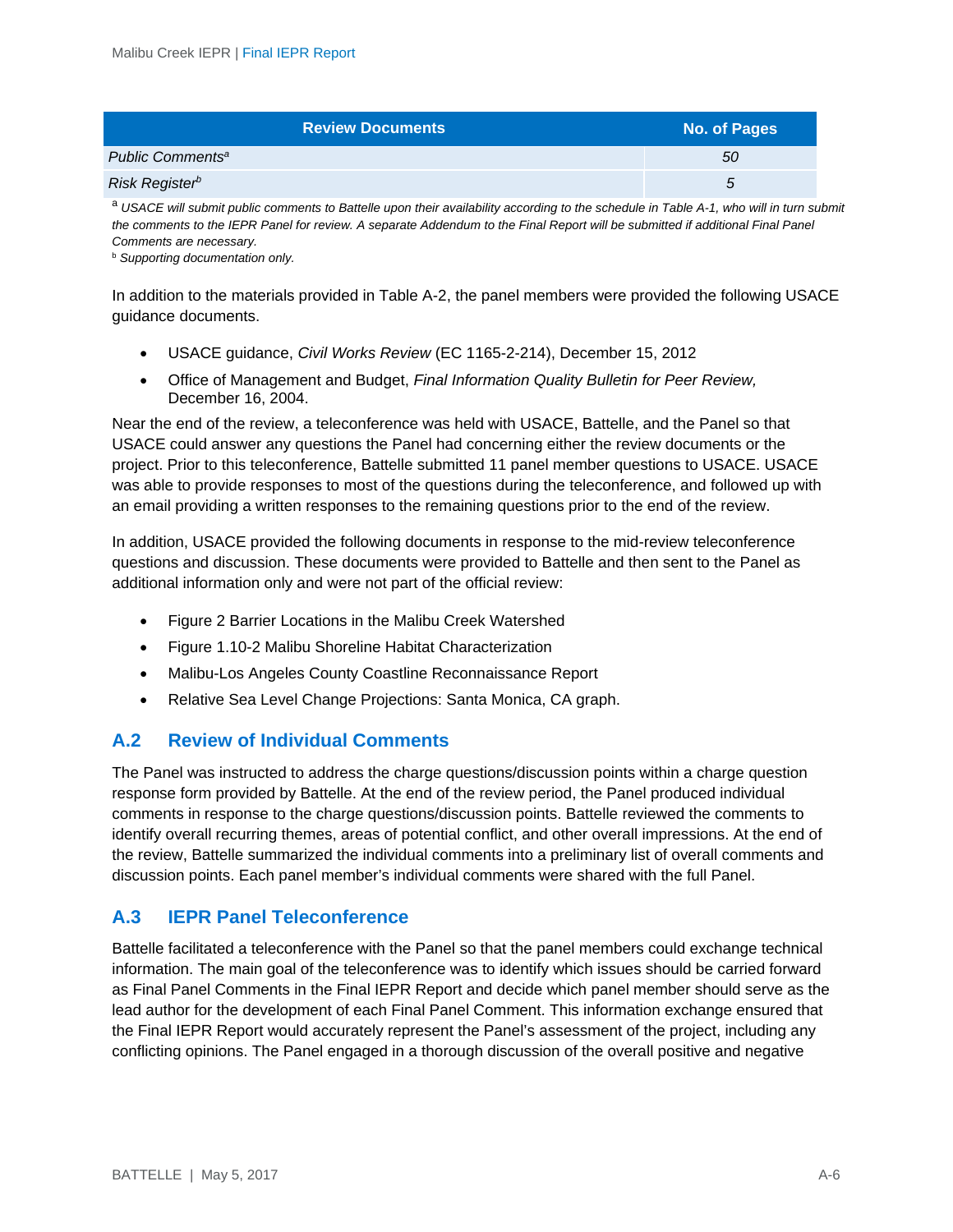comments, added any missing issues of significant importance to the findings, and merged any related individual comments. At the conclusion of the teleconference, Battelle reviewed each Final Panel Comment with the Panel, including the associated level of significance, and confirmed the lead author for each comment.

## **A.4 Preparation of Final Panel Comments**

Following the teleconference, Battelle distributed a summary memorandum for the Panel documenting each Final Panel Comment (organized by level of significance). The memorandum provided the following detailed guidance on the approach and format to be used to develop the Final Panel Comments for the Malibu Creek IEPR:

- Lead Responsibility: For each Final Panel Comment, one Panel member was identified as the lead author responsible for coordinating the development of the Final Panel Comment and submitting it to Battelle. Battelle modified lead assignments at the direction of the Panel. To assist each lead in the development of the Final Panel Comments, Battelle distributed a summary email detailing each draft final comment statement, an example Final Panel Comment following the four-part structure described below, and templates for the preparation of each Final Panel Comment.
- Directive to the Lead: Each lead was encouraged to communicate directly with the other panel member as needed and to contribute to a particular Final Panel Comment. If a significant comment was identified that was not covered by one of the original Final Panel Comments, the appropriate lead was instructed to draft a new Final Panel Comment.
- Format for Final Panel Comments: Each Final Panel Comment was presented as part of a fourpart structure:
	- 1. Comment Statement (succinct summary statement of concern)
	- 2. Basis for Comment (details regarding the concern)
	- 3. Significance (high, medium/high, medium, medium/low, and low; see description below)
	- 4. Recommendation(s) for Resolution (see description below).
- Criteria for Significance: The following were used as criteria for assigning a significance level to each Final Panel Comment:
	- 1. **High:** Describes a fundamental issue with the project that affects the current recommendation or justification of the project, and which will affect its future success, if the project moves forward without the issue being addressed. Comments rated as high indicate that the Panel determined that the current methods, models, and/or analyses contain a "showstopper" issue.
	- 2. **Medium/High:** Describes a potential fundamental issue with the project, which has not been evaluated at a level appropriate to this stage in the SMART Planning process. Comments rated as medium/high indicate that the Panel analyzed or assessed the methods, models, and/or analyses available at this stage in the SMART Planning process and has determined that if the issue is not addressed, it could lead to a "showstopper" issue.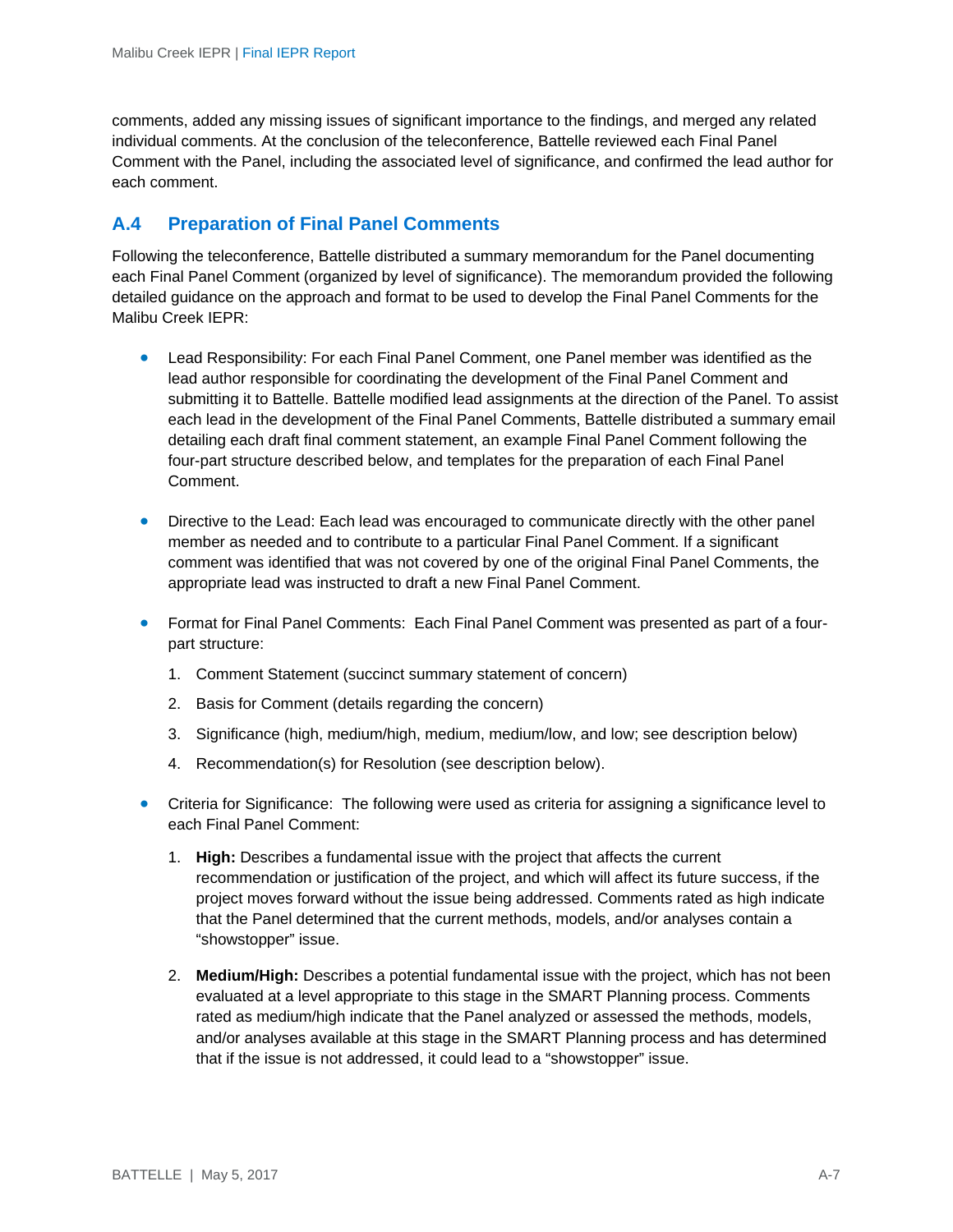- 3. **Medium:** Describes an issue with the project, which does not align with the currently assessed level of risk assigned at this stage in the SMART Planning process. Comments rated as medium indicate that, based on the information provided, the Panel identified an issue that would raise the risk level if the issue is not appropriately addressed.
- 4. **Medium/Low:** Affects the completeness of the report at this time in describing the project, but will not affect the recommendation or justification of the project. Comments rated as medium/low indicate that the Panel does not currently have sufficient information to analyze or assess the methods, models, or analyses.
- 5. **Low:** Affects the understanding or accuracy of the project as described in the report, but will not affect the recommendation or justification of the project. Comments rated as low indicate that the Panel identified information that was mislabeled or incorrect or that certain data or report section(s) were not clearly described or presented.
- Guidelines for Developing Recommendations: The recommendation section was to include specific actions that USACE should consider to resolve the Final Panel Comment (e.g., suggestions on how and where to incorporate data into the analysis, how and where to address insufficiencies, areas where additional documentation is needed).

Battelle reviewed and edited the Final Panel Comments for clarity, consistency with the comment statement, and adherence to guidance on the Panel's overall charge, which included ensuring that there were no comments regarding either the appropriateness of the selected alternative or USACE policy. At the end of this process, nine Final Panel Comments were prepared and assembled. There was no direct communication between the Panel and USACE during the preparation of the Final Panel Comments. The full text of the Final Panel Comments is presented in Section 4.2 of the main report.

# **A.5 Conduct of the Public Comment Review**

Following the schedule in Table A-1, Battelle received 158 PDF file of public comments on the Malibu Creek (approximately 139 letters from the public, and 16 Agency letters, totaling more than 175 pages of comments) from USACE. Battelle then sent the public comments to the panel members in addition to the following charge question:

#### **1. Do the public comments raise any additional discipline-specific technical concerns with regard to the overall report?**

The Panel produced individual comments in response to the charge question. Each panel member's individual comments for the public comment review were shared with the full Panel. Battelle reviewed the comments to identify any new technical concerns that had not been previously identified during the initial IEPR. Upon review, the Panel determined and Battelle confirmed that no new issues or concerns were identified that needed to be addressed in the Final Panel Comments. However, the Panel noted that some of the issues raised in the public comments were similar to concerns raised in the IEPR Final Panel Comments, particularly a request for a road repair mitigation plan and additional analyses and field investigations related to the treatment of contingency, quantity take-off, and cost estimate.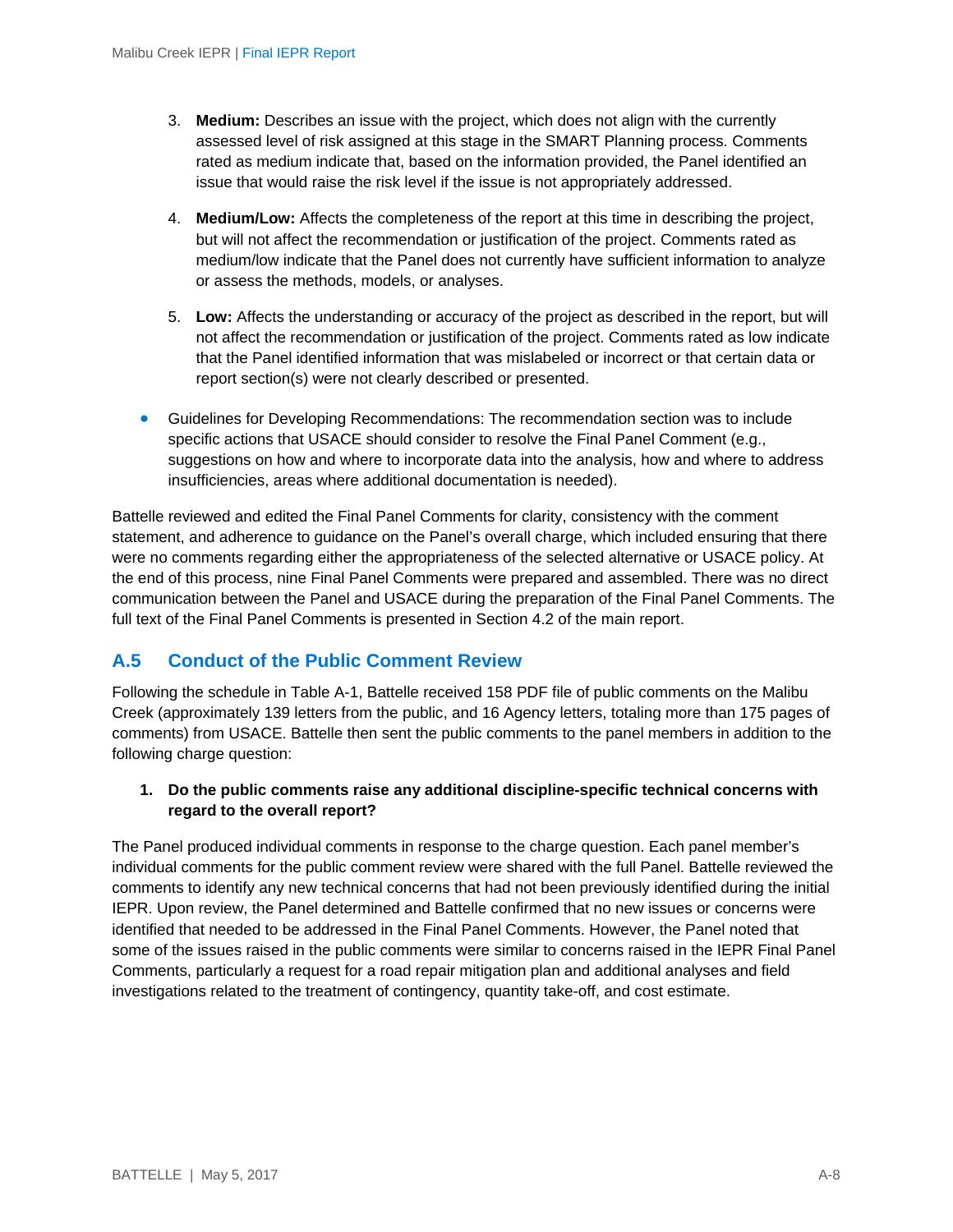# **A.6 Final IEPR Report**

After concluding the review and preparation of the Final Panel Comments, Battelle prepared a final IEPR report (this document) on the overall IEPR process and the IEPR panel members' findings (this document). Each panel member and Battelle technical and editorial reviewers reviewed the IEPR report prior to submission to USACE for acceptance.

#### **A.7 Comment Response Process**

As part of Task 6, Battelle will enter the nine Final Panel Comments developed by the Panel into USACE's Design Review and Checking System (DrChecks), a Web-based software system for documenting and sharing comments on reports and design documents, so that USACE can review and respond to them. USACE will provide responses (Evaluator Responses) to the Final Panel Comments, and the Panel will respond (BackCheck Responses) to the Evaluator Responses. All USACE and Panel responses will be documented by Battelle. Battelle will provide USACE and the Panel a pdf printout of all DrChecks entries, through comment closeout, as a final deliverable and record of the IEPR results.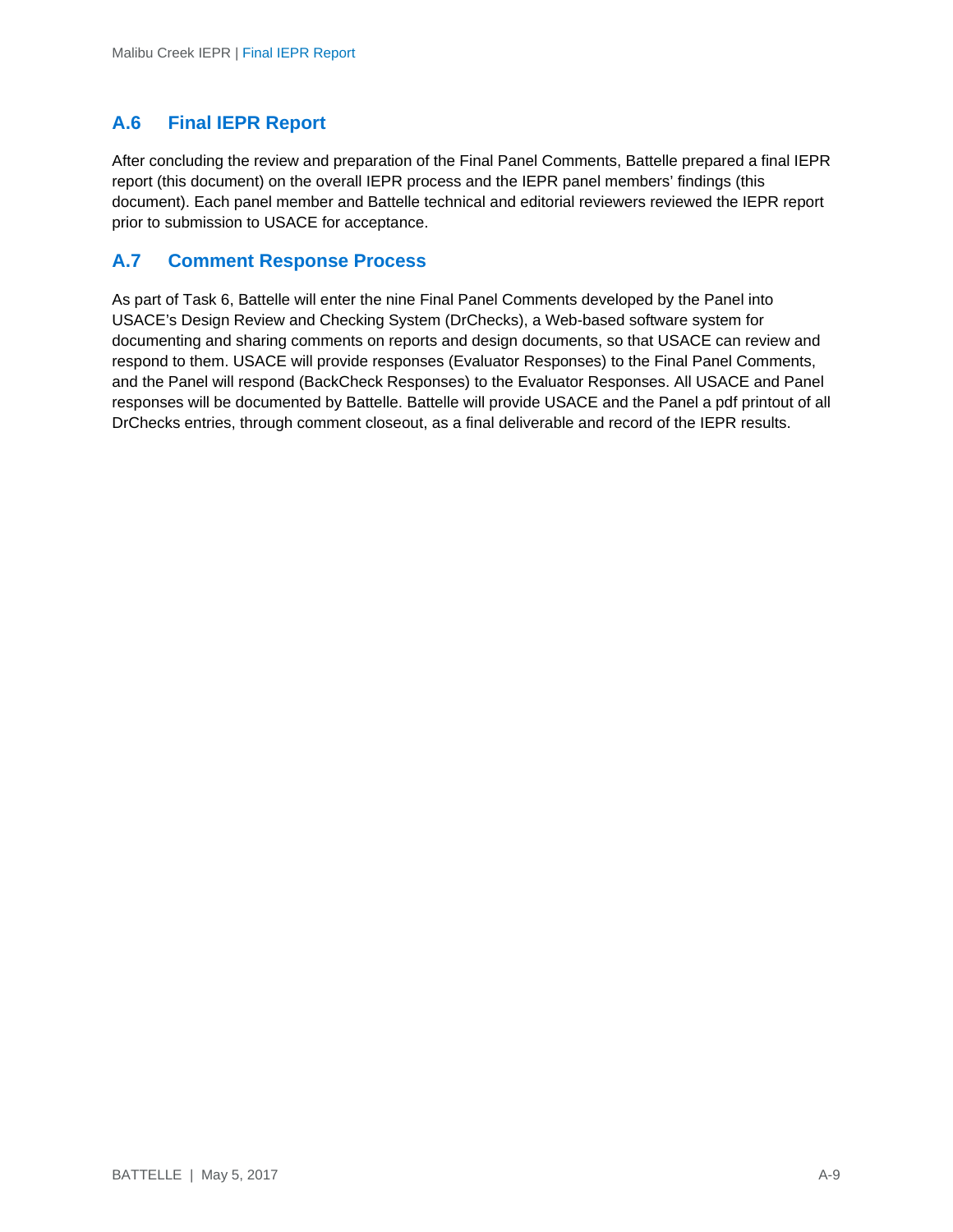This page is intentionally left blank.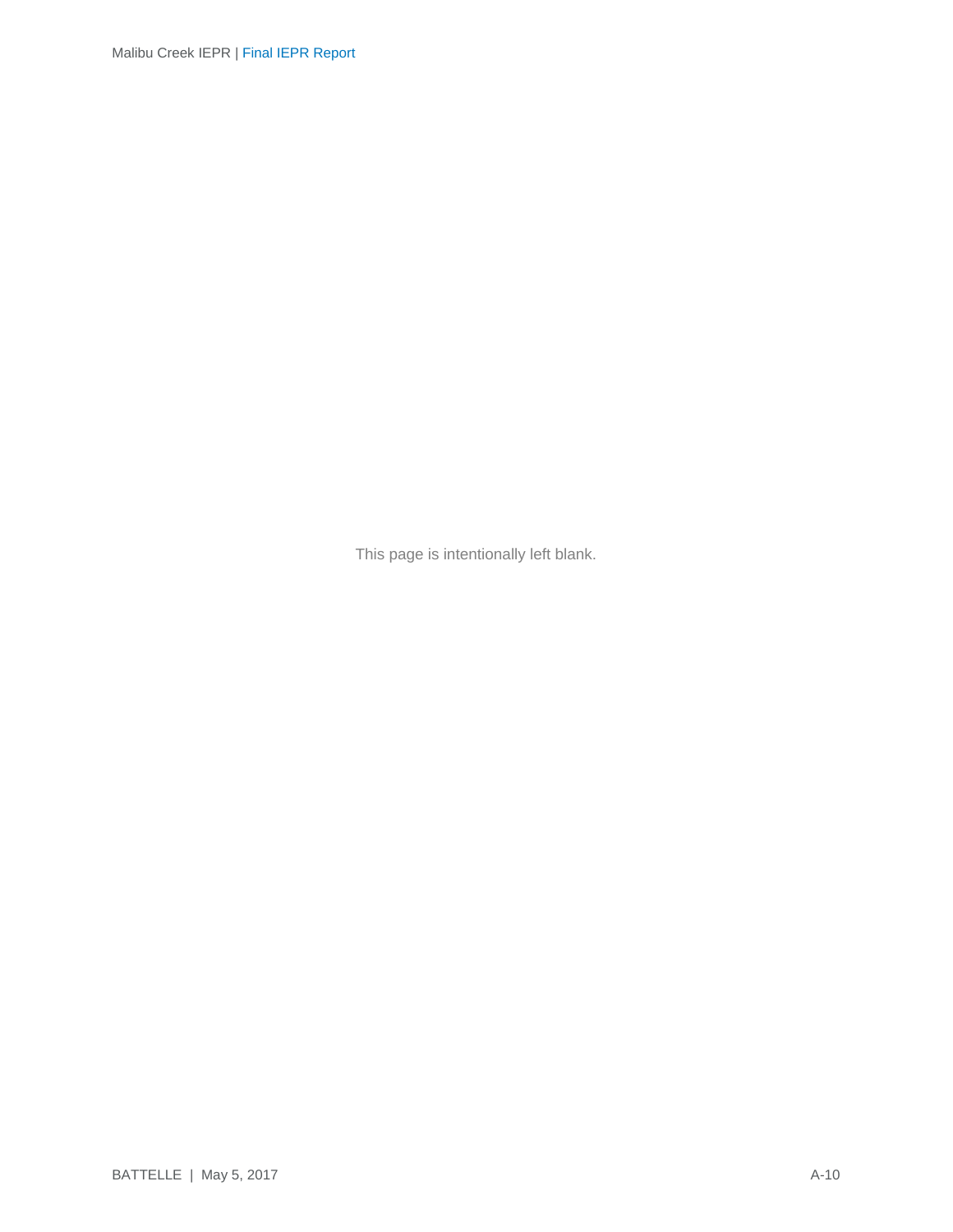# APPENDIX B

Identification and Selection of IEPR Panel Members for the Malibu Creek Project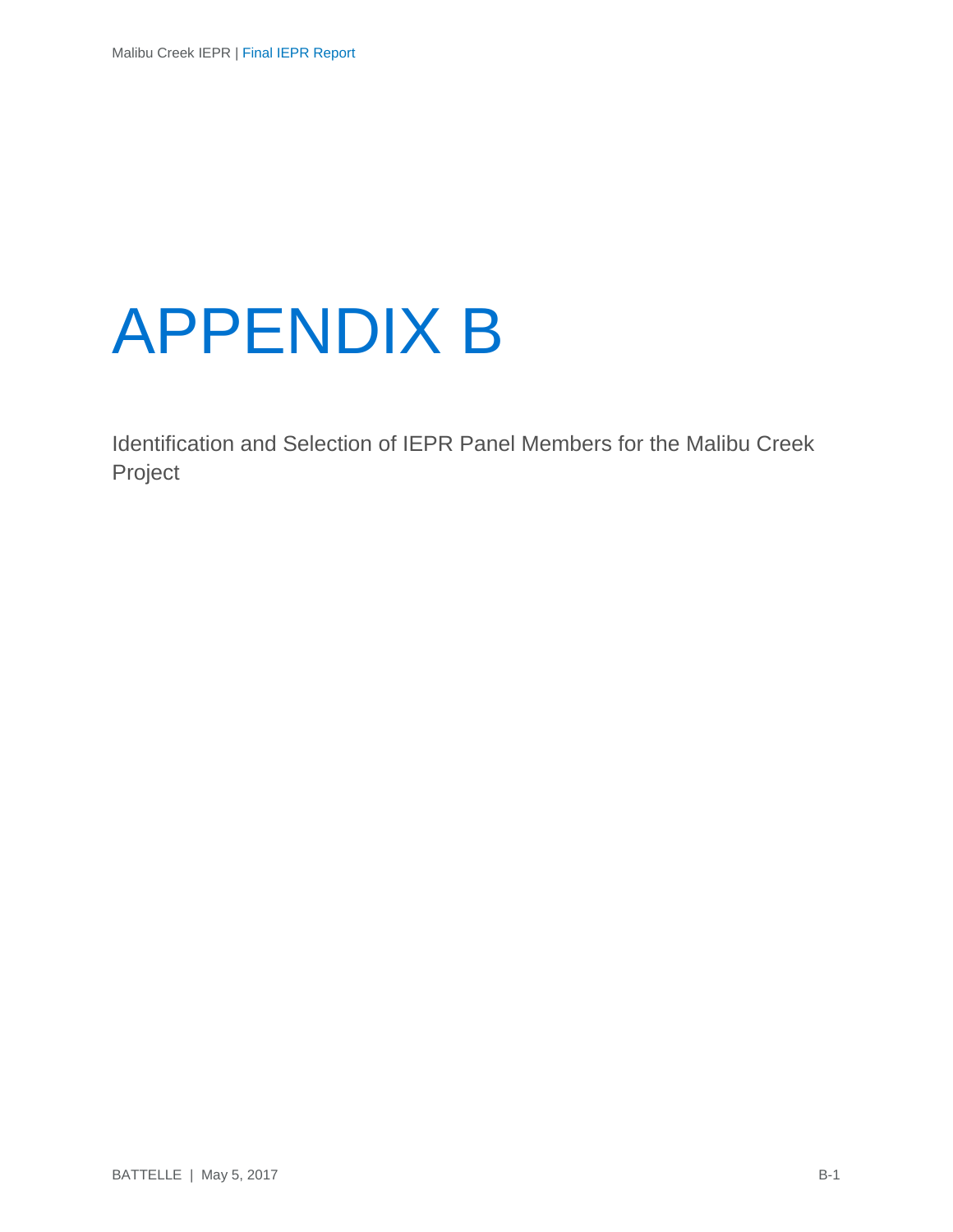This page is intentionally left blank.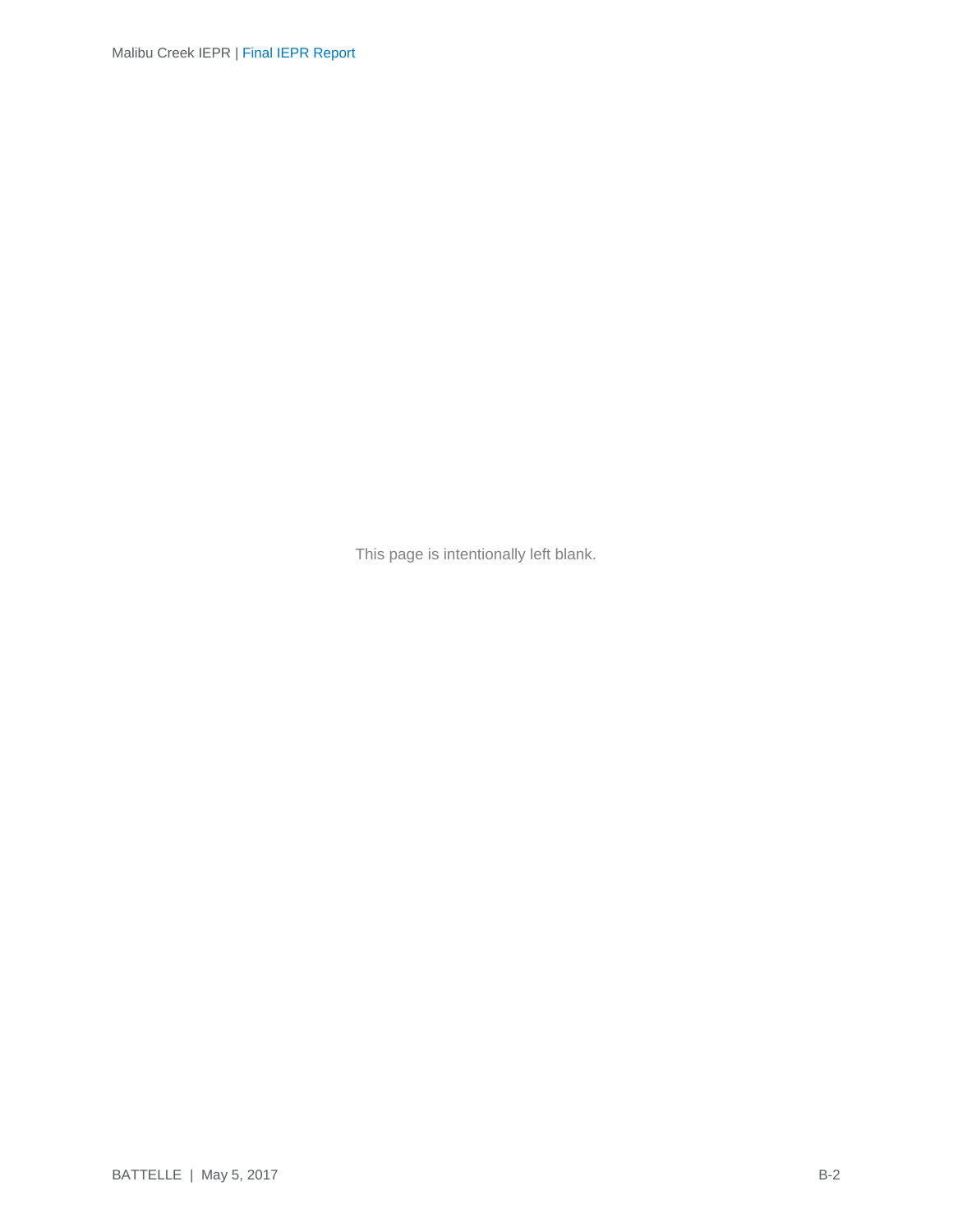#### **B.1 Panel Identification**

The candidates for the Malibu Creek Ecosystem Restoration Feasibility Study, Los Angeles and Ventura Counties, California (hereinafter: Malibu Creek IEPR) Panel were evaluated based on their technical expertise in the following key areas: Civil Works planning/economics, environmental biology, civil/structural engineering, geology/geotechnical engineering, hydrology and hydraulic engineering, coastal engineering. These areas correspond to the technical content of the review documents and overall scope of the Malibu Creek project.

To identify candidate panel members, Battelle reviewed the credentials of the experts in Battelle's Peer Reviewer Database, sought recommendations from colleagues, contacted former panel members, and conducted targeted Internet searches. Battelle evaluated these candidate panel members in terms of their technical expertise and potential conflicts of interest (COIs). Of these candidates, Battelle chose the most qualified individuals, confirmed their interest and availability, and ultimately selected six experts for the final Panel. The remaining candidates were not proposed for a variety of reasons, including lack of availability, disclosed COIs, or lack of the precise technical expertise required.

Candidates were screened for the following potential exclusion criteria or conflicts of interest (COIs). These COI questions were intended to serve as a means of disclosure in order to better characterize a candidate's employment history and background. Battelle evaluated whether scientists in universities and consulting firms that are receiving USACE-funding have sufficient independence from USACE to be appropriate peer reviewers. Guidance in OMB (2004, p. 18) states,

"…when a scientist is awarded a government research grant through an investigator-initiated, peer-reviewed competition, there generally should be no question as to that scientist's ability to offer independent scientific advice to the agency on other projects. This contrasts, for example, to a situation in which a scientist has a consulting or contractual arrangement with the agency or office sponsoring a peer review. Likewise, when the agency and a researcher work together (e.g., through a cooperative agreement) to design or implement a study, there is less independence from the agency. Furthermore, if a scientist has repeatedly served as a reviewer for the same agency, some may question whether that scientist is sufficiently independent from the agency to be employed as a peer reviewer on agency-sponsored projects."

## **Panel Conflict of Interest (COI) Screening Statements for the IEPR of the Malibu Creek**

- 1. Previous and/or current involvement by you or your firm on the Malibu Creek Ecosystem Restoration Feasibility Study, Los Angeles and Ventura Counties, California and related projects.
- 2. Previous and/or current involvement by you or your firm in Ecosystem Restoration projects in southern California, specifically in Los Angeles or Ventura Counties.
- 3. Previous and/or current involvement by you or your firm in the conceptual or actual design, construction, or operation and maintenance (O&M) of any projects in the Malibu Creek Ecosystem Restoration Study area or related projects.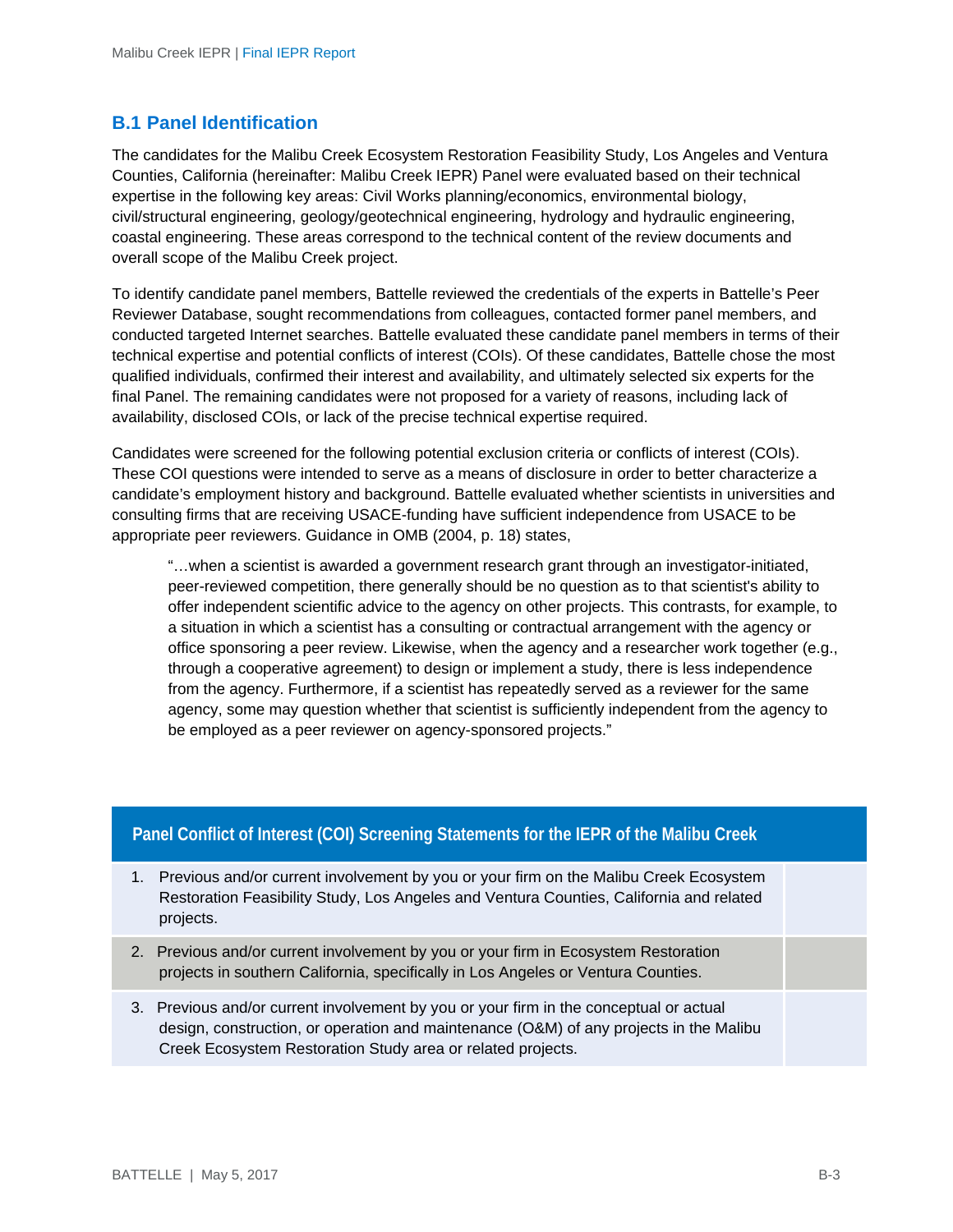4. Current employment by the U.S. Army Corps of Engineers (USACE). 5. Previous and/or current involvement with paid or unpaid expert testimony related to Malibu Creek Ecosystem Restoration Feasibility Study, Los Angeles and Ventura Counties, California. 6. Previous and/or current employment or affiliation with members of the non-Federal sponsor or any of the following cooperating Federal, State, County, local and regional agencies, environmental organizations, and interested groups *(for pay or pro bono):* California Department of Parks and Recreation, Angeles District. 7. Past, current, or future interests or involvements (financial or otherwise) by you, your spouse, or your children related to southern California, specifically in Los Angeles or Ventura Counties. 8. Current personal involvement with other USACE projects, including whether involvement was to author any manuals or guidance documents for USACE. If yes, provide titles of documents or description of project, dates, and location (USACE district, division, Headquarters, ERDC, etc.), and position/role. Please highlight and discuss in greater detail any projects that are specifically with the Los Angeles District. 9. Previous or current involvement with the development or testing of models (HEC-RAS, HEC-HMS, Flow 2D, CE/ICA) that will be used for, or in support of the Malibu Creek Ecosystem Restoration Feasibility Study, Los Angeles and Ventura Counties, California. 10. Current firm involvement with other USACE projects, specifically those projects/contracts that are with the Los Angeles District. If yes, provide title/description, dates, and location (USACE district, division, Headquarters, ERDC, etc.), and position/role. Please also clearly delineate the percentage of work you personally are currently conducting for the Los Angeles District. Please explain. 11. Any previous employment by USACE as a direct employee, notably if employment was with the Los Angeles District. If yes, provide title/description, dates employed, and place of employment (district, division, Headquarters, ERDC, etc.), and position/role. 12. Any previous employment by USACE as a contractor (either as an individual or through your firm) within the last 10 years, notably if those projects/contracts are with the Los Angeles District. If yes, provide title/description, dates employed, and place of employment (district, division, Headquarters, ERDC, etc.), and position/role. 13. Previous experience conducting technical peer reviews. If yes, please highlight and discuss any technical reviews concerning related studies (i.e. ecosystem restoration review, dam removal), and include the client/agency and duration of review (approximate dates). 14. Pending, current, or future financial interests in Malibu Creek Ecosystem Restoration Feasibility Study, Los Angeles and Ventura Counties, California related contracts/awards from USACE.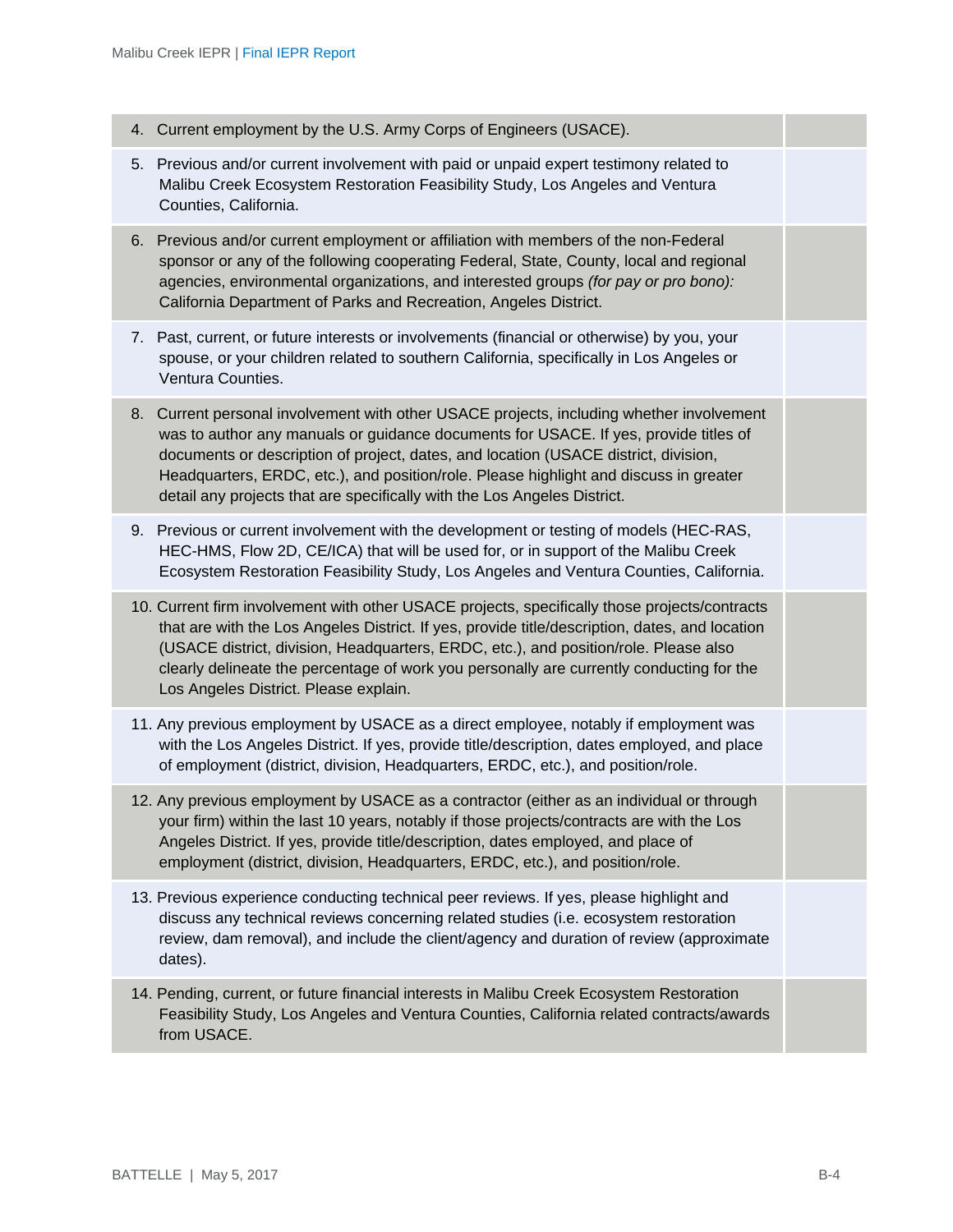- 15. Significant portion of your personal or office's revenues within the last three years came from USACE contracts.
- 16. Significant portion of your personal or office's revenues within the last three years came from California Department of Parks and Recreation contracts.
- 17. Any publicly documented statement (including, for example, advocating for or discouraging against) related to Malibu Creek Ecosystem Restoration Feasibility Study, Los Angeles and Ventura Counties, California.
- 18. Participation in relevant prior and/or current Federal studies relevant to this study and/or Malibu Creek Ecosystem Restoration Feasibility Study, Los Angeles and Ventura Counties, California.
- 19. Previous and/or current participation in prior non-Federal studies relevant to this study and/or Malibu Creek Ecosystem Restoration Feasibility Study, Los Angeles and Ventura Counties, California.
- 20. Has your research or analysis been evaluated as part of the Malibu Creek Ecosystem Restoration Feasibility Study, Los Angeles and Ventura Counties, California?
- 21. Is there any past, present, or future activity, relationship, or interest (financial or otherwise) that could make it appear that you would be unable to provide unbiased services on this project? If so, please describe.

Providing a positive response to a COI screening question did not automatically preclude a candidate from serving on the Panel. For example, participation in previous USACE technical peer review committees and other technical review panel experience was included as a COI screening question. A positive response to this question could be considered a benefit.

## **B.2 Panel Selection**

In selecting the final members of the Panel, Battelle chose experts who best fit the expertise areas and had no COIs. Table B-1 provides information on each panel member's affiliation, location, education, and overall years of experience. One panel member held a dual role serving as both the economics and Civil Works planning expert. Two of the six final reviewers are affiliated with a consulting company; the other four are independent consultants. Battelle established subcontracts with the panel members when they indicated their willingness to participate and confirmed the absence of COIs through a signed COI form. USACE was given the list of candidate panel members, but Battelle selected the final Panel.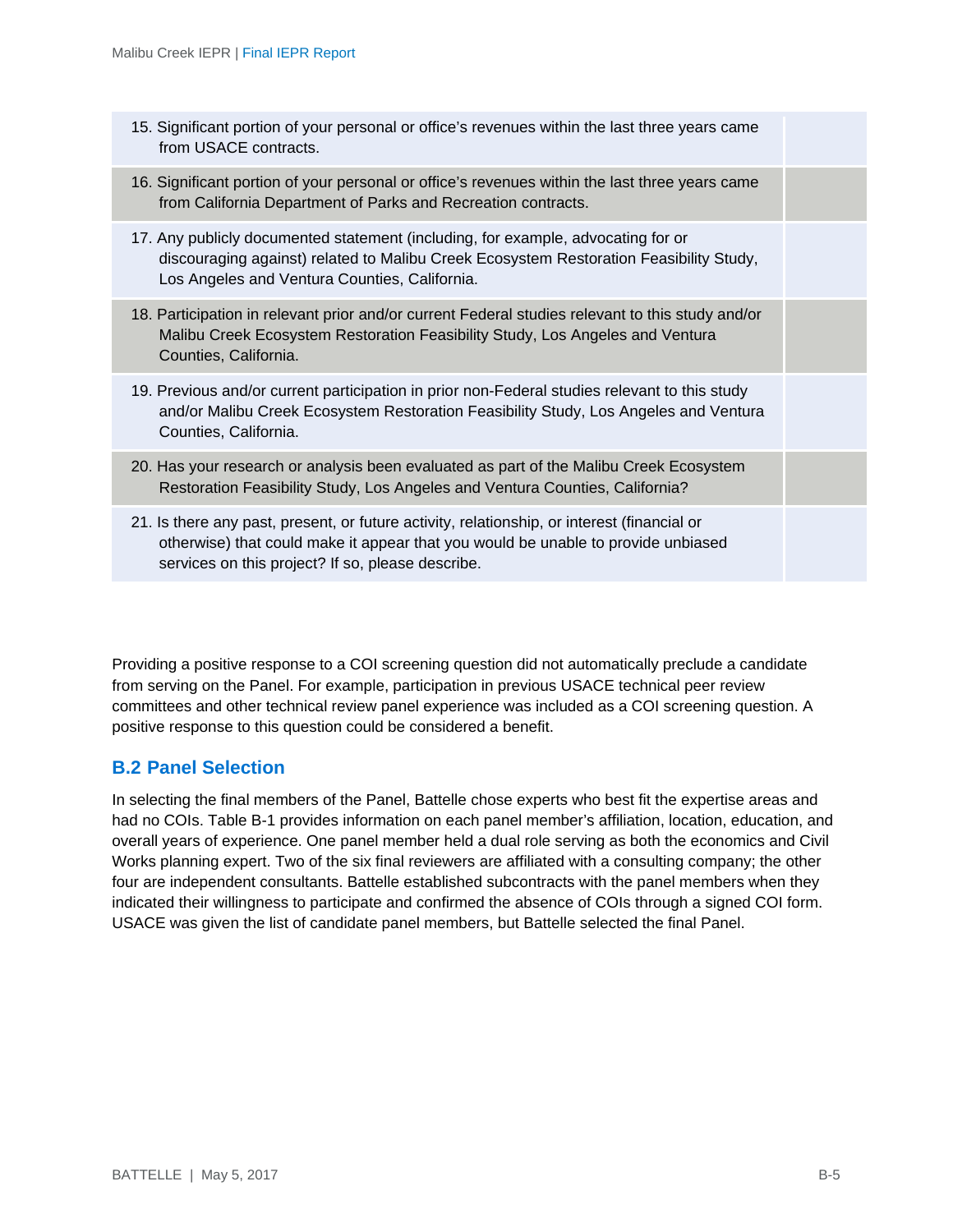| <b>Name</b>                                | <b>Affiliation</b>                      | <b>Location</b> | <b>Education</b>                              | <b>P.E.</b> | Exp. (yrs) |  |  |  |
|--------------------------------------------|-----------------------------------------|-----------------|-----------------------------------------------|-------------|------------|--|--|--|
|                                            | <b>Civil Works Planning / Economics</b> |                 |                                               |             |            |  |  |  |
| David Bastian                              | Independent consultant Annapolis, MD    |                 | M.S., River Engineering                       | Yes         | 36         |  |  |  |
| <b>Environmental Biology</b>               |                                         |                 |                                               |             |            |  |  |  |
| Dennis Scarnecchia                         | Independent consultant                  | Moscow, ID      | Ph.D., Fisheries                              | No.         | 34         |  |  |  |
| <b>Civil / Structural Engineering</b>      |                                         |                 |                                               |             |            |  |  |  |
| <b>Phillip Brozek</b>                      | Brozek & Associates                     | Eugene, OR      | B.S., Civil Engineering                       | Yes         | 35         |  |  |  |
| <b>Geology / Geotechnical Engineering</b>  |                                         |                 |                                               |             |            |  |  |  |
| Robert Fleming Jr.                         | Independent consultant                  | Vicksburg, MS   | M.E., Geotechnical Engineering Yes            |             | 48         |  |  |  |
| <b>Hydrology and Hydraulic Engineering</b> |                                         |                 |                                               |             |            |  |  |  |
| Clifford Pugh                              | Independent consultant                  | Littleton, CO   | B.S., Civil Engineering                       | Yes         | 44         |  |  |  |
| <b>Coastal Engineering</b>                 |                                         |                 |                                               |             |            |  |  |  |
| Christopher Hall                           | Dynamic Solutions, LLC Knoxville, TN    |                 | Ph.D., Civil and Environmental<br>Engineering | Yes         | 10         |  |  |  |

Table B-2 presents an overview of the credentials of the final six members of the Panel and their qualifications in relation to the technical evaluation criteria. More detailed biographical information regarding each panel member and his area of technical expertise is given in Section B.3.

#### **Table B-2. Malibu Creek IEPR Panel: Technical Criteria and Areas of Expertise**

| <b>Technical Criterion</b>                                                                                                                                                                                                                                                                                                              | Bastian                   | carnecchia<br>ഗ | <b>rozek</b><br>m | <b>Eleming</b> | digu | 忌 |
|-----------------------------------------------------------------------------------------------------------------------------------------------------------------------------------------------------------------------------------------------------------------------------------------------------------------------------------------|---------------------------|-----------------|-------------------|----------------|------|---|
| <b>Civil Works Planning / Economics</b>                                                                                                                                                                                                                                                                                                 |                           |                 |                   |                |      |   |
| Minimum of 10 years of demonstrated experience in public works planning                                                                                                                                                                                                                                                                 | $\boldsymbol{\mathsf{x}}$ |                 |                   |                |      |   |
| Familiar with the USACE plan formulation process, procedures, and standards                                                                                                                                                                                                                                                             | $\boldsymbol{\mathsf{X}}$ |                 |                   |                |      |   |
| Familiar with evaluation of alternative plans for ecosystem restoration                                                                                                                                                                                                                                                                 | X                         |                 |                   |                |      |   |
| Experience related to evaluating traditional National Ecosystem Restoration<br>(NER) plan benefits associated with ecosystem projects, to include experience in<br>USACE methodologies for performing cost effectiveness/incremental cost<br>analysis (CE/ICA), and experience in determining the cost effectiveness of fish<br>passage | $\boldsymbol{\mathsf{x}}$ |                 |                   |                |      |   |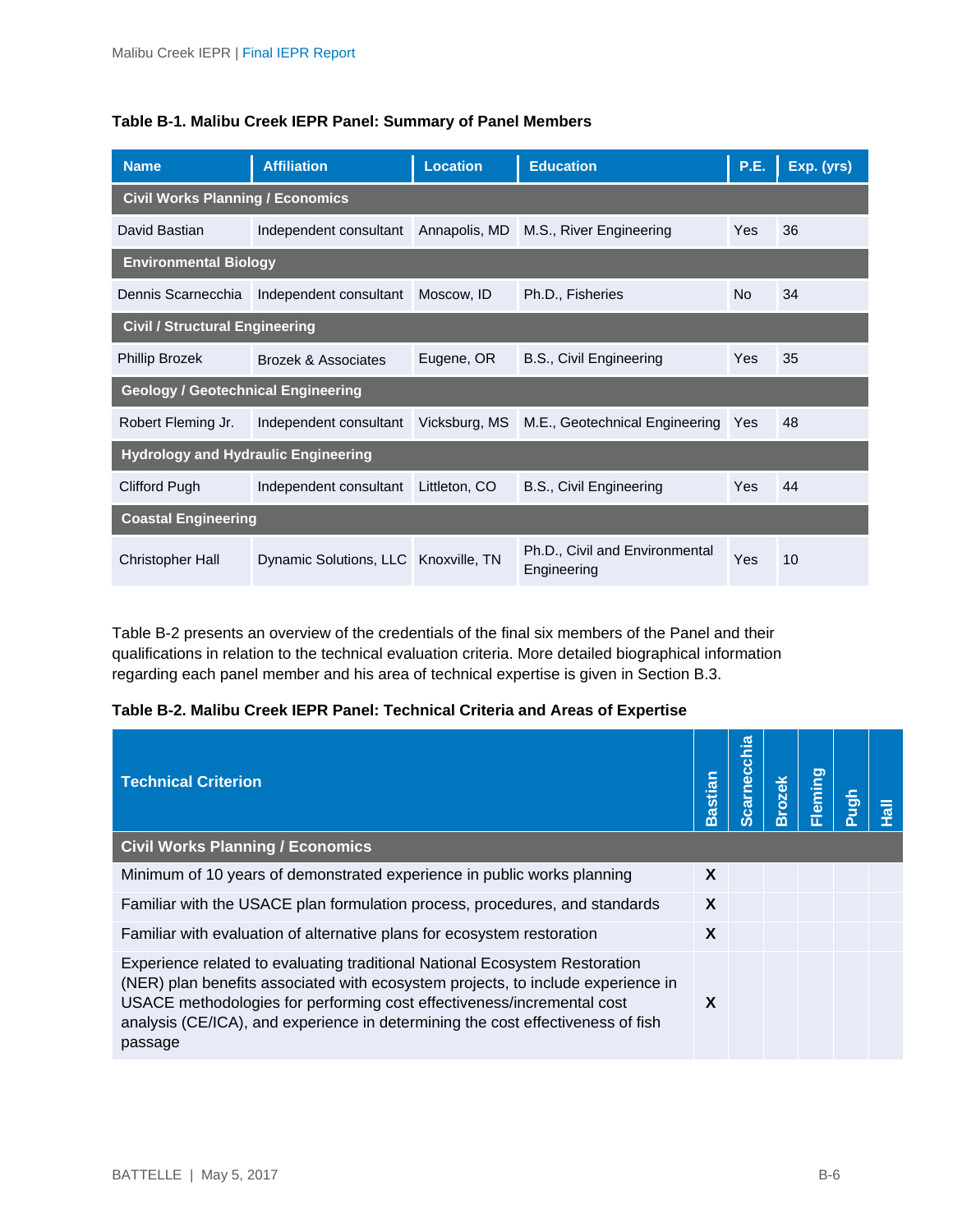| <b>Technical Criterion</b>                                                                                                                                                                                                                   | <b>Bastian</b>            | <b>Scarnecchia</b> | <b>Brozek</b> | <b>Fleming</b> | <b>Pugh</b> | Hall |
|----------------------------------------------------------------------------------------------------------------------------------------------------------------------------------------------------------------------------------------------|---------------------------|--------------------|---------------|----------------|-------------|------|
| Minimum of 15 years of demonstrated experience or combined equivalent of<br>education and experience                                                                                                                                         | $\boldsymbol{\mathsf{X}}$ |                    |               |                |             |      |
| M.S. degree or higher in economics                                                                                                                                                                                                           | W <sup>1</sup>            |                    |               |                |             |      |
| Recognized in applied economics related to water resource economic evaluation<br>(ecosystem restoration and flood risk management analyses) or review                                                                                        | $\boldsymbol{\mathsf{X}}$ |                    |               |                |             |      |
| Experience working with risk informed approaches to decision making, risk<br>models, and evaluation scenarios with regard to economic impact                                                                                                 | X                         |                    |               |                |             |      |
| At least two years of experience reviewing Federal water resources economics<br>documents justifying construction efforts                                                                                                                    | $\boldsymbol{\mathsf{X}}$ |                    |               |                |             |      |
| Able to evaluate the appropriateness of CE/ICA, as applied to dollar costs and<br>ecosystem restoration benefits, and preferably be familiar with the USACE tool for<br>CE/ICA called the Institute for Water Resources (IWR) Planning Suite | X                         |                    |               |                |             |      |
| Familiarity with "At-Risk" software, and evaluate an erosion model based on its<br>methodology                                                                                                                                               | $\boldsymbol{\mathsf{X}}$ |                    |               |                |             |      |
| At least five years of experience directly working for or with USACE                                                                                                                                                                         | X                         |                    |               |                |             |      |
| <b>Environmental Biology</b>                                                                                                                                                                                                                 |                           |                    |               |                |             |      |
| Minimum M.S. degree or higher in a related field                                                                                                                                                                                             |                           | X                  |               |                |             |      |
| At least 10 years of experience directly related to environmental evaluation or<br>review                                                                                                                                                    |                           | X                  |               |                |             |      |
| Extensive knowledge of the following: estuarine ecology, salmonid biology<br>(spawning, rearing, freshwater migration), wetlands, riparian habitats, riverine<br>systems, and process-based restoration                                      |                           | X                  |               |                |             |      |
| Demonstrated experience working with National Environmental Policy Act (NEPA)<br>impact assessments, including cumulative effects analyses, for complex<br>ecosystem projects with competing trade-offs                                      |                           | X                  |               |                |             |      |
| Knowledge of steelhead and steelhead habitat                                                                                                                                                                                                 |                           |                    |               |                |             |      |
| <b>Civil/Structural Engineering</b>                                                                                                                                                                                                          |                           |                    |               |                |             |      |
| Registered professional engineer                                                                                                                                                                                                             |                           |                    | X             |                |             |      |

<sup>1</sup> Educational waiver - Mr. Bastian has an M.S. in river engineering and is recognized as an expert in applied economics related to water resource economic evaluation (ecosystem restoration and flood risk management analyses) and review for more than 30 years.

l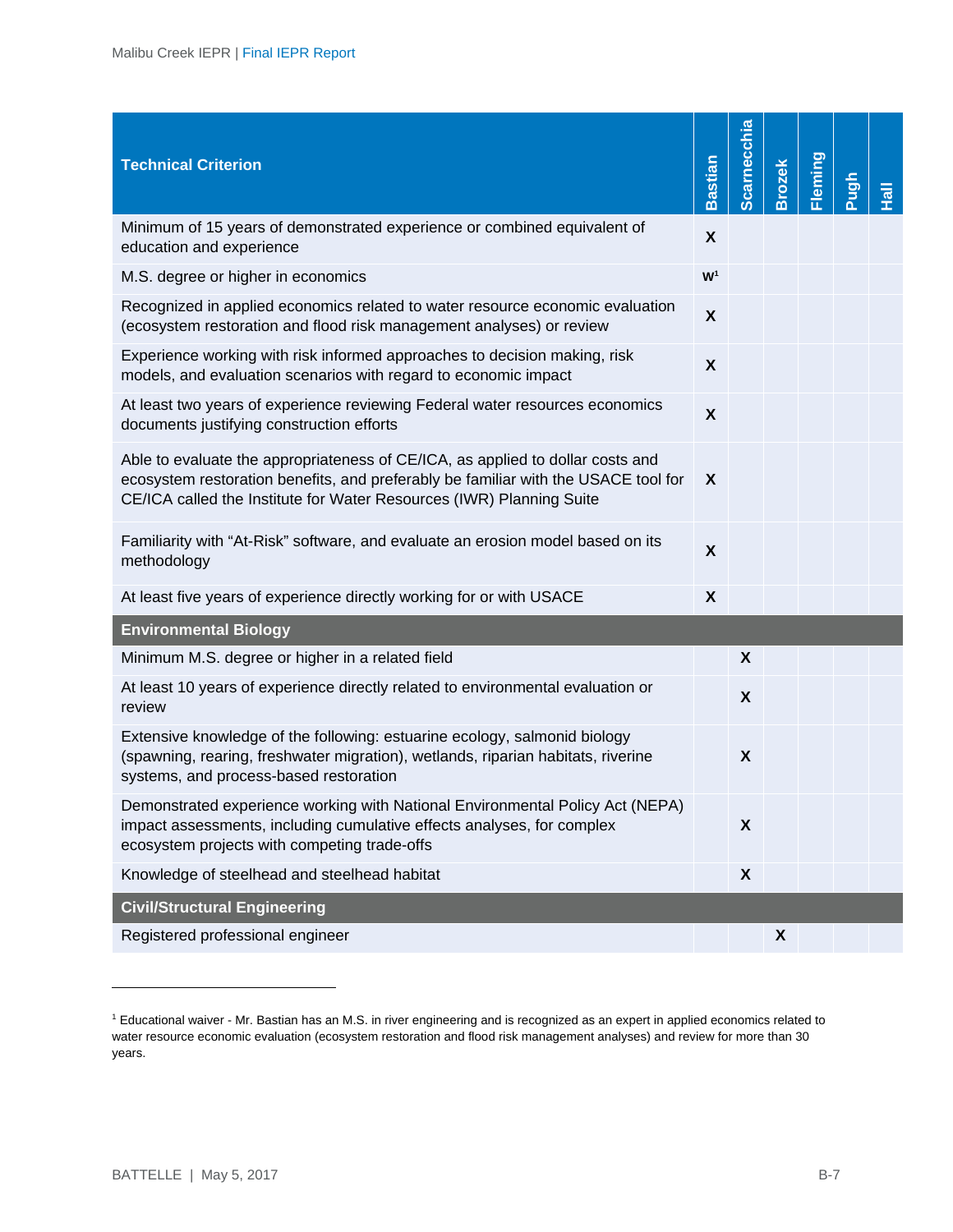| <b>Technical Criterion</b>                                                                                                                                                                                                                                                                                                                                                              | Bastian | Scarnecchia |               | Fleming                   |             |               |
|-----------------------------------------------------------------------------------------------------------------------------------------------------------------------------------------------------------------------------------------------------------------------------------------------------------------------------------------------------------------------------------------|---------|-------------|---------------|---------------------------|-------------|---------------|
|                                                                                                                                                                                                                                                                                                                                                                                         |         |             | <b>Brozek</b> |                           | <b>Hone</b> | $\frac{1}{2}$ |
| Minimum of 15 years of experience in structural engineering with an emphasis on<br>dam removal and dam safety                                                                                                                                                                                                                                                                           |         |             | X             |                           |             |               |
| <b>Geology/Geotechnical Engineering</b>                                                                                                                                                                                                                                                                                                                                                 |         |             |               |                           |             |               |
| Registered professional engineer                                                                                                                                                                                                                                                                                                                                                        |         |             |               | X                         |             |               |
| Minimum of 15 years of experience in geotechnical engineering with a minimum<br>M.S. degree or higher in engineering                                                                                                                                                                                                                                                                    |         |             |               |                           |             |               |
| Demonstrated experience in performing geotechnical evaluation and geo-civil<br>design for all phases of flood risk management projects                                                                                                                                                                                                                                                  |         |             |               | $\boldsymbol{\mathsf{X}}$ |             |               |
| Experience in levees, culverts, channel stability, design, and construction, bridge<br>design and construction, as well as design and construction for detention/<br>retention basins, utility relocations, positive closure requirements, interior<br>drainage requirements, and application of non-structural flood risk management<br>measures                                       |         |             |               | $\boldsymbol{X}$          |             |               |
| Knowledge in dam stability                                                                                                                                                                                                                                                                                                                                                              |         |             |               | $\boldsymbol{X}$          |             |               |
| Familiar with and have demonstrated experience related to USACE geotechnical<br>practices associated with flood management channels, construction, and soil<br>engineering                                                                                                                                                                                                              |         |             |               | $\pmb{\mathsf{X}}$        |             |               |
| Experience in geotechnical risk and fragility analysis                                                                                                                                                                                                                                                                                                                                  |         |             |               | X                         |             |               |
| Capable of addressing the USACE Safety Assurance Review (SAR) aspects of all<br>projects                                                                                                                                                                                                                                                                                                |         |             |               | X                         |             |               |
| <b>Hydrology and Hydraulic Engineering</b>                                                                                                                                                                                                                                                                                                                                              |         |             |               |                           |             |               |
| Registered professional engineer with a minimum of 15 years of experience in<br>hydrologic and hydraulic engineering                                                                                                                                                                                                                                                                    |         |             |               |                           | X           |               |
| Experience with all aspects of hydrology and hydraulic engineering including:<br>northwest hydrology, urban hydrology and hydraulics, open channel systems,<br>effects of management practices and low impact development on hydrology,<br>design of earthen dams and detention ponds, use of nonstructural systems as<br>they apply to flood proofing, warning systems, and evacuation |         |             |               |                           | X           |               |
| Familiarity with Hydraulic Engineering Center (HEC) modeling computer software<br>including HEC River Analysis System (RAS) and HEC Hydrologic Modeling<br>System (HMS), and Flow 2D                                                                                                                                                                                                    |         |             |               |                           | X           |               |
| Specialized experience in river engineering, sediment transport, and familiarity<br>with rivers with water control structures and dredging projects                                                                                                                                                                                                                                     |         |             |               |                           | X           |               |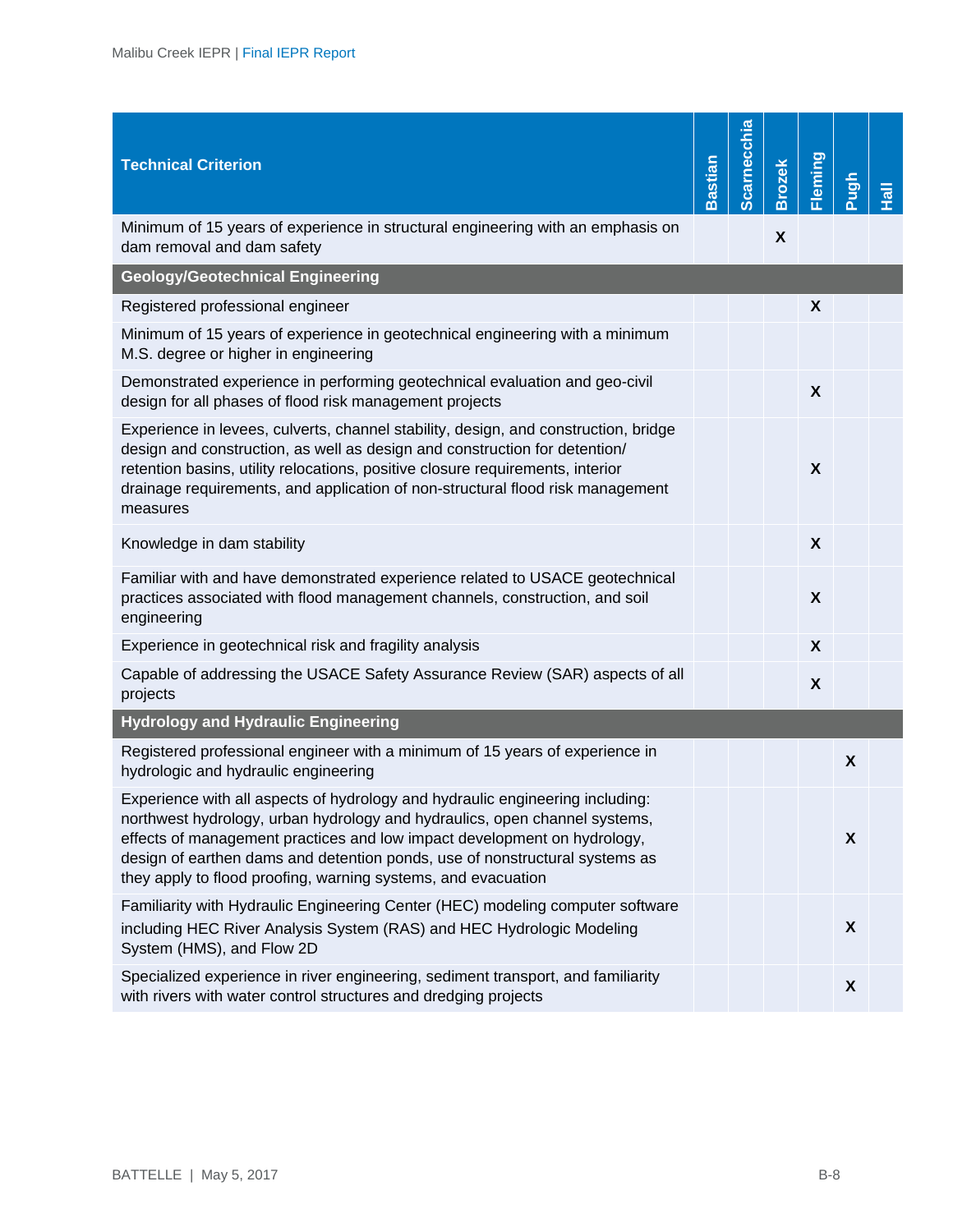| <b>Technical Criterion</b>                                                                                         | Bastian | Scarnecchia | <b>Brozek</b> | <b>Fleming</b> | Pugh | $\frac{1}{2}$ |
|--------------------------------------------------------------------------------------------------------------------|---------|-------------|---------------|----------------|------|---------------|
| <b>Coastal Engineering</b>                                                                                         |         |             |               |                |      |               |
| Expert in coastal engineering with a strong background in river hydrology and<br>hydraulics                        |         |             |               |                |      | X             |
| Registered professional engineer                                                                                   |         |             |               |                |      | X             |
| Minimum of 10 years of experience in coastal engineering or extensive<br>background in coastal theory and practice |         |             |               |                |      | X             |
| Minimum M.S. degree in engineering                                                                                 |         |             |               |                |      | X             |
| Extensive knowledge of the coastal and hydraulic evaluation of nearshore<br>restoration actions                    |         |             |               |                |      | X             |

# **B.3 Panel Member Qualifications**

Detailed biographical information on each panel members' credentials and qualifications and areas of technical expertise are summarized in the following paragraphs.

| <b>Name</b>         | <b>Role</b>                    | <b>Affiliation</b>     |
|---------------------|--------------------------------|------------------------|
| David Bastian, P.E. | Civil Works Planning/Economics | Independent consultant |
|                     |                                |                        |

Mr. Bastian is an independent consultant and P.E. for David Bastian Consulting in Annapolis, Maryland, specializing in USACE feasibility studies and their technical and policy compliance, adherence to plan formulation, and review of feasibility studies incorporating incremental cost analysis, ecosystem restoration, flood risk reduction, and hydraulic and river engineering. He earned his B.S. in civil engineering from the Georgia Institute of Technology and an M.S. in river engineering from Delft University, Holland.

Mr. Bastian has 36 years of experience with USACE and as contractor/consultant on USACE projects involving feasibility studies and public works planning, all based on the USACE six-step planning process. As a reviewer at USACE Headquarters, he became familiar with and has direct experience with Engineer Regulation (ER) 1105-2-100 and other USACE engineering regulations, manuals, and pamphlets, and continues to use and stay familiar with the "planning community toolbox." He co-authored the USACE Planner's Workshop Manual. His project history has resulted in his review of and collaboration on more than 100 USACE reports evaluating and comparing alternative plans.

Mr. Bastian has extensive experience with the IWR-Planning Suite model and the strategy and principles in developing cost effectiveness and incremental cost analysis (CE/ICA). He has evaluated the appropriateness of CE/ICA as applied to dollar costs and ecosystem restoration benefits on such studies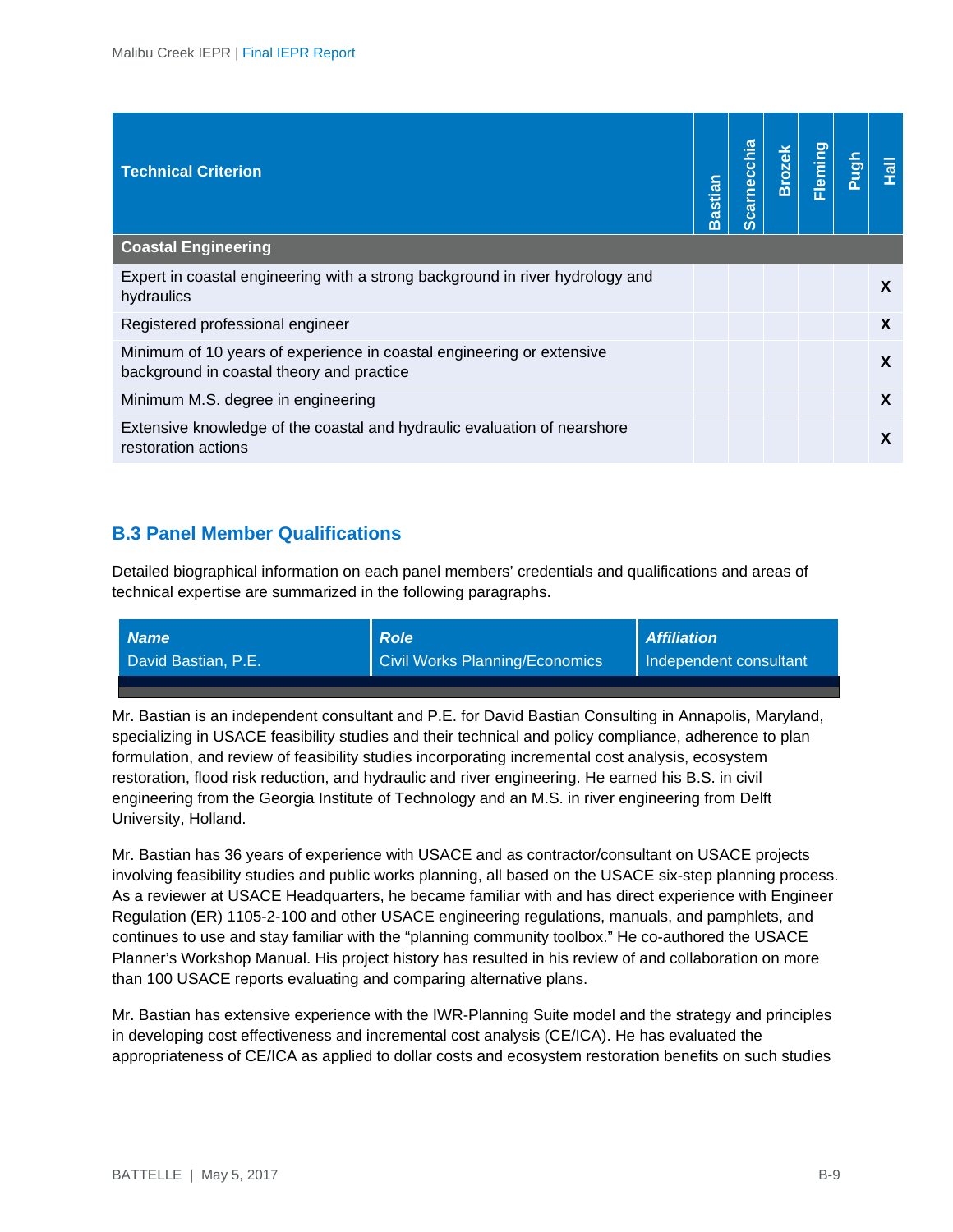as Picayune Strand and Puget Sound described below. He also has experience in determining cost effectiveness of the restoration or creation of riverine and estuarine wetlands and oyster reefs, and the use of fish passage structures.

Mr. Bastian has 20 years of experience in coastal and riverine economics evaluation and ecosystem restoration, all of which include an incorporation of risk analysis often part of USACE-certified planning models and risk registers. He has direct experience in identifying and evaluating alternative plans for coastal and riverine systems, including nine years involved in coastal economic evaluation for coastal Louisiana restoration, the greater New Orleans Hurricane and Storm Damage Risk Reduction System (HSDRRS), and four other study areas along the Louisiana and Texas coasts. He is familiar with large, complex Civil Works projects with high public and interagency interests through his extensive involvement with the Louisiana Coastal Study area pre- and post-Hurricane Katrina. Additionally, he has spent four years working for the greater New Orleans HSDRRS, planning and constructing the 133-mile levee, floodwall, and massive pumping system and the extensive, diverse, and complex ecosystem restoration associated with it.

Mr. Bastian has experience related to evaluating traditional National Ecosystem Restoration (NER) plan benefits associated with ecosystem projects, which includes experience or familiarity with USACE methodologies for performing CE/ICA analysis in the following studies: (1) the Puget Sound Nearshore Ecosystem Restoration Feasibility Study/Environmental Impact Statement 2014, where he served on an IEPR panel to assess the NED/NER benefits and application of CE/ICA analysis to restore environmental degradation on numerous mini projects around Puget Sound; (2) the Picayune Strand project, where he was selected to participate in the IEPR to review the plan formulation and economics aspects of the Picayune Strand portion of the Everglades restoration project; and (3) the Boardman River, Michigan Ecosystem Restoration Study-2011, which involved fish passage optimization, where he provided the Project Delivery Team with quality control and report writing services to ensure that the study results were economically and environmentally compliant with USACE policy requirements.

Mr. Bastian is familiar with USACE coastal storm damage reduction projects and has evaluated and conducted NER analysis procedures, particularly as they relate to hurricane and coastal storm damage risk reduction, through his participation on the following related projects: (1) he managed the hydrologic and hydraulic studies and contributed to the draft Donaldsonville to the Gulf hurricane risk reduction feasibility study report and the draft Larose to Golden Meadow hurricane risk reduction feasibility study report; (2) he reviewed the Morganza to the Gulf hurricane risk reduction feasibility study report; and (3) he prepared and collaborated on many of the project description documents.

Mr. Bastian is familiar with "At-Risk" software and its potential use in associated USACE-certified planning models such as the Hydrologic Engineering Center (HEC) and Institute for Water Resources (IWR) riskbased models to incorporate uncertainty into models that predict stage, velocity, accretion and erosion and other water resource parameters for evaluating alternatives in ecosystem restoration projects. He is adept at evaluating the risk parameters and their inputs and outputs.

While employed at USACE, Mr. Bastian held positions as Deputy Chief of Staff for Support, Office Chief of Engineers; Assistant Director of Civil Works, Office Chief of Engineers; technical and policy compliance review expert, Washington Level Review Center; and navigation research, USACE Institute for Water Resources. He has served as a USACE Washington-level technical and policy compliance review expert and managed interdisciplinary reviews of more than 70 feasibility reports. Mr. Bastian is a member of the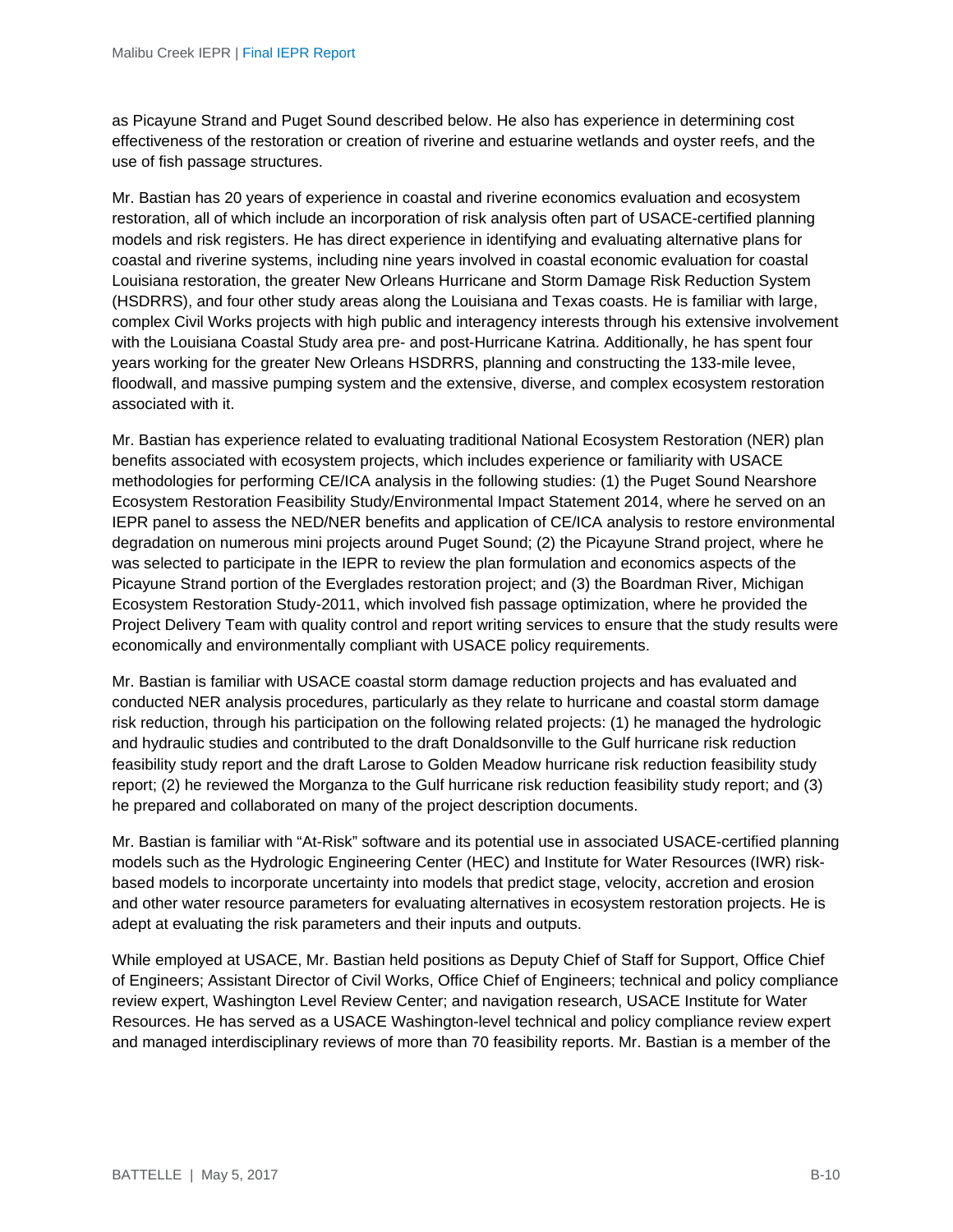American Society of Civil Engineers, the American Association of Port Authorities, the Permanent International Association of Navigation Congresses, and the Western Dredging Association.

| <b>Name</b>               | <b>Role</b>                  | Affiliation            |
|---------------------------|------------------------------|------------------------|
| Dennis Scarnecchia, Ph.D. | <b>Environmental Biology</b> | Independent consultant |

Dr. Scarnecchia is a Professor of Fisheries in the Department of Fish and Wildlife Sciences at the University of Idaho in Moscow, Idaho. He earned his Ph.D. in fisheries from Colorado State University. For the past 34 years, his research has focused on fish ecology, fish stock assessment, fish population dynamics, and large river fisheries including Pacific and Atlantic salmon, steelhead, several trout species, paddlefish, and sturgeon. He has also done considerable habitat-related work on these species.

Dr. Scarnecchia has experience with the environmental evaluation and review of estuarine ecology, salmonid biology (spawning, rearing, freshwater migration), wetlands, riparian habitats, riverine systems, and process-based restoration. For the past 10 years, as an environmental consultant, he has evaluated proposals and project designs related to fisheries and stream and river fish and aquatic habitat projects (including river and estuary projects). He has provided these technical reviews primarily for the Northwest Power and Conservation Council's Independent Scientific Advisory Board (ISAB) and Independent Scientific Review Panel (ISRP) as part of ongoing research, operations, and restoration projects and activities for the Columbia River. Dr. Scarnecchia's experience includes identifying and assessing the impacts of hydrosystem operations and accompanying habitat changes on fish and other aquatic life.

His knowledge of steelhead and steelhead habitat has been applied to research on steelhead, redband trout, resident rainbow trout, and Atlantic salmon; the last three species all share many life history traits with steelhead. He has published more than 40 papers related to salmon, trout, and steelhead and their habitats. For example, in his paper entitled "Summer distribution and habitat use by chinook salmon and steelhead within a major basin of the South Umpqua River, Oregon" (in Transactions of the American Fisheries Society), he investigated habitat use in a river where steelhead habitat has been affected by land use practices.

Dr. Scarnecchia is familiar with all National Environmental Policy Act (NEPA) impact assessments, including cumulative effects analyses, for complex ecosystem projects with competing trade-offs. He gained experience with environmental policies and processes by preparing reports and by serving on the ISAB and ISRP. He is a member of the American Fisheries Society and the American Institute of Fishery Research Biologists.

| <b>Name</b>          | <b>Role</b>                         | <b>Affiliation</b>             |
|----------------------|-------------------------------------|--------------------------------|
| Phillip Brozek, P.E. | <b>Civil/Structural Engineering</b> | <b>Brozek &amp; Associates</b> |

Mr. Brozek, a principal with Brozek & Associates, has 35 years of experience as a practicing engineer. He earned his B.S. in civil engineering in 1979 from California State University, Sacramento, and is a registered professional engineer in California and Oregon. Mr. Brozek holds a Certificate in Hazardous Material Management from the University of California Extension, Davis, an Associates Certificate in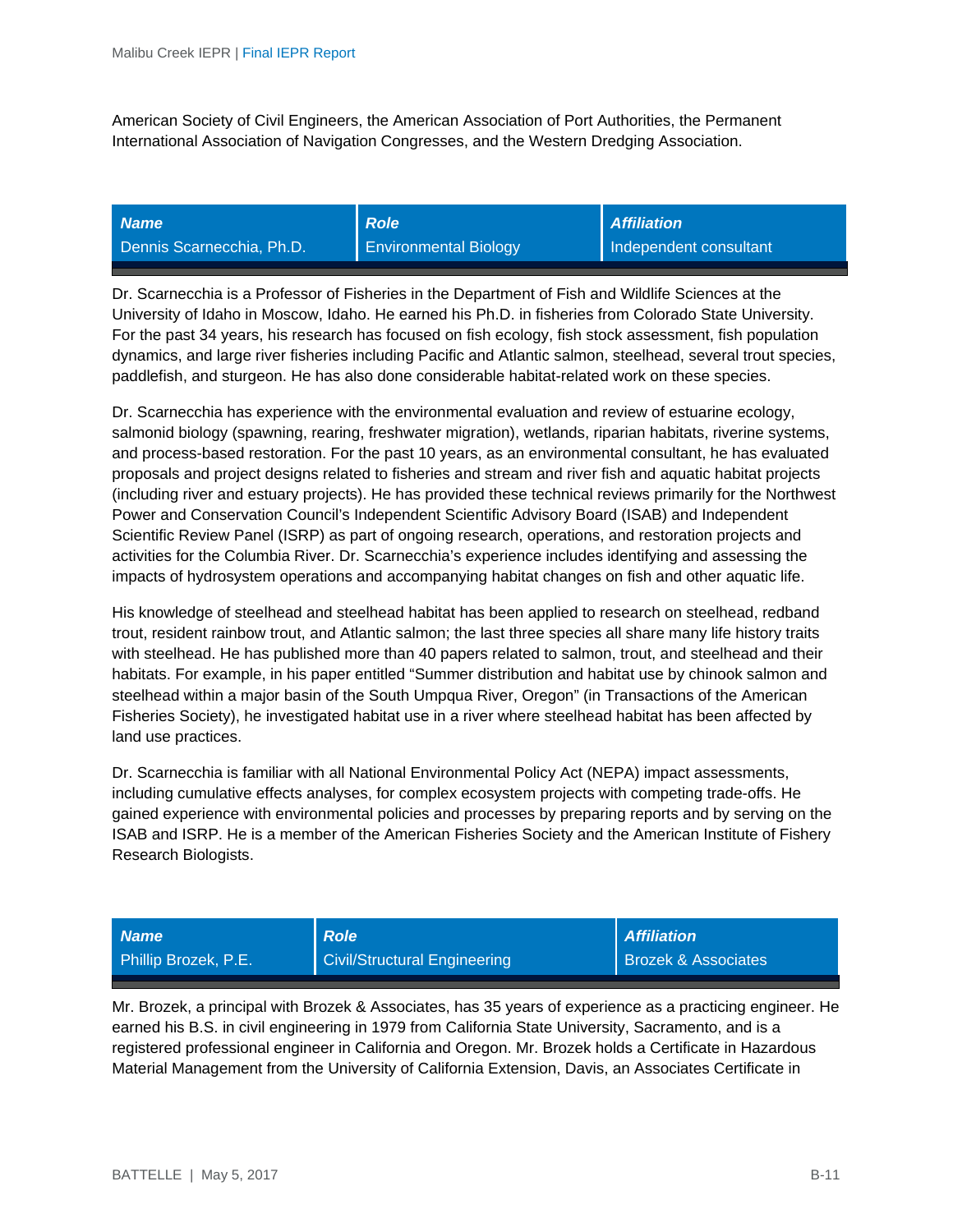Project Management from George Washington University, and was a founding member of the Practitioner Advisory Committee at the California State University Sacramento, Department of Civil Engineering.

Mr. Brozek is familiar with large, complex Civil Works projects with high public and interagency interests. He served as a Civil Works Senior Project Manager for 11 years with the USACE Sacramento District, overseeing large multi-objective projects on the San Lorenzo River, South Sacramento Streams Group, Yuba River, and Sacramento River Gradient Structure (RM 207). He was project and program manager for the interagency restoration of the Lake Tahoe watershed, which included multi-objective planning and implementation to address the watershed's nine Environmental Threshold Carrying Capacity targets and a Total Maximum Daily Load (TMDL) water quality plan as part of long-term \$3.5B watershed restoration plan. For more than seven years he served as a consultant on large Civil Works projects such as Phases 4 and 5 of the Folsom Dam Joint Federal Project, Folsom Dam Raise, and Folsom Water Control Manual. All these projects enjoyed significant scrutiny from political leadership, Federal, state, and local agencies, tribes, non-governmental organizations (NGOs), and engaged and vocal stakeholders.

Mr. Brozek's civil and structural engineering experience spans 35 years and includes projects with emphasis on dam removal and dam safety. In this capacity, he has performed simplified feasibility analysis for removal of a small dam on property managed by the U.S. Department of Agriculture Forest Service in an extraordinarily sensitive watershed with regard to sediment load and release, and performed review and planning associated with major dam safety modification projects such as Martis Creek (DSAC 1 rating) with early options for removal or modification) and Folsom Dam Auxiliary Dam and Spillway (including phased approach to construction and removal of temporary structures for construction). He has presented original material on elements of dam safety and dam failure to a meeting of the Society of American Military Engineers; reviewed new construction and demolition of concrete flood walls, flood gates, and other appurtenances; reviewed slope stabilization during demolition of existing concrete and stone structures construction of replacement structures; reviewed plans for temporary stream routing and sediment management during stream relocation/restoration and bridge removal/replacement and in an extraordinarily sensitive watershed; and participated in a Value Planning Study on Folsom Dam balancing robust design, added dam safety risk, and constructability. Mr. Brozek has experience in the planning, design, and review of material management plans for projects that involve the removal, separation, storage, and disposal of large amounts of excess material, including concrete and soil, on stream and wetland restoration projects in the Lake Tahoe basin and runway replacement projects.

As Sacramento District USACE Civil Works senior project manager, Mr. Brozek was responsible for large multi-objective projects that used off-stream detention basins and on-stream overbank storage with earthen embankments and control features to maximize storage while attenuating and reducing peak discharge. Vegetated basins also provided incremental water quality improvements, aquatic ecosystem improvements, and recreation opportunities when not inundated. Detention basins on these projects used existing parkways and other undeveloped space. Typical projects were the South Sacramento Streams Group and multiple stream restoration projects (e.g., Mill Creek, Blackwood Creek, Upper Truckee River) in the Lake Tahoe watershed.

In the area of reinforced concrete design/construction/evaluation of flood risk management structures, Mr. Brozek has extensive experience on projects that included reinforced concrete channels and floodwalls on top of embankments, box culverts, bridge appurtenances, pump stations, control structures, buildings, and transposition infrastructure. Project examples are South Sacramento Streams Group, San Lorenzo River, Magpie Creek, Incline Creek, Mill Creek, and Folsom Dam Joint Federal Project. He also has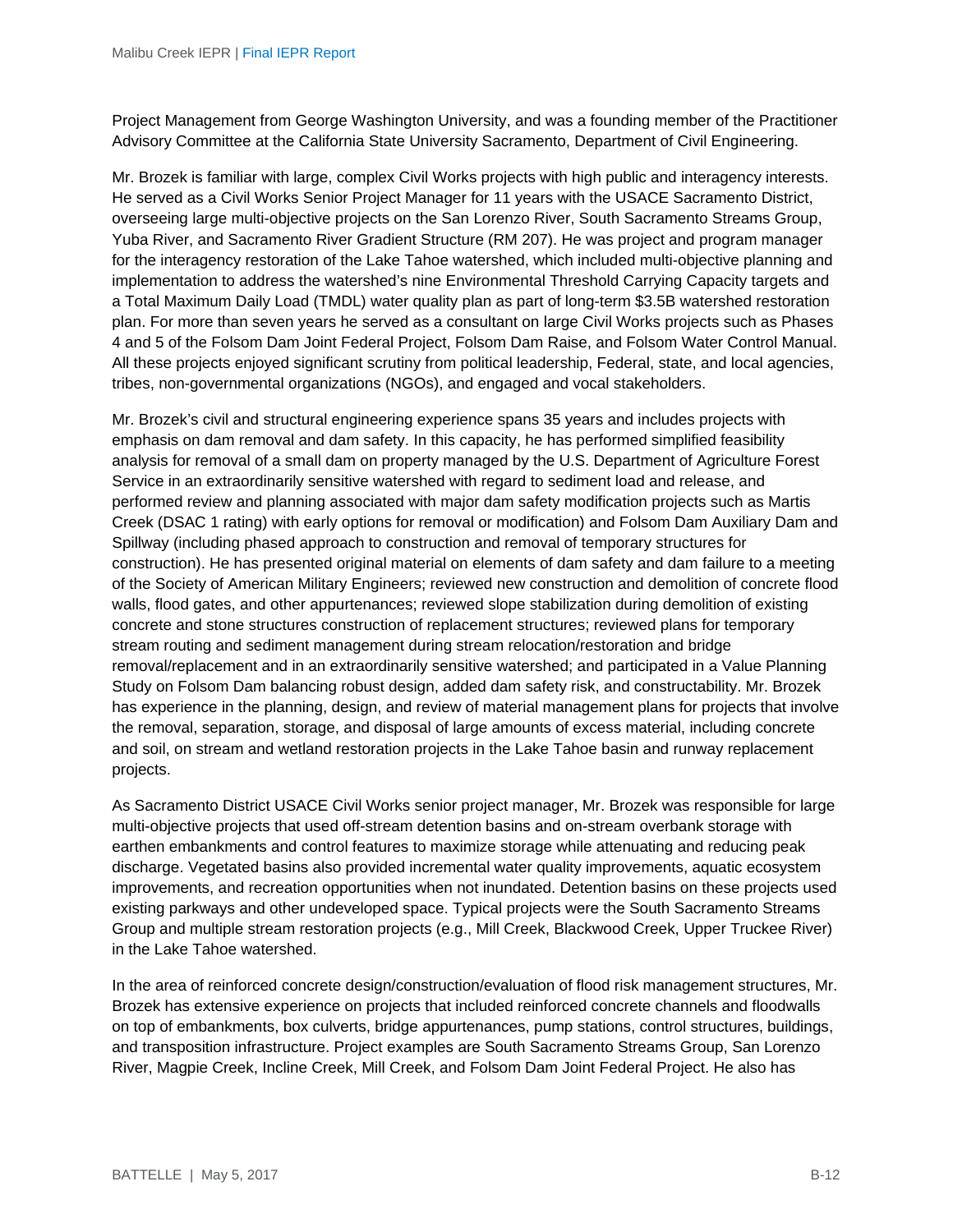experience in levee embankment design/construction/evaluation of flood risk management structures through projects that included levee embankment, stability berms, water control berms for wetland creation, and detention basins. Project examples are South Sacramento Streams Group, San Lorenzo River, Yuba River, Magpie Creek, Sacramento River (RM 207), and Folsom Dam Joint Federal Project.

Mr. Brozek is familiar with and experienced in geotechnical evaluations and geo-civil design for flood risk management projects, having been involved in required foundation exploration plans, evaluation of foundation conditions, and design or other mitigation of unsuitable foundation conditions. Project examples are South Sacramento Streams Group, San Lorenzo River, Yuba River, Magpie Creek, Sacramento River (RM 207), Folsom Dam Joint Federal Project, and many smaller vertical construction and hazardous, toxic, and radioactive waste (HTRW) investigations.

In addition, Mr. Brozek is capable of addressing a USACE Safety Assurance Review (SAR) as applied to Type I IEPR. He has planned and facilitated the Folsom Dam Joint Federal Project Phase IV Type II IEPR (SAR), including design in accordance with ER 1110-2-1150, Engineering and Design for Civil Works Projects, with due consideration for the sufficiency of surveys, investigations, and engineering, appropriateness of assumptions and models, and analysis of risk. He also prepared a modification of the Folsom Dam Water Control Manual Review Plan to better integrate elements of both Type I and Type II IEPRs into a hybrid IEPR process for a unique project. Mr. Brozek served as panel member for Type I IEPRs on other USACE projects where those projects would pose a significant threat to human life and public safety and the review charge included elements of SAR review.

| <b>Name</b>              | <b>Role</b>                                               | <b>Affiliation</b> |
|--------------------------|-----------------------------------------------------------|--------------------|
| Robert Fleming Jr., P.E. | Geology/Geotechnical Engineering   Independent consultant |                    |

Mr. Fleming is a geotechnical engineer specializing in project design and geotechnical and structural engineering for flood control projects. He earned his Master of Engineering (M.E.) in geotechnical engineering from Texas A&M University in 1971 and is a licensed professional engineer in Mississippi. He has more than 48 years of experience in geotechnical and structural engineering, including working for USACE, Vicksburg District for 35 years where he was actively involved in the design, construction, and evaluation of all types of hydraulic structures. At USACE, he served 10 years as the Chief of the Geotechnical Branch, five years as the Chief of the Design Branch, and four years as the Chief of Engineering. Mr. Fleming has had overall technical responsibility for all types of flood control, navigation, environmental restoration, and recreation projects, which have included locks and dams, pumping stations, levees, flood management channels, drainage structures, flood walls, earth dams, channels, channel stabilizations, and earth slide remediation.

Major accomplishments while serving as the Chief of Engineering include the responsibility for the overall design, plans, and specifications and construction consultation of the Mississippi River Enlargement Program in Mississippi, Louisiana, and Arkansas; enlargements included more than 40 miles of levee raises up to 8 feet on existing levees 25 to 35 feet in height. As the Dam Safety Officer for seven large high hazard dams, he was responsible for ensuring the safe operation and maintenance of these structures, as well as the design and construction of numerous floodwater retarding structures, riser pipes, low drop grade control, and high drop grade control structures as part of the "Demonstration Erosion Control Program" in North Mississippi.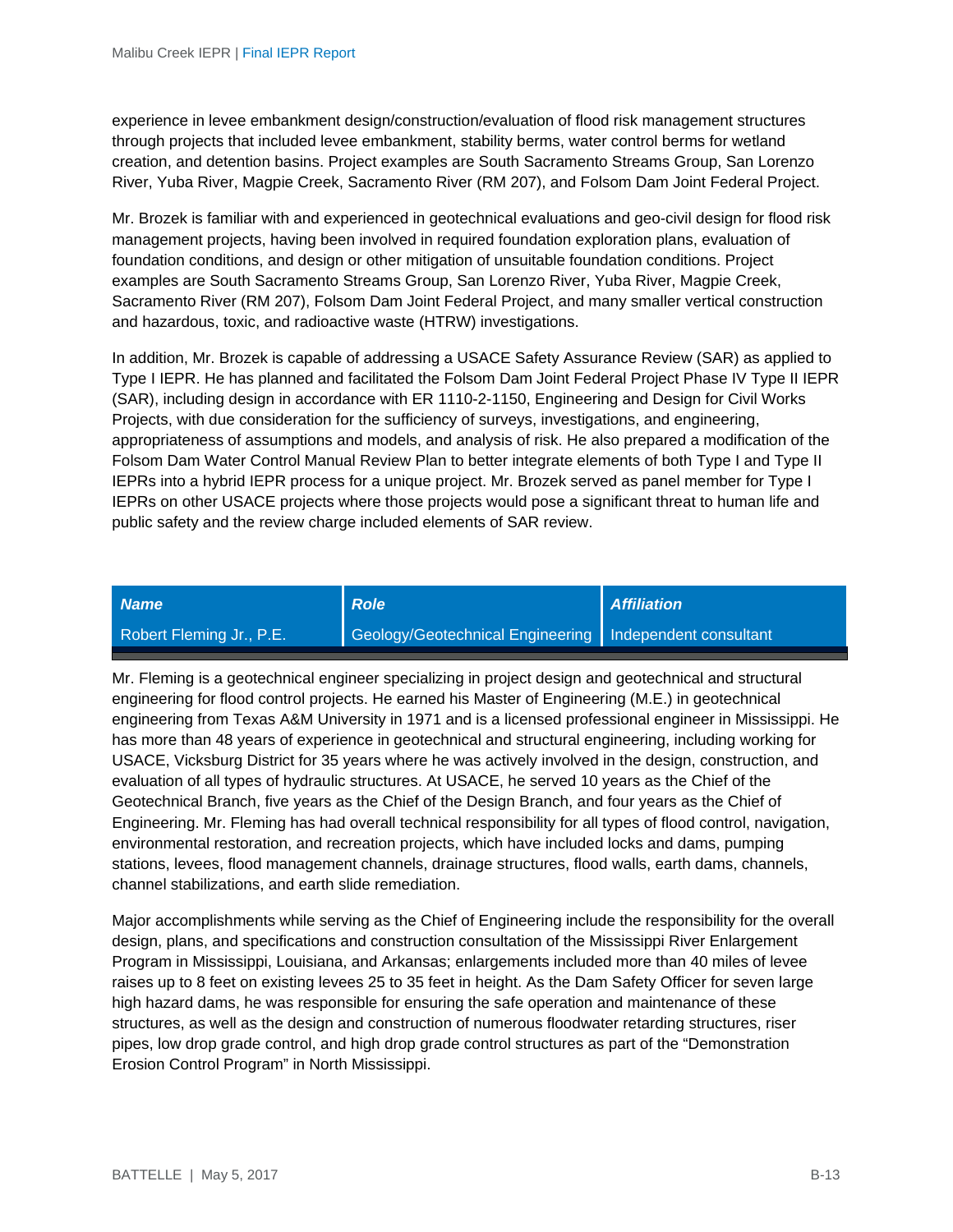Mr. Fleming has extensive expertise in the geotechnical evaluation of flood risk management structures, including static and dynamic slope stability evaluation. He has demonstrated experience related to USACE geotechnical practices associated with flood management channels, construction, and soil engineering, and he also has significant knowledge about dams and their stability. For example, his engineering efforts associated with the Sardis Earthquake Study led to a major remediation to the Sardis Dam. He was also responsible for numerous geotechnical designs of levees, floodwalls, and hydraulic structures, such as the Lake Chicot Pumping Plant, the first structure built in the Lower Mississippi River Mainline levees, and Locks & Dams on the Red River. As Chief of the Design Branch, he was involved in the mechanical stabilization of the historically significant bluffs overlooking the Mississippi River in Natchez, Mississippi. In addition, from 1980 to 1993, he was involved in and responsible for the Sardis Earthquake Study and Remediation of the large hydraulic fill dam in North Mississippi. He is experienced in the evaluation of seepage through earth foundations of large urban levees as evident in his work on numerous seepage studies evaluating alternatives such as seepage berms, relief wells, and slurry trench cutoffs to find the most cost-effective seepage control. Relevant studies involved the Ouchita River in Monroe, Louisiana, and the Red River in Alexandria, Louisiana.

Both at USACE and as a geotechnical consultant, Mr. Fleming has worked on projects that have involved bridge design and construction, namely as part the appurtenant structures associated with the design and construction of Locks and Dams 3, 4, and 5 on the Red River Waterway. He has experience with design and construction for detention/retention basins, utility relocations, positive closure requirements, and interior drainage requirements on the various recreation sites on the Red River Waterway and the seven high hazard dams located within Vicksburg District, as well as the numerous floodwater retarding and grade control structures that were part of the Demonstration Erosion Control (DEC) Project located in the hills overlooking the Mississippi Delta in Mississippi. On several flood risk management projects in Vicksburg, he routinely applied and considered non-structural flood risk management measures as part of plan development.

Mr. Fleming also has experience in geotechnical risk and fragility analysis. This can be demonstrated by his work on the Sardis Earthquake Analysis and Remediation. Sardis is a hydraulic fill dam founded on an alluvial foundation that contains recent age liquefiable silt layers that were determined to be the primary risk for liquefaction in the dam foundation and cause for excessive deformation of the dam during the Design Earthquake.

Mr. Fleming is knowledgeable in all phases of alternatives development and evaluation and was involved in numerous USACE planning studies investigating flood control alternatives. In addition, he has served on two IEPR panels: (1) as the geotechnical, structural, and cost engineering reviewer for the Jordan Creek-Springfield, Greene County, Missouri Feasibility Study Report and Environmental Assessment (2013), and (2) as the geotechnical reviewer for the Manhattan Kansas Section 216, Feasibility Study (2014). He can address the USACE SAR aspects of all projects due to his experience and background in the development and implementation of the Design Quality Management System and the Independent Technical Review Process for USACE, Vicksburg District. He also served as an independent consultant on the Interagency Performance and Evaluation Task Force for the New Orleans Hurricane Protection System.

Mr. Fleming actively participates in professional engineering and scientific societies and is a fellow of the American Society of Civil Engineers, and a member of the U.S. Society on Dams and the Society of American Military Engineers.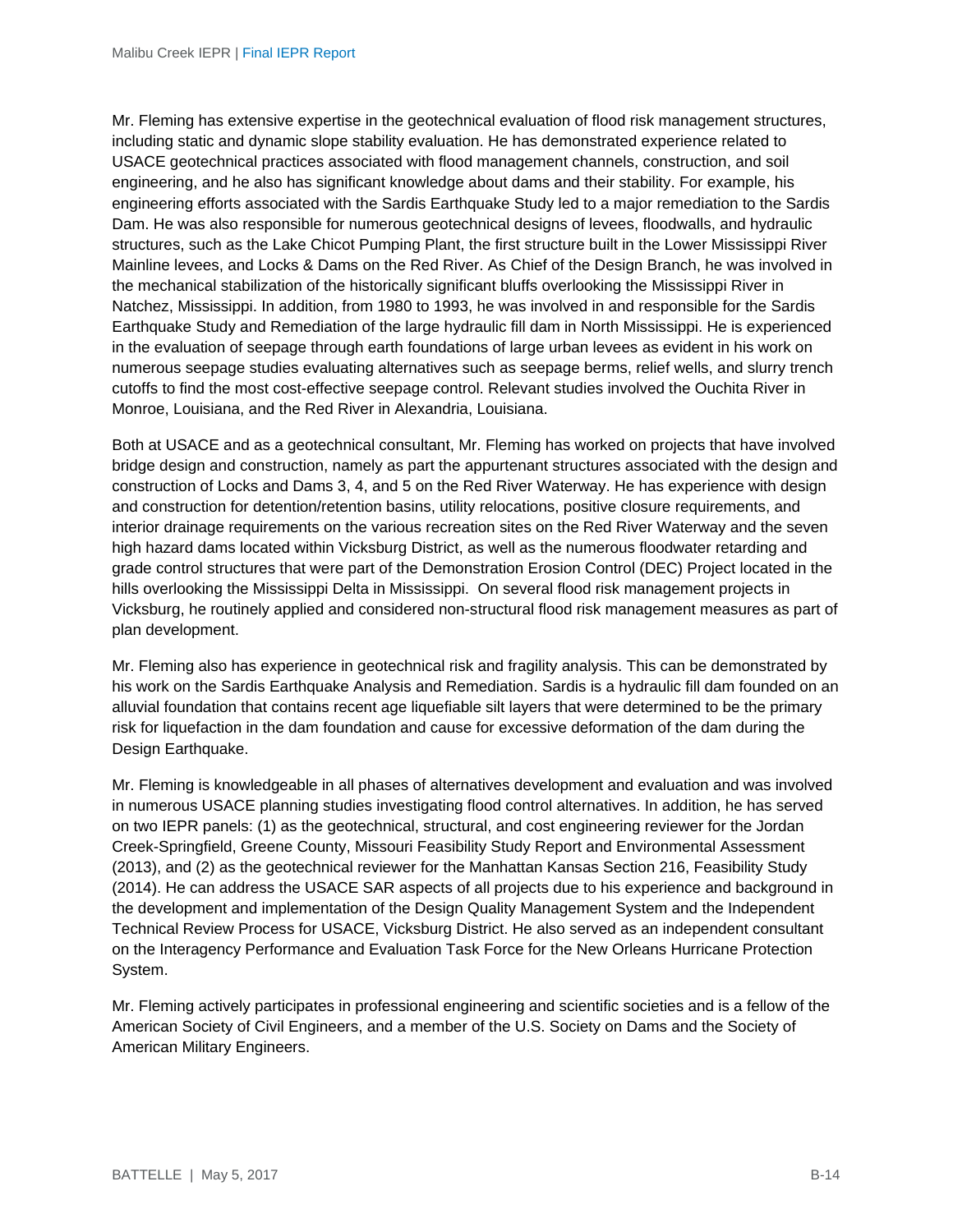| <b>Name</b>                    | <b>Role</b>             | <b>Affiliation</b>     |
|--------------------------------|-------------------------|------------------------|
| Clifford Pugh, P.E., D.WRE, M. | Hydrology and Hydraulic |                        |
| <b>ASCE</b>                    | <b>Engineering</b>      | Independent consultant |

Mr. Pugh is an independent consultant with 44 years of experience in hydraulic engineering and hydrologic studies on large public works projects. He earned his B.S. in civil engineering from Colorado State University (CSU) in 1973. He is a registered professional engineer in Oregon and pursued graduate studies in hydraulics at CSU and water resources engineering at Mississippi State University.

Mr. Pugh has extensive experience with all aspects of hydraulic engineering and hydrology: northwest hydrology, urban hydrology and hydraulics, open channel systems, and effects of management practices. He served as a hydraulic engineer for USACE from 1973 to 1977, and worked in the hydraulics laboratory as a hydraulic engineer for the U.S. Bureau of Reclamation for 32 years in a variety of positions, including laboratory group manager, senior technical specialist/research team leader, and head of the laboratory. His work at the laboratory involved conducting studies and advising in dam design, dam safety, hydraulic system testing and evaluation, environmental hydraulics, and water conservation. In addition, he directed and conducted dozens of physical model studies and computational fluid dynamics investigations using the FLOW-3D numerical code, including physical and numerical studies of Folsom, Friant, Glen Canyon, Shasta, and Carter Lake Dams. Mr. Pugh participated in safety evaluations to develop improved safety practices and measures to protect Folsom Dam and the downstream floodplain. This led to a major dam model study to develop design features for an auxiliary spillway at Folsom Dam that will significantly improve the safety of the Sacramento, California, area.

Additionally, Mr. Pugh has experience in river engineering and sediment transport, and is familiar with rivers with water control structures and dredging projects. This can be demonstrated by his model studies and development of guidelines for "Sediment Transport Scaling for Physical Models, ASCE's Manual 54, Sedimentation Engineering." He has given numerous technical presentations, including "Methods for Better Operation and Control of Water Delivery Systems," presented to the Western States Water Council.

He has experience with the design of earthen dams and detention ponds, use of nonstructural systems as they apply to flood proofing, warning systems, and evacuation. He is familiar with the dam removals at Glines and Elwah Dams in Washington State and is currently a reviewer on the "Dam Removal Guidelines for Sediment, Volume 3." Mr. Pugh has extensive experience in the design and evaluation of outlet works and spillways for embankment dams and concrete dams, including Glen Canyon Dam, McPhee Dam, and Blue Mesa Dam. He also developed the generally accepted design guidelines for fuse plug embankments, which are used for extra spillway capacity needed for very large floods. Mr. Pugh is familiar with USACE application of risk and uncertainty analysis in flood damage reduction studies. He reviewed the USACE risk analysis as the hydraulic engineering expert on the New Orleans Katrina External Review Panel for the American Society of Civil Engineers.

Mr. Pugh is familiar with the Hydraulic Engineering Center (HEC) modeling computer software, including HEC-River Analysis System (RAS) and HEC-Hydrologic Modeling System (HMS), and Flow 2D. Mr. Pugh is also familiar with HEC-1, STORM, and STWAVE. He is a member of the American Society of Civil Engineers, the International Association for Hydraulic Engineering and Research, and the U.S.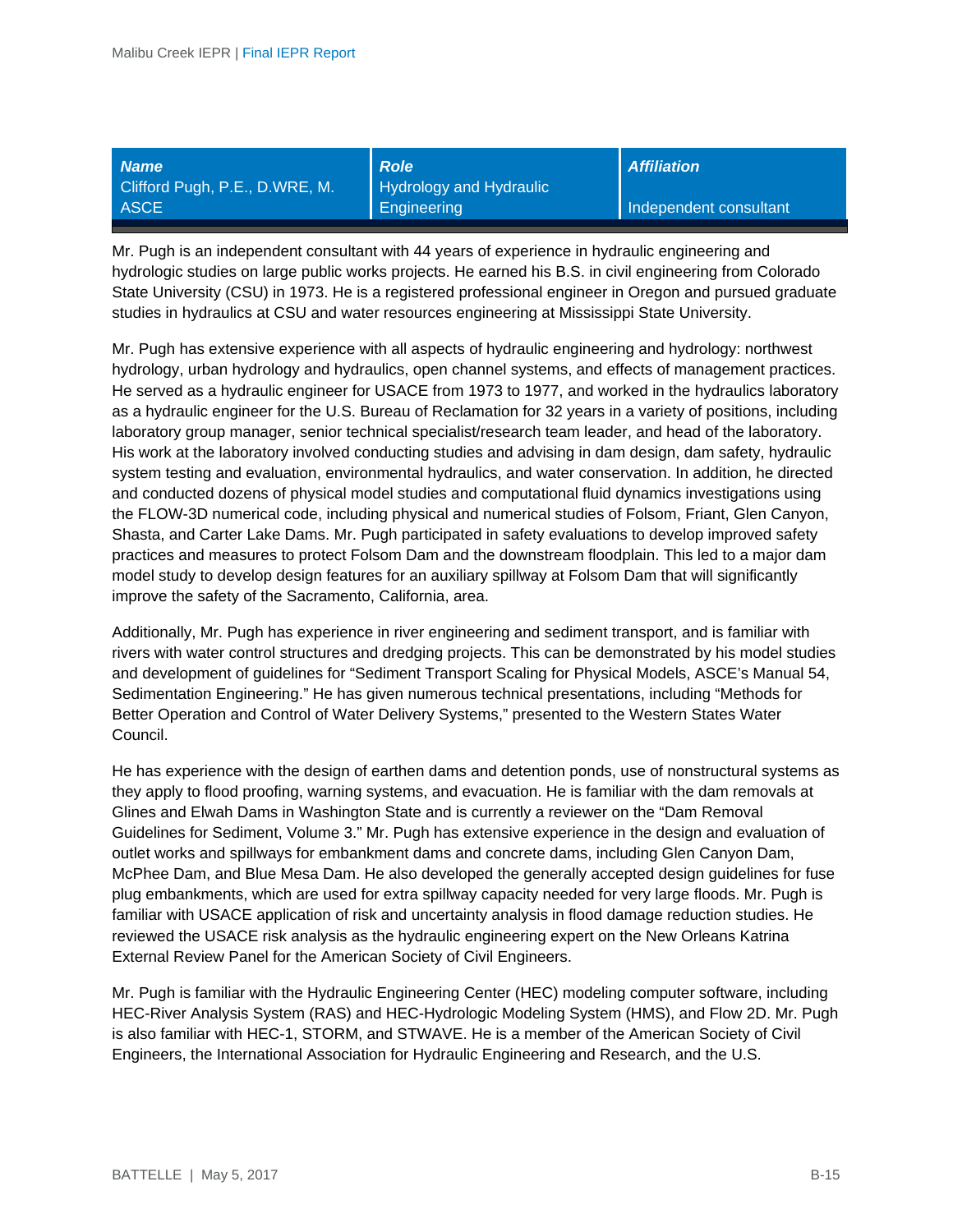Committee on Irrigation and Drainage. He is a diplomate of the American Association of Water Resources Engineers.

| <b>Name</b>                                       | <b>Role</b> | <b>Affiliation</b>     |
|---------------------------------------------------|-------------|------------------------|
| Christopher Hall, Ph.D., P.E. Coastal Engineering |             | Independent consultant |

Dr. Hall is a water resources and environmental engineer with 10 years of experience specializing in hydrodynamic and hydraulic modeling, two- and three-dimensional surface water modeling, sediment transport and fluid mud modeling, and resource conservation. He earned his Ph.D. in civil and environmental engineering from Mississippi State University and is a registered professional engineer in Tennessee. He has a strong background in coastal engineering, river hydrology, and hydraulics. Dr. Hall's education and experience in biological engineering, environmental engineering, and civil engineering have provided him with an understanding of the biological processes that occur in the environment and unique insight into the biological effects and hydrodynamics within coastal and riverine environments.

Dr. Hall's coastal expertise includes extensive hydrodynamic modeling in and around the coastal areas of Atchafalaya Bay, Cole's Bayou/Vermillion Bay, and Breton Sound in Louisiana as well as coastal estuaries in Florida and California. Dr. Hall has extensive knowledge of the coastal and hydraulic evaluation of nearshore restoration actions in these areas. The Cole's Bayou Coastal Marsh Restoration modeling work was completed in support of restoring more than 350 acres of coastal marsh and supplying sediment and nutrients to the marsh under various restoration scenarios; the Breton Sound work was conducted to evaluate the impacts of various Mississippi River Diversion scenarios on salinity in the system. His riverine experience includes scour analysis and supercritical flow from his work with USACE Jacksonville District on the S65-E structure on the Kissimmee River, sediment transport modeling experience on the Fox and Kalamazoo Rivers, and two-dimensional (2-D) hydrodynamic modeling of 70 miles of the Sacramento River. He has modeling experience with Adaptive Hydraulics (ADH), Environmental Fluid Dynamics Code (EFDC), HEC-RAS, and HEC-Reservoir System Simulation (ResSim).

Dr. Hall developed a 2-D ADH model of the Kissimmee River near the S-65E structure, which is the downstream-most flow control structure on the Kissimmee River, eight miles upstream of Lake Okeechobee. The model was used to test the location and orientation of additional spillway bays needed to handle flood flows through the system, including supercritical flows. Resulting flow patterns were mapped and impacts on the existing structure, riverbanks, and downstream weir were evaluated.

Dr. Hall assisted in the development of a 2-D ADH model of the Sacramento-San Joaquin River Delta to be used to evaluate the local and system-wide effects of levee breaches. This model of the complex system of Delta channels was calibrated to one year of hydrodynamic data and used to simulate a levee breach on Sherman Island. Detailed models of four additional vulnerable areas were constructed and levee breach scenarios were performed. The flood timing and inundation areas were evaluated from an emergency management perspective. The system-wide salinity and hydrodynamic changes were evaluated to realize water supply and environmental impacts. The model framework developed will be used by USACE to evaluate the impacts of levee breaches for any island within the system. In addition, he assisted in the development and calibration of a 2-D ADH model for more than 70 miles of the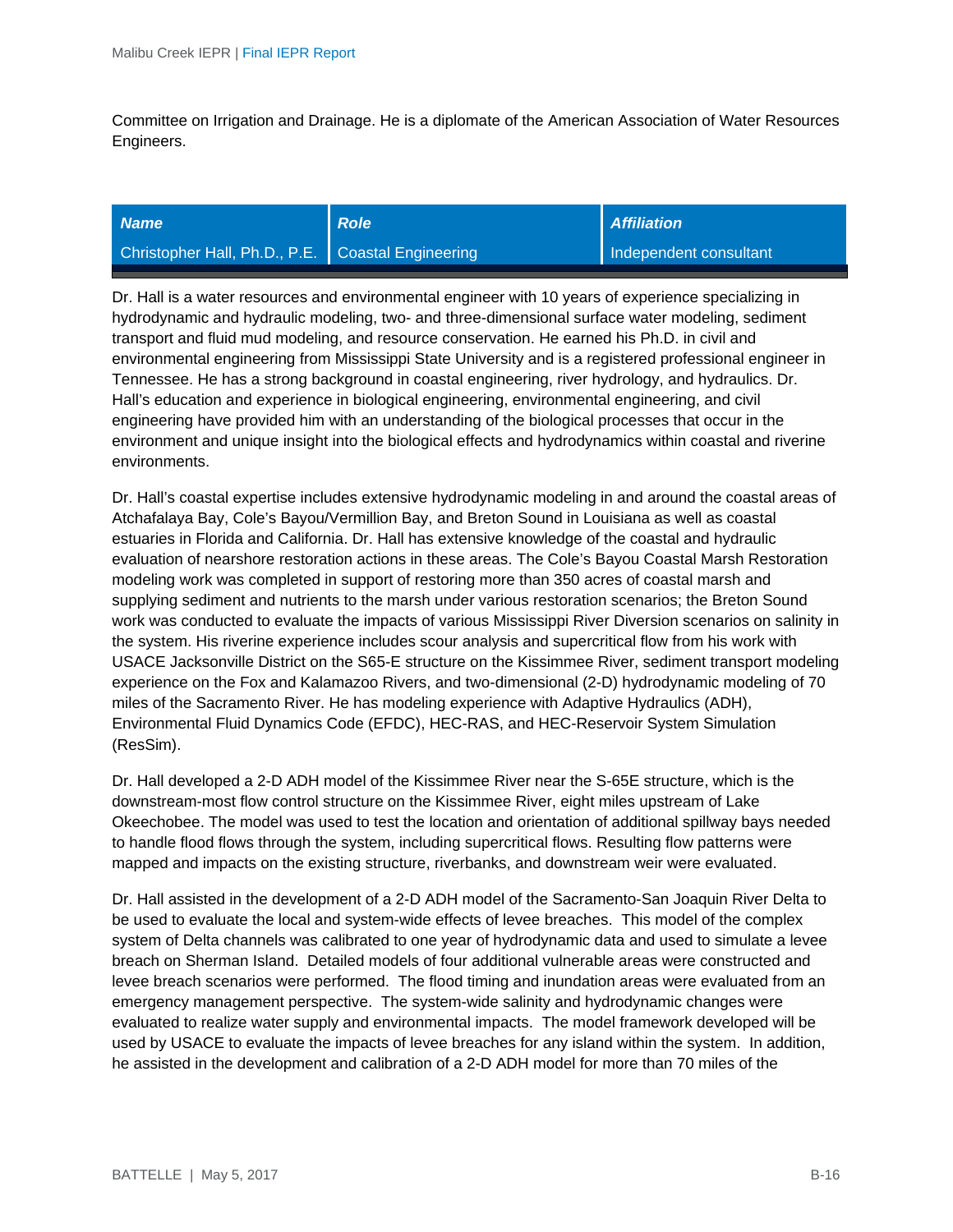Sacramento River, from Freeport to Wilkins Slough. Hydrographs from several time periods were used to calibrate the model, ensuring its fidelity to a range of low to moderate flow conditions. The hydrodynamics from the ADH model will drive the Eulerian-Langrangian-agent model (ELAM), which uses bioenergetic data and movement algorithms to provide travel time estimates of anadromous fish in the system. This unique synthesis of hydraulic and ecological models allows for the integration of environmental function into bank stabilization designs. He also assisted in the development and testing of a 3-D EFDC hydrodynamic model of the larger San Francisco Bay-Delta domain that was used for sea-level rise analyses and assessments for salinity intrusion and inundation of shoreline areas.

Dr. Hall assisted in model development of the Cole's Bayou Marsh Restoration Area ADH hydrodynamic model. The specific goals of the project are to restore 365 acres of brackish marsh and supply nutrients and additional freshwater to 53 acres of existing marsh by increasing freshwater flows and sediment supplies to the interior of the marsh by enhancing the hydraulic connections. The purpose of this modeling work was to evaluate changes to the flow patterns through the Cole's Bayou Marsh under various scenarios and the effects on the hydrology, including inundation times and frequency. The model would also be used to ascertain any salinity and sediment movement changes in the system. This work involved calibration to existing conditions and modeling of various culverts and flap gates within the system, as well as bathymetric modification for marsh creation areas to evaluate project alternatives.

Dr. Hall's firm was tasked with a review of the Environmental Impact Statement and modeling support to evaluate the appropriateness and validity of the approach and models used by USACE in developing the water control plan for the Alabama-Coosa-Tallapoosa River Basin. During this analysis, Dr. Hall assisted with the HEC-ResSim model evaluation and the water quality analysis. Additionally, Dr. Hall led the modification of the HEC-ResSim model to evaluate effects from model changes on the water quality results downstream.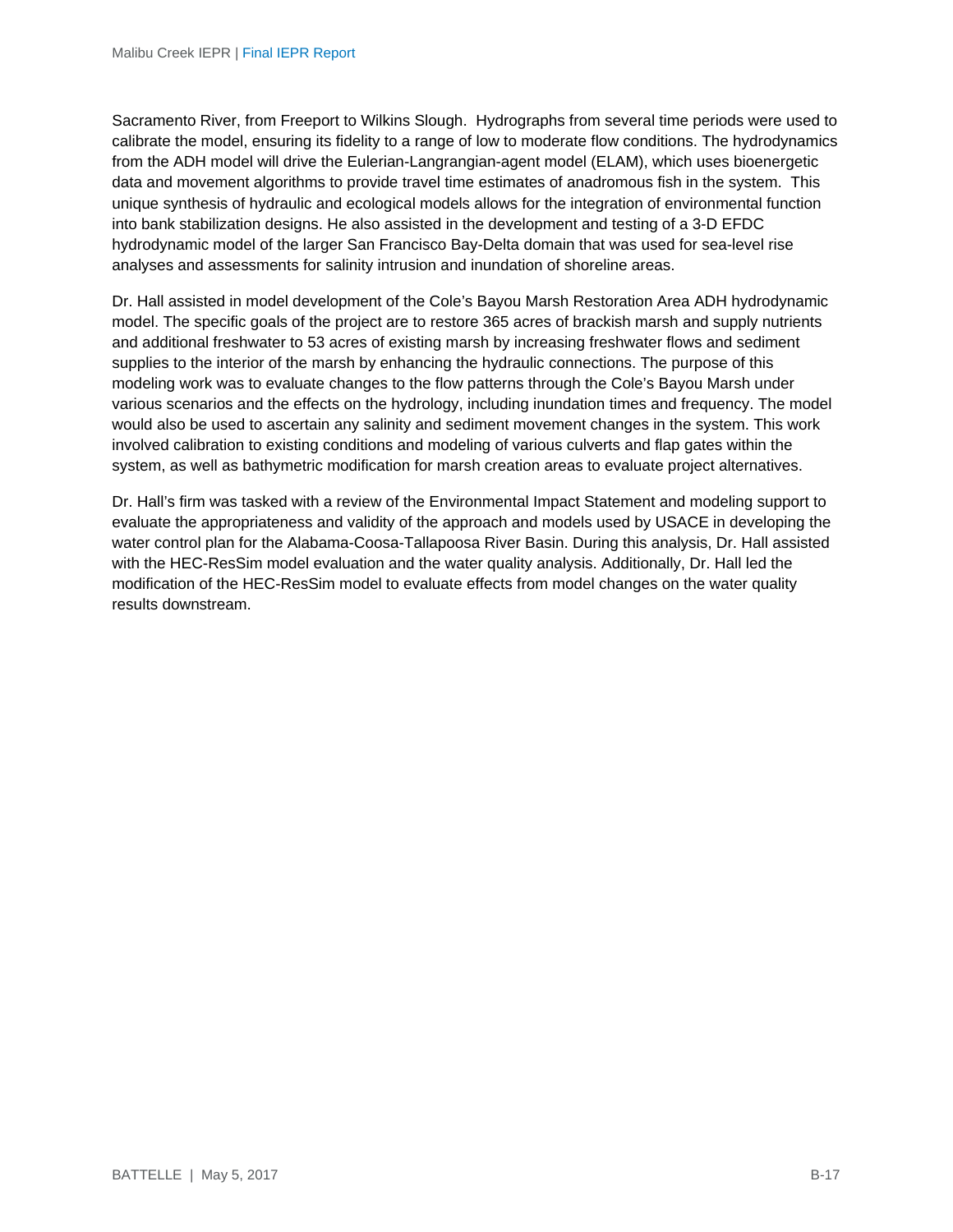This page is intentionally left blank.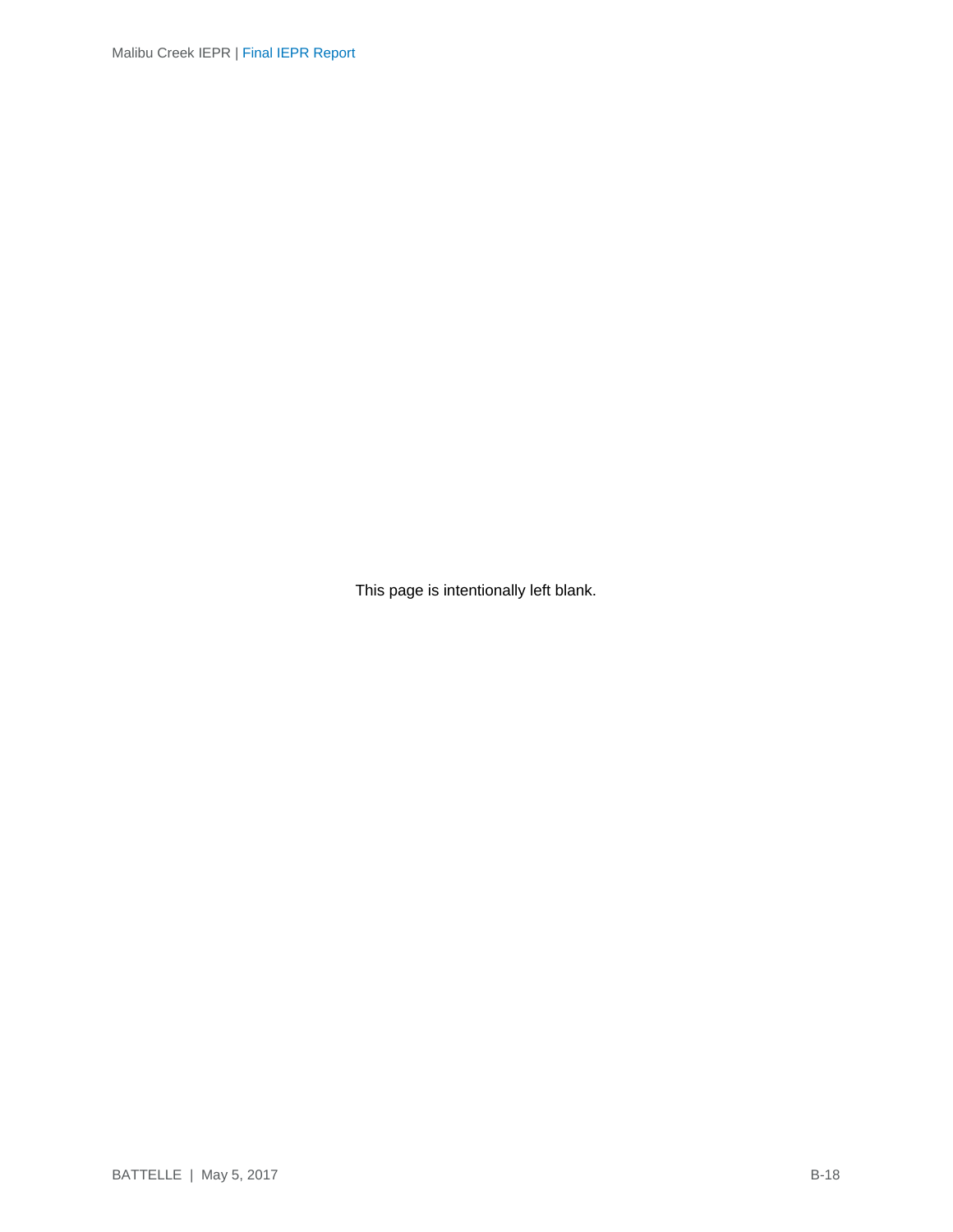# APPENDIX C

Final Charge for the Malibu Creek IEPR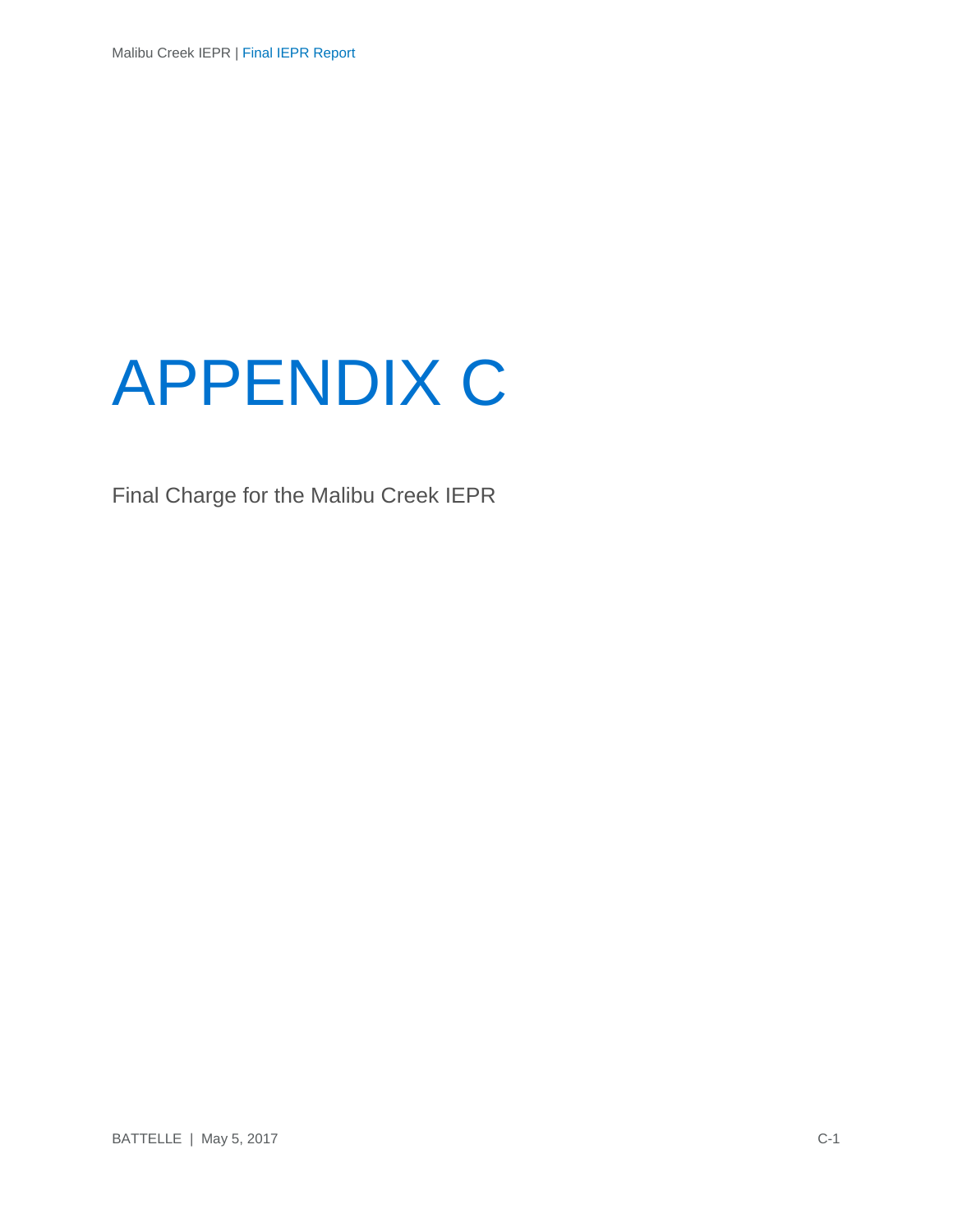This page is intentionally left blank.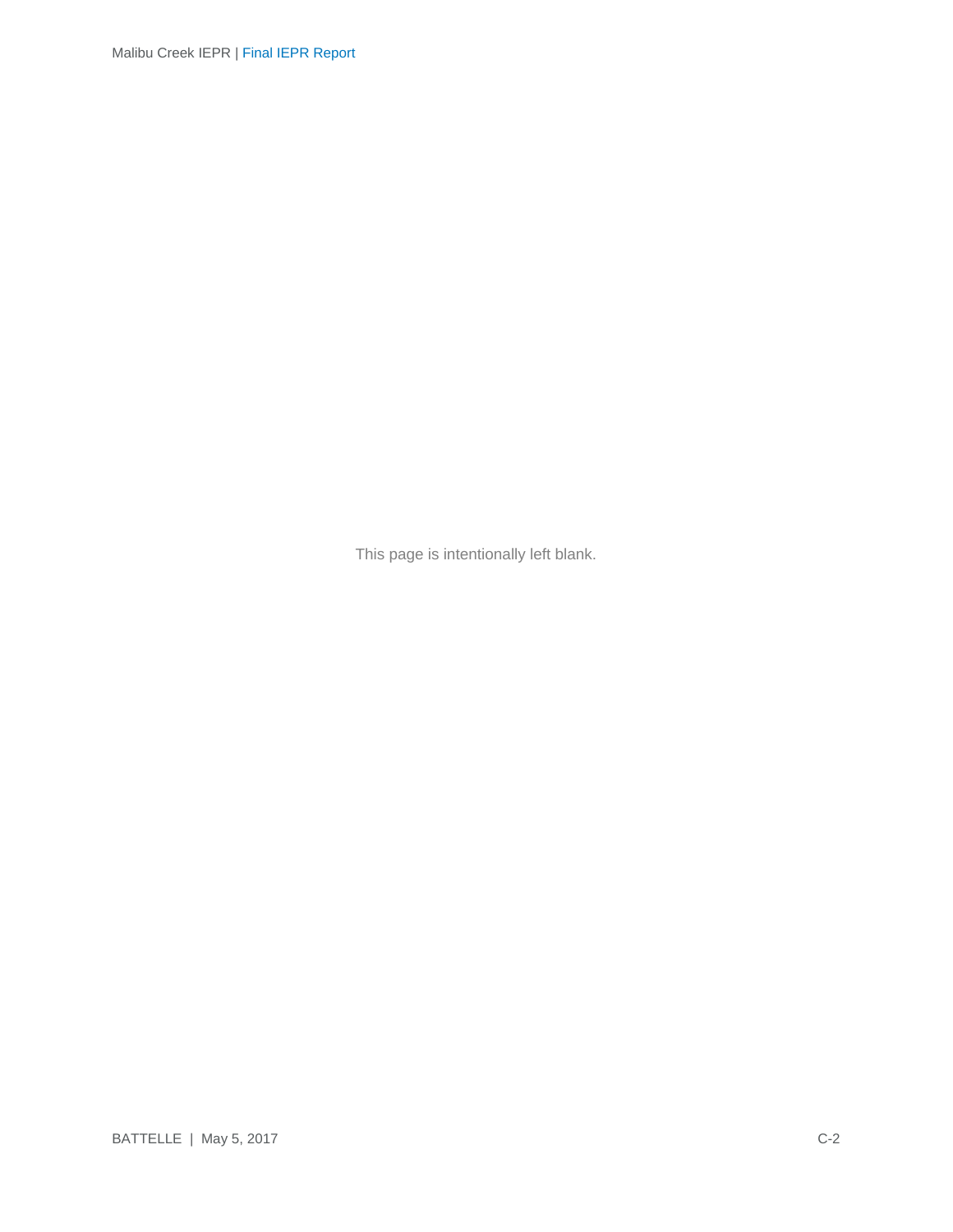**Charge Questions and Guidance to the Panel Members for the Independent External Peer Review (IEPR) of the Malibu Creek Ecosystem Restoration Feasibility Study, Los Angeles and Ventura Counties, California** 

#### *This is the final Charge to the Panel for the Malibu Creek IEPR. This final Charge was submitted to USACE as part of the final Work Plan, originally submitted on March 31, 2017.*

#### **BACKGROUND**

The Malibu Creek is located approximately 30 miles (mi) west of downtown Los Angeles, California. Approximately two-thirds of the watershed is located in northwestern Los Angeles County and the remaining one-third is in southeastern Ventura County. The drainage area covers approximately 110 square miles (mi<sup>2</sup>) of the Santa Monica Mountains and Simi Hills. Elevations in the watershed range from over 3,100 feet (ft) at Sandstone Peak in Ventura County to sea level at Santa Monica Bay.

Malibu Creek is an important regional corridor that links Santa Monica Bay, a National Estuary, Malibu Lagoon, one of the last two remaining estuaries in Los Angeles County, and riparian systems from the immediate coastal plain with interior plains and valleys of both DPR and the Santa Monica Mountains National Recreation Area (SMMNRA), administered by the National Park Service (NPS). As such, the watershed represents a unique opportunity for systemic and sustainable ecosystem restoration in highly urbanized southern California.

The Malibu Creek watershed drains the Santa Monica Mountains in northern Los Angeles and southern Ventura Counties. A coastal watershed, it is the largest watershed in the Santa Monica Mountains, and encompasses some of the largest areas of protected open space left in southern California.

Over two-thirds of the watershed is currently undeveloped and the remaining one third, over 30 mi<sup>2</sup>, is protected as open space by State, Federal, and other agencies. It is projected to remain undeveloped through the life of the project. Another 40 mi<sup>2</sup> is projected to be developed with no more than one dwelling per 20 acres, with other areas unlikely to change based on a combination of steep slopes, ridgelines, and coastal restrictions on development.

The watershed provides for a wealth of biological resources. The Santa Monica Mountains support a remarkably abundant wildlife community. The Santa Monica Mountains are reported to support over 450 vertebrate species, including 50 mammals, 384 species of birds, and 36 reptiles and amphibians. Additionally, Malibu Creek is critical habitat for the endangered steelhead trout (steelhead).

Malibu Creek is currently interrupted by Rindge Dam. This concrete dam has been filled with sediment since the 1950s, and effectively prevents the free movement of steelhead and other aquatic species from travelling up and down the stream. The dam has interrupted the natural sediment transport of Malibu Creek, and has altered the natural geomorphic, riparian, and aesthetic character of Malibu Creek. Approximately 780,000 cubic yards of sediment have accumulated behind the dam. Pools, riffles, and runs that historically supported steelhead and other fish still exist above the dam. Downstream reaches to the ocean have be starved of sediment and sands as a result of the dam. Thus, there is a need to reconnect the segmented aquatic and riparian corridor and to restore the natural hydrology and geomorphology of Malibu Creek.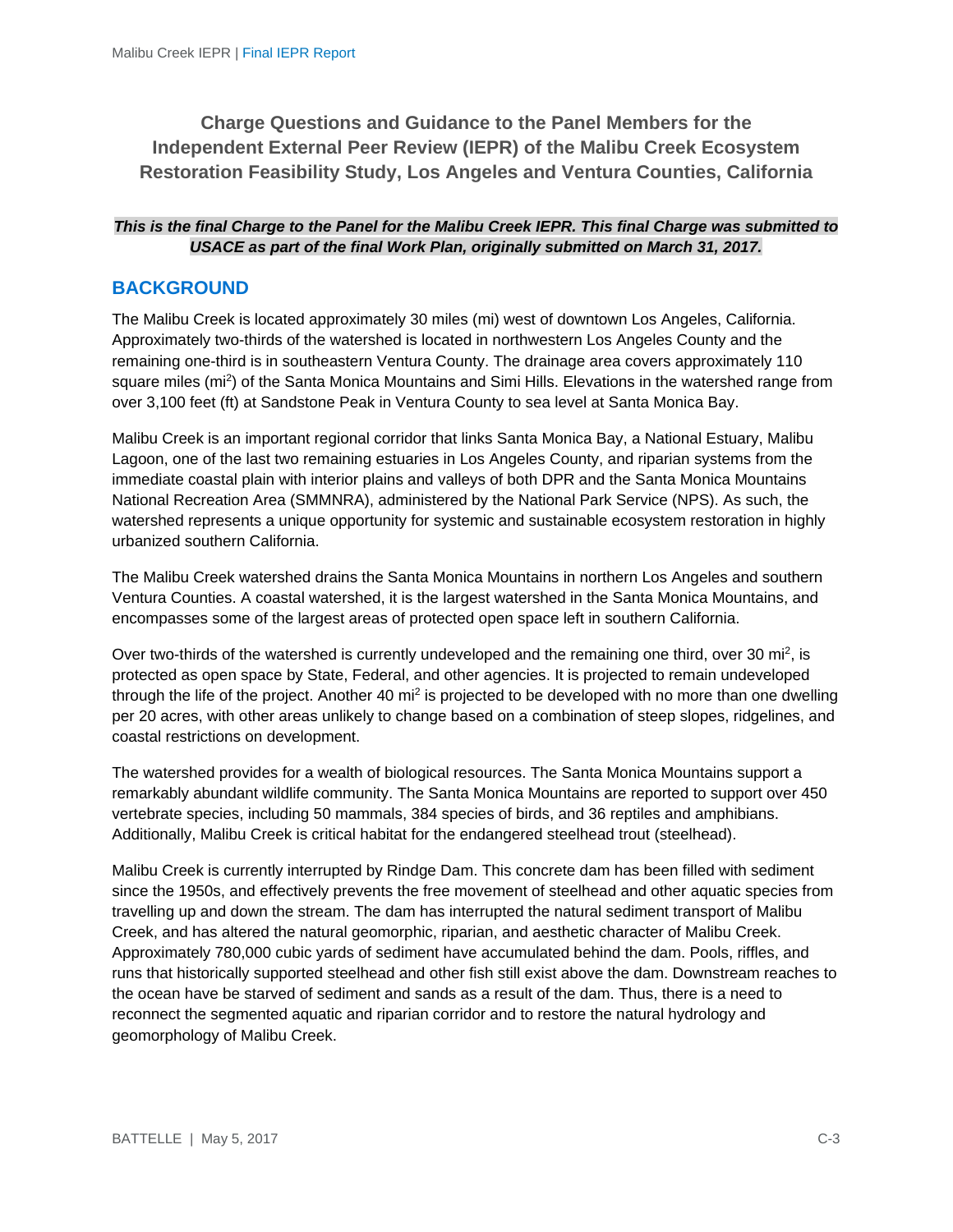The purpose of the project is removal of Rindge Dam and other upstream barriers as well as the accumulated sediment, beneficial reuse of suitable substrate for beach replenishment, and upland disposal of remaining debris.

#### **OBJECTIVES**

The objective of this work is to conduct an independent external peer review (IEPR) of the Malibu Creek Ecosystem Restoration Feasibility Study, Los Angeles and Ventura Counties, California (hereinafter: Malibu Creek IEPR) in accordance with the Department of the Army, U.S. Army Corps of Engineers (USACE), Water Resources Policies and Authorities' *Civil Works Review* (Engineer Circular [EC] 1165-2- 214, dated December 15, 2012), and the Office of Management and Budget's *Final Information Quality Bulletin for Peer Review* (December 16, 2004). Peer review is one of the important procedures used to ensure that the quality of published information meets the standards of the scientific and technical community. Peer review typically evaluates the clarity of hypotheses, validity of the research design, quality of data collection procedures, robustness of the methods employed, appropriateness of the methods for the hypotheses being tested, extent to which the conclusions follow from the analysis, and strengths and limitations of the overall product.

The purpose of the IEPR is to assess the "adequacy and acceptability of the economic, engineering, and environmental methods, models, and analyses used" (EC 1165-2-214; p. D-4) for the decision documents. The IEPR will be limited to technical review and will not involve policy review. The IEPR will be conducted by subject matter experts (i.e., IEPR panel members) who meet the technical criteria and areas of expertise required for and relevant to the project.

The Panel will be "charged" with responding to specific technical questions as well as providing a broad technical evaluation of the overall project. Per EC 1165-2-214, Appendix D, review panels should identify, explain, and comment upon assumptions that underlie all the analyses, as well as evaluate the soundness of models, surveys, investigations, and methods. Review panels should be able to evaluate whether the interpretations of analysis and the conclusions based on analysis are reasonable. Reviews should focus on assumptions, data, methods, and models. The panel members may offer their opinions as to whether there are sufficient analyses upon which to base a recommendation.

## **DOCUMENTS PROVIDED**

The following is a list of documents, supporting information, and reference materials that will be provided for the review.

**Documents for Review -** The following is a list of documents, supporting information, and reference materials that will be provided for the review.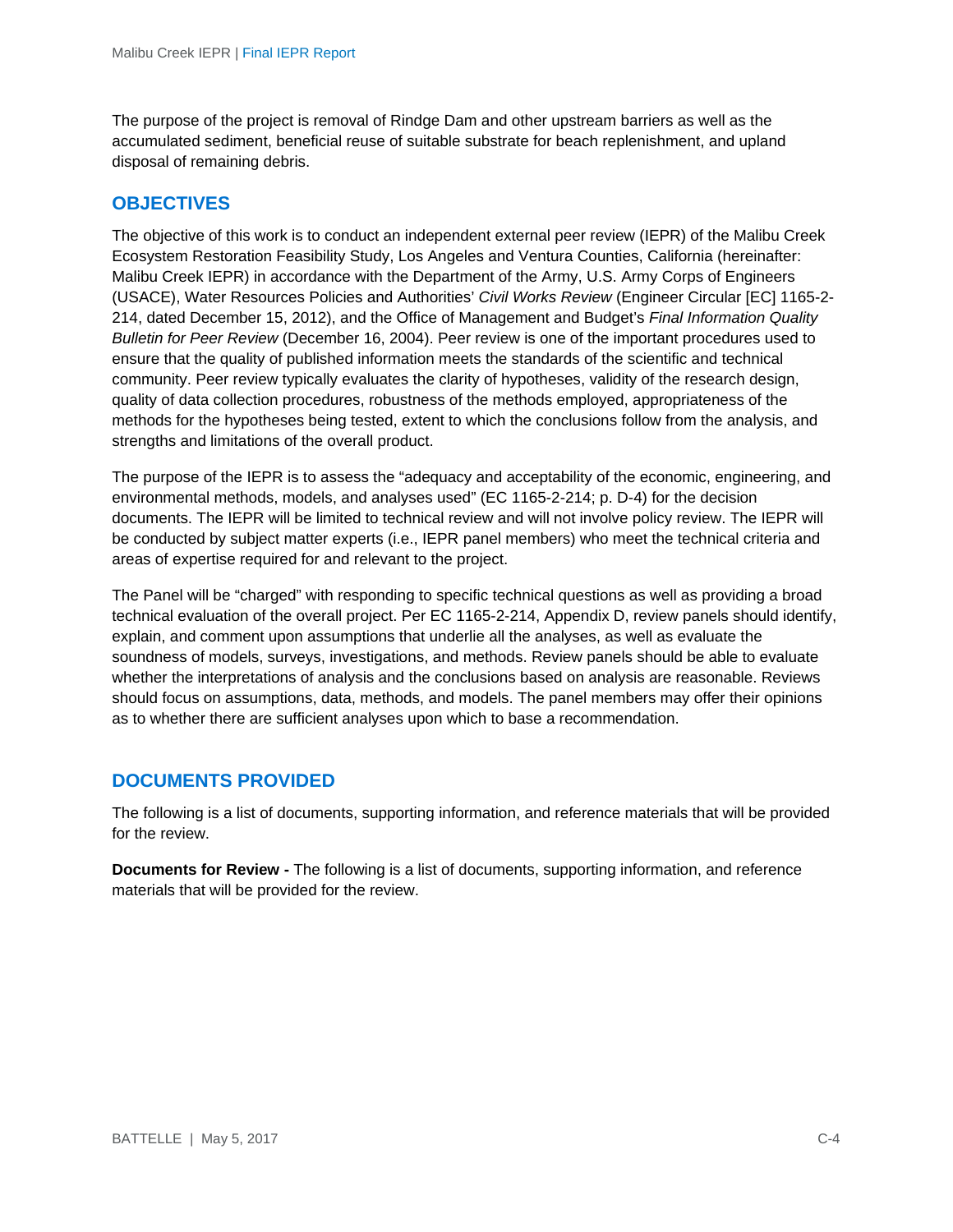|                                                                                                                      | <b>Subject Experts</b>                  |                                                                     |                             |                                                       |                                                      |                                   |                                   |
|----------------------------------------------------------------------------------------------------------------------|-----------------------------------------|---------------------------------------------------------------------|-----------------------------|-------------------------------------------------------|------------------------------------------------------|-----------------------------------|-----------------------------------|
| <b>Review Documents</b>                                                                                              | No. of<br><b>Review</b><br><b>Pages</b> | <b>Civil</b><br><b>Works</b><br><b>Planner/</b><br><b>Economics</b> | Enviro.<br><b>Biologist</b> | <b>Civil/</b><br><b>Structural</b><br><b>Engineer</b> | Geologist/<br><b>Geotechnical</b><br><b>Engineer</b> | <b>H&amp;H</b><br><b>Engineer</b> | <b>Coastal</b><br><b>Engineer</b> |
| Malibu Creek Ecosystem<br><b>Restoration Draft Feasibility Study</b><br>and Environmental Impact<br><b>Statement</b> | 570                                     | 570                                                                 | 570                         | 570                                                   | 570                                                  | 570                               | 570                               |
| Appendix A: Agency Coordination<br>and Public Involvement                                                            | 122                                     | 122                                                                 | 122                         |                                                       |                                                      |                                   |                                   |
| Appendix B: Hydrology and<br><b>Hydraulics</b>                                                                       | 166                                     |                                                                     |                             |                                                       |                                                      | 166                               |                                   |
| Appendix C: Civil and Structural                                                                                     | 128                                     |                                                                     |                             | 128                                                   |                                                      |                                   |                                   |
| Appendix D: Geotechnical<br>Engineering                                                                              | 146                                     |                                                                     |                             |                                                       | 146                                                  |                                   |                                   |
| Appendix E: Economic                                                                                                 | 34                                      | 34                                                                  |                             |                                                       |                                                      |                                   |                                   |
| Appendix F: Cost Engineering                                                                                         | 76                                      | 76                                                                  |                             | 76                                                    | 76                                                   | 76                                | 76                                |
| Appendix G: Real Estate                                                                                              | 52                                      | 52                                                                  | 52                          |                                                       |                                                      |                                   | 52                                |
| Appendix H: 404(b)(1) Evaluation                                                                                     | 36                                      |                                                                     | 36                          |                                                       | 36                                                   |                                   |                                   |
| Appendix I: Monitoring and<br><b>Adaptive Management</b>                                                             | 20                                      |                                                                     | 20                          |                                                       | 20                                                   |                                   | 20                                |
| Appendix J: Habitat Evaluation                                                                                       | 160                                     |                                                                     | 160                         |                                                       |                                                      |                                   |                                   |
| Appendix K: Cultural Resources<br>(Confidential, available upon request)                                             | $\overline{\mathbf{4}}$                 |                                                                     | 4                           |                                                       |                                                      |                                   |                                   |
| Appendix L: Air Quality Analysis                                                                                     | 278                                     |                                                                     | 278                         |                                                       |                                                      |                                   |                                   |
| Appendix M: Noise Analysis                                                                                           | 18                                      |                                                                     | 18                          |                                                       |                                                      |                                   |                                   |
| Appendix N: Traffic Analysis                                                                                         | 206                                     |                                                                     | 206                         | 206                                                   |                                                      |                                   |                                   |
| Appendix O: Coastal Engineering                                                                                      | 34                                      |                                                                     |                             |                                                       |                                                      |                                   | 34                                |
| Appendix P: Coordination Act<br>Report                                                                               | 50                                      |                                                                     | 50                          |                                                       |                                                      |                                   |                                   |
| Appendix Q: Distribution List                                                                                        | 6                                       | $\,6\,$                                                             | 6                           | $\,6\,$                                               | $\,6\,$                                              | $\,6$                             | $\,6\,$                           |
| Report total number of pages to<br>be reviewed                                                                       | 2,106                                   | 860                                                                 | 1,522                       | 986                                                   | 854                                                  | 818                               | 758                               |
| Public Comments <sup>*</sup>                                                                                         | 50                                      | 50                                                                  | 50                          | 50                                                    | 50                                                   | 50                                | 50                                |
| <b>Risk Register**</b>                                                                                               | $\sqrt{5}$                              | $\sqrt{5}$                                                          | $\sqrt{5}$                  | $\sqrt{5}$                                            | $\sqrt{5}$                                           | $\sqrt{5}$                        | $\sqrt{5}$                        |

\* Page count for public comments is approximate. USACE will submit public comments to Battelle, who will in turn submit the comments to the IEPR Panel.<br>\*\* Supporting documentation only.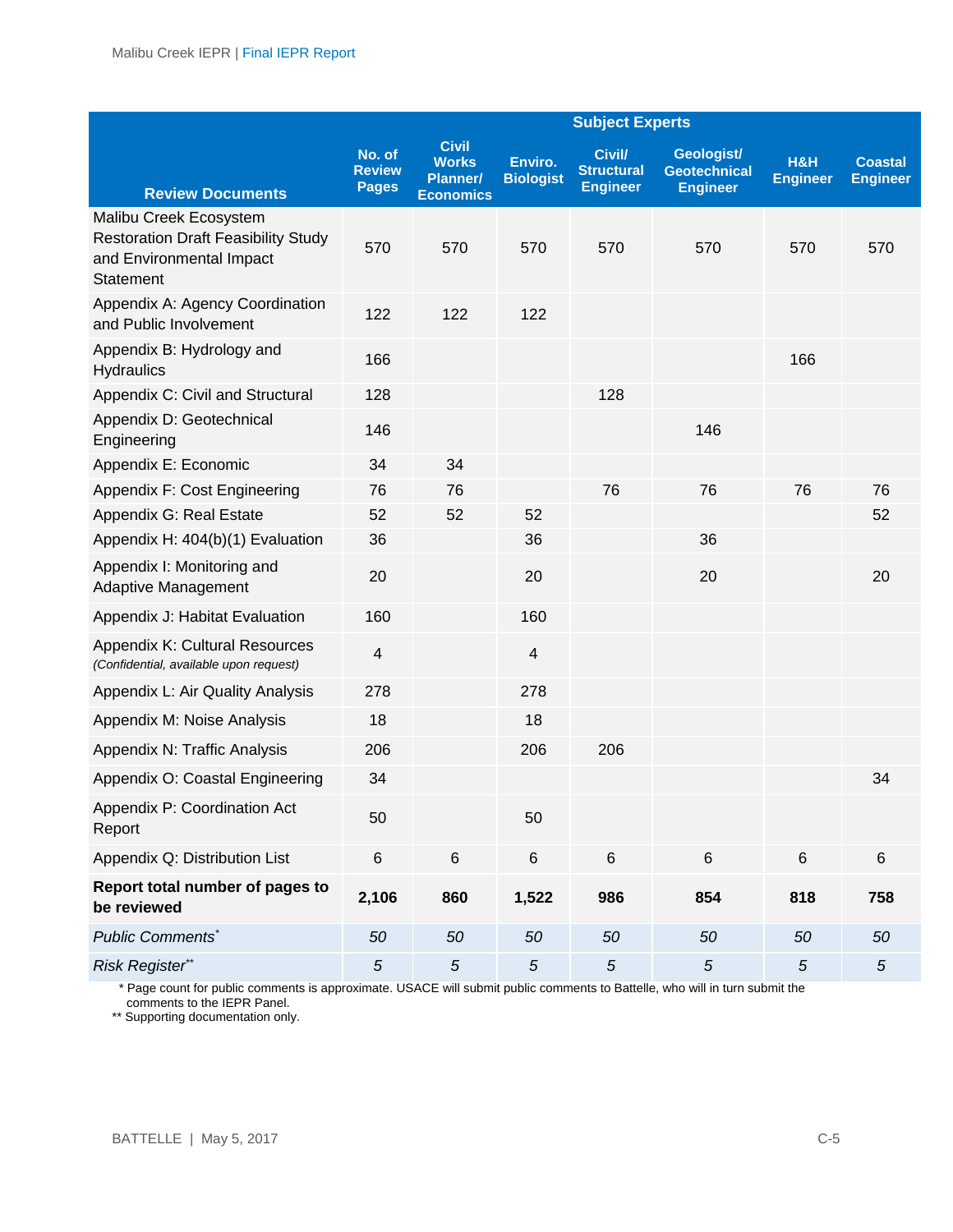#### **Documents for Reference**

- USACE guidance *Civil Works Review,* (EC 1165-2-214, December 15, 2012)
- Office of Management and Budget's *Final Information Quality Bulletin for Peer Review* (December 16, 2004)
- Foundations of SMART Planning
- SMART Planning Bulletin (PB 2013-03)
- SMART Planning Overview
- Planning Modernization Fact Sheet.
- USACE Climate Change Adaptation Plan (June 2014)
- ETL 1100-2-1 Procedures to Evaluate SLR Change Impacts Responses Adaptation
- ER 1100-2-8162 Incorporating SLR Change in CW Programs

#### **SCHEDULE**

This schedule is based on the receipt of the final review documents. Note that dates presented in the schedule below also could change due to panel member and USACE availability.

| <b>Task</b>                                                | <b>Action</b>                                                                                                           | <b>Due Date</b>         |
|------------------------------------------------------------|-------------------------------------------------------------------------------------------------------------------------|-------------------------|
| <b>Attend</b><br><b>Meetings</b><br>and Begin<br>Peer      | Subcontractors complete mandatory Operations Security (OPSEC)<br>training                                               | 4/19/2017               |
|                                                            | Battelle convenes kick-off meeting with USACE                                                                           | 3/9/2017                |
|                                                            | Battelle sends review documents to panel members                                                                        | 3/21/2017               |
|                                                            | Battelle convenes kick-off meeting with panel members                                                                   | 3/22/2017               |
| <b>Review</b>                                              | Battelle convenes kick-off meeting with USACE and panel members                                                         | 3/27/2017               |
|                                                            | Battelle convenes mid-review teleconference for panel members to ask<br>clarifying questions of USACE                   | 4/5/2017                |
|                                                            | Panel members complete their individual reviews                                                                         | 4/17/2017               |
|                                                            | Battelle provides talking points for Panel Review Teleconference to<br>panel members                                    | 4/18/2017               |
|                                                            | Battelle convenes Panel Review Teleconference                                                                           | 4/19/2017               |
| <b>Prepare</b><br><b>Final</b><br>Panel<br><b>Comments</b> | Battelle provides Final Panel Comment templates and instructions to<br>panel members                                    | 4/20/2017               |
|                                                            | Panel members provide draft Final Panel Comments to Battelle                                                            | 4/26/2017               |
|                                                            | Battelle provides feedback to panel members on draft Final Panel<br>Comments; panel members revise Final Panel Comments | 4/27/2017-<br>5/02/2017 |
|                                                            | <b>Panel finalizes Final Panel Comments</b>                                                                             | 5/3/2017                |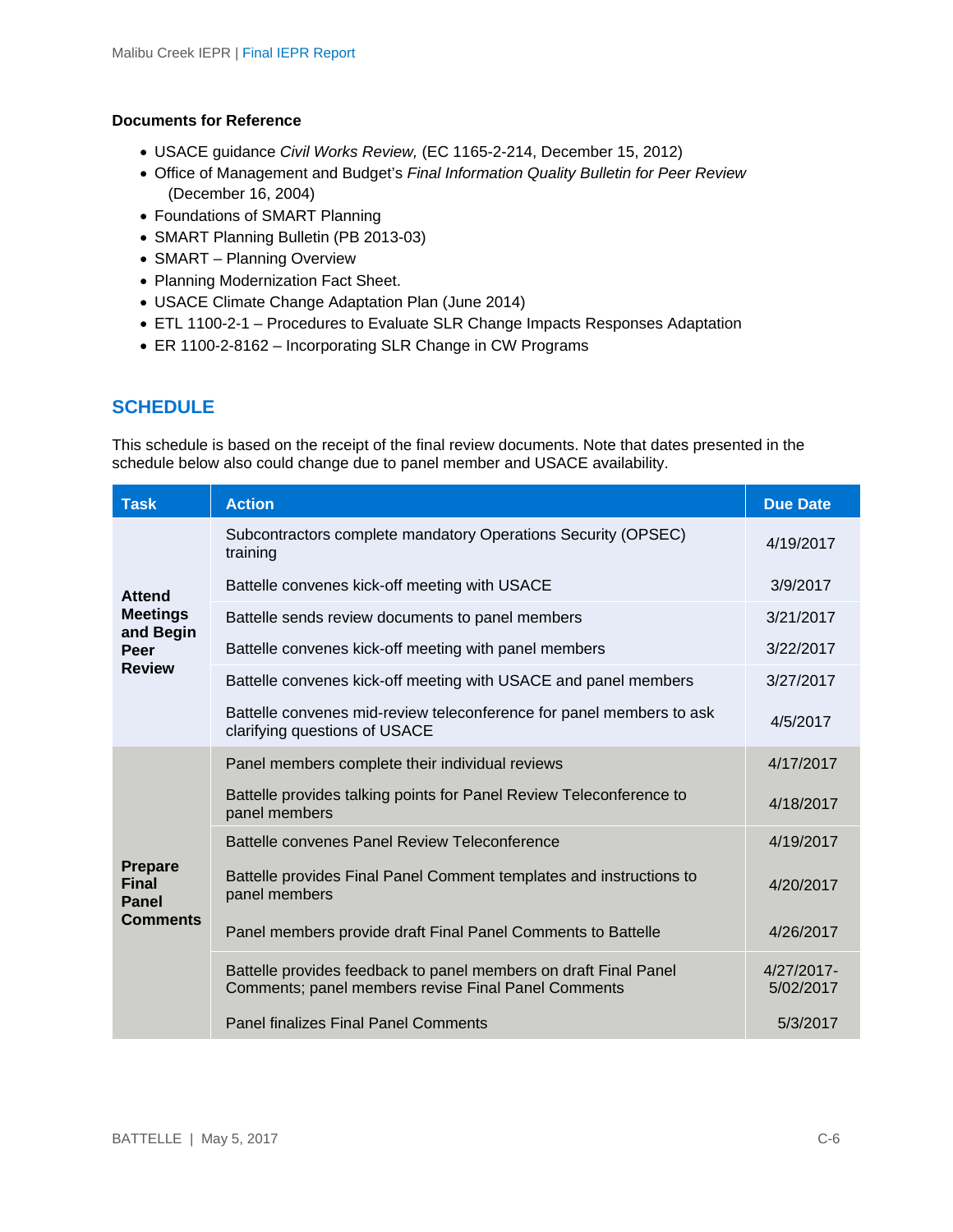| <b>Task</b>                                       | <b>Action</b>                                                                                                                                          | <b>Due Date</b> |
|---------------------------------------------------|--------------------------------------------------------------------------------------------------------------------------------------------------------|-----------------|
| <b>Review</b><br><b>Public</b><br><b>Comments</b> | Battelle receives public comments from USACE                                                                                                           | 4/3/2017        |
|                                                   | Battelle sends public comments to Panel                                                                                                                | 4/18/2017       |
|                                                   | Panel completes its review of public comments                                                                                                          | 4/21/2017       |
|                                                   | Battelle and Panel review Panel's responses to public comments                                                                                         | 4/24/2017       |
|                                                   | Panel drafts Final Panel Comment for public comments, if necessary                                                                                     | 4/28/2017       |
|                                                   | Panel finalizes Final Panel Comment regarding public comments, if<br>necessary                                                                         | 5/2/2017        |
|                                                   | Battelle provides Final IEPR Report to panel members for review                                                                                        | 5/4/2017        |
| <b>Review</b>                                     | Panel members provide comments on Final IEPR Report                                                                                                    | 5/5/2017        |
| <b>Final IEPR</b><br><b>Report</b>                | *Battelle submits Final IEPR Report to USACE                                                                                                           | 5/8/2017        |
|                                                   | USACE Planning Center of Expertise (PCX) provides decision on Final<br><b>IEPR Report acceptance</b>                                                   | 5/15/2017       |
|                                                   | Battelle inputs Final Panel Comments to Design Review and Checking<br>System (DrChecks) and provides Final Panel Comment response template<br>to USACE | 5/17/2017       |
|                                                   | Battelle convenes teleconference with USACE to review the Comment<br>Response process                                                                  | 5/17/2017       |
|                                                   | Battelle convenes teleconference with Panel to review the Comment<br>Response process                                                                  | 5/17/2017       |
|                                                   | USACE Project Delivery Team (PDT) provides draft Evaluator Responses<br>to USACE PCX for review                                                        | 6/5/2017        |
|                                                   | USACE PCX reviews draft Evaluator Responses and works with USACE<br>PDT regarding clarifications to responses, if needed                               | 6/9/2017        |
| Comment/<br><b>Response</b>                       | USACE PCX provides draft PDT Evaluator Responses to Battelle                                                                                           | 6/12/2017       |
| <b>Process</b>                                    | Battelle provides draft PDT Evaluator Responses to panel members                                                                                       | 6/14/2017       |
|                                                   | Panel members provide draft BackCheck Responses to Battelle                                                                                            | 6/19/2017       |
|                                                   | Battelle convenes teleconference with panel members to discuss draft<br><b>BackCheck Responses</b>                                                     | 6/20/2017       |
|                                                   | Battelle convenes Comment Response Teleconference with panel<br>members and USACE                                                                      | 6/21/2017       |
|                                                   | USACE inputs final PDT Evaluator Responses to DrChecks                                                                                                 | 6/28/2017       |
|                                                   | Battelle provides final PDT Evaluator Responses to panel members                                                                                       | 6/30/2017       |
|                                                   | Panel members provide final BackCheck Responses to Battelle                                                                                            | 7/6/2017        |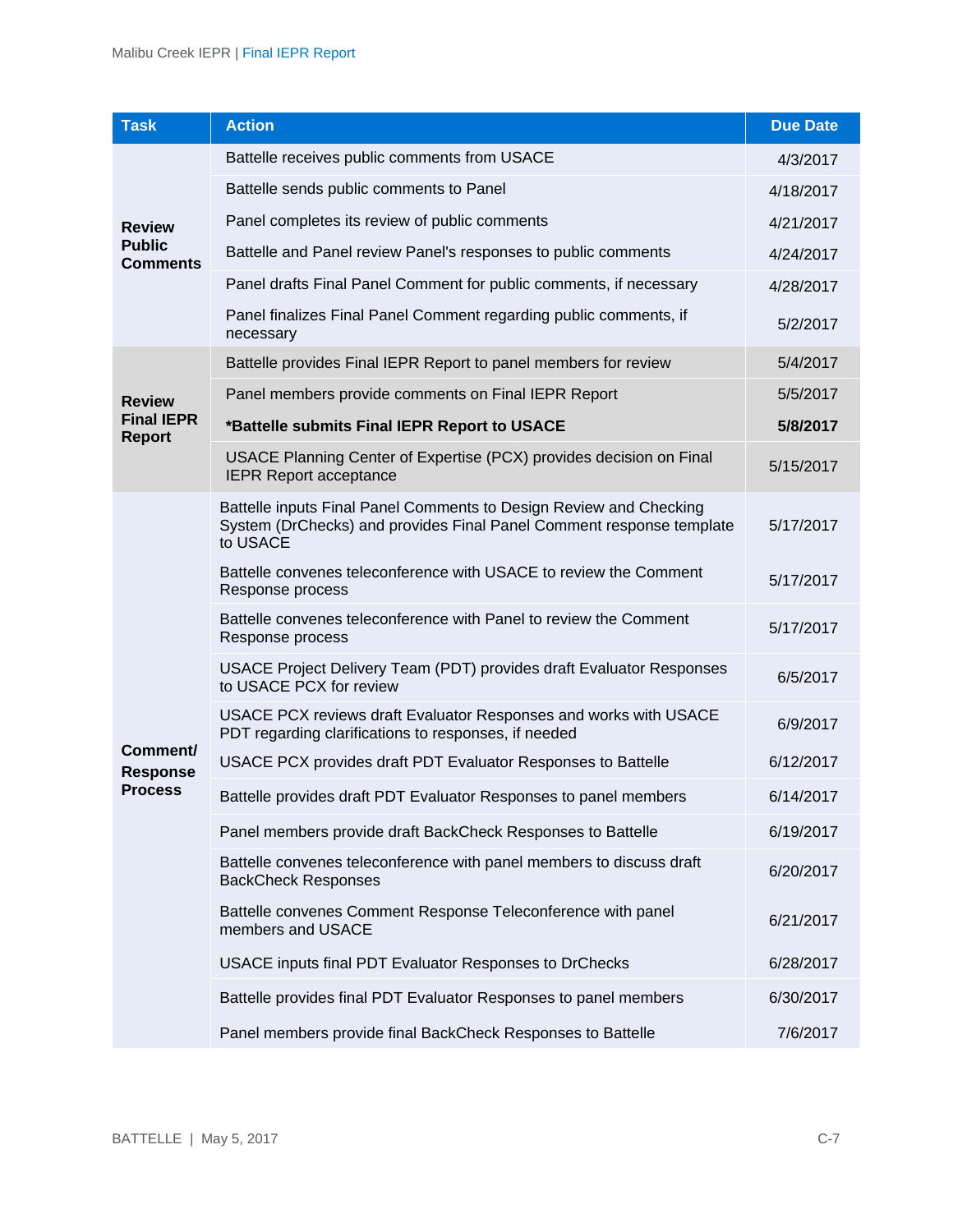| <b>Task</b>                       | <b>Action</b>                                                           | <b>Due Date</b> |
|-----------------------------------|-------------------------------------------------------------------------|-----------------|
| Comment/                          | Battelle inputs panel members' final BackCheck Responses to DrChecks    | 7/6/2017        |
| <b>Response</b><br><b>Process</b> | *Battelle submits pdf printout of DrChecks project file                 | 7/7/2017        |
| <b>ADM</b>                        | <b>Agency Decision Milestone Meeting</b>                                | TBD             |
| <b>CWRB</b>                       | Panel prepares for (reviews slides and script) and participates in CWRB | TBD             |
|                                   | Civil Works Review Board Meeting                                        | 3/30/2018       |
|                                   | <b>Contract End/Delivery Date</b>                                       | 6/30/2018       |

\* Deliverables

## **CHARGE FOR PEER REVIEW**

Members of this IEPR Panel are asked to determine whether the technical approach and scientific rationale presented in the decision documents are credible and whether the conclusions are valid. The Panel is asked to determine whether the technical work is adequate, competently performed, and properly documented; satisfies established quality requirements; and yields scientifically credible conclusions. The Panel is being asked to provide feedback on the economic, engineering, environmental resources, and plan formulation. The panel members are not being asked whether they would have conducted the work in a similar manner.

Specific questions for the Panel (by report section or appendix) are included in the general charge guidance, which is provided below.

#### **General Charge Guidance**

Please answer the scientific and technical questions listed below and conduct a broad overview of the decision documents. Please focus your review on the review materials assigned to your discipline/area of expertise and technical knowledge. Even though there are some sections with no questions associated with them, that does not mean that you cannot comment on them. Please feel free to make any relevant and appropriate comment on any of the sections and appendices you were asked to review. In addition, please note that the Panel will be asked to provide an overall statement related to 2 and 3 below per USACE guidance (EC 1165-2-214; Appendix D).

- 1. Your response to the charge questions should not be limited to a "yes" or "no." Please provide complete answers to fully explain your response.
- 2. Assess the adequacy and acceptability of the economic and environmental assumptions and projections, project evaluation data, and any biological opinions of the project study.
- 3. Assess the adequacy and acceptability of the economic analyses, environmental analyses, engineering analyses, formulation of alternative plans, methods for integrating risk and uncertainty, and models used in evaluating economic or environmental impacts of the proposed project.
- 4. If appropriate, offer opinions as to whether there are sufficient analyses upon which to base a recommendation.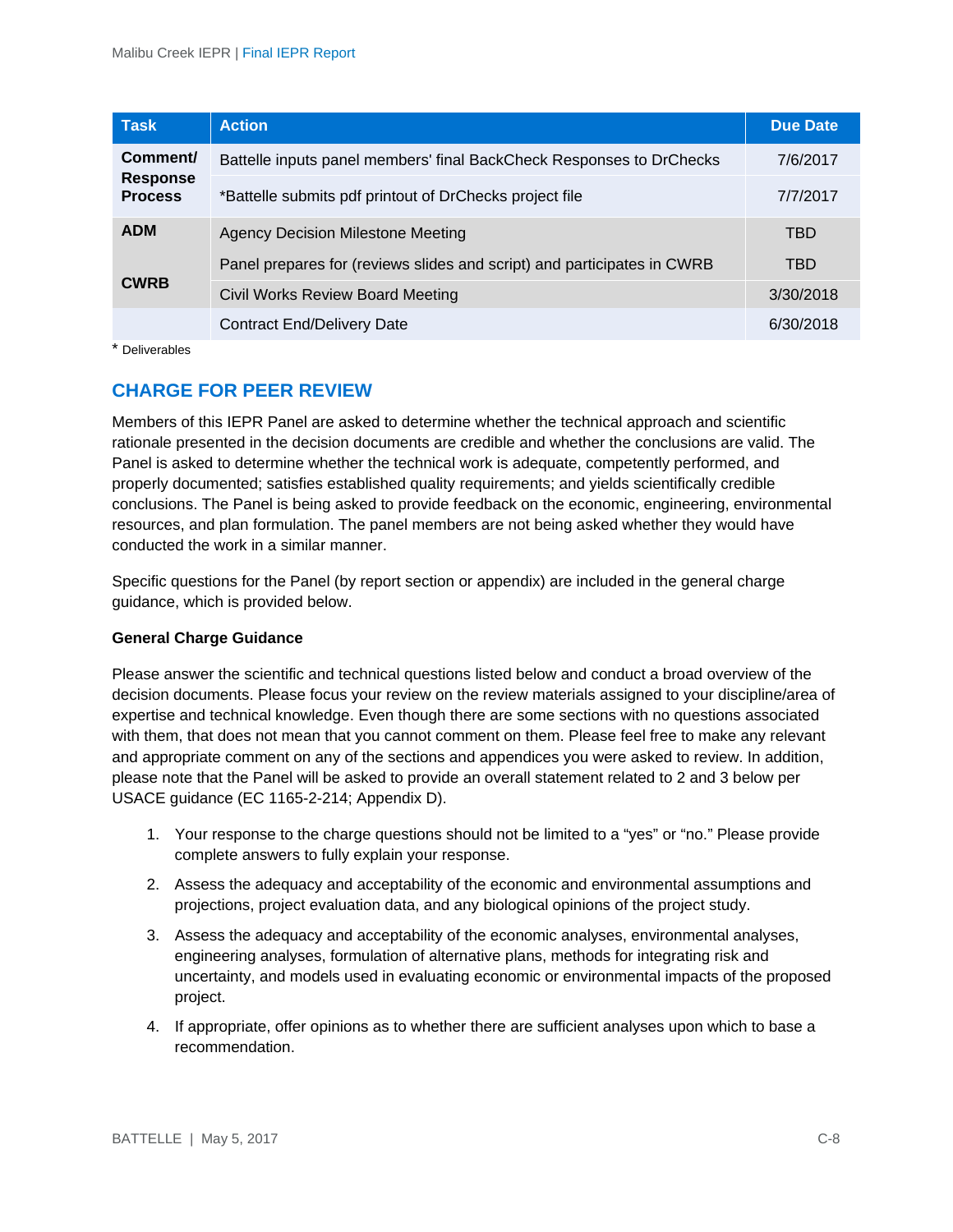- 5. Identify, explain, and comment upon assumptions that underlie all the analyses, as well as evaluate the soundness of models, surveys, investigations, and methods.
- 6. Evaluate whether the interpretations of analysis and the conclusions based on analysis are reasonable.
- 7. Please focus the review on assumptions, data, methods, and models.

Please **do not** make recommendations on whether a particular alternative should be implemented, or whether you would have conducted the work in a similar manner. Also please **do not** comment on or make recommendations on policy issues and decision making. Comments should be provided based on your professional judgment, **not** the legality of the document.

- 1. If desired, panel members can contact one another. However, panel members **should not** contact anyone who is or was involved in the project, prepared the subject documents, or was part of the USACE Agency Technical Review (ATR).
- 2. Please contact the Battelle Project Manager (Jessica Tenzar; tenzarj@battelle.org) or Program Manager (Rachel Sell; sellr@battelle.org) for requests or additional information.
- 3. In case of media contact, notify the Battelle Program Manager, Rachel Sell (sellr@battelle.org) immediately.
- 4. Your name will appear as one of the panel members in the peer review. Your comments will be included in the Final IEPR Report, but will remain anonymous.

Please submit your comments in electronic form to the Project Manager, tenzarj@battelle.org, no later than 10 pm ET by the date listed in the schedule above.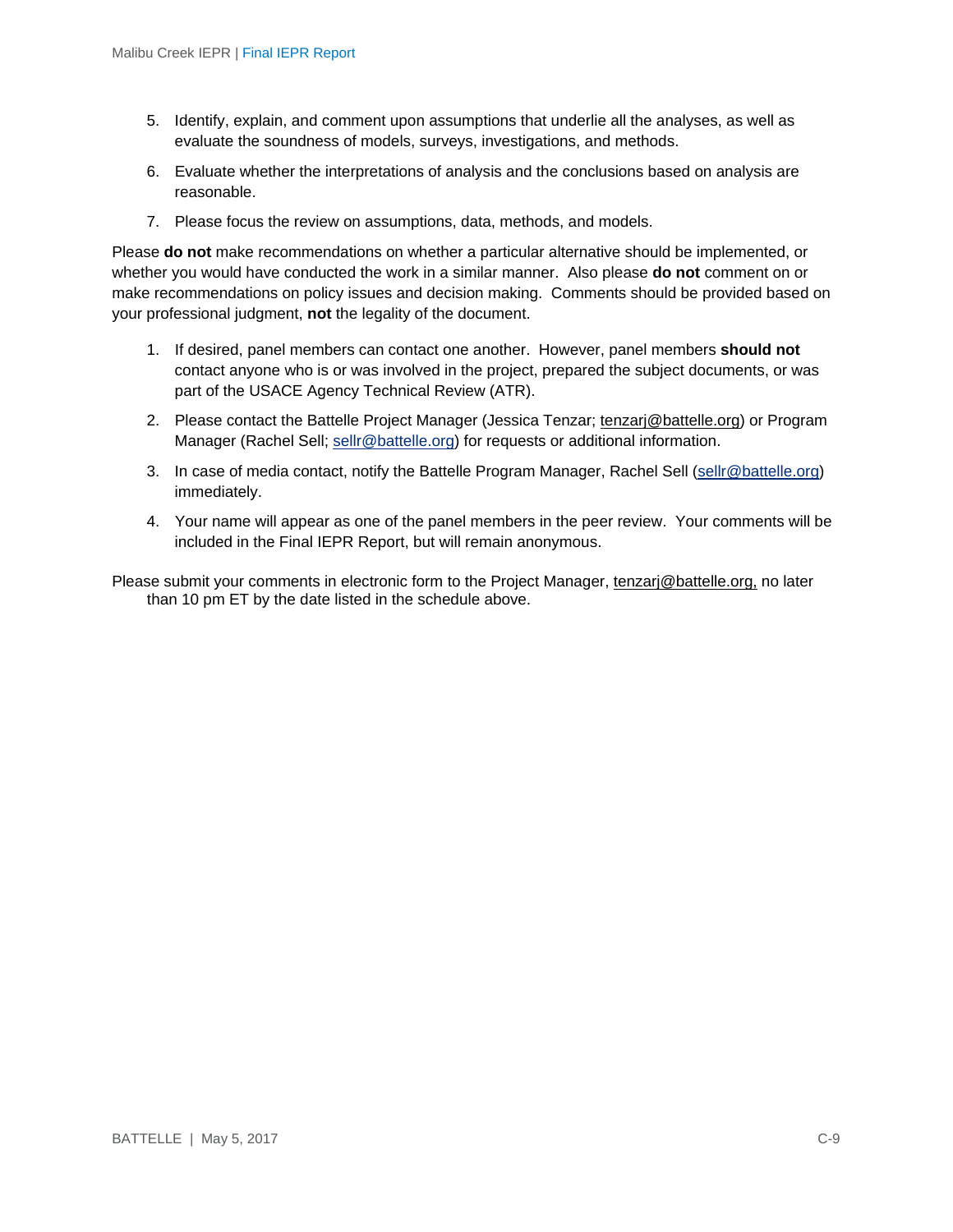# **Charge Questions and Relevant Sections as Supplied by USACE**

## **General Questions**

- 1. Were all models used in the analyses used in an appropriate manner?
- 2. Are the models used sufficiently discriminatory to support the conclusions drawn from them (i.e., identify meaningful differences between alternatives)?
- 3. Were risk and uncertainty sufficiently considered?
- 4. Are potential life safety issues accurately and adequately described under existing, future withoutproject, and future with-project conditions?
- 5. In your opinion, are there sufficient analyses upon which to base the recommendation?

#### **Problem, Needs, Constraints, and Opportunities**

- 6. Are the problems, needs, constraints, and opportunities adequately and correctly defined?
- 7. Do the identified problems, needs, constraints, and opportunities reflect a systems, watershed, and/or ecosystem approach, addressing a geographic area large enough to ensure that plans address the cause-and-effect relationships among affected resources and activities that are pertinent to achieving the study objectives (i.e., evaluate the resources and related demands as a system)?
- 8. Did the study address those resources identified during the scoping process as important in making decisions relating to the study?

#### **Existing and Future Without-Project Resources:**

- 9. Has the character and scope of the study area been adequately described and is the identified study area appropriate in terms of undertaking a systems/watershed/ecosystem based investigation?
- 10. Do you agree with the general analyses of the existing social, financial, and natural resources within the study area?
- 11. Given your area of expertise, does this section appropriately address the existing conditions of all resources pertinent to the study?
- 12. Were the surveys conducted to evaluate the existing social, financial, and natural resources adequate? If not, what types of surveys should have been conducted?
- 13. Were socioeconomic conditions adequately addressed? Were specific socioeconomic issues not addressed?
- 14. Were the hydrologic, hydraulic and sediment (HHS) transport discussions sufficient to characterize current baseline conditions and to evaluate how forecasted conditions (with and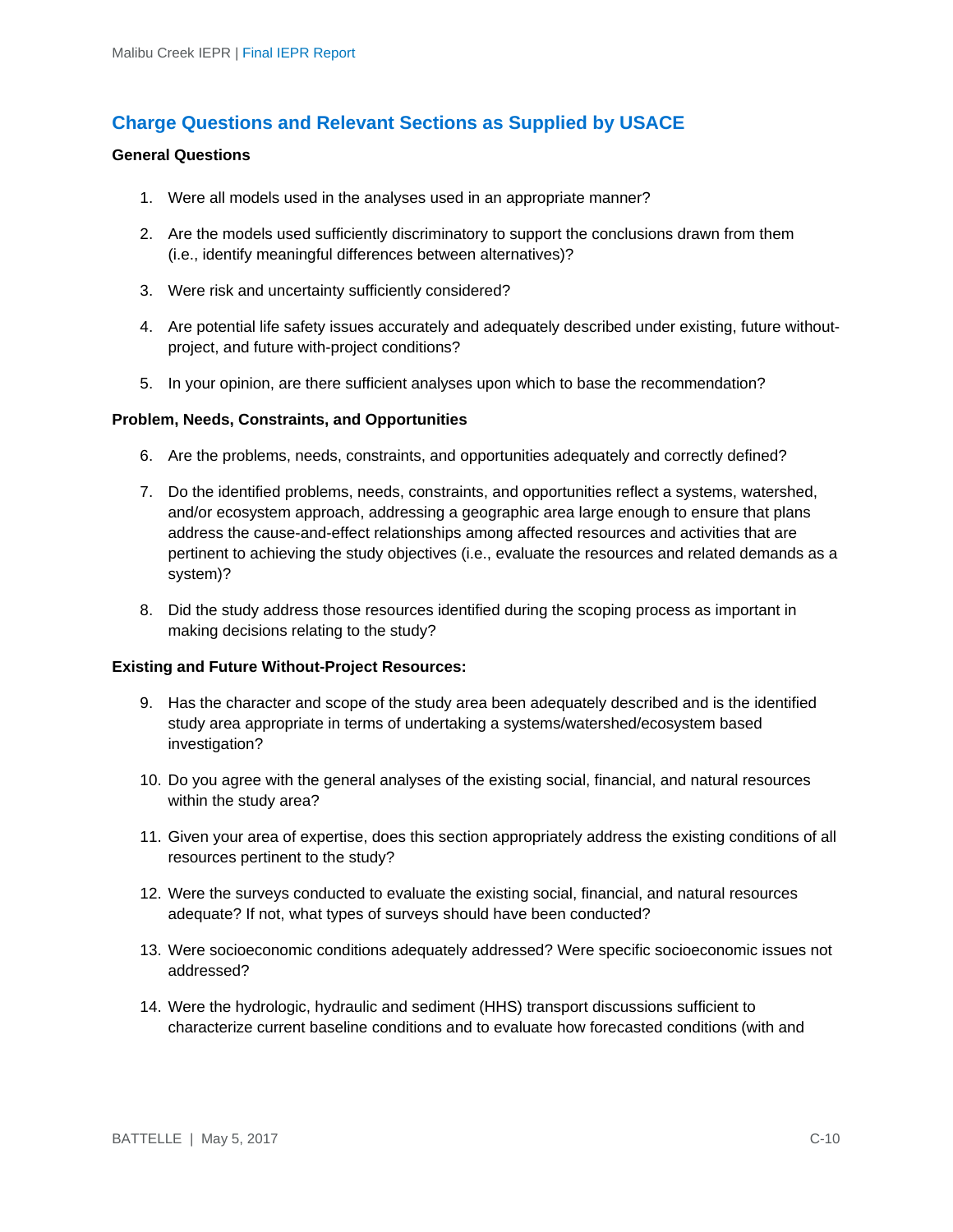without proposed actions) are likely to affect HHS conditions? Please comment on the completeness of the hydrodynamics of the project area.

- 15. For your particular area of expertise, provide an in-depth review of whether the analyses of the existing social, financial, and natural resources within the project area are sufficient to support the estimation of impacts of the array of alternatives.
- 16. Was the discussion of natural resources sufficient to characterize current baseline conditions and to allow for evaluation of forecasted conditions (with and without proposed actions)?
- 17. Were the assumptions used as the basis for developing the most probable future without-project conditions reasonable? Were adequate scenarios effectively considered (applied during analyses where relevant and/or reasonably investigated)? Were the potential effects of climate change addressed?
- 18. Are the future conditions expected to exist in the absence of a Federal project logical and adequately described and documented?
- 19. Please comment on the conclusion of the most probable future without-project condition. Do you envision other potential probable outcomes?

#### **Plan Formulation/Evaluation**

- 20. Was a reasonably complete array of possible measures considered in the development of alternatives?
- 21. Did the formulation process follow the requirement to avoid, minimize, and then mitigate adverse impacts on resources?
- 22. Does each alternative meet the formulation criteria of being effective, efficient, complete, and acceptable?
- 23. Were the assumptions made for use in developing the future with-project conditions for each alternative reasonable? Were adequate scenarios considered? Were the assumptions reasonably consistent across the range of alternatives and/or adequately justified where different?
- 24. Are the changes between the without- and with-project conditions adequately described for each alternative?
- 25. Please comment on the screening of the proposed alternatives. Are the screening criteria appropriate? In your professional opinion are the results of the screening acceptable? Were any measures or alternatives screened out too early?
	- a. Is the initial screening of the array of alternatives used to identify the focused array appropriate?
	- b. Are trade-offs between mechanical transport and natural transport of Rindge Dam impounded sediment appropriately addressed?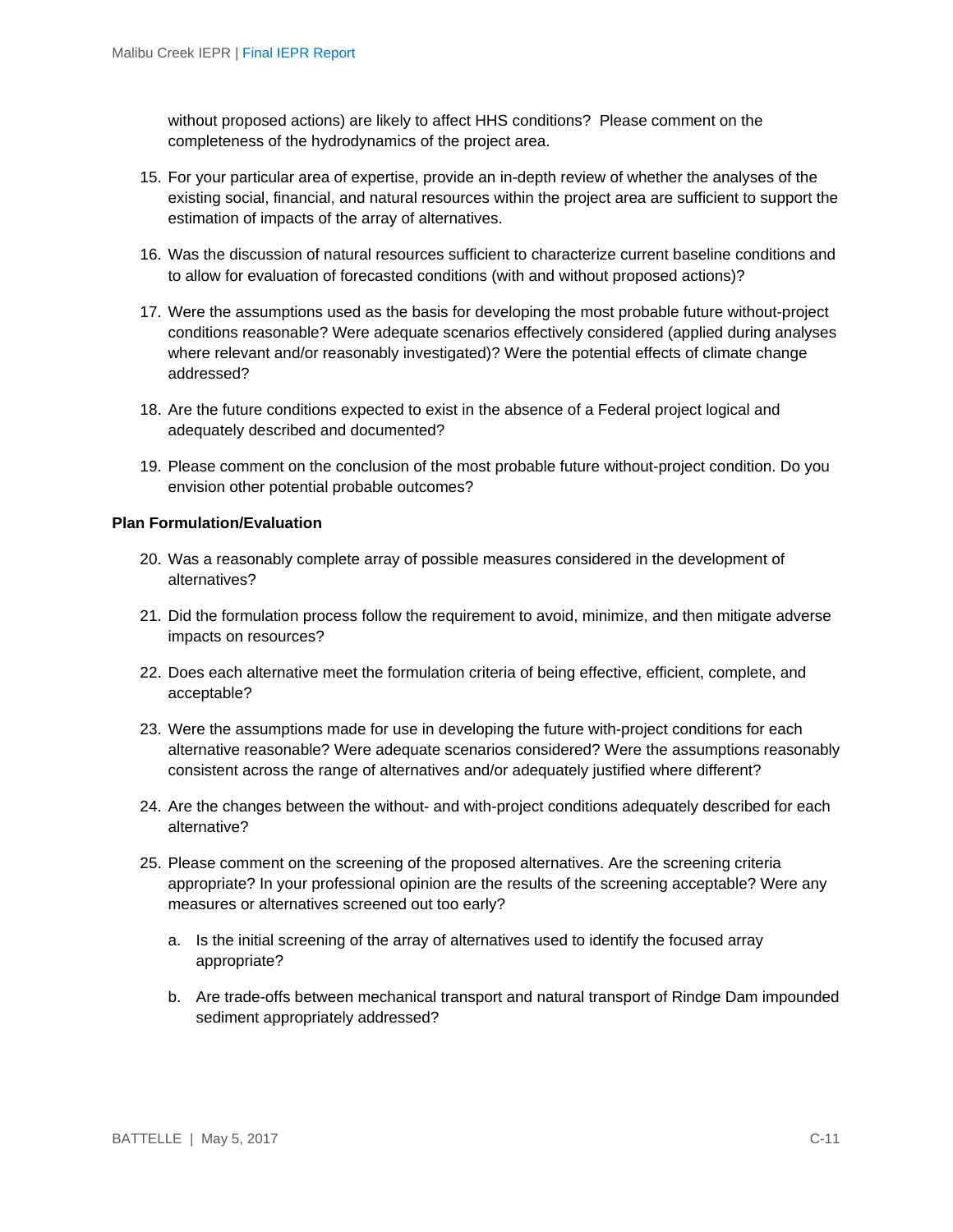- c. Is the change in downstream flood risk associated with Rindge Dam removal (i.e., after completion of construction) adequately addressed?
- d. Is downstream flood risk during construction associated with the Rindge Dam removal process/interim conditions adequately addressed?
- e. Is downstream debris-flow risk during construction associated with intended mobilization of impounded sediments/interim conditions adequately addressed for natural sediment transport alternatives?
- f. Is downstream risk during construction associated with structural reliability of the dam/interim conditions adequately addressed?
- g. Is the change in landslide risk in the canyon associated with removal of the dam and impounded sediments adequately addressed?
- h. Did the array of alternatives considered adequately include "life safety" concerns in the plan formulation?
- 26. Are the uncertainties inherent in our evaluation of benefits, costs, and impacts, and any risk associated with those uncertainties, adequately addressed and described for each alternative?
- 27. Are future Operation, Maintenance, Repair, Replacement, and Rehabilitation efforts adequately described and is the estimated cost of these efforts reasonable for each alternative?
- 28. Were the engineering, economic, and environmental analyses used for this study consistent with generally accepted methodologies? Why or why not?
- 29. Does any alternative include identified separable elements (i.e., a portion of a project that is physically separable, and produces hydrologic effects or physical or economic benefits that are separately identifiable from those produced by other portions of the project)? If so, is each identified separable element independently justified and are the benefits, costs, and effects of the separable elements correctly divided?

## **Tentatively Selected Plan (TSP)**

- 30. Comment on whether you agree or disagree with how the TSP alternative was formulated and selected. Comment on the plan formulation. Does it meet the study objectives and avoid violating the study constraints?
- 31. Are there any unmitigated environmental impacts not identified in the TSP and if so could they impact plan selection?
- 32. Please comment on the likelihood that the TSP achieves the expected outputs.
- 33. Please comment on the completeness of the TSP (i.e. will any additional efforts, measures, or projects be needed to realize the expected benefits)?
- 34. Please comment on the appropriateness of location, sizing, and design of plan features.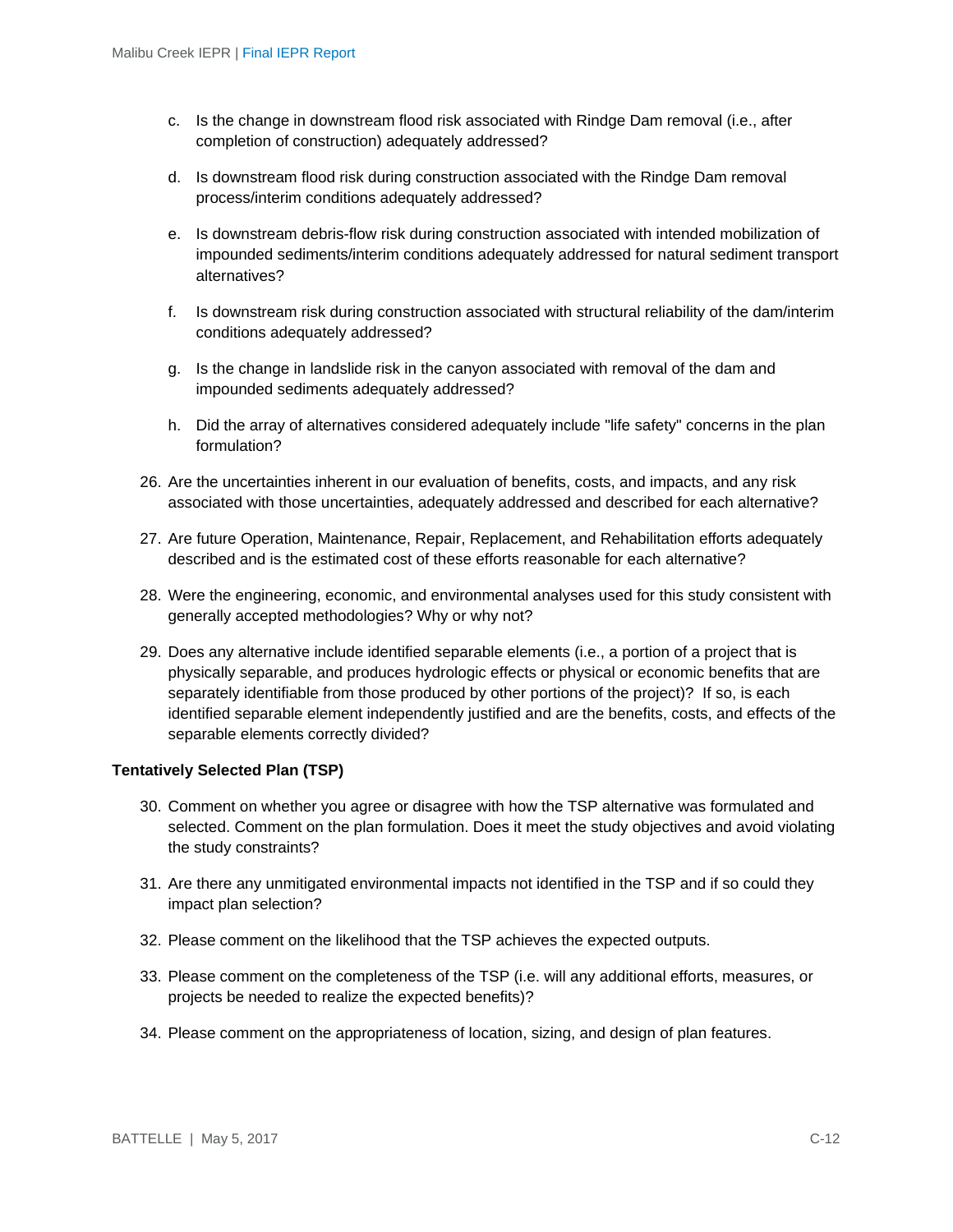### **Specific Charge Questions**

#### **Ecosystem Restoration**

- 35. Are the expected changes in the quality and abundance of desired ecological resources clearly and precisely specified in justifying the ecosystem restoration and protection investment?
	- a. Is the significance of the sought ecological resources clearly determined by institutionalized national goals (e.g., the ESA national goal to sustain native fish and wildlife, the NEPA goal to preserve natural heritage)?
	- b. Is the scarcity of the sought ecological resources characterized in terms of national abundance and significance (e.g., with indicators of low to high potential for sustainability)?
	- c. Is the distinctiveness of the sought ecological resources quality indicated (are there closely related resources that substitute in most respects)?
	- d. Are forecast changes in sought ecological resource quality quantified so as to indicate achievement of national goals?
- 36. Is it clear that restoration of the desired ecological resource quality is a function of improvements in habitat quality or quantity?
	- a. Do planning models and procedures clearly link habitat improvement to the needs of the targeted ecological resources?
	- b. Do planning models and procedures adequately consider and provide for limiting factors beyond quality and quantity of habitat?
- 37. Is it clear that the restored ecological resource quality will be sustainable over the long run?
	- a. Are the risks facing successful restoration of sustainable ecological resource quality clearly shown to be managed and any residual risks identified in terms of :
		- i. Sufficient geophysical support (hydrology and geomorphology)?
		- ii. Sufficient environmental chemistry?
		- iii. Sufficient biological support (e.g., food, habitat and systems-stabilizing species)?
		- iv. Changes in climate and in the influential ecoregion (e.g., major land use changes)?
- 38. Are the required long-term commitments (both Federal and non-Federal) to sustaining the restored ecological resource quality adequately described and adequately demonstrated?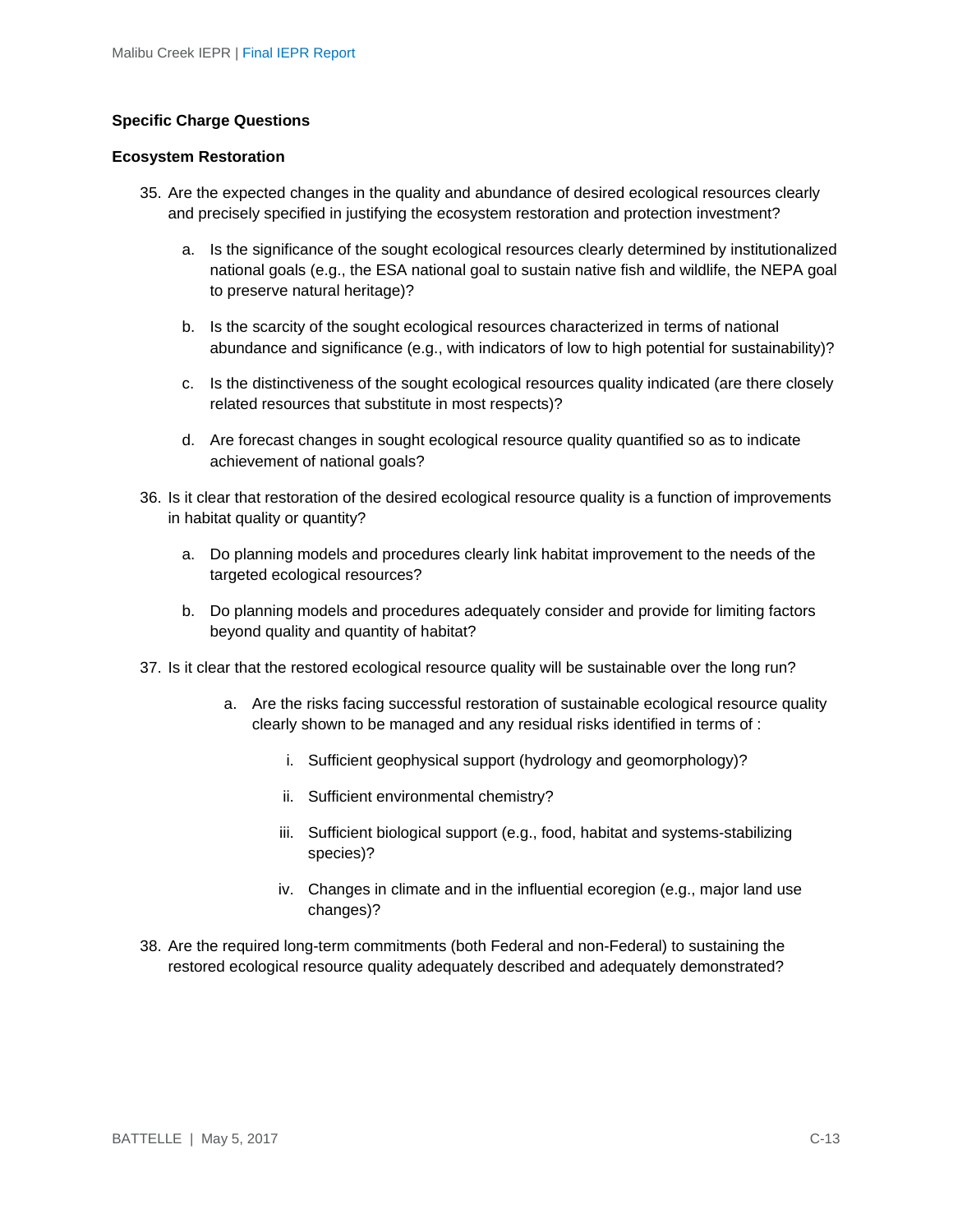# **Battelle Summary Charge Questions to the Panel Members2**

#### **Summary Questions**

- 1. Please identify the most critical concerns (up to five) you have with the project and/or review documents. These concerns can be (but do not need to be) new ideas or issues that have not been raised previously.
- 2. Please provide positive feedback on the project and/or review documents.

## **Public Comment Questions**

3. Do the public comments raise any additional discipline-specific technical concerns with regard to the overall report?

l

<sup>&</sup>lt;sup>2</sup> Battelle supplied the following 3 questions and should not be construed or considered part of the list of USACE-supplied questions. These questions were delineated in a separate appendix in the final Work Plan submitted to USACE.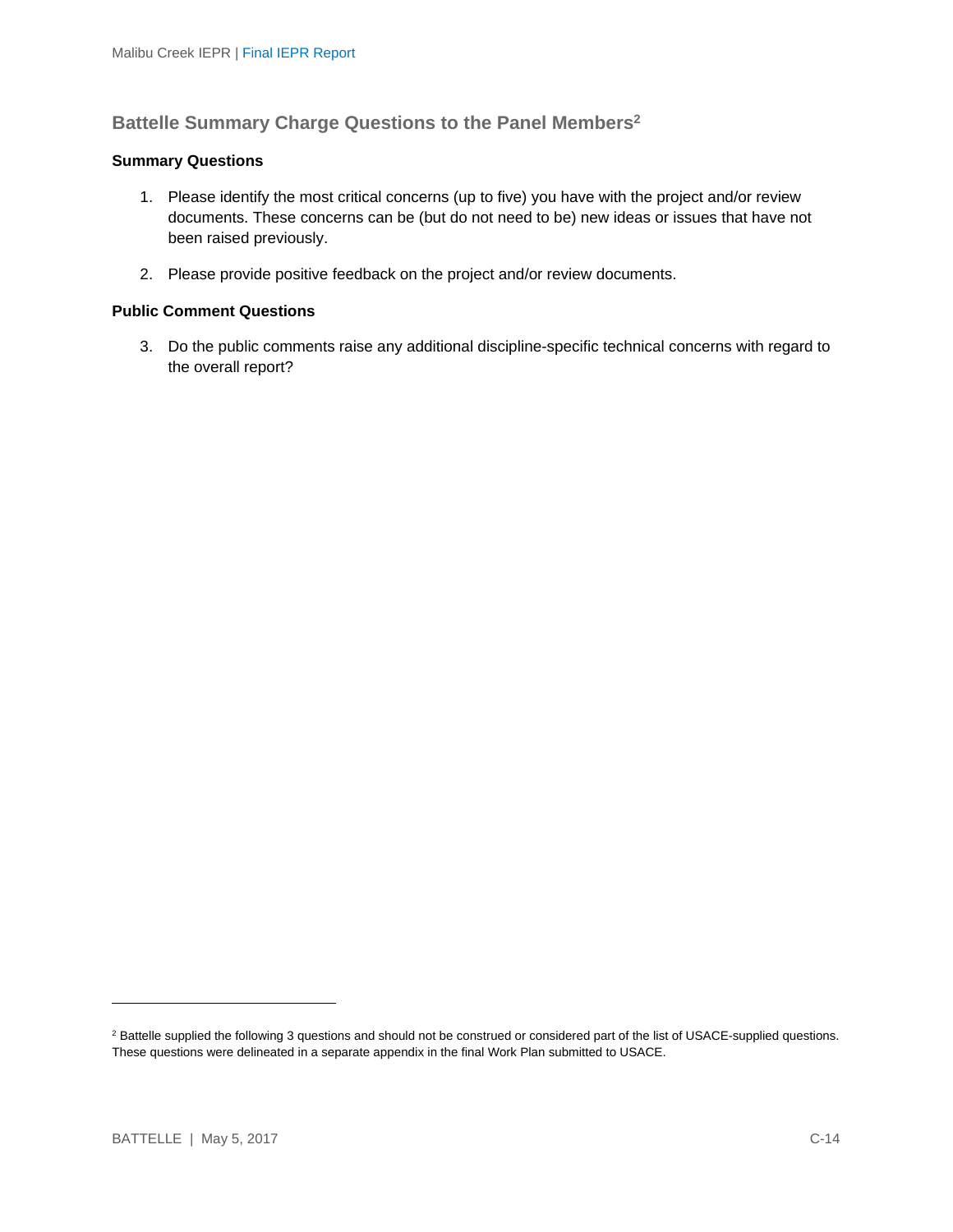# APPENDIX D

Conflict of Interest Form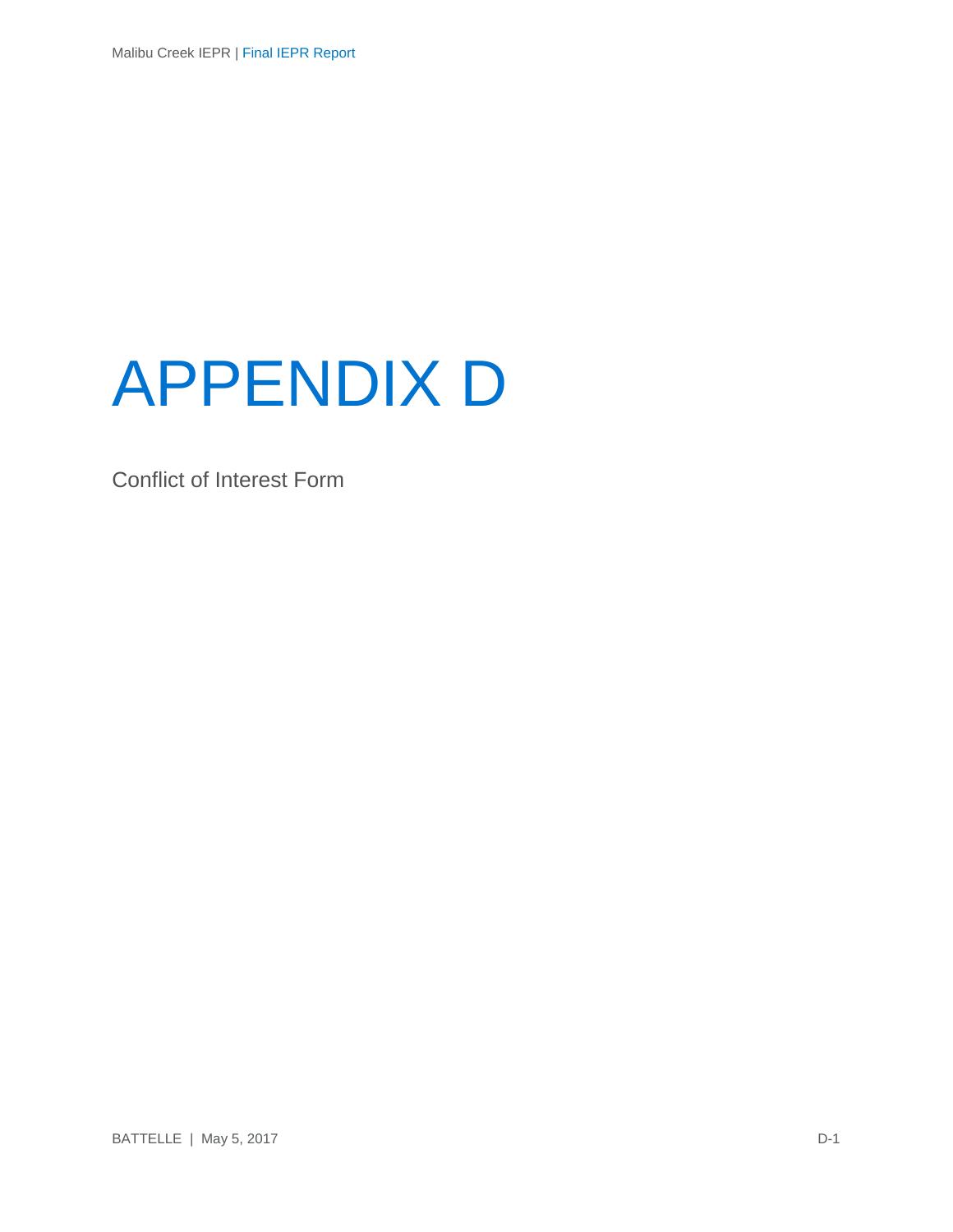This page is intentionally left blank.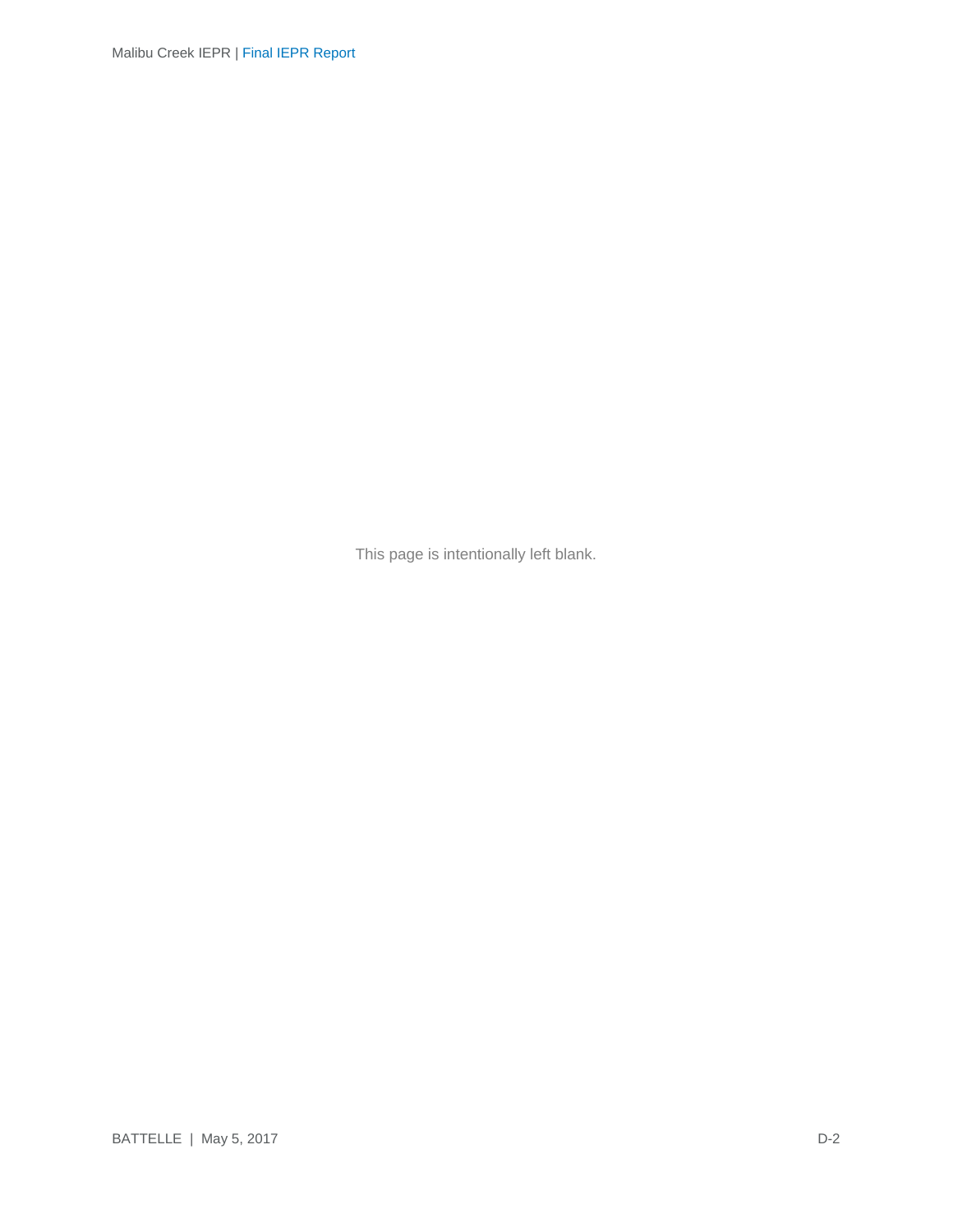# **Conflicts of Interest Questionnaire Independent External Peer Review**

#### Malibu Creek Ecosystem Restoration Project Feasibility Study, Ventura County, CA

The purpose of this document is to help the U.S. Army Corps of Engineers identify potential organizational conflicts of interest on a task order basis as early in the acquisition process as possible. Complete the questionnaire with background information and fully disclose relevant potential conflicts of interest. Substantial details are not necessary: USACE will examine additional information if appropriate. Affirmative answers will not disqualify your firm from this or future procurements.

**NAME OF FIRM: Battelle Memorial Institute** REPRESENTATIVE'S NAME: Courtney M. Brooks TELEPHONE: 614-424-5623 ADDRESS: 505 King Avenue, Columbus, OH 43201 EMAIL ADDRESS: brookscl@battelle.org

I. INDEPENDENCE FROM WORK PRODUCT. Has your firm been involved in any aspect of the preparation of the subject study report and associated analyses (field studies, report writing, supporting research etc.)  $N_0$  Yes (if yes, briefly describe):

II. INTEREST IN STUDY AREA OR OUTCOME. Does your firm have any interests or holdings in the study area, or any stake in the outcome or recommendations of the study, or any affiliation with the local sponsor? No Yes (if yes, briefly describe):

III. REVIEWERS. Do you anticipate that all expert reviewers on this task order will be selected from outside your firm? No  $Y_{es}$  (if no, briefly describe the difficulty in identifying outside reviewers):

IV. AFFILIATION WITH PARTIES THAT MAY BE INVOLVED WITH PROJECT IMPLEMENTATION. Do you anticipate that your firm will have any association with parties that may be involved with or benefit from future activities associated with this study, such as project construction? No Yes (if yes, briefly describe):

V. ADDITIONAL INFORMATION. Report relevant aspects of your firm's background or present circumstances not addressed above that might reasonably be construed by others as affecting your firm's judgment. Please include any information that may reasonably: impair your firm's objectivity; skew the competition in favor of your firm; or allow your firm unequal access to nonpublic information. No additional information to report.

Countruz M. Brooks

Courtney M. Brooks

February 27, 2017